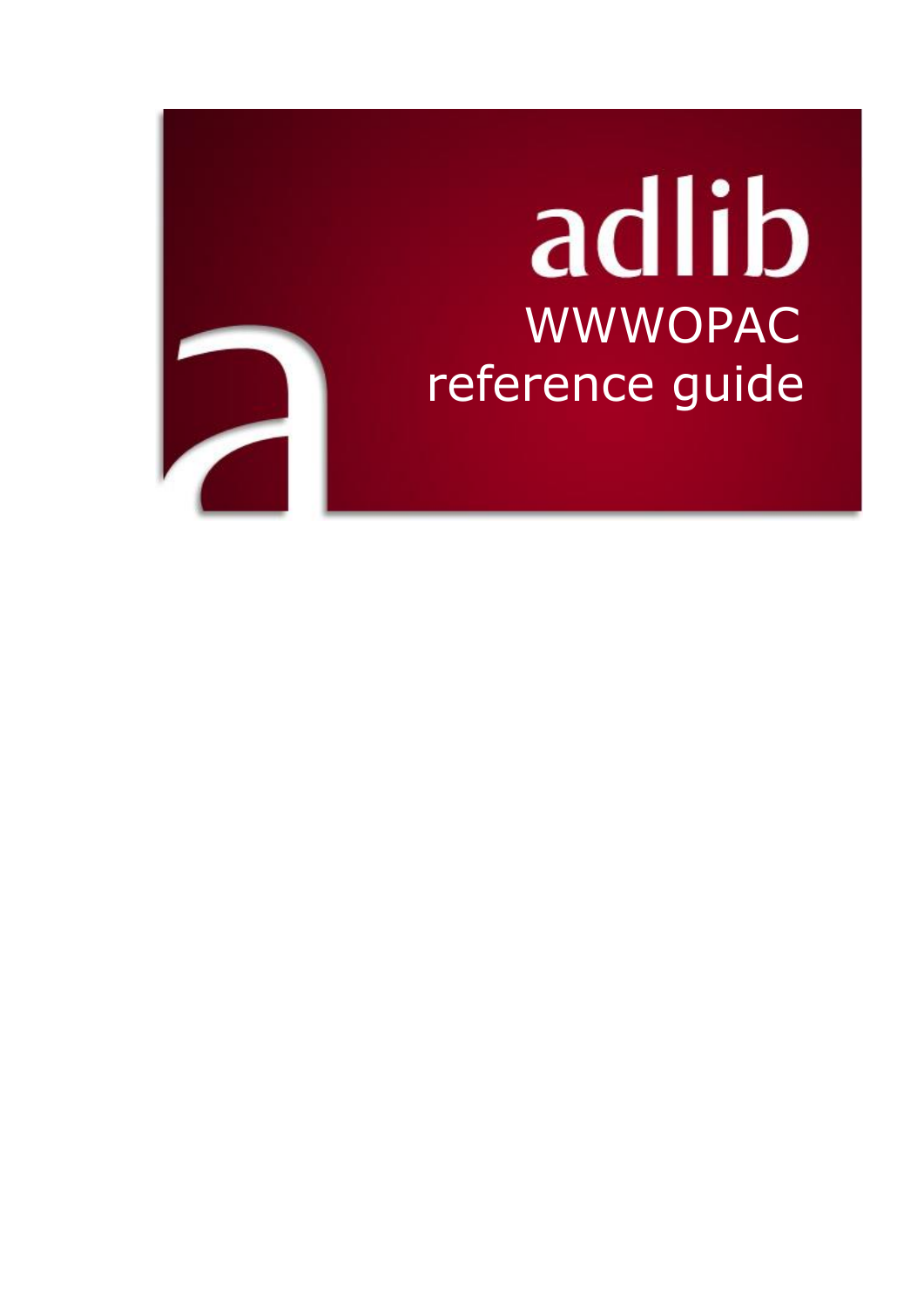# Adlib Information Systems

Copyright © 1992-2011 Adlib Information Systems B.V. ® All rights reserved. Adlib® is a product of Adlib Information Systems B.V. ®

The information in this document is subject to change without notice and should not be construed as a commitment by Adlib Information Systems. Adlib assumes no responsibility for any errors that may appear in this document. The software described in this document is furnished under a licence and may be used or copied only in accordance with the terms of such a licence. The software described in this document is furnished under a licence and may be used or copied only in accordance with the terms of such a licence.

Though we are making every effort to ensure the accuracy of this document, products are continually being improved. As a result, later versions of the products may vary from those described here. Under no circumstances may this document be regarded as a part of any contractual obligation to supply software, or as a definitive product description.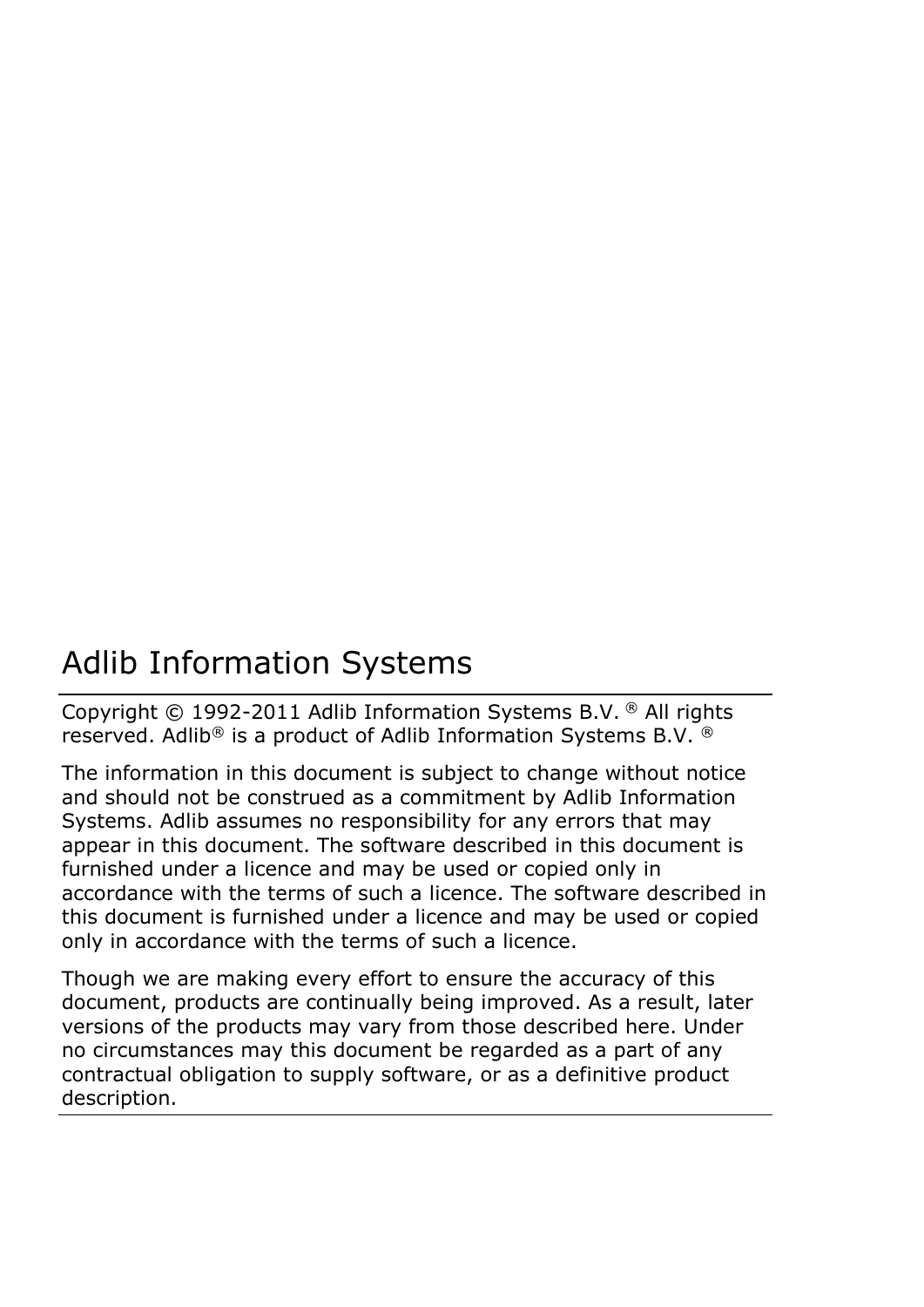# **Contents**

| <b>Introduction</b>                                   | 1              |
|-------------------------------------------------------|----------------|
| <b>1 Configuring WWWOPAC</b>                          | 3              |
| 1.1 Web configuration files                           | 3              |
| 1.2 WWWOPAC commands                                  | $\overline{7}$ |
| 1.2.1 Redundant commands                              | 13             |
| 1.2.2 Switching off wwwopac functionality selectively | 18             |
| 1.2.3 type="richText" in <field> tags</field>         | 20             |
| 1.2.4 Adlib error reports                             | 21             |
| 2 Submitting a search query                           | 23             |
| 2.1 Commands and parameters in the CGI-string         | 23             |
| 2.1.1 Three different syntaxes                        | 35             |
| 2.1.2 SEARCH and FLD/VAL pairs in one search query    | 36             |
| 2.1.3 Pointer files                                   | 36             |
| $2.1.4$ isutf8=1                                      | 37             |
| 2.2 Retrieving images                                 | 38             |
| 2.2.1 Creating thumbnails dynamically                 | 38             |
| 2.2.2 Retrieving images in high resolution            | 40             |
| 2.2.3 Default thumbnail image                         | 42             |
| 2.2.4 Watermark all displayed images automatically    | 42             |
| 2.3 Imagemetadata                                     | 44             |
| <b>3 OAI (Open Archives Initiative)</b>               | 45             |
| 3.1 Settings for the adlibweb.xml file                | 46             |
| 3.1.1 AdlibXML                                        | 49             |
| 3.2 Use                                               | 50             |
| 3.3 Protocol requests                                 | 52             |
| 3.4 OAI Sets in Adlib                                 | 53             |
| 3.5 ResumptionTokens                                  | 54             |
| 3.6 Examples                                          | 55             |
| 3.7 OAI repositories and search engines               | 56             |
| 3.8 Excluding certain records from OAI search results | 58             |
| <b>4 SRW/SRU</b>                                      | 59             |
| 4.1 How Adlib implements SRU                          | 60             |
| 4.1.1 Creating your own SRU Profile                   | 61             |
| 4.1.2 Configuring the Adlib SRU server (wwwopac)      | 62             |
| 4.2 Some characteristics of SRW/SRU requests          | 69             |
| 4.3 Testing the SRU Server                            | 70             |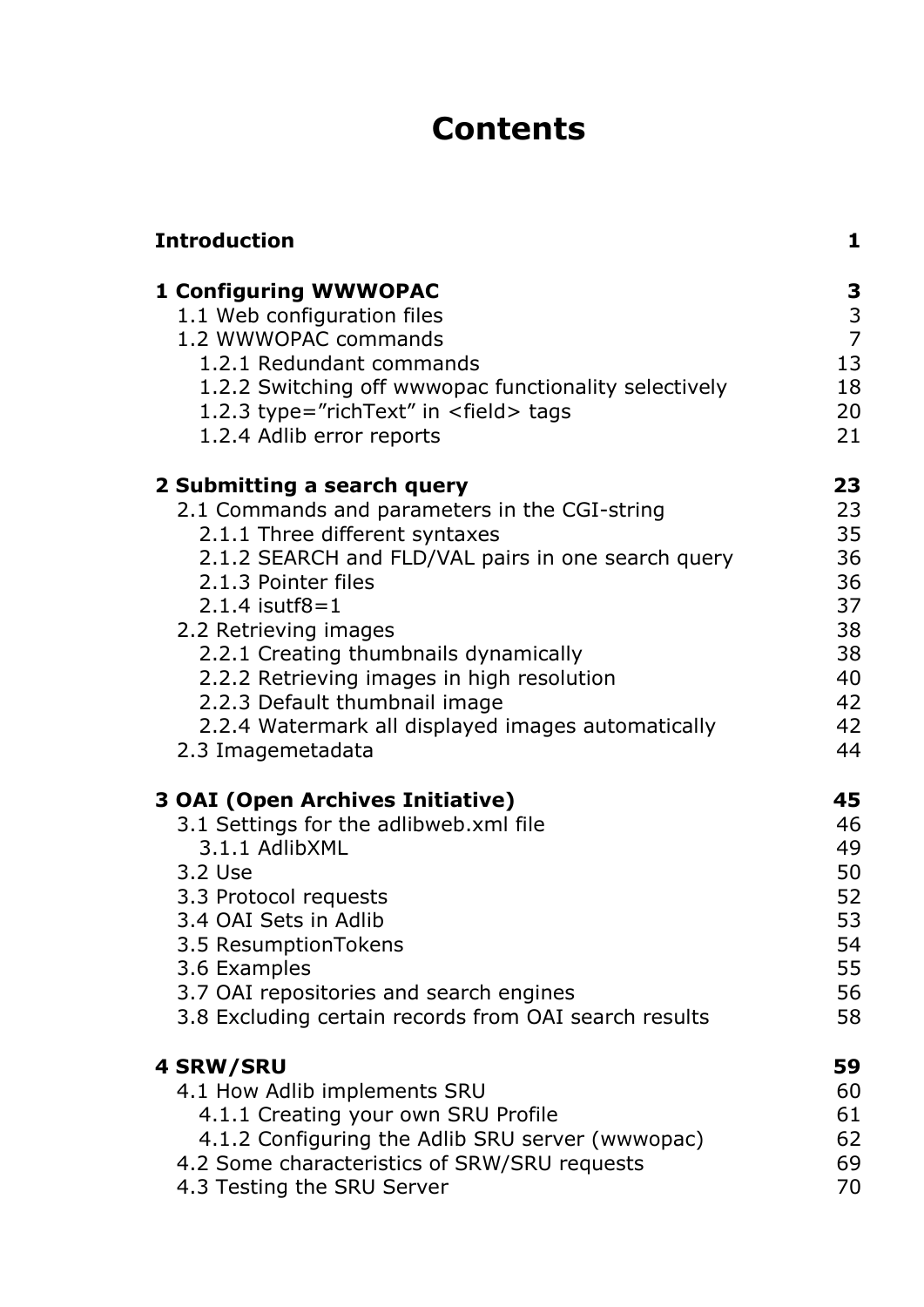| 5 Writing to a database, from the web     | 71  |
|-------------------------------------------|-----|
| 5.1 CGI escaping                          | 71  |
| 5.2 Writing, updating or deleting records | 72. |
| 5.3 After writing a record                | 73  |
| <b>6 Related issues</b>                   | 75. |
| 6.1 Status                                | 75  |
| 6.2 Field names                           | 77  |
| 6.3 Multi-lingual fields                  | 77  |
| 6.4 Dependencies                          | 78  |
| 7 Appendix 1: your own record format      | 79  |
| 8 Appendix 2: the Adlib Base Profile      | 83  |
| 9 Index                                   | 93  |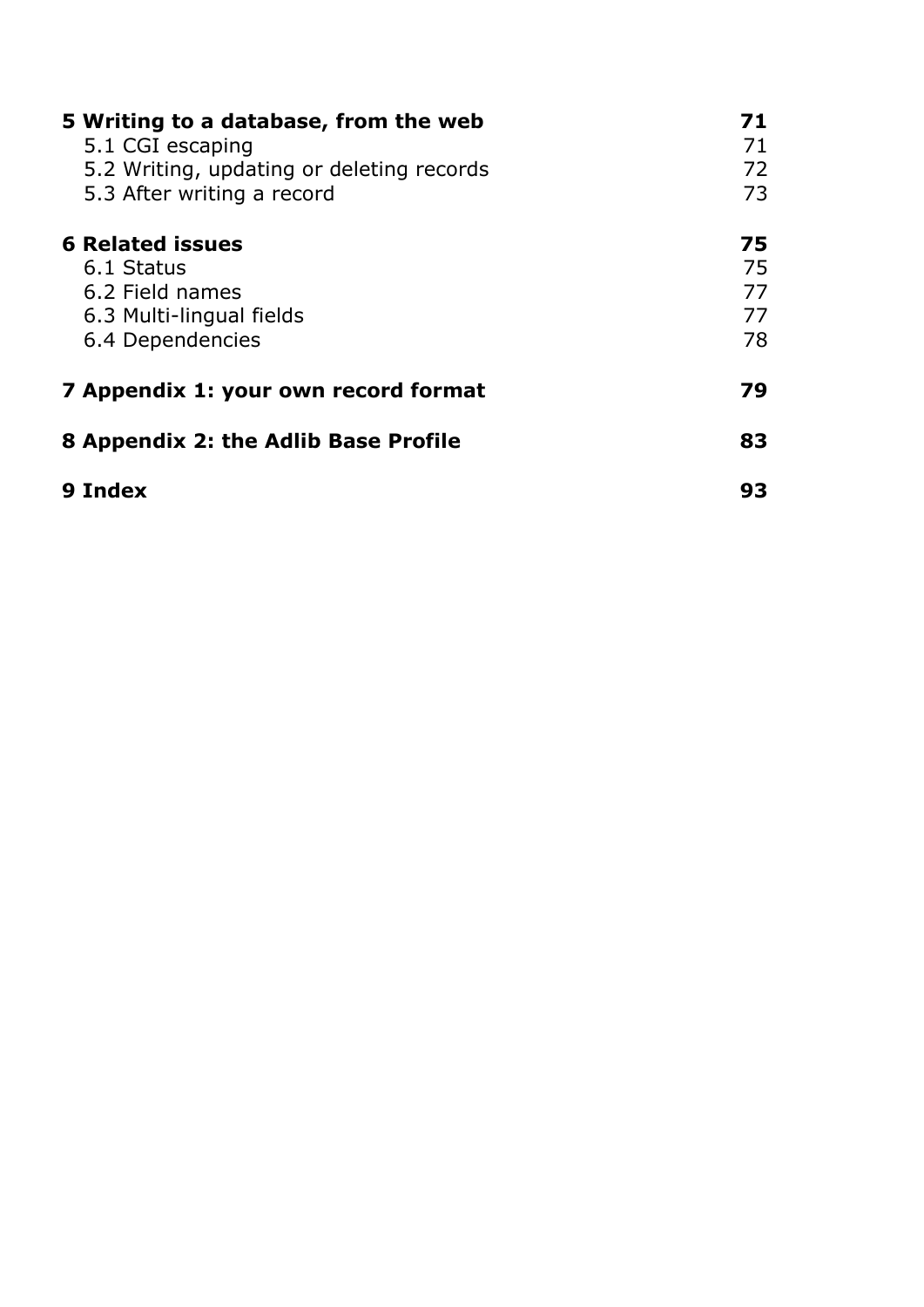# **Introduction**

<span id="page-4-0"></span>The Adlib Internet Server module enables you to make your catalogue available to the public on the internet and/or intranet. The visitor of your web site can use search forms and other web pages to search the catalogue directly. The Internet Server module mainly consists of the wwwopac.exe program and a web application called Adlib Internet Server.

Wwwopac.exe is an executable without a graphical user interface that, together with a web server works as a Common Gateway Interfaceprogram. It takes care of the interaction between the web application and the database. This comes down to translating http search queries put together by the web application, to an Adlib search statement, the actual execution of that search in the database, and then sending back the search result as a list of records or terms in XML format.

The Internet Server web application transforms this XML search result with XSLT stylesheets to a piece of HTML, and combines this with other pieces of HTML which are produced by the aspx page and (.ascx) user controls present in there, which all program a separate piece of graphical interface (a button, a tab, etc.) of the entire HTML form. The HTML document further uses CSS styles to assign layout (colours, fonts, etc.) to the different graphical elements. The complete document is put together on the server, and then sent to the browser on the client which only needs to display the HTML page.

The logic of the Internet Server web application, which is necessary for the operation of the user controls and putting together the http search query, has been programmed in .NET, and is stored in compiled form in several dlls which you can find in the \*bin* of \*executables* folder. Therefore, you cannot change this code.

But since the visible part of the Internet Server web application, the HTML pages and forms which are displayed in the browser, is completely built up via user controls (representing independent pieces of HTML), you *can* adjust the layout of the entire web application. You can simply move user controls to change the structure of a web page, or change the user controls themselves to even further customize the web application to represent company logos and styles.

The wwwopac.exe is installed as an auxiliary program on an existing web server (IIS 5.0 or higher for Windows 2000, XP, or higher), and has to be prepared for use within your network or system by making some custom settings in the *adlibweb.xml* file. For the installation procedure of the Internet Server module and its system requirements, see the *Adlib Internet Server installation guide* on our web site.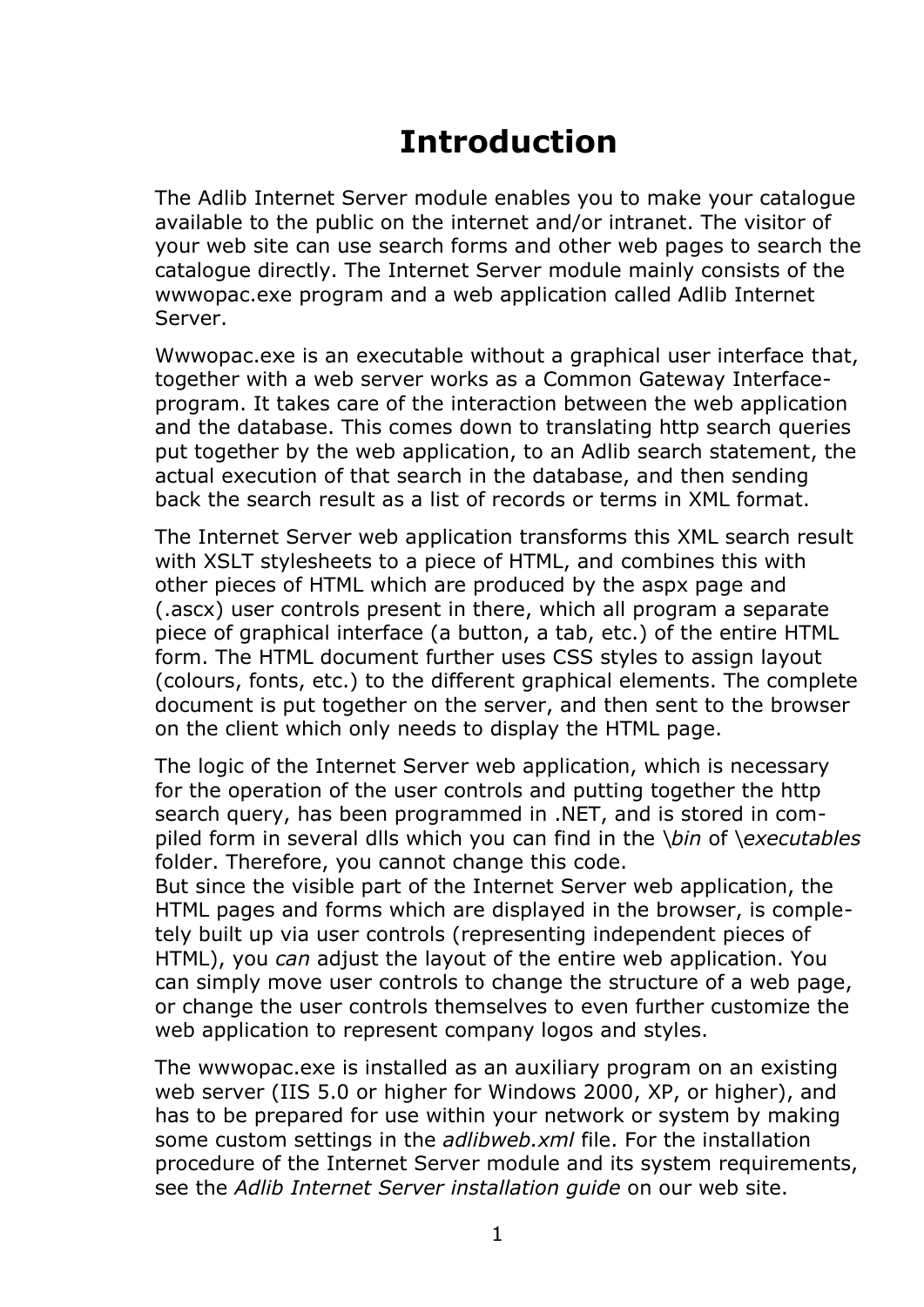This reference guide describes in general all functionality offered by wwwopac.exe (most recent version), and refers where applicable in brief to its implementation in version 3 (applies also to 3.2) of the Internet Server model web application.

In principle, you can build an entire web application of your own for wwwopac, but the Internet Server model web application is very flexibly and you can largely customize it to your liking, or you let AIS do that for you; so, using the model web application is more efficient and cost-reducing.

You can view the Internet Server model web application on: http://demo.adlibsoft.com/internetserver3 In the opened web site, click  $\bullet$  for a Help text about the functionality on the currently displayed tab.

### ■ Required skills

For the basis of learning to handle all wwwopac functionality, all you need is this manual. For more information about the application of external technologies and standards, you'll be referred to other sources when necessary.

In order to be able to customize the Internet Server model web application, knowledge of HTML, XML, XSLT, CSS and ASPX is required. This is because the search result from wwwopac is in XML format, and the web application uses XSLT and CSS stylesheets to apply a graphical layout to that data. The HTML web pages as a whole (of which the search result may be a part) are put together via ASPX. But this subject is not a part of this guide. AIS offers a training course to learn how to make substantial adjustments to the web application (which extend beyond the necessary settings during installation, of course).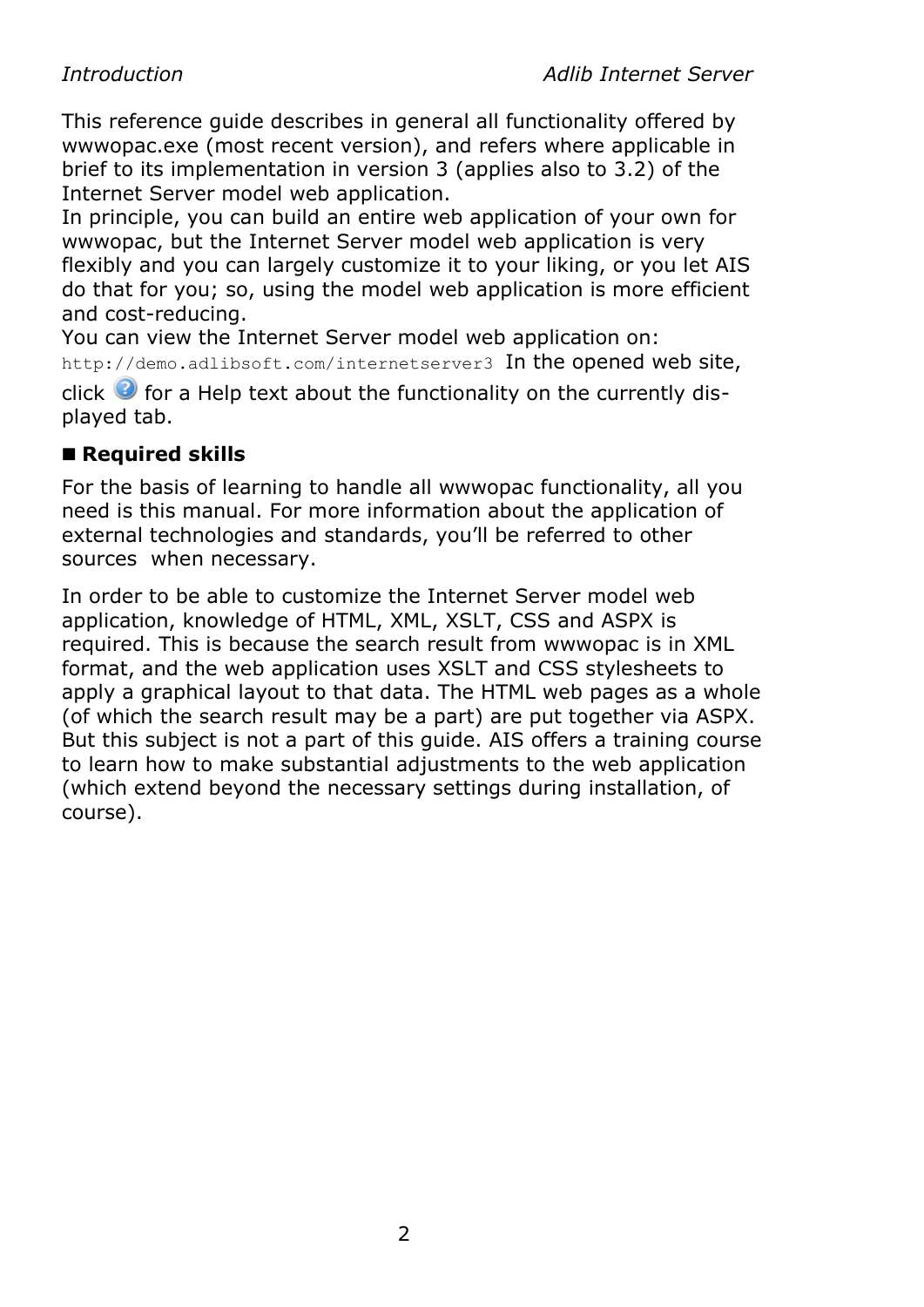# <span id="page-6-0"></span>**1 Configuring WWWOPAC**

## <span id="page-6-1"></span>**1.1 Web configuration files**

In a web configuration file you initialise the use of wwwopac. There are two variants: *adlibweb.xml* (one XML file), and www files (one or more text files with .*www* as extension, which are not being used for Internet Server 3 and higher). *Adlibweb.xml* was introduced with Internet Server 4.7 and is meant as a replacement for the www file which is now out-of-date. In stead of plain text in the www file, XML is used, which has the advantage that you can work with configuration groups. The www format is still supported by wwwopac 5.0 or higher, but the use of *adlibweb.xml* is preferred; for the application of OAI (see further in this guide), *adlibweb.xml* is mandatory.

In a web configuration file minimally a database path (DATABASEPATH) should be provided, and a database name (DATABASE), possibly followed by the name of a dataset separated by a greater-than sign (if that is not mentioned in the search query already).

> In principle, you can also search without a web configuration file. All the information that is necessary for the search query, which you would normally enter into the web configuration file, must then be entered into the CGI request. But there are still a number of wwwopac commands that can only be used in a web configuration file (see the list of wwwopac commands). We do advise you to use a web configuration file (like it is applied in Internet Server 3) if you want to guarantee the safety of certain data. Only those databases that you specify in the web configuration file can be accessed by the web application and by command-line search queries entered directly into the *Address* entry field of a browser. Without a web configuration file, visitors may be able to use commandline search queries and access all Adlib databases in the data folder on the web server.

So if you want to access a certain database without a web configuration file, you should refer to a database in the CGI request using the DATABASE variable, as you would normally do in the web configuration file. Wwwopac will first check whether this variable in a CGI request refers to a www file with that name, and if not, whether it refers to a database. With this, the DATABASEPATH variable is also available for use in CGI requests, because otherwise, without a web configuration file, you could not tell wwwopac where to find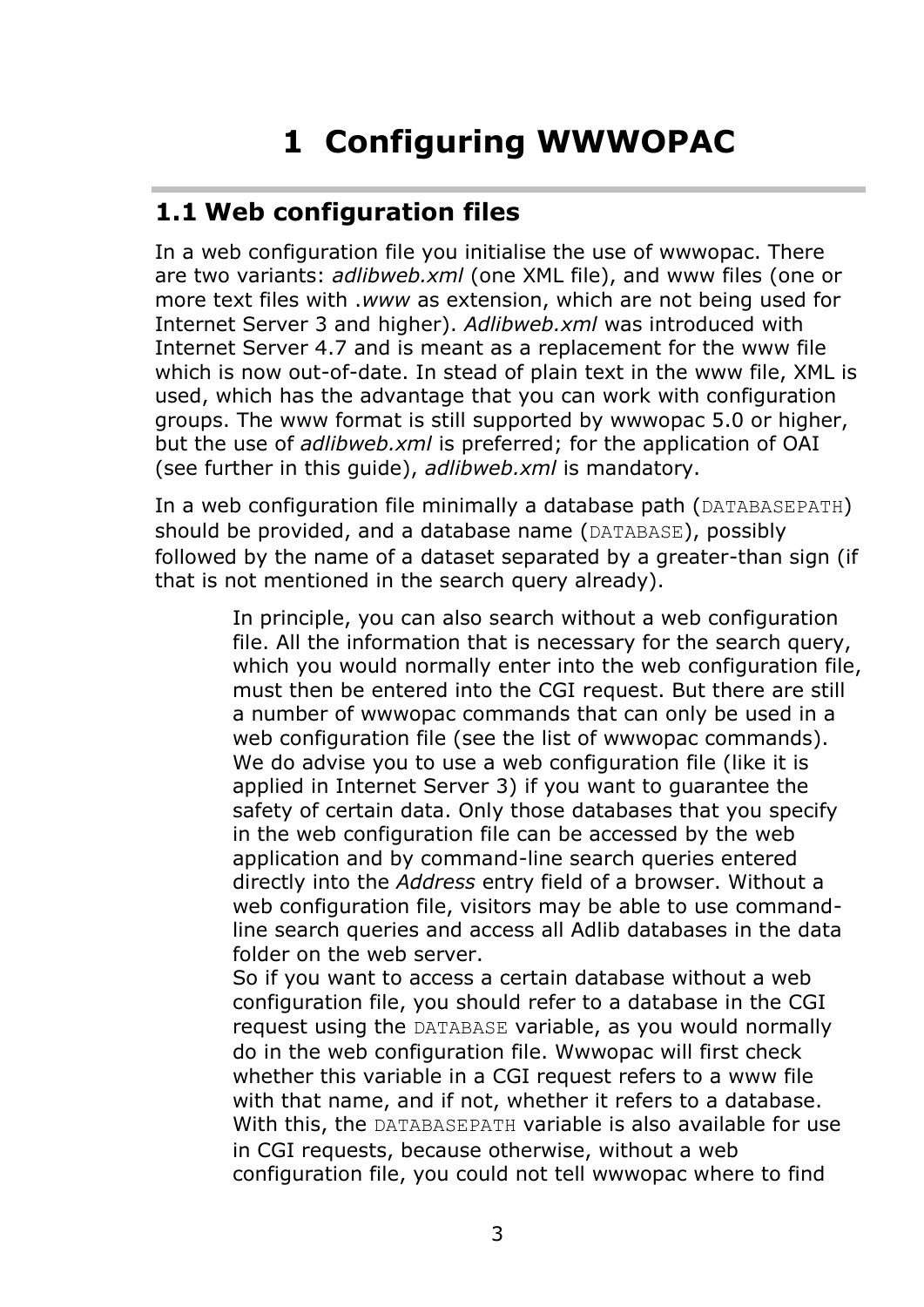the database.

When any www file or *adlibweb.xml* file is present, in a CGIrequest no other databases can be accessed than the ones specified in the web configuration file(s).

If wwwopac cannot find a web configuration file (or none has been specified), then the program will start looking for the *default*.*www* file. And if this is not found either, you will receive an error report in your browser: *WWWOPAC ERROR: unable to find a default.www file.*

In a web configuration file, you can/must set a number of things. For this you can use wwwopac commands. These are commands that can sometimes be placed in the HTML-form (and with that also in the command line of the URL-input field of the browser) as well as in the web configuration file. These wwwopac commands are used by wwwopac to find the locations of the necessary files, and to set some parameters for searching and the retrieving of data.

For safety reasons, you can opt to place as many settings as possible in the web configuration file: contrary to the HTML-form, users cannot access this file. In the web configuration file, you can enter both absolute paths and relative paths . Preferably, only use one absolute path.

Below, you see an example of a simple *adlibweb.xml* file:

```
<?xml version="1.0" encoding="UTF-8" ?> 
<webConfiguration>
<!-- Global settings --> 
<globalConfiguration>
  <databasepath>D:\demo.adlibsoft.com\IS3\data</databasepath> 
  <xmltype>structured</xmltype> 
 <adlib smarthost />
  <highlight>on</highlight>
  <maxlimit>400</maxlimit>
  <logfile>default.log</logfile> 
</globalConfiguration>
<!-- Default group for library --> 
<groupConfiguration group="defaultLibrary">
<brieffields>
  <field>lead_word</field> 
  <field>title</field> 
  <field>author.name</field> 
  <field>corporate_author</field> 
  <field>year_of_publication</field> 
  <field>digital_reference</field> 
  <field>copy.number</field> 
  <field>shelf_mark</field> 
 </brieffields>
 <detailfields>
  <field>lead_word</field>
```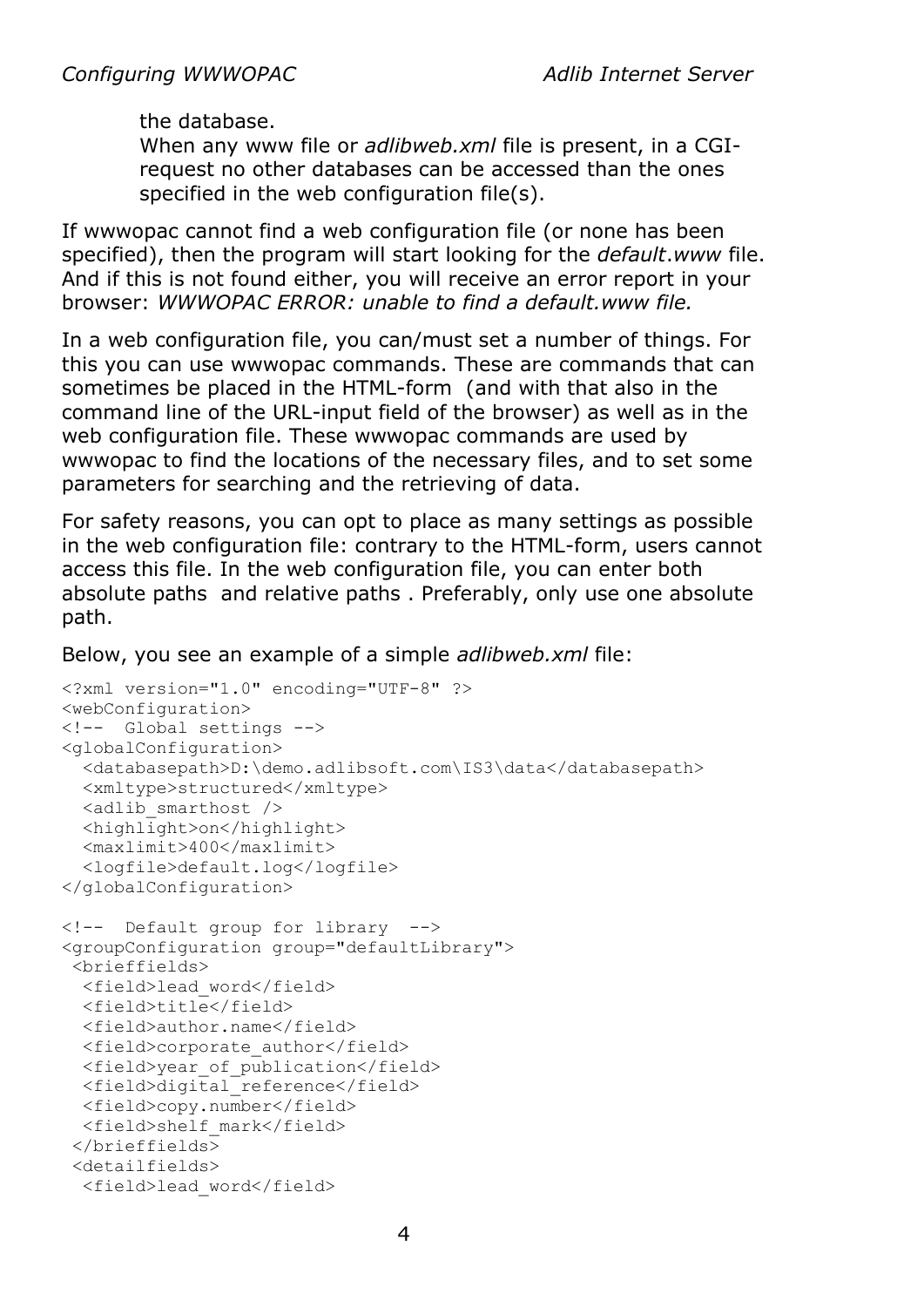<field>title</field> <field>author.name</field> <field>corporate\_author</field> <field>illustrator.name</field> <field>statement\_of\_responsibility</field> <field>edition</field> <field>place\_of\_publication</field> <field>publisher</field> <field>year\_of\_publication</field> <field>print.place</field> <field>print.name</field> <field>pagination</field> <field>illustrations</field> <field>dimensions</field> <field>material\_type</field> <field>accompanying\_material</field> <field>series.title</field> <field>series.number</field> <field>subseries.title</field> <field>subseries.number</field> <field>subseries.issn</field> <field>isbn</field> <field>binding\_method</field> <field>parent</field> <field>child</field> <field>object.object\_number</field> <field>keyword.contents</field> <field>geographical\_keyword</field> <field>person.keyword.name</field> <field>copy.number</field> <field>shelf\_mark</field> <field>site</field> <field>loan\_category</field> <field>digital\_reference</field> <field type="richText">abstract</field> <field type="richText">notes</field> <field>source.title.article</field> <field>source.title</field> <field>source.day</field> <field>source.month</field> <field>source.volume</field> <field>source.issue</field> </detailfields> </groupConfiguration> <!-- Database Full Catalogue --> <databaseConfiguration database="ChoiceFullCatalogue" groups=

```
"defaultLibrary">
  <database>document>fullcatalogue</database> 
</databaseConfiguration>
<!-- note: a databaseConfiguration tag may have only one groups 
attribute -->
```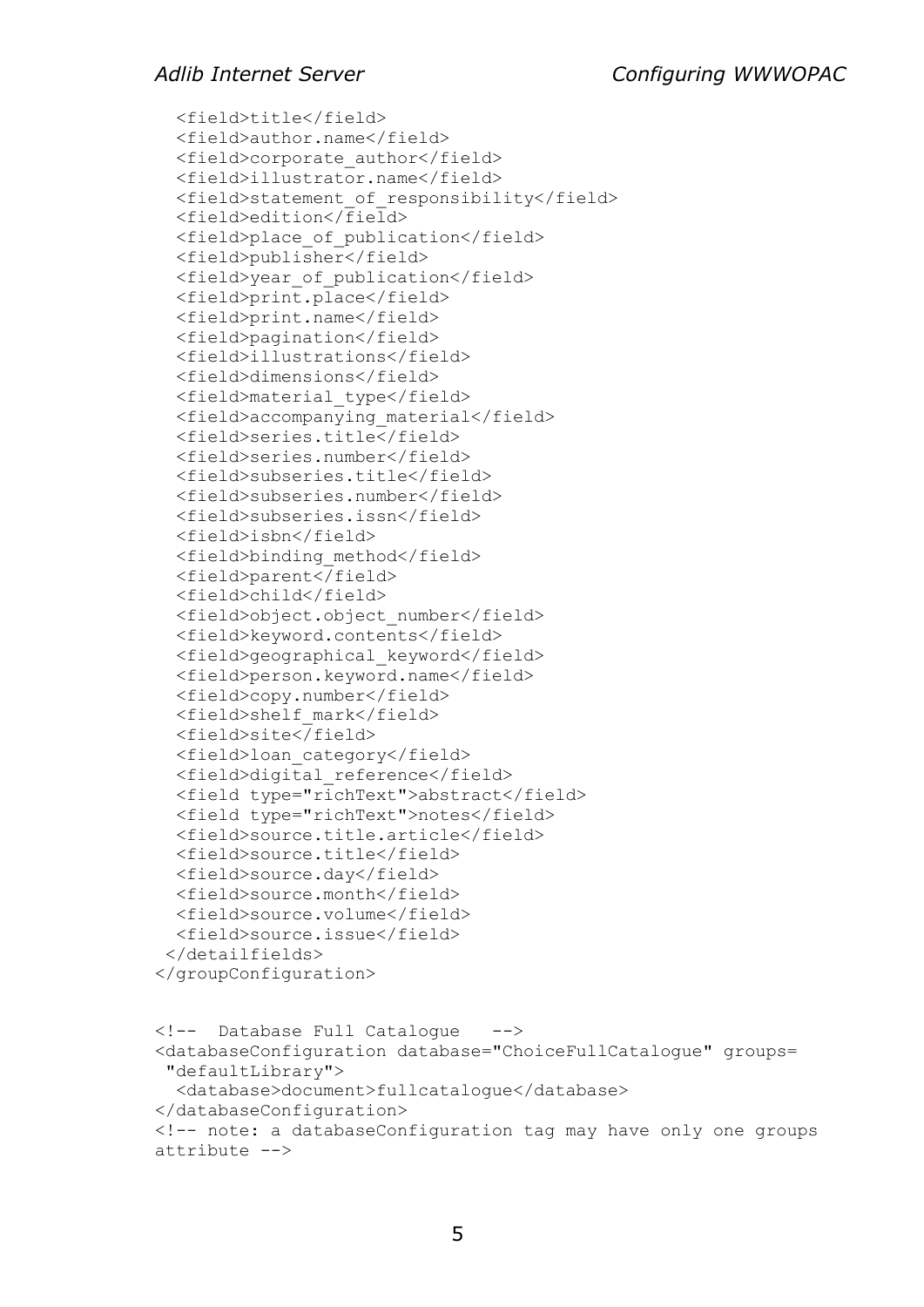#### *Configuring WWWOPAC Adlib Internet Server*

```
<!-- Database Books --> 
<databaseConfiguration database="ChoiceBooks" groups=
"defaultLibrary">
  <database>document>book</database> 
</databaseConfiguration>
<!-- Database Audio Visuals --> 
<databaseConfiguration database="ChoiceAudioVisuals" groups=
"defaultLibrary">
  <database>document>avm</database> 
</databaseConfiguration>
<!-- Database Articles --> 
<databaseConfiguration database="ChoiceArticles" groups=
"defaultLibrary">
  <database>document>article</database> 
</databaseConfiguration>
<!-- Database Serials --> 
<databaseConfiguration database="ChoiceSerials" groups=
"defaultLibrary">
  <database>document>serials</database> 
</databaseConfiguration>
<!-- Database Dublin Core --> 
<databaseConfiguration database="ChoiceDublinCore" groups=
"defaultLibrary">
  <database>document>resource</database> 
</databaseConfiguration>
```
</webConfiguration>

#### ◼ **Virtual directories**

To prevent web users from having access to the entire hard disk of a computer, web applications work with 'virtual' directories that are separated by forward slashes. A virtual directory refers to the real directory. You can create a virtual directory in the management of IIS 5; only assign the absolute required access rights to a virtual directory. Only the directory with *wwwopac.exe* needs execute rights . For the other directories, read-only rights are sufficient. You could make e.g. the virtual directory '*/adlib*' for the real directory: '*c:\bibl\wwwopac\wwwroot*' and assign read-only rights to it. You can incorporate these virtual directories in a web configuration file instead of the real directories (then use forward slashes).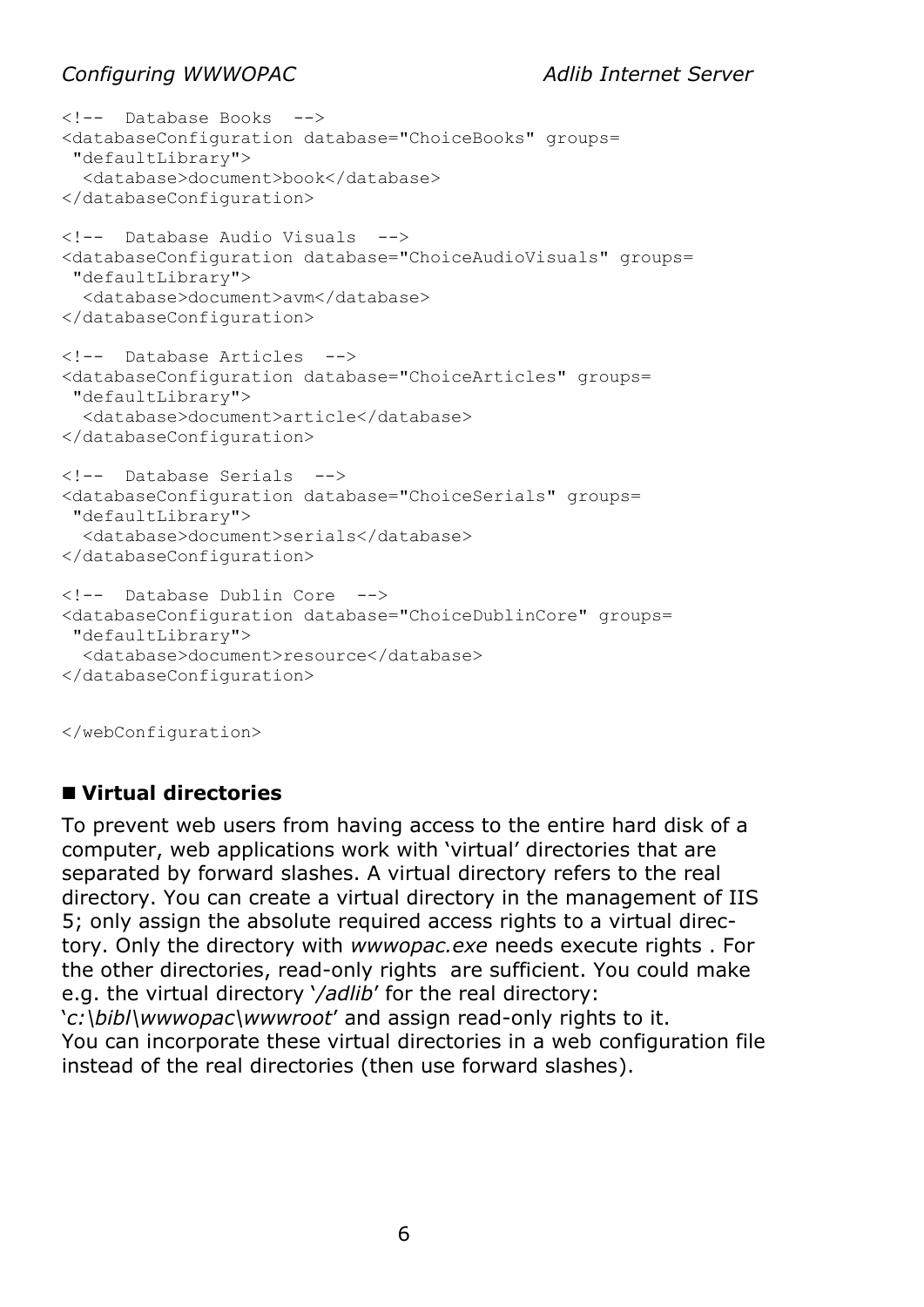#### <span id="page-10-0"></span>**1.2 WWWOPAC commands**

In a web configuration file you can use any of the commands listed below. These commands are not case-sensitive.

#### **<!-- comments -->**

This is how you insert comments in *adlibweb.xml*.

ADLIB PTR=<path name to folder with pointer files>

If you want to use wwwopac.exe to open pointer files that are not in the standard place in a sub folder of the *data* folder in your application, use this variable to enter the path name of the folder in which the pointer files are located.

#### **ALLOW\_ALL\_DBS**=true

<allow\_all\_dbs>true</allow\_all\_dbs> lets all available databases be searched.

Normally, you would use a web configuration file in which every database that can be searched must be initialised. This offers security to those databases that may not be accessible through the web. But if this is not necessary, then ALLOW\_ALL\_DBS is a good way to bypass this security. ALLOW\_ALL\_DBS can only be used in *default.www* or *adlibweb.xml*.

So if you want to allow searching in all databases you either specify this in *default.www* or *adlibweb.xml* with ALLOW\_ALL\_DBS, or by not defining either *default.www* or *adlibweb.xml* at all.

```
BRIEFFIELDS=<taglist or field list>
```
Use the brieffields variable to specify the fields you wish to see in the list display of the search result, for example:

```
<brieffields>
   <field>lead_word</field> 
   <field>title</field> 
   <field>author.name</field> 
   <field>corporate_author</field> 
   <field>year_of_publication</field> 
   <field>digital_reference</field> 
   <field>copy.number</field> 
   <field>shelf_mark</field> 
</brieffields>
```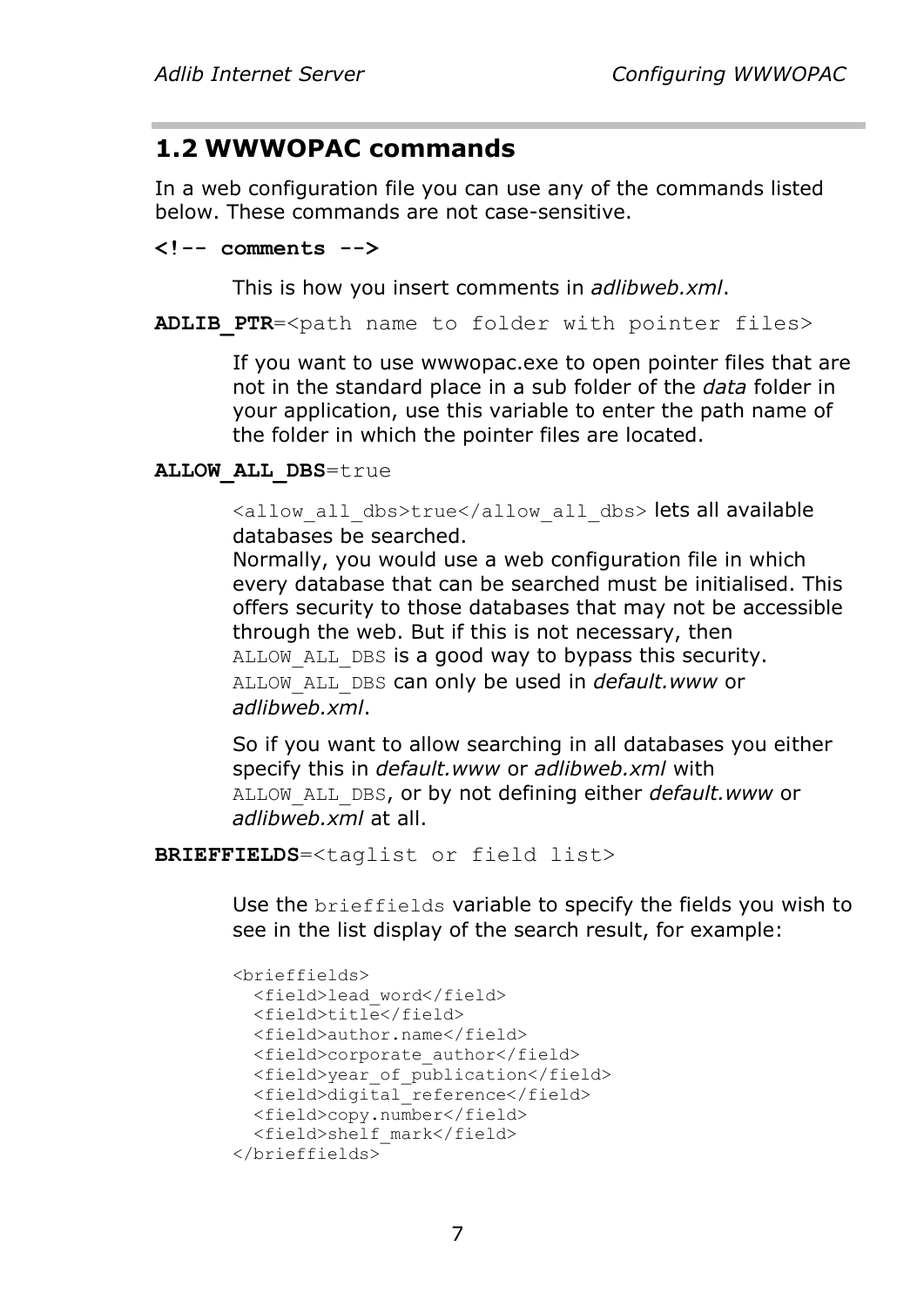You can mix tags and field names. So far as they are known by Adlib, tags are converted to field names in the XML-output. If you wish to include all the fields from the data dictionary in the brief display of records, you do not have to sum up all those fields; you can use:

```
<brieffields>
   <allDataDictionaryFields/>
</brieffields>
```
If you also want to include fields that have not been defined in the data dictionary, you can add the tags for those fields as normal to this variable, e.g.:

```
<brieffields>
  <allDataDictionaryFields/>
   <field>au</field> 
   <field>ti</field> 
</brieffields>
```
If no brieffields are provided, then SCAN uses the following tags:%0, te, uf, us, rt, bt, nt and et. For a normal search (searching without SCAN) all fields will be used (except the tags that are not identified as a field).

For optimal performance of Adlib it is definitely recommended to provide only the brieffields which you intend to actually use. This is because each submitted field will take up some processing time, and when you retrieve multiple records for a brief display, this will certainly add up.

#### **DATABASE**=<FACS-name>

Use this variable in the web configuration file to identify the name of the database. A variable with the same name can also be used in CGI-strings, but this then refers to the www-file at first, and only when that is not found, it refers to a database with that name. Example:

<database>document>fullcatalogue</database>

#### **DATABASEPATH**=<disk station:>\<Adlib-folder>\data

May occur in the web configuration file and in CGI-strings. This setting refers to a *physical* location, seen from the web server. For best performance of the web server, the data should be stored on a local disk of the web server. (It is sensible to only enter one absolute path in a web configuration file.) Example: <databasepath>C:\ourorganisation.com\IS3\data</databasepath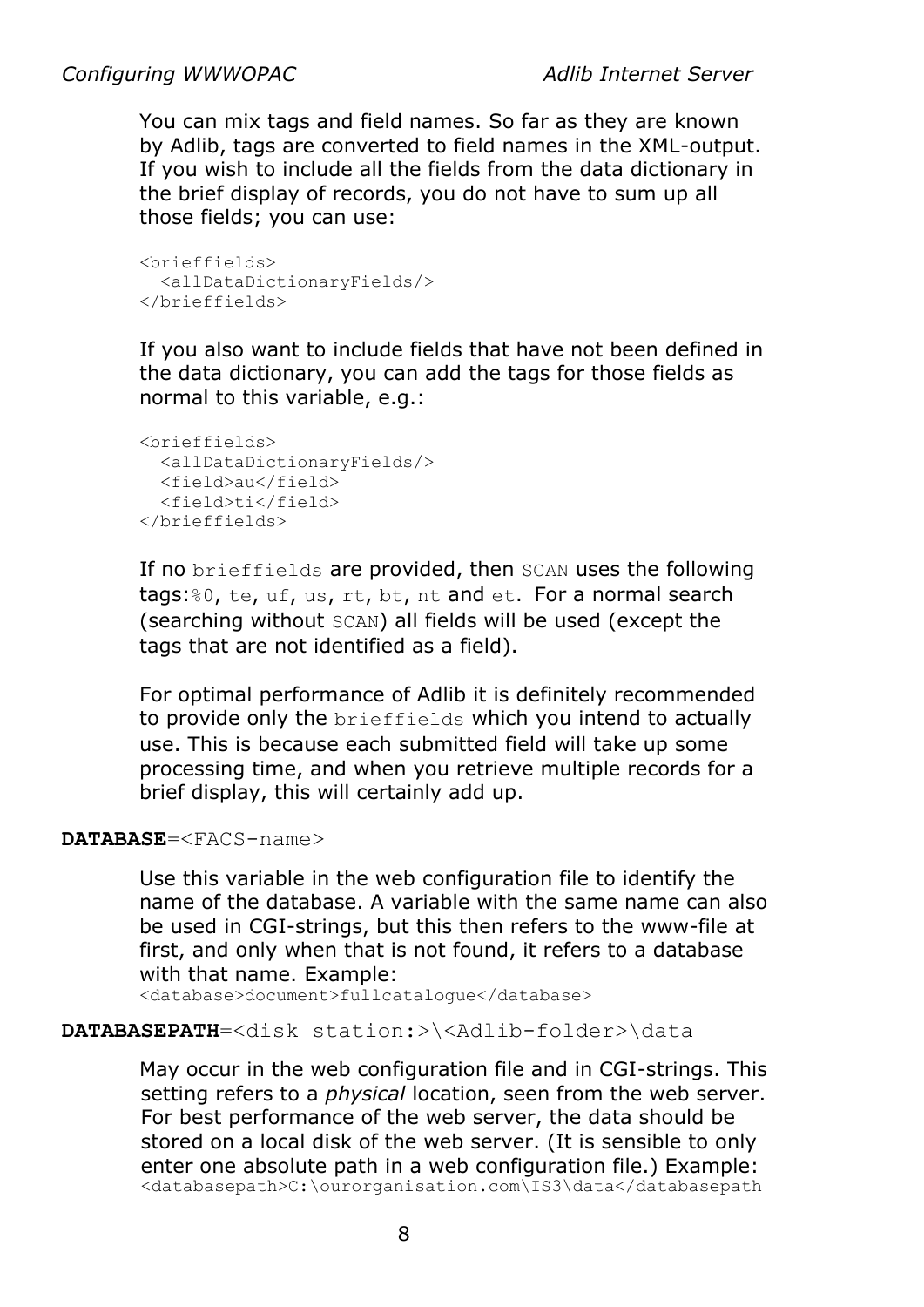#### **DETAILFIELDS**=<taglist or field list>

Use the detailfields variable to specify the fields you wish to see in the detailed display of the search result. You can mix tags and field names. So far as they are known, tags are converted to field names in the XML-output.

When no detailfields are specified, then all fields are used (except the tags which are not identified as fields). detail fields do not apply to SCAN. For example:

```
<detailfields>
   <field>lead_word</field> 
   <field>title</field> 
   <field>author.name</field> 
   <field>corporate_author</field> 
   <field>illustrator.name</field> 
</detailfields>
```
For optimal performance, it is recommended to provide only the detailfields which you intend to actually use.

```
HIGHLIGHT=<1, on, 0, off, or desired XML-tag>
```
Often it is desirable to mark in the search result the (partial) terms a user searches on in a web application, to make it stand out. This happens by displaying that (partial) term in, for instance, a different colour, the so-called highlighting. Before wwwopac version 5.0.2 it was a time-consuming task to manage this functionality in a web application, because the Internet Server ASP script had special code to search the term in the contents of the retrieved (application-dependent) tags and lay out it through XSL.

Therefore, from 5.0.2 the implementation of this functionality has been simplified: highlighting has been built in to wwwopac itself. In a search query or configuration file you can switch this function off via HIGHLIGHT=0 and respectively <highlight>off</highlight> (by default highlighting is on). The default setting puts a searched on (partial) term in the XML result between <highlight> and </highlight>. To have the Internet Server web application do something with these highlight tags, HIGHLIGHT=1 must have been set in the *globalsettings.xml* file as well.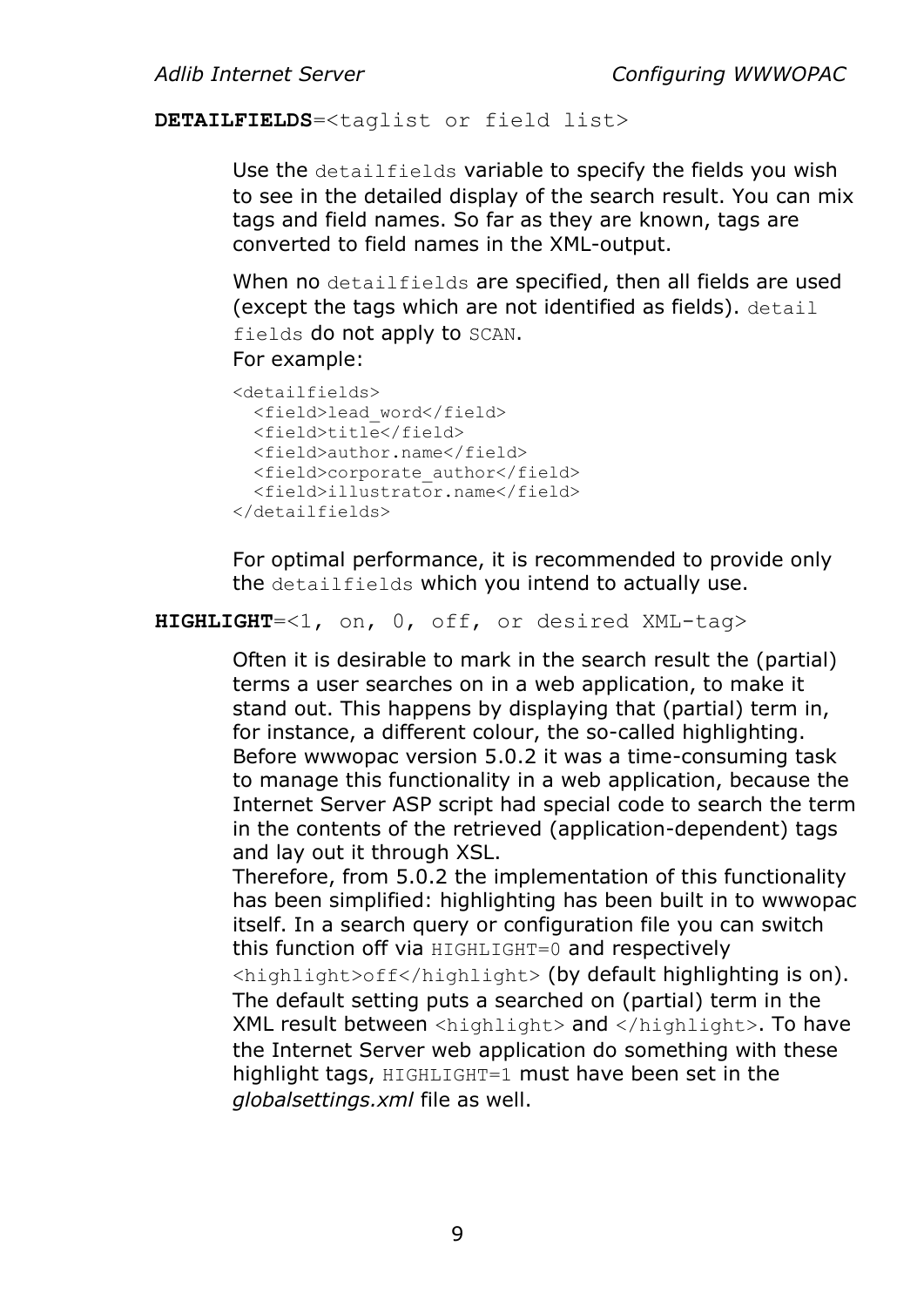In Internet Server 3, the style of highlighting is defined in the *highlight* class in the *adlib.css* file:

```
.highlight
{
   font-weight: bold;
  color: #cc1010;
}
```
You can easily adjust this to change the layout style.

If you cannot use the *<highlight>* XML tag for this purpose, for whatever reason, then you may specify another name for this XML tag when you switch highlighting on. You do this via the command <highlight>desired XML-tag</highlight>. With this, you switch highlighting on and you define the XML tag at the same time, for instance:

<highlight>marking</highlight>. In the XML result, the searched (partial) term will now be enclosed by *<marking>* and *</marking>*. Subsequently you have to adjust the *highlight.xsl* stylesheet accordingly.

For truncated searching there is a difference between the automatic highlighting of field contents from term and word indexes. After normal (right) truncated searching in term indexes, only the partial term at the beginning of the term is highlighted (so the part on which the term was found), not any further occurring partial terms. So for instance, if you search on a\* and one of the terms found is *adrenaline*, then only the first *a* will be highlighted. For left truncating an analogous description can be given. When your indexes have been prepared for left truncation, and you search on for instance \*e, and a found term is *adrenaline*, then only the *e* at the end will be highlighted.

In the search result from a word index however, every occurrence of the searched (partial) term will be highlighted.

Remarks:

- Searching an OR-combination in a word index of one field, only highlights the first (partial) term on which you search, not the second. For an extensive search on multiple fields, per field only the first (partial) term on which you search is selected for highlighting.
- Highlighting doesn't work for numerical, logical, and date indexes.
- Highlighting only works with *equals* (=) or *contains* queries.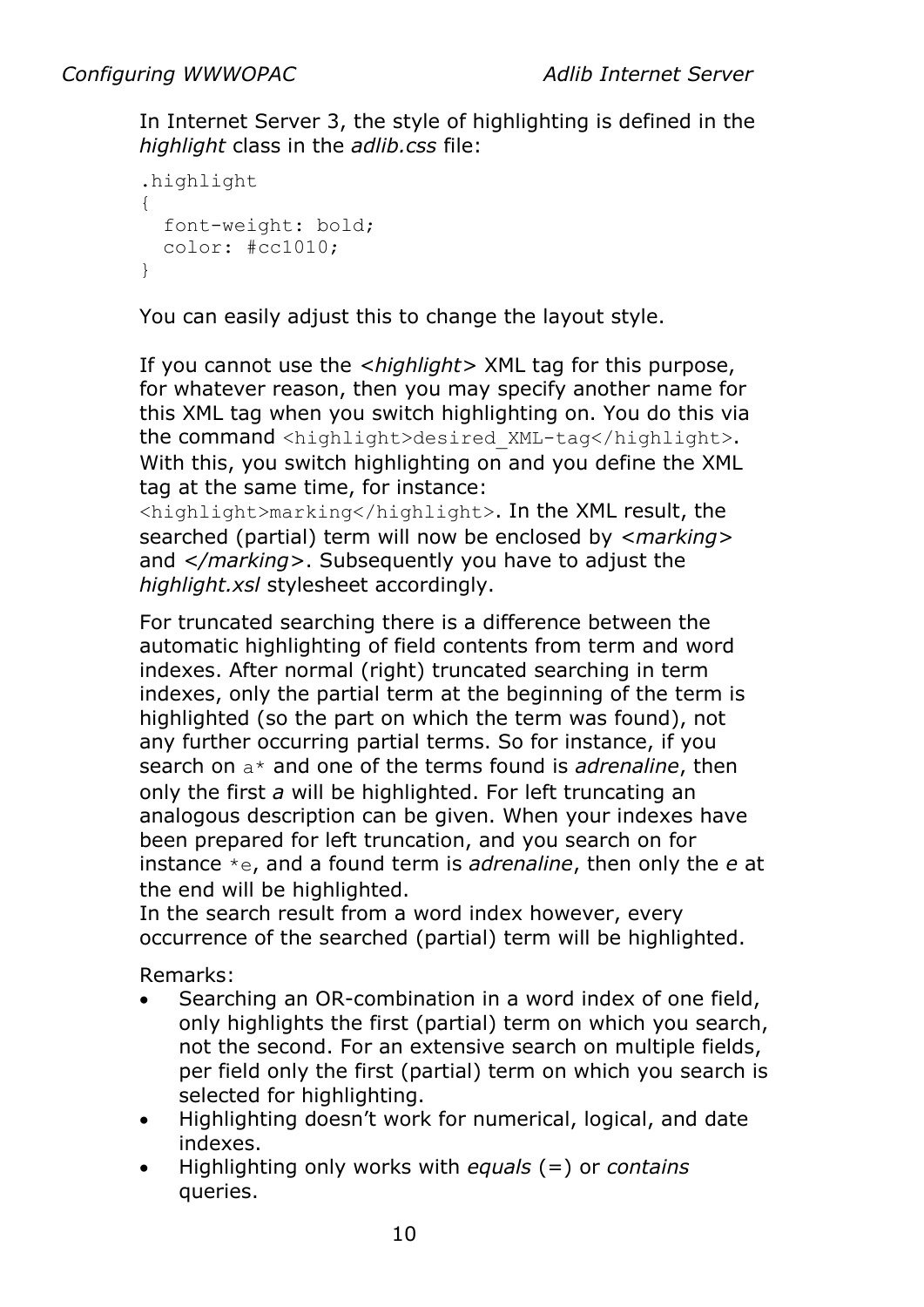```
LOGFILE=<path to logging file>
```
Enable logging by entering a logging file with this variable, e.g.:

LOGFILE=../data/webstat.csv

The indicated file is created and grows with every normal search wwwopac.exe executes. The format of this file is comma-separated (csv) and can be created and saved anywhere. (Because it is a comma separated file, it can be opened by a broad range of programs, including Microsoft Excel.)

The information which is stored concerns the date and time of the search, the IP address\* from which the search came, which database was searched, and the number of records that was retrieved.

> \* In the old two-layer structure, wwwopac had direct access to the IP address and logged it in the third field of the logging file.

> In a three-layer web application such as Internet Server 3, wwwopac has no direct access to the IP address of the visitor, and logs in the third field of the logging file always the IP address of the computer on which this ASP application runs, because that is the machine that calls wwwopac. That is why you should adjust the ASP web application as follows: to every query that is sent to wwwopac, the web application must add &callerIP=<IP address or DNS name of visitor>. This so called *callerIP* is the last field in the logging file of wwwopac. (But wwwopac also keeps on filling the third field, although you can't use it in the three-layer web application.) If the *callerIP* is not sent included in the query, a copy of the third field will be logged, to ensure compatibility with two-layer web applications.

There is also a convenient way to have a new log file created automatically every month (or every day or each year), so that these files do not get too large. You can do this by literally including for example: LOGFILE=log%m%Y.txt in the web configuration file. When wwwopac would create a log file in April 2005, the name of this file would become *log042005.txt*. Every time an event is written to the log file,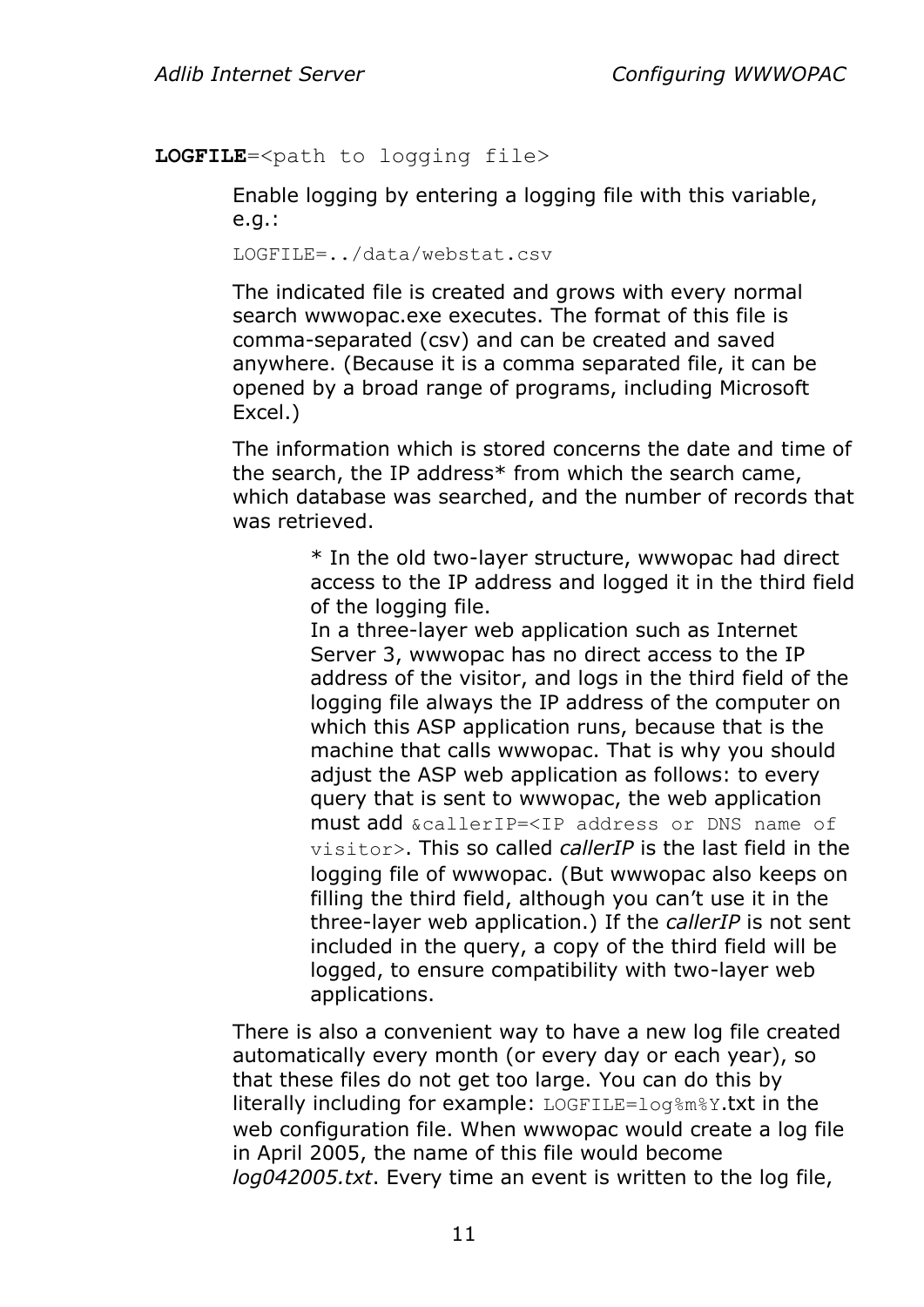the current date will be checked, and as soon as a new month begins, a new log file will be created for that month. You can also use  $\gamma_{\rm v}$  (with a small letter) if you only want to include the last two digits of a year. And  $ad$  may be applied to have a new log file created automatically every day. (Note that this *.txt* file will be filled like a *.csv* file.)

#### **RUNADAPL**=<myadapl>

In the web configuration file or in the CGI string you can use RUNADAPL=<myadapl> to execute a certain adapl right away, for instance for writing to the database.

#### **TIMEOUT**=<seconds>

With TIMEOUT you set the time after which the search query is stopped, regardless whether the search is still going on. This parameter prevents the computer from 'hanging' when there are problems with the search query. And searches that take too long are also aborted. The default is 300 seconds.

**XMLADAPL**=<path to pre-XML-generation adapl>

Before an XML-generation of the search result by wwwopac you can have an adapl executed per record. This adapl then applies to all types of search queries: SEARCH, FLD… etc., SCAN and OAI-requests. Do not let this adapl generate XML or HTML.

Such an adapl is useful when you are using OAI-requests, to edit or combine values from fields that do not have a real oneon-one relation with Dublin Core-elements, before they are presented on Dublin Core.

**XMLTYPE**=<UNSTRUCTURED, STRUCTURED, DIAGNOSTIC or RAW>

The Adlib wwwopac automatically generates XML-output, with which adapls are no longer necessary to convert a search result into HTML or XML.

Depending on the search method, an index or record list is generated in XML: SCAN produces an index (a list of keys), while a search produces a list of records. (By "search" we mean all search queries that do not use SCAN.)

XML can be executed in various types, depending on the type of data that is saved with it. You can specify this type in the web configuration file, or only in a CGI string too:

UNSTRUCTURED: like adlwin.exe generates standard XML output;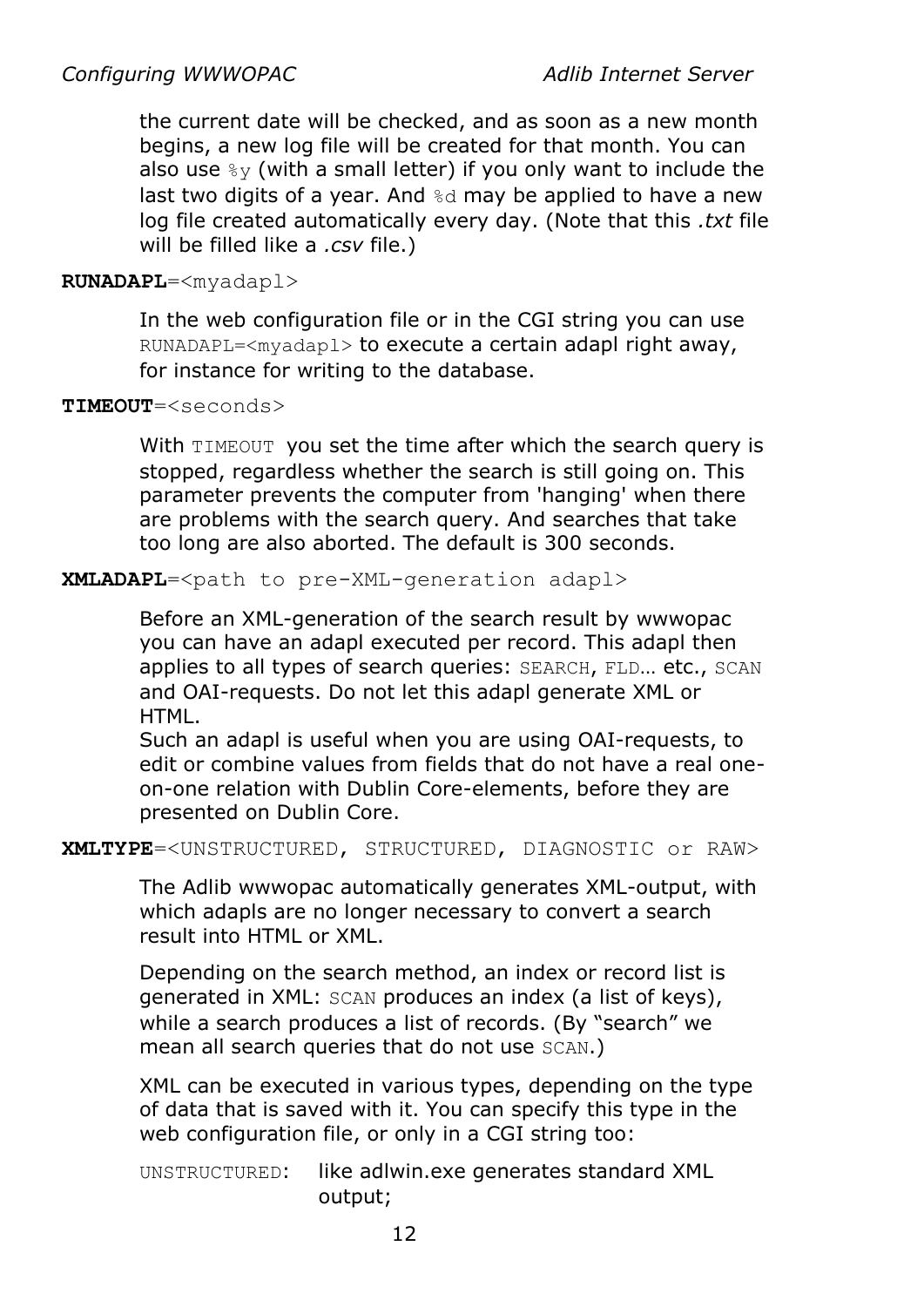| STRUCTURED: | a type of thesaurus-tree. Groups, and<br>internal and external links are arranged in a<br>tree structure;                                                                                                                                                                                                       |
|-------------|-----------------------------------------------------------------------------------------------------------------------------------------------------------------------------------------------------------------------------------------------------------------------------------------------------------------|
| RAW:        | the complete record is shown; any specified<br>brieffields Or detailfields are ignored.                                                                                                                                                                                                                         |
| DIAGNOSTIC: | This only returns a number of hits, not<br>records.<br>It can offer extra and more efficient<br>functionality for web applications, such as<br>showing the number of hits for various<br>databases first, before users choose to<br>access the resulting records of one of those<br>databases.                  |
| SCAN:       | The result of a SCAN, an index, is produced<br>by the XMLTYPE with the same name, in a<br>tree structure with only internal links. This<br>also displays the tags %0, te, bt, nt, et, us<br>(use), uf (used for), sf (semantic factor),<br>$f_{\rm V}$ (semantic factor for) and $r_{\rm t}$ (related<br>term). |

These XML-types can be combined with one and the same style sheet.

### <span id="page-16-0"></span>**1.2.1 Redundant commands**

With the progressing development of the Internet Server web application, some existing wwwopac functions become redundant. Although these now dated wwwopac commands can still be used, they are no longer applied in the Internet Server 3 web application. It concerns the following commands:

```
* or #
```
You can place comments in a www-file (not in *adlibweb.xml*), e.g. to document the selected settings in the file itself. Start a comment line with  $a * or a *$ ; both characters may be preceded by spaces, as these are ignored. Comments have to be placed on separate lines. So you cannot place a comment right behind a setting; place it on the line before or after.

<spaces>

You can add spaces to a www-file as you see fit (this does not apply to an XML file), to make the code more clear. During the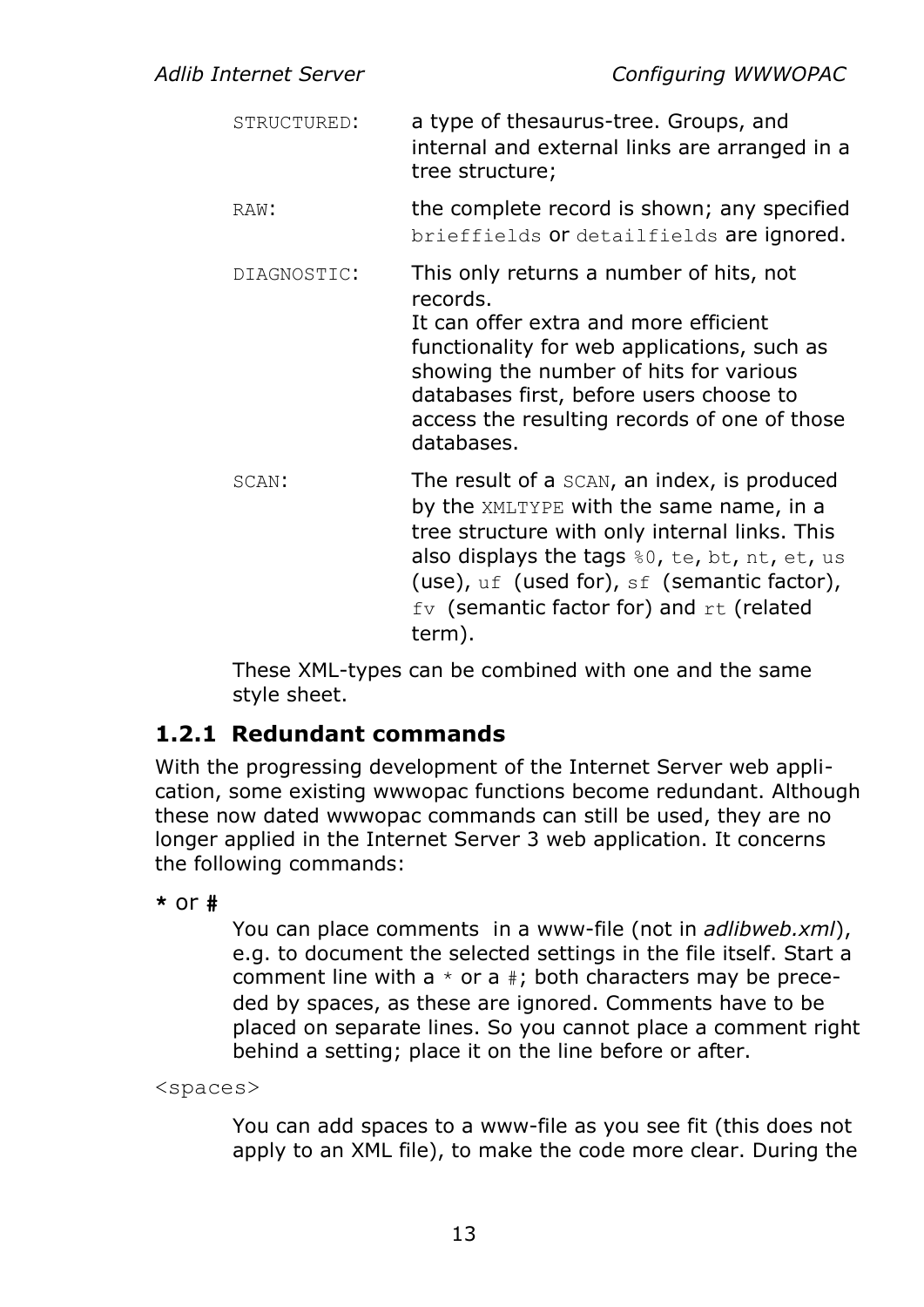processing of the file, all spaces are ignored. (Carriage returns are important, however.)

#### **ADLIB\_DIRi**=<language-specific error report directory>

Use this to indicate which folder holds error report files in one language, in www file syntax for example:

ADLIB DIR1=F:\adlib\dutch\errors. A couple of files with standard names which you can place in this directory are *norecs.html*, *syntax.html*, *nofield.html*. Use the variables NORECS, SYNTAXERROR and INVALIDFIELD to refer to other than the default error report files if you have given them other than the standard names.

#### ADLIB OUTPUT=<server disk station:>\temp

With this, a path could be provided to where temporary files were to be saved, and was only relevant in sorting. From wwwopac 4.7, sorting search results has become quicker though, because there is no longer need for a temporary file. This means that you no longer have to specify an ADLIB OUTPUT-directory in the web configuration file.

#### BRIEFADAPL=<path to list-adapls>

This refers to an adapl in which the presentation of a record list is specified. Valid from the query by form and in the web configuration file; is used for nearly all selections, also after SCAN.

WWWOPAC automatically generates XML unless you specify a briefadapl. So only use a briefadapl if you want to generate HTML through adapls, not in an ASPX-environment. For a possible data conversion of search results before they are automatically converted into XML, you can specify an XMLADAPL.

So when you specify a BRIEFADAPL in the web configuration file, the search results for list display are not produced in XML, but will be translated to e.g. HTML by the provided adapl. However, this BRIEFADAPL won't be used for a search query with which you retrieve a specific record, for instance: \$250=5. Instead, the specified DETAILADAPL will be used. In this example, record no 5 will be retrieved and the result will be processed by the adapl for detailed presentation. (%0 is the tag for record number, and the hexadecimal value of the % character is 25, preceded in the CGI-string by a %-character.

**BRIEFSTYLE** (see STYLE)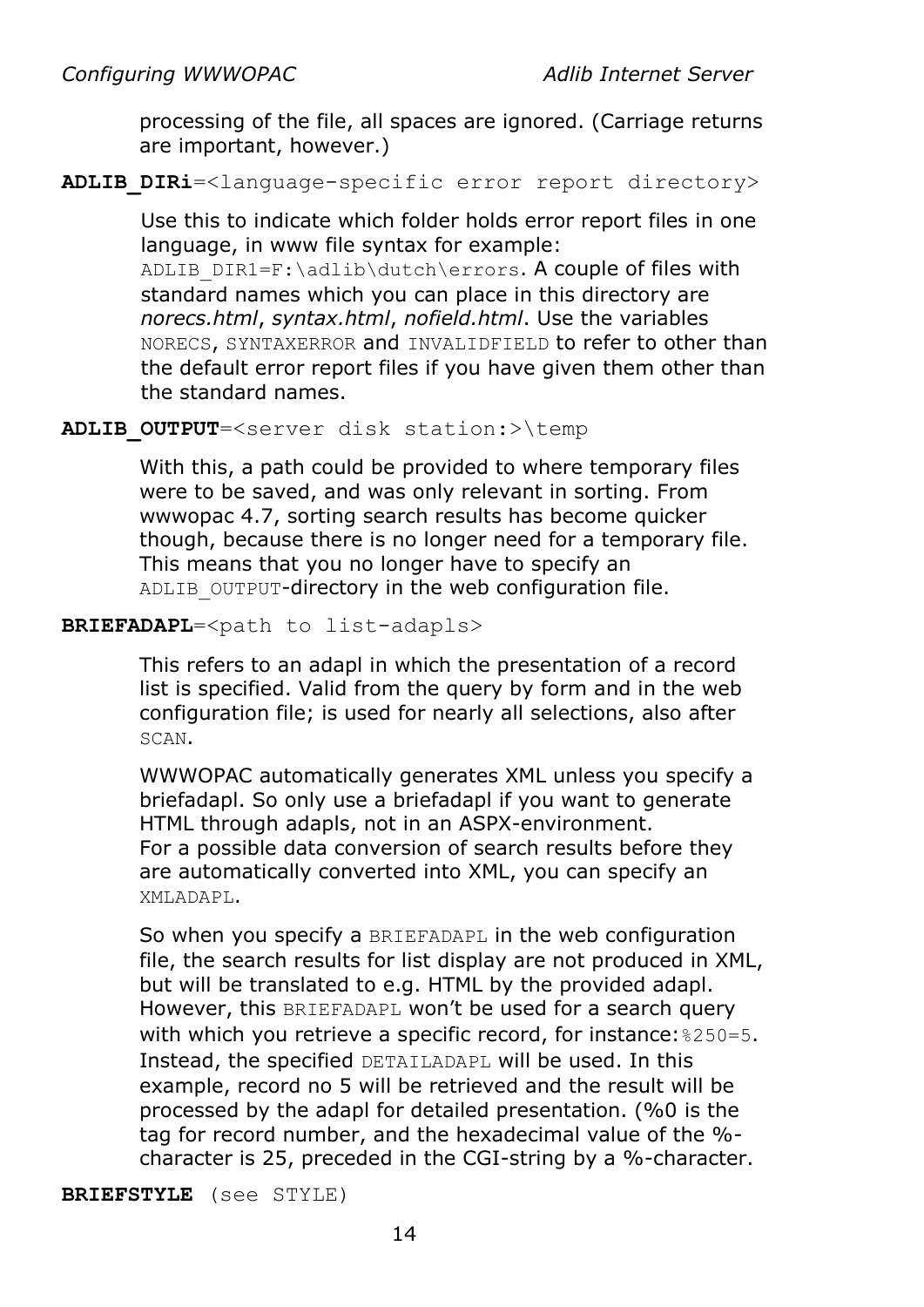#### **CONTENT-TYPE**=<text/xml or text/html>

Specifies the type of content. It is only necessary to specify CONTENT-TYPE=text/xml when you use adapls that write XML. The default when adapls are specified is text/html. Adlib then assumes that the specified adapls write HTML. When no adapls are used, the default is  $text{text}/xml$  because wwwopac without adapls automatically generates XML.

**DETAILADAPL**=<path to detail-ADAPL>

Valid from query by form and web configuration file. Refers to an adapl in which the presentation of a single record is determined.

(If an application is made in which the result is always 1 record, then the adapl for the list screen can be skipped by entering the name of the detail-adapl with 'BRIEFADAPL'.)

Wwwopac automatically generates XML unless you specify a detail-adapl. So only use a detail-adapl if you want to generate HTML through adapls, not in an ASPX-environment. For a data conversion of search results before they are automatically converted into XML, you can specify an XMLADAPL.

**DETAILSTYLE** (see STYLE)

**INVALIDFIELD**=<HTML or XML-file>

Indicates the HTML or XML-file you wish to show the visitor when the specified search query contains an invalid tag or field name.

**LANGUAGE**=<language number>

The LANGUAGE parameter has not become redundant, but was applied slightly differently in the www file of older web applications, namely as follows: LANGUAGE specifies the standard language that is used, and indirectly determines in which ADLIB\_DIRi directory Adlib should look for error report files (i=language number); the default language is English (language number=0). In web pages however, you can offer the user a selection from various languages. With this selection, you can also take error reports from the corresponding ADLIB\_DIRi directory by submitting the language number to wwwopac via the search query.

Behind language= you may also fill in a text instead of a number. You can replace the first four language codes in Adlib by the following terms: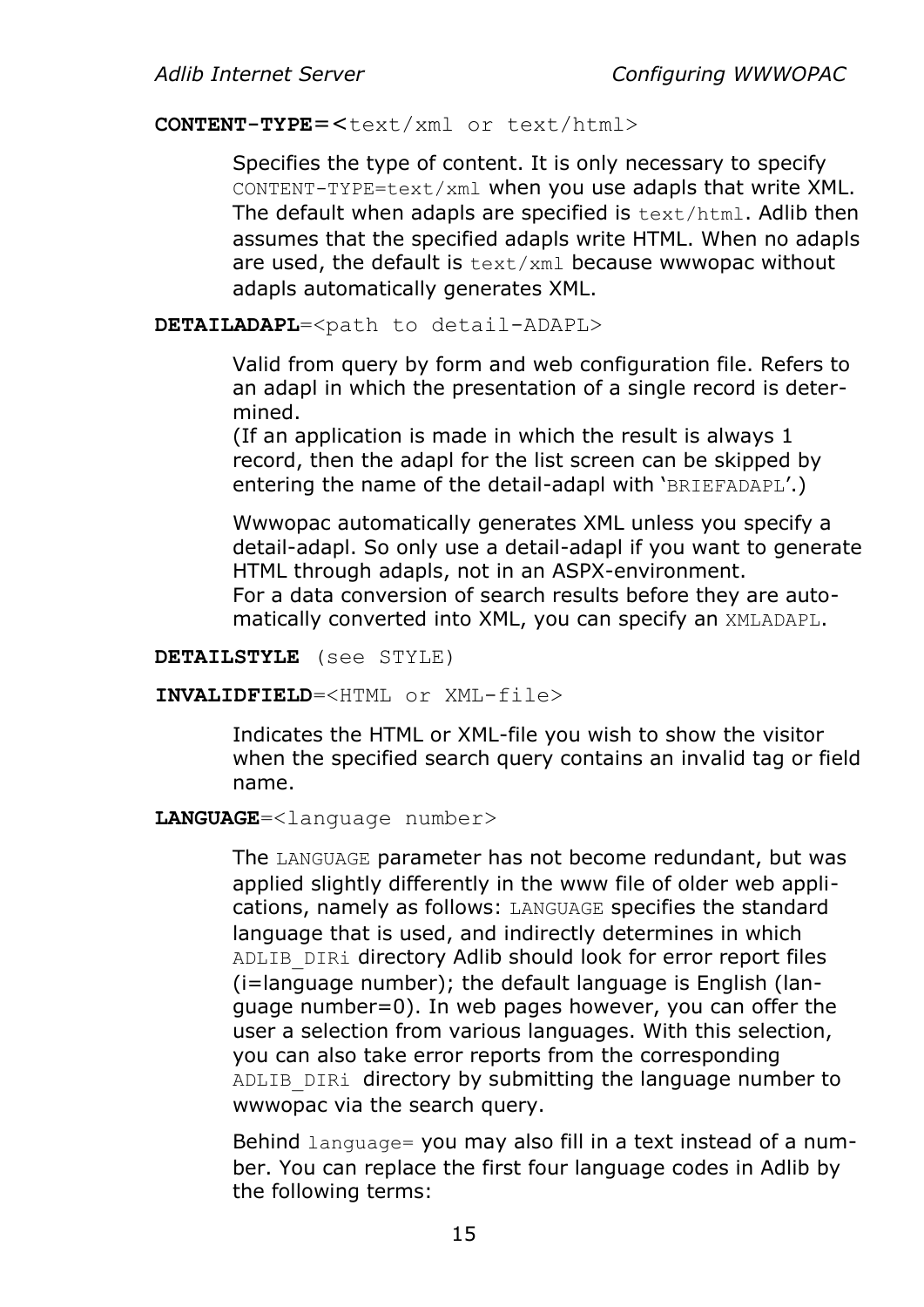|   | en <b>Or</b> eng |
|---|------------------|
|   | nl, nld Or dut   |
| 2 | fr, fra Or fre   |
| 3 | de, deu Or ger   |

For each term different from these, the accompanying language code will be looked up in the web configuration file. (If that definition doesn't exist, language 0 will be used.) You create said definition by inserting for example the following assignments:

 $es=4$ 

 $spa=4$ 

Whenever you now use language=es or language=spa, Adlib knows you mean language 4.

Often used abbreviations for languages are laid down in ISOstandard 639-2 and 639-1 (see

http://lcweb.loc.gov/standards/iso639-2/englangn.html). For definitions of language codes greater than 3 you are advised to use the standard language abbreviations, but that is not mandatory.

#### **LISTADAPL**

LISTADAPL is a synonym for BRIEFADAPL.

#### **NOEXPIRES**=TRUE

Specify NOEXPIRES=TRUE in the www file of your web application to prevent that an "Expires: 0" warning from the Internet Server is ignored in poorly functioning POST-requests from NetScape 4.x browsers.

Only set this option if a lot of your web site visitors use a NetScape browser and complain about problems with browsing to next or previous pages in search results, while your web application uses POST-requests.

Do not set this option by default, because it's mainly a workaround for this particular NetScape problem.

As an alternative to setting this option, you could use GETrequests in your web application, in stead of POSTs. To avoid complete request URLs appearing in the browser, you should make the requests from a page in a frames page.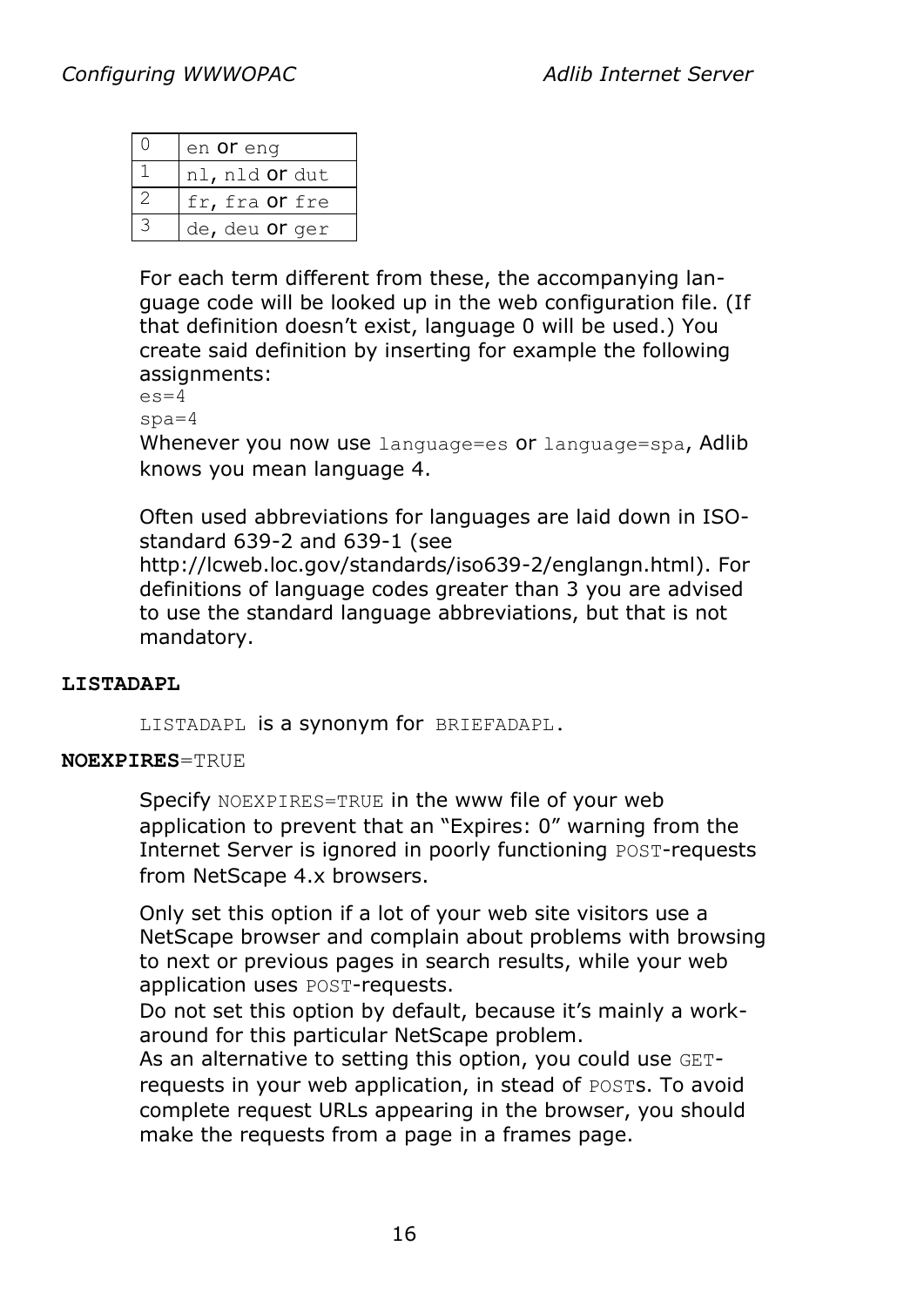*Adlib Internet Server Configuring WWWOPAC*

**NORECS**=<XML or HTML-file>

Indicates the HTML or XML-file you wish to show the visitor when the specified search query yields no records. If you do not specify a NORECS-file or if the path to the specified file is not found, wwwopac will generate a standard error report file for this purpose. The standard *norecs.xml* e.g., looks like this:

```
<adlibXML>
 <diagnostic>
   <hits>0</hits>
  \langle \text{error} \rangle <code>0</code>
    <message>no records found</message>
   </error>
 </diagnostic>
</adlibXML>
```
Any UTF-8 header present in an XML error report file is recognized and skipped. (wwwopac will recognize Unicode encoded text files in UTF-8. This means that in e.g. *norecs.xml* diacritics etc. may appear.)

**STYLE**=<mylayout.xslt>

In older web applications, the location of an XSLT file was specified in the STYLE=<mylayout.xslt> command. The Internet Server web application used this style sheet to transform the XML search result to HTML, in www file syntax e.g.:

```
STYLE=layout.xslt
```
Instead of STYLE, use BRIEFSTYLE and DETAILSTYLE if you wish to specify different styles for the brief display and the detailed display.

These three parameters may appear both in the web configuration file and in the CGI string.

When using one of these three parameters, the style sheet itself has to generate special output if the query doesn't yield any records. (The *norecs.html* file is not used in this situation.)

**SYNTAXERROR**=<HTML or XML-file>

This indicates which file you want to show the visitor if the specified search query contains a syntax error.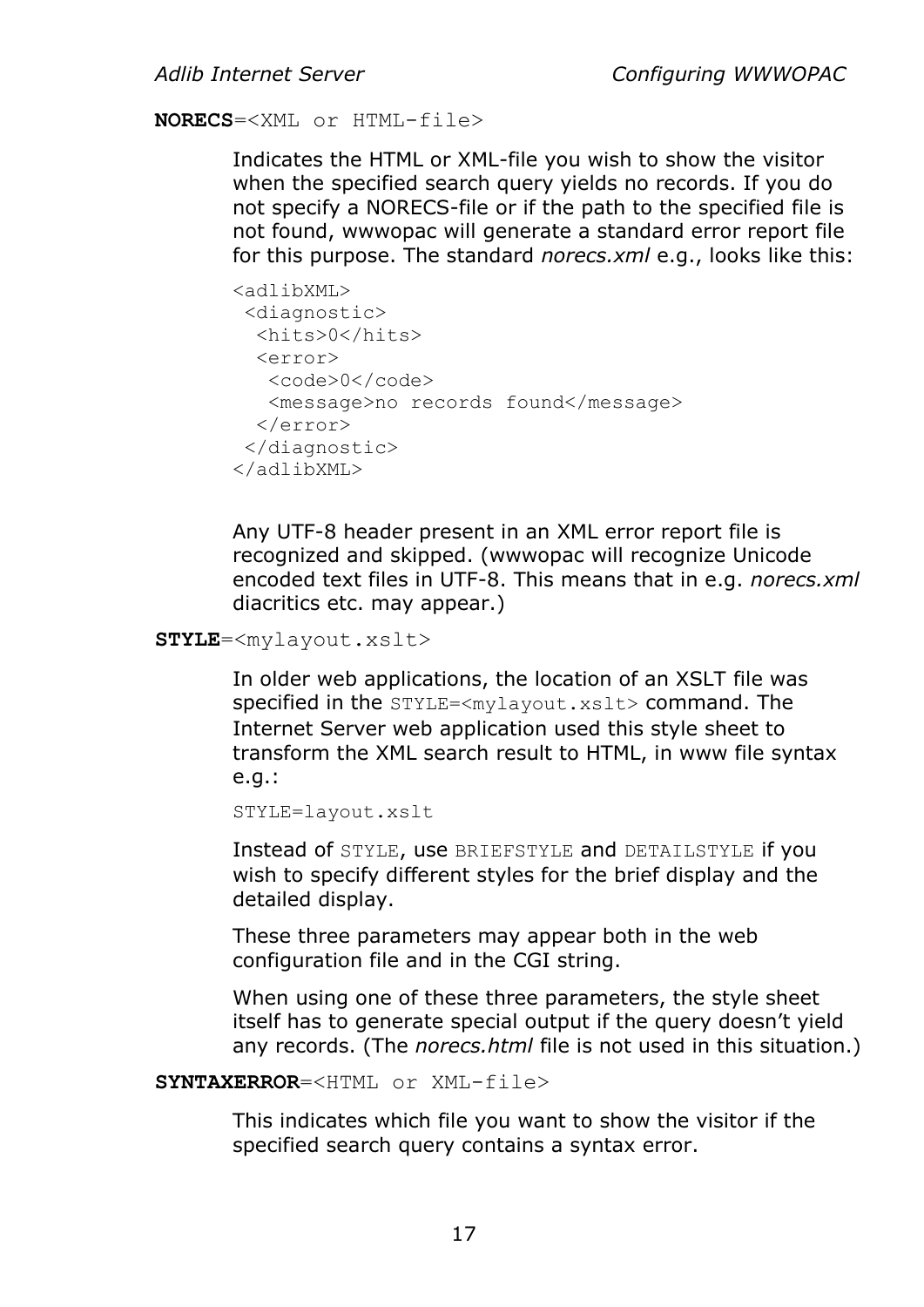#### **TRANSFORMED**=1

In older web applications, TRANSFORMED=1 (in www file syntax) meant: transform the XML search result on the server. If you did not make this setting, the value behind …STYLE= would have been transmitted directly to the web client, and therefore had to be a complete URL (otherwise the client would not be able to find the path). Then the web client is responsible for the transformation, something not all clients are capable of. In Internet Server 3, TRANSFORMED=1, has become redundant: all transformations automatically take place on the server.

This parameter may appear both in the web configuration file and in the CGI string.

When you want to make HTML when using transformed=1 (which will often be the case), then in the web configuration file you'll have to set content-type=text/html, and the XSLT output will have to start with <html or <!doctype. If it is not done this way, the output will be interpreted by the browser as XML.

By the way, the TRANSFORMED=1&DEBUG=1 combination is not supported.

#### <span id="page-21-0"></span>**1.2.2 Switching off wwwopac functionality selectively**

From wwwopac version 6.1.0 you can switch off wwwopac functionality selectively through settings in your web configuration file. This gives you more control over which information can be requested through this software and in which way, and thus enforces your security policy.

The following two commands for this purpose can be used as many times as needed: allow and disallow.

Per database (a *databaseConfiguration* section in the web configuration file) you can set different permissions. Make the default settings in the *globalConfiguration* section.

So per *databaseConfiguration* section you can give multiple allow and disallow definitions. This is necessary because you may assign some twenty different values to these two commands, and because the list with permissions will be executed cumulatively in the order of listing. This way, you have a lot of control about what is allowed and what isn't. Take for instance the following definition list:

```
<disallow>all</disallow>
<allow>search</allow>
<allow>scan</allow>
```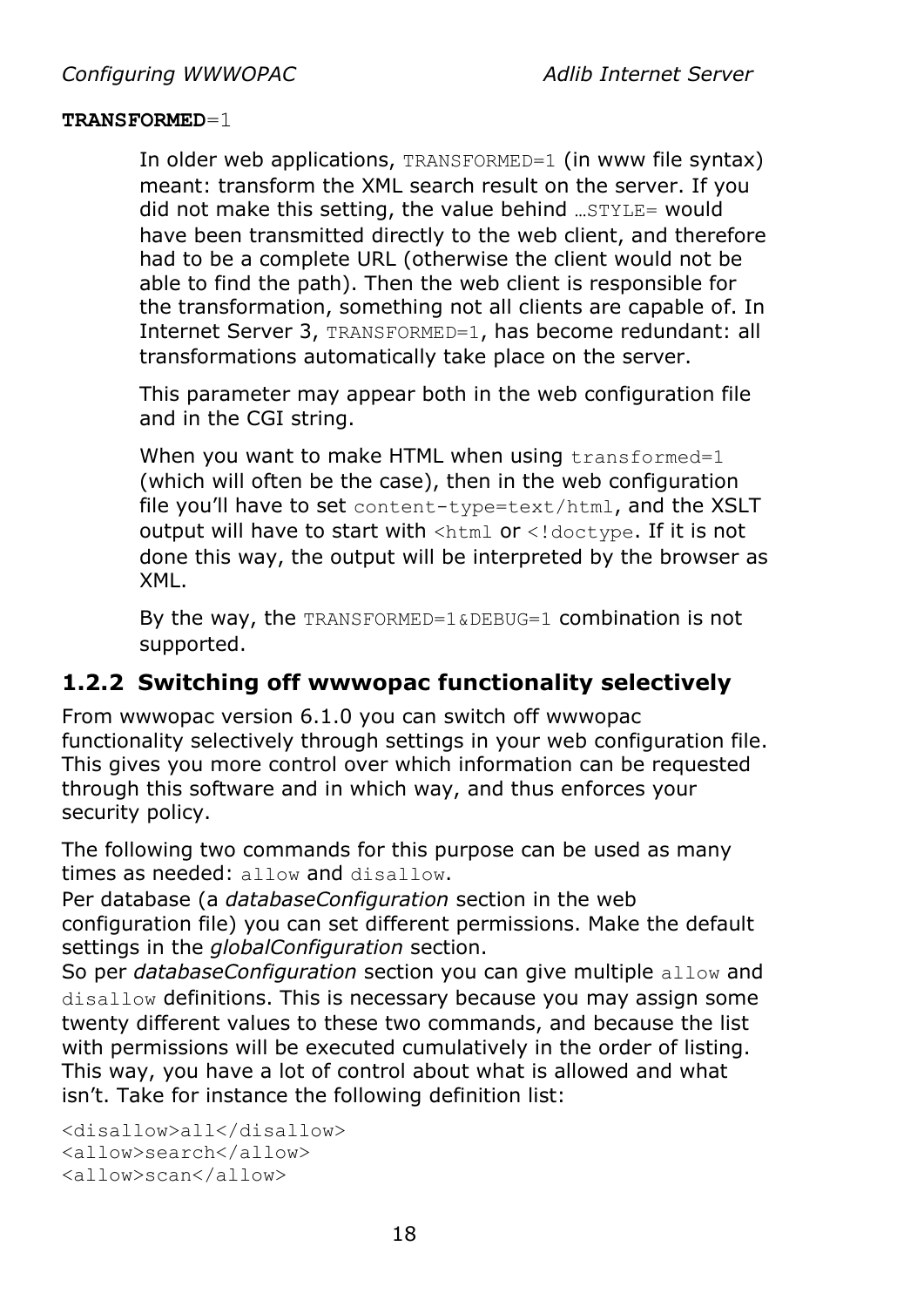This listing allows users and/or the web application to search normally and to perform an index scan, but nothing else.

The functionality values that you may assign to the commands, are the following:

- **Status** requesting server information (via ?status=1 in the CGI call).
- **Scan** searching through an index, which results in a list of search keys.
- **Search** normal searching, without Scan. This results in a list of records.
- **OAI** OAI 2.0 functionality.
- **SRU** the CQL-SRU 1.1-protocol.
- **SDI** SDI functionality (only relevant for some web applications).
- **CheckPerms** for ADW. Only when you use the ADW protocol, to approach an Adlib database, it is necessary that you allow all "for ADW" functionality, otherwise it won't work. The meaning of these ADW functionality values, won't be explained here.
- **LoadFile** for ADW.
- **Locking** for ADW.
- **CheckIndex** for ADW.
- **PFile** for ADW.
- **FreeList** for ADW.
- **Sync** for ADW and for writing of records in web applications in which that is possible.
- **RunADAPL** being able to start an adapl (only relevant for some web applications).
- **Thumbnail** displaying thumbnail images (for web applications).
- **ImageMetadata** requesting image metadata (for web applications).
- **Delete** deleting records (relevant for some web applications).
- **Test** use for internal test purposes by Adlib.
- **All** all above functionality together.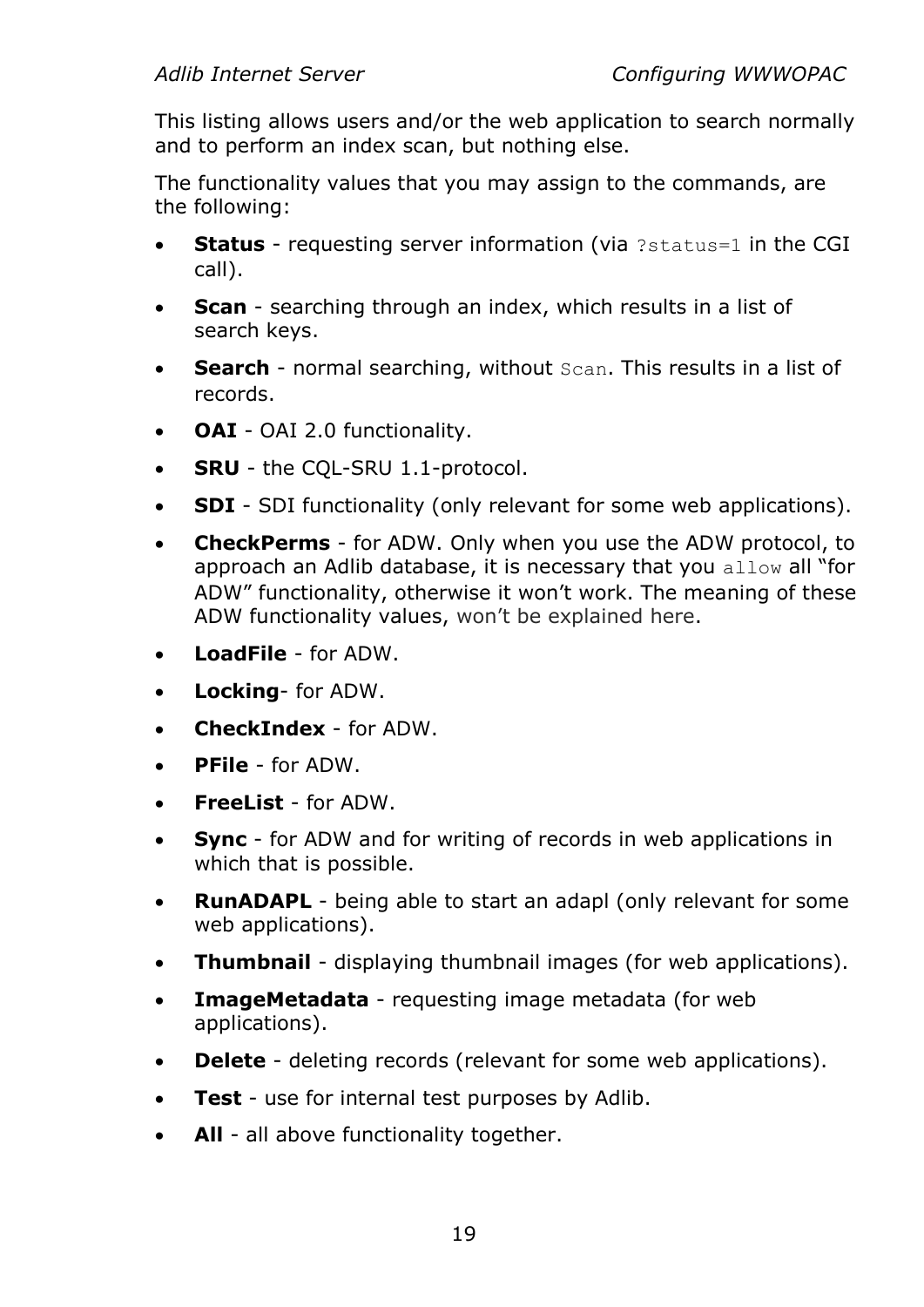If you do not set allow or disallow, then the default permission applies, which implicitly is equal to:

```
<allow>all</allow>
<disallow>test</disallow>
<disallow>sync</disallow>
<disallow>delete</disallow>
```
This is fairly safe, though users can request quite some information through Status or Checkperms for instance.

Also note the following:

- These settings are not case sensitive.
- When a function is switched off, and the user tries to use it anyway, then wwwopac produces an error message 19.
- If you use these permissions in your web configuration file, you can remove any occurrences of the settings WRITE ALLOWED, SYNC ALLOWED, and DELETE ALLOWED, since these have become obsolete. These three options are still supported nevertheless, so you can leave them in the web configuration file, if you don't want to use allow or disallow.
- If safety is important in your implementation of Adlib Internet Server, you are advised to use the following settings:

```
<disallow>all</disallow>
<allow>scan</allow>
<allow>search</allow>
<allow>thumbnail</allow>
<allow>imagemetadata</allow>
```
## <span id="page-23-0"></span>**1.2.3 type="richText" in <field> tags**

In *adlibweb.xml* with Internet Server 3, each listed field in BRIEFFIELDS, DETAILFIELDS and OAIFIELDS (see chapter 6 for more information about OAI) is separately enclosed by  $XML < field$  tags. This has the advantage that you may insert the XML tag attribute type="richText" for specific fields, to copy line breaks in the contents of a those fields ( $\ln$ ) as XML line breaks ( $\langle \text{br/} \rangle$  tags); this way, all text from that contents is not concatenated in the same line, as would normally be the case.

Note that normally you will only want to use this attribute for non-RTF fields: if you would use it for RTF fields then RTF codes from the field contents would be included in the wwwopac.exe search result, but by default those codes are not recognized by the Internet Server as being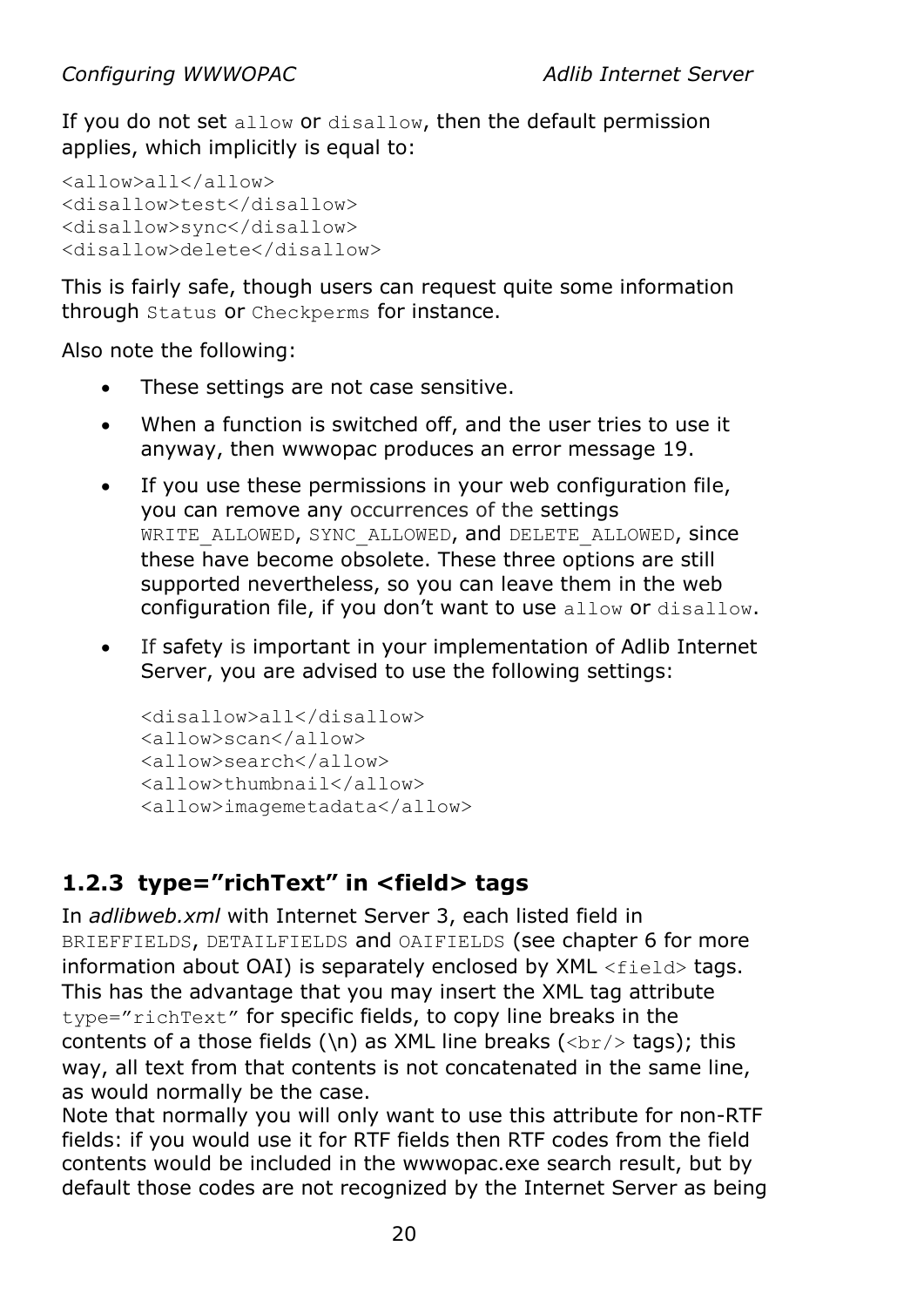layout characteristics and therefore the codes will be displayed as if they were part of the text.

An example of an adjusted field list:

```
<OAIFIELDS>
      <field>be</field>
      <field>ob</field>
      <field type="richText">av</field>
```

```
</OAIFIELDS>
```
To include all fields from the data dictionary in such an XML structure at once, and apply type="richText" to them, you can use the <allDataDictionaryFields/> tag, for instance:

<OAIFIELDS>

```
<field>be</field>
<allDataDictionaryFields type="richText"/>
```

```
</OAIFIELDS>
```
In here, be is a tag that is not defined in the data dictionary.

Note that  $\langle b r / \rangle$  tags in the XML search result must still be handled by a style sheet to actually create a line break in the layout. To this end you may add the following template to a stylesheet:

```
<xsl:template match="br">
  \braket{br/}</xsl:template>
```
### <span id="page-24-0"></span>**1.2.4 Adlib error reports**

Any error messages from wwwopac that normally are displayed on the screen of the server and require a confirmation of that message by clicking *OK*, are automatically intercepted and reported in the XML search result in the /adlibXML/diagnostic/error/info node, so that the web application on the screen of a user on the internet cannot apparently freeze because there the error messages are not displayed on screen.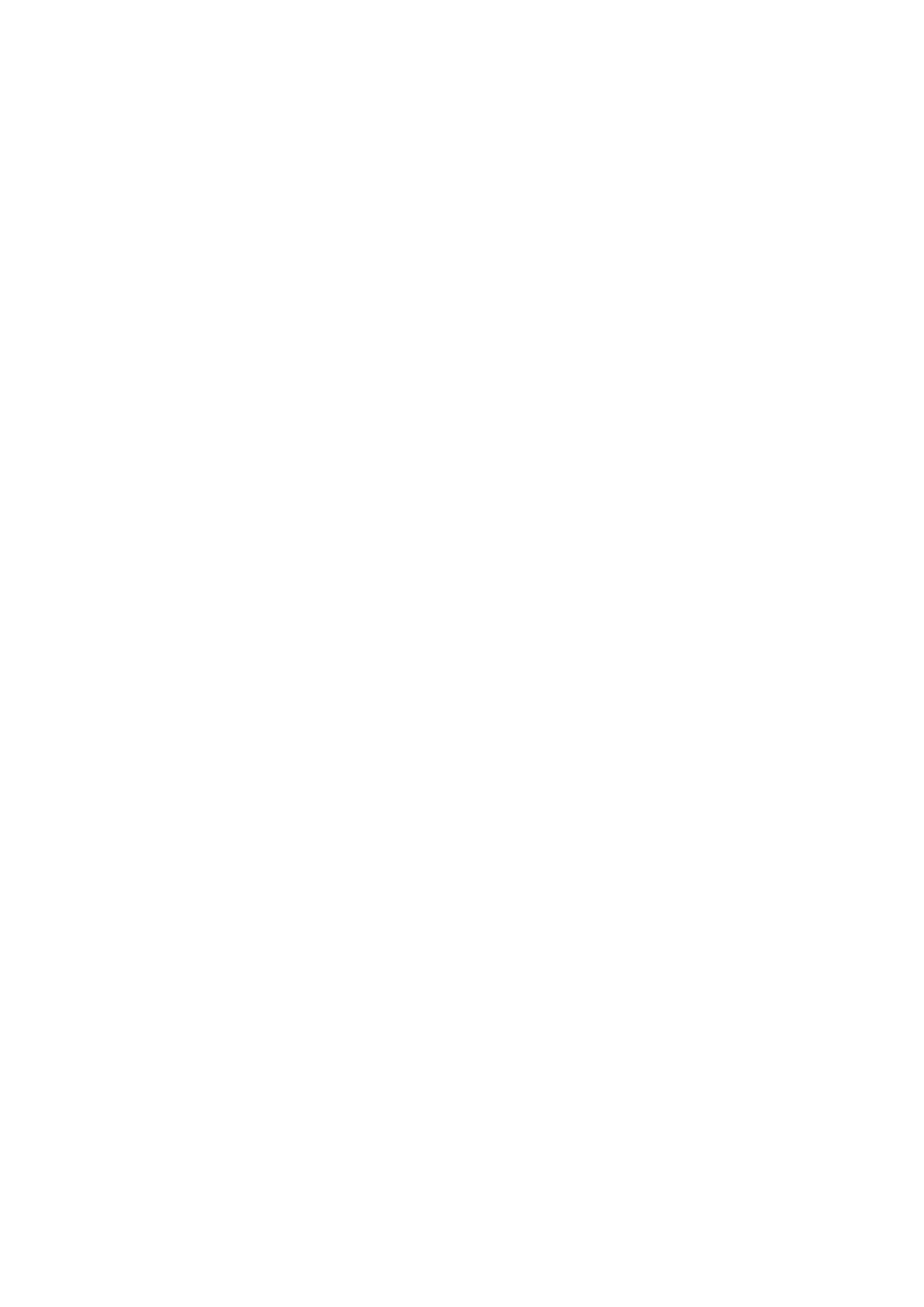# <span id="page-26-0"></span>**2 Submitting a search query**

### <span id="page-26-1"></span>**2.1 Commands and parameters in the CGI-string**

The Adlib wwwopac executable is a server-side CGI program. This means that CGI-strings with an embedded search query (on the client-side) are sent from the browser to the server through the 'application/x-www-form-urlencoded' media type (MIME-type); this is also the standard encoding that is generated by HTML-forms .

CGI stands for Common Gateway Interface. This interface makes it possible to transport data between a web server and a CGI program. A CGI program can be any kind of program designed to accept and process data complying with CGI-requirements.

In principle, a CGI-string is put together (invisibly) by the Internet Server web application, using the search terms entered into an HTMLform or through a mouse-click on an (image) hyperlink to known records. (This is done in compiled code in which you can't make any adjustments.)

A CGI-string can also be typed directly into the URL-input field of the browser. (Then certain characters, like spaces and quotes, do need to be replaced by an escape code; see the bottom part of the following list.) Doing so, you can deep-link to the Internet Server 3 web application itself, for instance, using the following syntax:

http://<webdomain>/<virtual\_directory>/dispatcher.aspx?action= search&database=<database\_name>&search=<search\_query>

#### For example:

http://demo.adlibsoft.com/InternetServer3/dispatcher.aspx?action= search&database=ChoiceFullCatalogue&search=priref=28

But you can also submit your search query to wwwopac directly, thereby working outside of the Internet Server web application. Then the XML search result won't be transformed/processed to a nice web page. The syntax then becomes:

```
http://<webdomain>/<virtual_directory>/<wwwopac-
folder>/wwwopac.exe?database=<database_name>&search=<search_query>
```
#### For example:

http://demo.adlibsoft.com/InternetServer3/wwwopac/wwwopac.exe? database=ChoiceFullCatalogue&search=ti=ko\*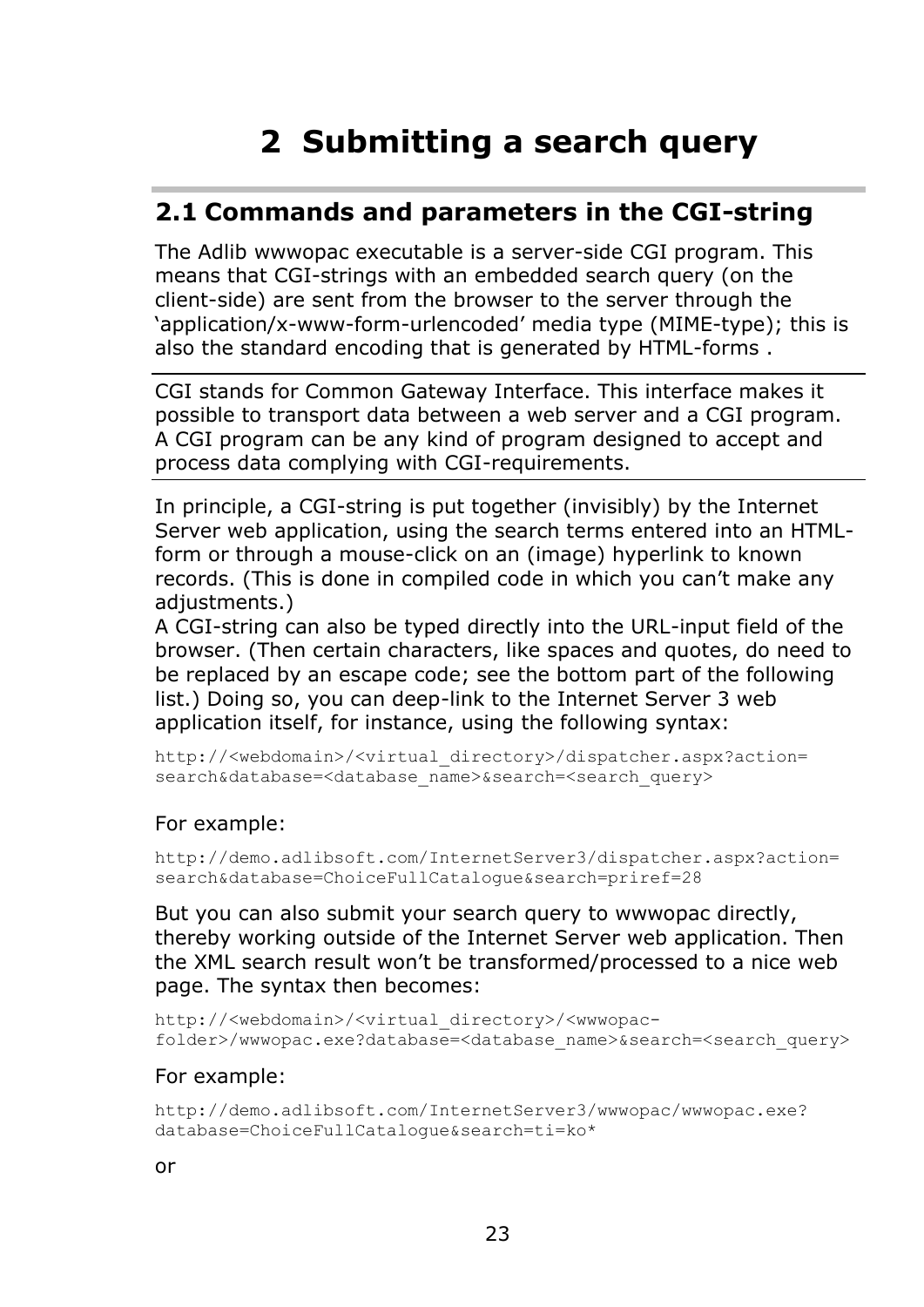http://demo.adlibsoft.com/InternetServer3/wwwopac/wwwopac.exe? database=ChoiceFullCatalogue&FLD1=ti&VAL1=ko&TRC1=on

So by default the "CGI"-string is made up of a URL that refers to an aspx file of the Internet Server web application, or directly to *wwwopac.exe* (CGI), and a search query which may either be built up according to the syntax of Adlib's *Expert search system* search language\*, or via an alternative syntax be compiled of (field)name/value-pairs (which is not being used in Internet Server 3, by the way). (See paragraph 2.1.1 and the description of "=" below, for more information about the different syntaxes.)

\* Special search language syntax, like the comma, + or - as a short notation for OR, AND or AND NOT combinations, is accepted by *wwwopac.exe* but not by *dispatcher.aspx*. However, for such special syntax there is always a simpler equivalent which is correctly handled by *dispatcher.aspx*. A good way to obtain such a simple equivalent is to actually execute your query in the *Expert search system* of an Adlib application: Adlib will automatically change a special search query in a more elaborate search statement in a simpler syntax. Then use that search statement as the alternative for use with *dispatcher.aspx*.

In general you have the following possibilities:

| Reserved words, characters, variables and commands                                                                                                                                                                                                                                                                                                                                                                                                                                                                                                                                                                                                                                                                                                                                                                                                                  |
|---------------------------------------------------------------------------------------------------------------------------------------------------------------------------------------------------------------------------------------------------------------------------------------------------------------------------------------------------------------------------------------------------------------------------------------------------------------------------------------------------------------------------------------------------------------------------------------------------------------------------------------------------------------------------------------------------------------------------------------------------------------------------------------------------------------------------------------------------------------------|
| Use this to assign a value to a variable, for<br>example: database=ChoiceFullCataloque Or<br>FLD1=au Or SEARCH=ti=computer*.                                                                                                                                                                                                                                                                                                                                                                                                                                                                                                                                                                                                                                                                                                                                        |
| A name/value-pair, as in the second example,<br>consists of a reserved word or variable, followed<br>by a logical index number (i), an =-character,<br>followed by the parameter or value, e.g.:<br>FLD1=keyword (the keyword field name is<br>assigned to the FLD1 variable), or VAL1=bicycle.<br>The index number indicates which pairs belong<br>together; so the order in which the pairs occur in<br>the CGI-string is not important. This syntax is not<br>used in Internet Server 3.<br>The syntax used in the Internet Server 3 web<br>application is: tag=value. Tags are case sensitive.<br>You cannot use field names in this syntax. In this<br>syntax, the search query must begin with<br>$SEARCH =$ . In this case, the rules for constructing<br>extended search queries are the same as in<br>Adlib's <i>Expert search system</i> ; so you can use |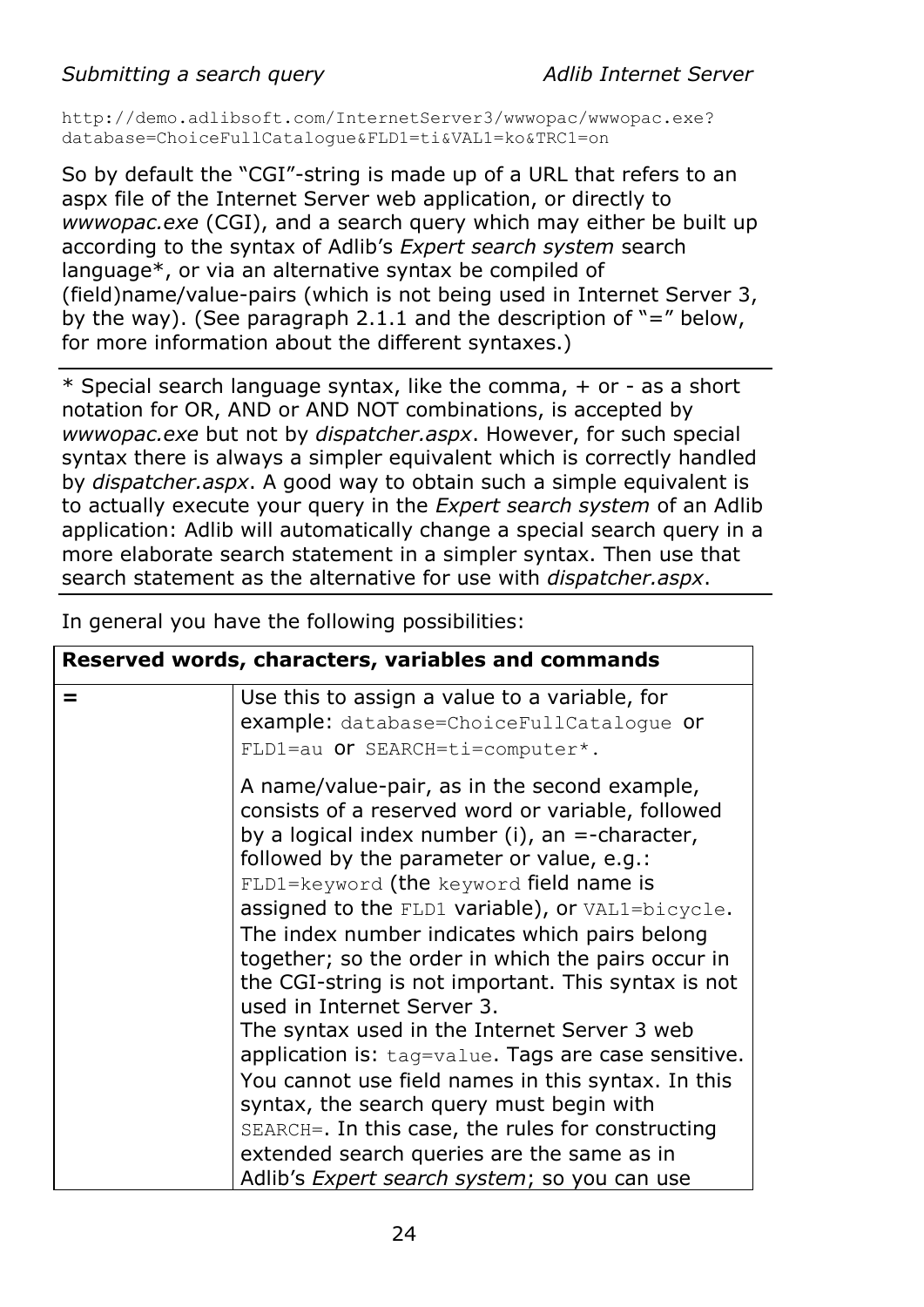|                 | brackets and Boolean operators (without index<br>number) like normal in the search language.                                                                                                                                                                        |
|-----------------|---------------------------------------------------------------------------------------------------------------------------------------------------------------------------------------------------------------------------------------------------------------------|
| ?               | Separate the URL (to the server-side .aspx file,<br>wwwopac.exe or adlibweb.dll) from the search<br>query by a question mark.                                                                                                                                       |
| &               | Separate name/value pairs with an ampersand.                                                                                                                                                                                                                        |
| <b>BOOL</b>     | A search query in the name/value-pairs syntax<br>may be extended with $BOOLi$ . Assign (through =)<br>one of the Boolean functions as a parameter: OR,<br>AND, WHEN OF NAND. (NAND stands for 'and not'.)<br>AND is the standard operator when none is<br>assigned. |
| <b>DATABASE</b> | Use this in the CGI-string to refer to the name of<br>the database in which you want to search. This<br>name must have been set in the <i>adlibweb.xml</i> file<br>as well.                                                                                         |
|                 | Use this variable directly behind the question<br>mark in the CGI-string.                                                                                                                                                                                           |
|                 | (In older web applications, the same variable can<br>also be employed to indicate the www-file, the<br>predecessor of adlibweb.xml, to be used. Then do<br>not add the extension .www to the function call of<br>the www-file.)                                     |
| <b>DEBUG</b>    | Enable (DEBUG=1) or disable (DEBUG=0) debug-<br>mode; very useful in application development.<br>The default for DEBUG is off.                                                                                                                                      |
| <b>DOM</b>      | You can use the domain variable DOMi to specify<br>the domain that has to be searched in the current<br>index, e.g.:<br>FLD1=name&VAL1=simmons&DOM1=author                                                                                                          |
|                 | You can also search on domains without using<br>DOM. For this, include the domain behind VAL in<br>the search string, followed by the searched term,<br>and separated by two colons, for instance:<br>FLD1=name&VAL1=author::simmons                                |
|                 | If truncation is on, you can also provide a domain<br>with DOM, without entering a VAL; all terms in that<br>domain of the index will then be retrieved.                                                                                                            |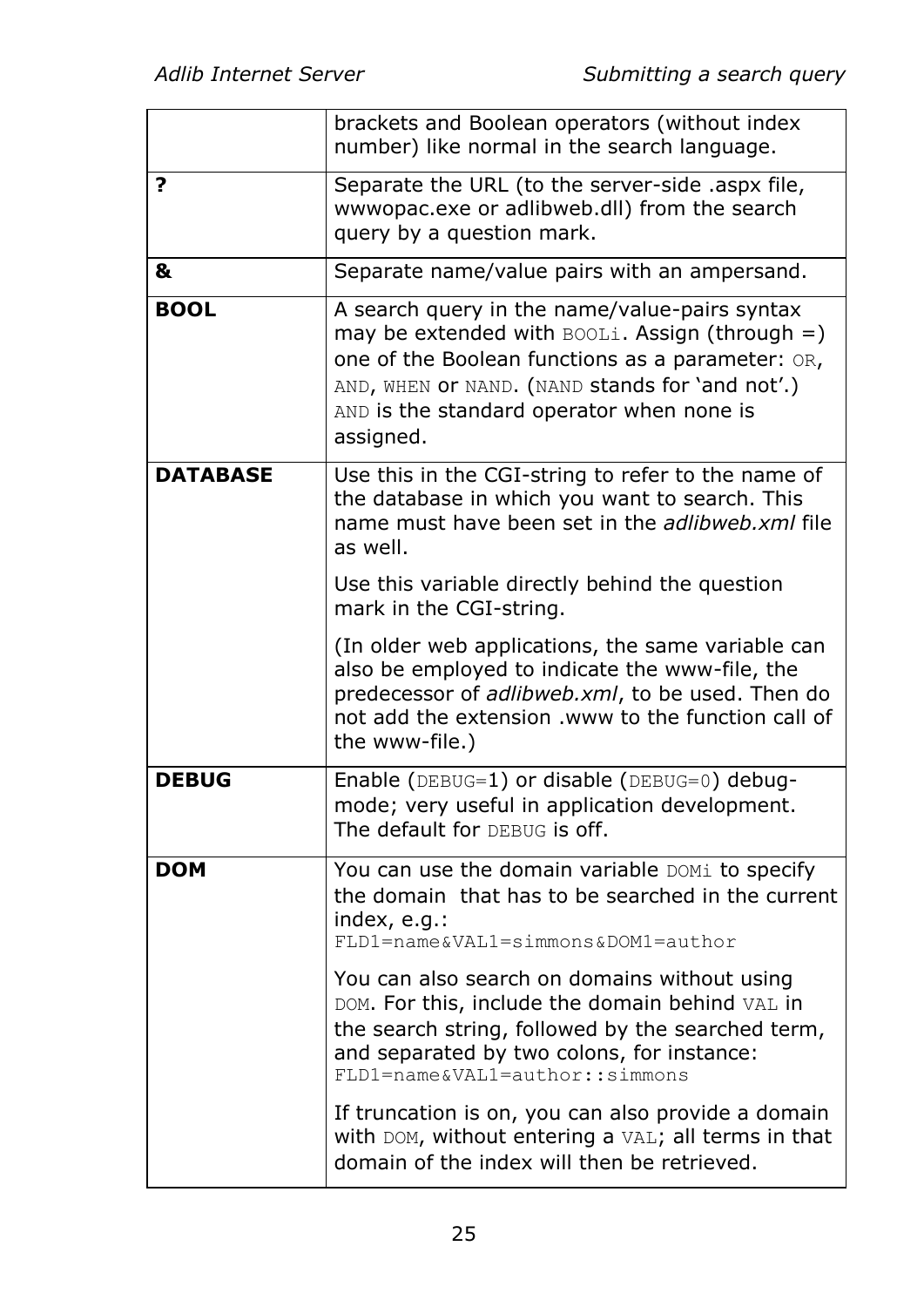| FLD          | Use FLDi to specify the (database) field name you<br>want searched with value VALi. Adlib database<br>tags (two-character field codes) are also<br>admitted.<br>It's also possible to search simultaneously on<br>multiple fields without having to make combined<br>indexes first. You can do this by providing<br>multiple fields or tags, separated by commas, in<br>your CGI string.<br>The command FLD1=title, author, keyword for<br>instance, searches the title, author, and keyword<br>fields simultaneously. Actually, these multiple<br>search queries are converted by wwwopac, to an<br>Adlib search query with 'or' statements:<br>http://myhost/myapp/wwwopac.exe?FLD1=<br>title, author, keyword&VAL1=captain<br>results in the following Adlib search query: |
|--------------|-------------------------------------------------------------------------------------------------------------------------------------------------------------------------------------------------------------------------------------------------------------------------------------------------------------------------------------------------------------------------------------------------------------------------------------------------------------------------------------------------------------------------------------------------------------------------------------------------------------------------------------------------------------------------------------------------------------------------------------------------------------------------------|
|              | (title=captain or author=captain or<br>keyword=captain).<br>Although search time increases, you can search<br>all types of fields this way, indexed or non-                                                                                                                                                                                                                                                                                                                                                                                                                                                                                                                                                                                                                   |
|              | indexed, term indexes and word indexes.<br>By the way, this name/value-pairs syntax is not<br>being used in the Internet Server 3 web<br>application.                                                                                                                                                                                                                                                                                                                                                                                                                                                                                                                                                                                                                         |
| <b>LIMIT</b> | Specify how many records of a search result will<br>be retrieved and shown each time, e.g.: LIMIT=10                                                                                                                                                                                                                                                                                                                                                                                                                                                                                                                                                                                                                                                                          |
| <b>MODE</b>  | With SEARCHMODE you specify the default way in<br>which multiple terms in one entry field are<br>combined. If you want to specify a divergent<br>search mode for one or some entry fields, then<br>use the variable MODEi in the CGI request to set a<br>search mode per FLDi/VALi pair. To MODEi apply<br>the same possible values as to SEARCHMODE.                                                                                                                                                                                                                                                                                                                                                                                                                         |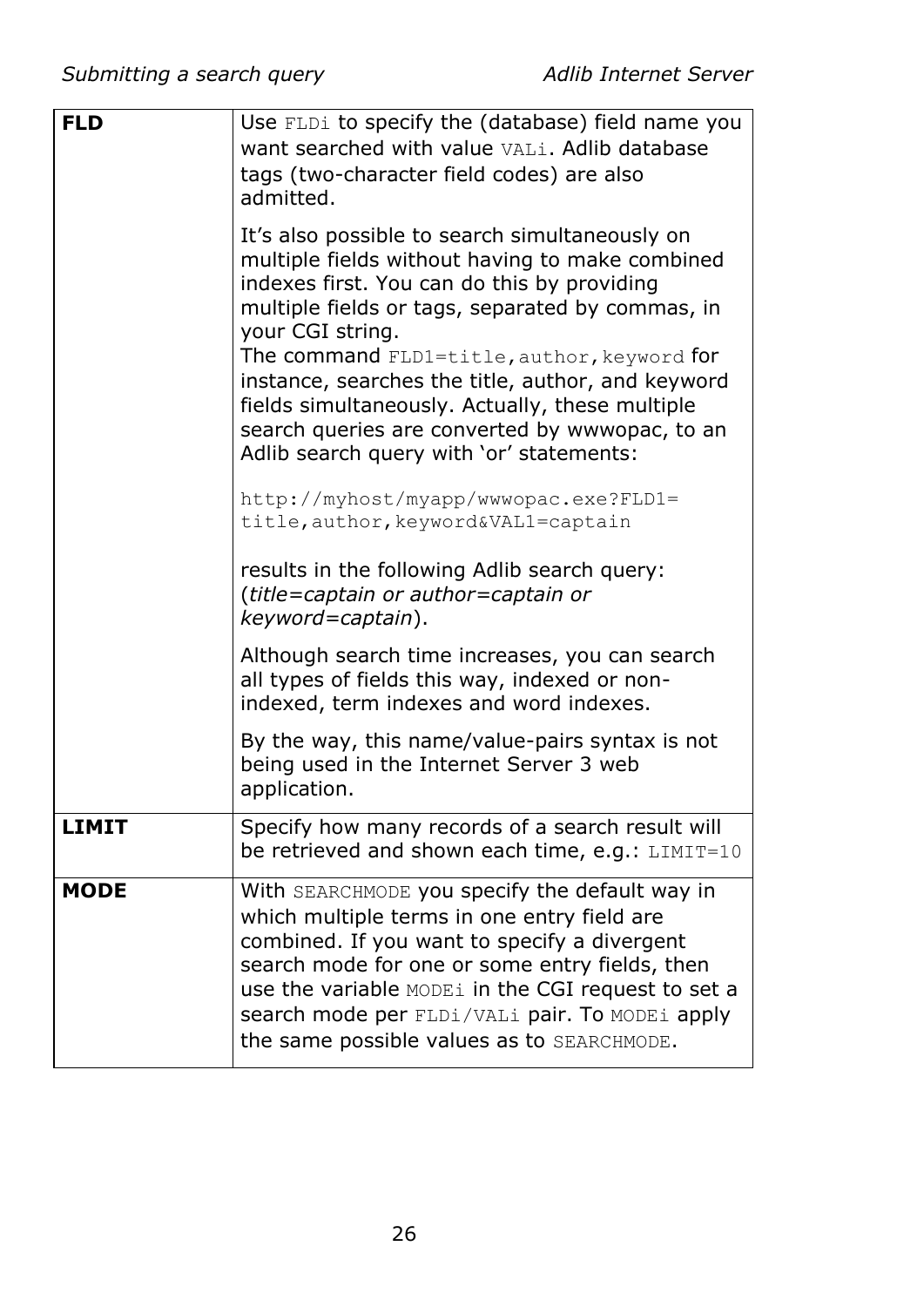| <b>OCC</b>        | Indicate which occurrences you want to sort on<br>with occi: possible values are All (sorting is<br>done on all occurrences: this record will be placed<br>in the search result as many times as there are<br>occurrences) and First (only the first occurrence<br>of a field is included in the sort).                                                                                                  |
|-------------------|----------------------------------------------------------------------------------------------------------------------------------------------------------------------------------------------------------------------------------------------------------------------------------------------------------------------------------------------------------------------------------------------------------|
| <b>OPR</b>        | Use OPRi to specify an operator, unlike a Boolean:<br>contains, generic, narrower, %3E or >, %3C<br>or <, $83E83D$ or >=, and $83C83D$ or <=. Note<br>that the hexadecimal value should be used (or<br>$\< 1$ and $\> 0$ ; for resp. < and >) for the hard<br>coding of a search query in HTML. (Because < and<br>> are reserved characters in HTML.) contains<br>only works in the search form.         |
| <b>SCAN</b>       | Generate an index (list of keys) with<br>SCAN=field name or tag. This may also be<br>integer and date fields. Some pre-defined tags<br>and reserved variables* with regard to the<br>retrieved records will temporarily be available for<br>use in adapls. In the standard XML-output, the<br>values from those variables are placed between<br>XML-tags.                                                |
| <b>SCANDOM</b>    | Use SCANDOM when you are using SCAN;<br>SCANDOM=domain name limits the search with SCAN<br>to a specified domain.                                                                                                                                                                                                                                                                                        |
| <b>SCANEND</b>    | You can use SCANEND to specify up to which value<br>you want to search (with SCAN), for example:<br>SCANEND=value.                                                                                                                                                                                                                                                                                       |
| <b>SCANUNIQUE</b> | SCANUNIQUE=1: by default, so without setting this<br>option, SCAN filters all double terms from an index<br>before it is displayed. Although the name of<br>SCANUNIQUE can be somewhat confusing, with this<br>option you specify that filtering of double terms<br>should not be done; all terms will be retrieved<br>from the index. (At the moment, this option is<br>only used in ADW applications.) |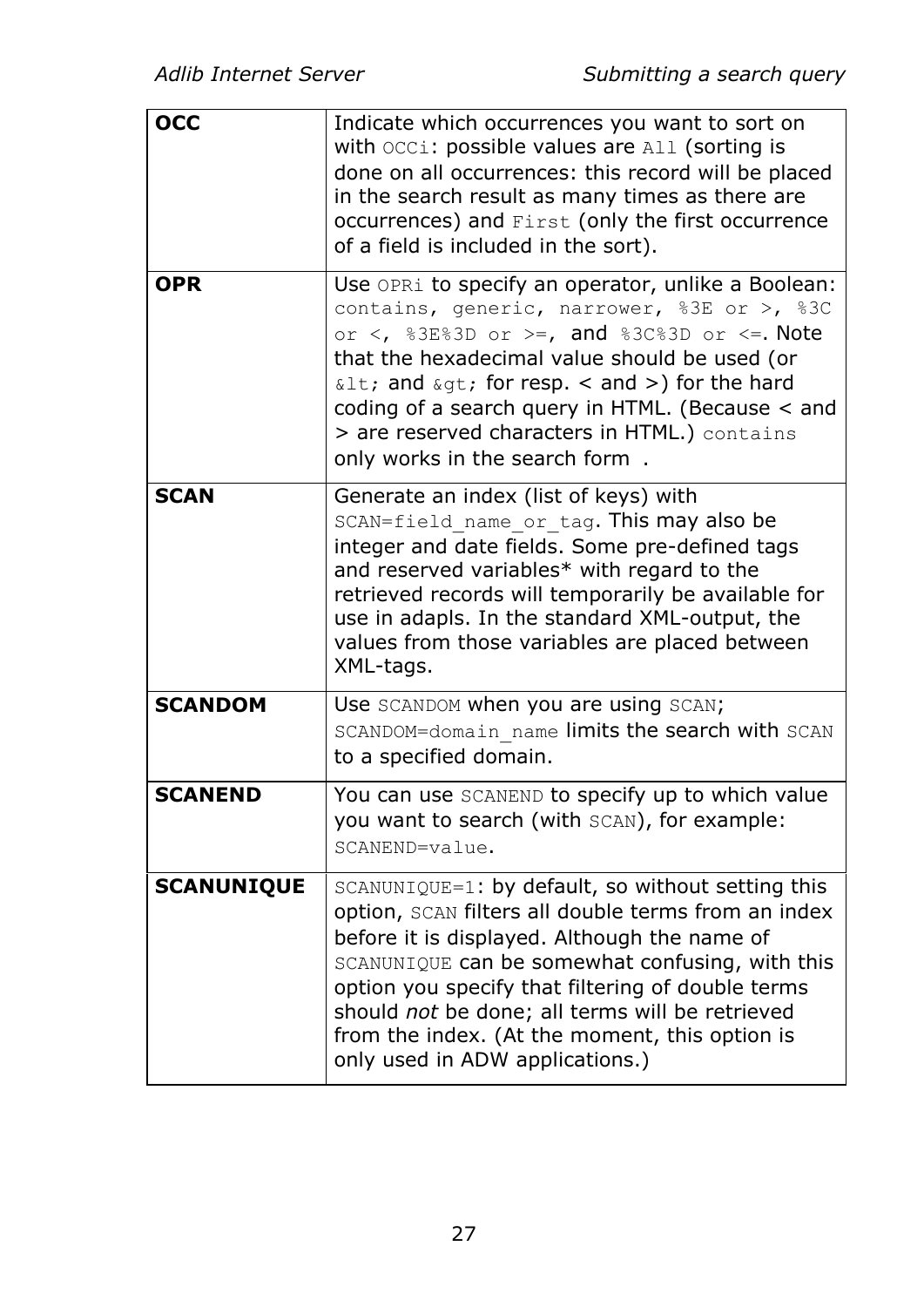| <b>SCANVAL</b>      | Specify the value with which the list of terms will<br>start, with SCANVAL=value (automatic truncation).<br>If you do not specify anything, the list will start<br>with the first value in the index. Some pre-defined<br>tags and reserved variables with regard to the<br>retrieved records will temporarily be available for<br>use in adapls. In the standard XML-output the<br>values from those variables are placed between<br>XML-tags.<br>But you can also use SCAN without SCANVAL.<br>SCAN and SCANVAL do not work in combination<br>with SEARCH.                                                            |
|---------------------|-------------------------------------------------------------------------------------------------------------------------------------------------------------------------------------------------------------------------------------------------------------------------------------------------------------------------------------------------------------------------------------------------------------------------------------------------------------------------------------------------------------------------------------------------------------------------------------------------------------------------|
| <b>SCANXMLFORCE</b> | SCANXMLFORCE=1: when you perform a SCAN, you<br>normally have no choice as to the XMLTYPE: the<br>XML is formatted in a 'scan xmltype' in which you<br>mainly find metadata. For some applications (at<br>the moment only ADW), it is an advantage if a<br>SCAN result contains more information from the<br>records, to, for instance, be able to display a<br>hierarchy and to retrieve enough information at<br>once to display all records for all keys. For this it<br>is necessary that you can force an already set<br>XMLTYPE in the result for a SCAN: you can do this<br>with SCANXMLFORCE=1.                 |
| <b>SEARCH</b>       | In Internet Server 3, submitted search queries are<br>composed in the syntax of the Adlib Expert search<br>system; in the URL entry field of your browser<br>precede the search string with SEARCH=. Do use<br>the hexadecimal forms of punctuation marks and<br>reserved characters.<br>Being able to structure search queries like in the<br>Adlib search language, also means that you've<br>largely got the same possibilities.<br>When coding a CGI string through name/value-<br>pairs, the search query is already implicitly put<br>together as an Adlib search, so here you may not<br>use the SEARCH command. |
| <b>SEARCHMODE</b>   | Since wwwopac 4.5.3, a search with name/value-<br>pairs allows you to enter more than one term in<br>each VAL, separating the values with spaces or<br>plus or minus characters (see further below for an<br>explanation).                                                                                                                                                                                                                                                                                                                                                                                              |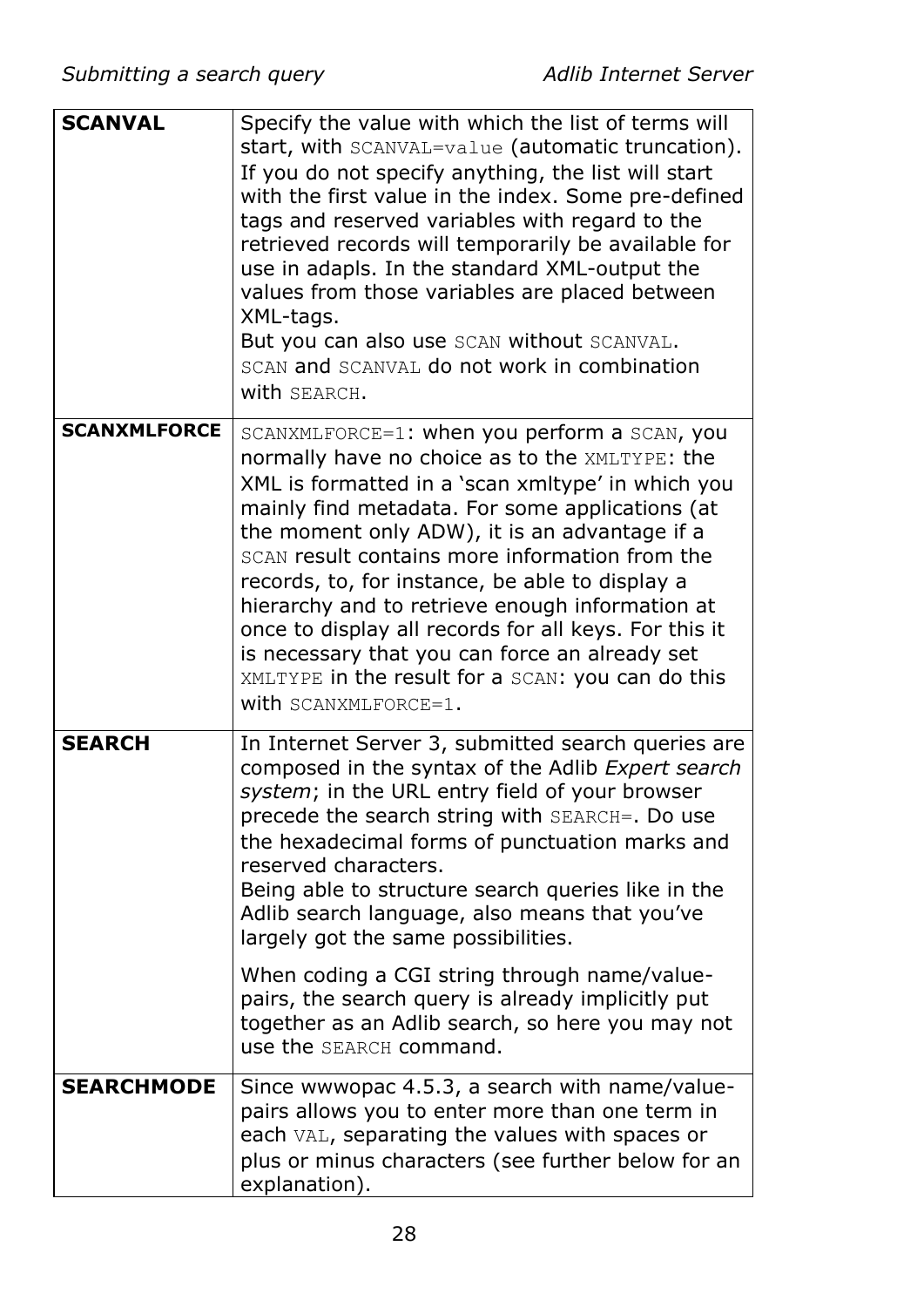| of your web application search (also) through a<br>singular entry field, as they might do in search<br>engines on the Internet. These search engines<br>allow users to enter several terms into one search<br>field, separated by spaces and/or plus or minus<br>characters.<br>Before wwwopac 4.5.3 you would use WQY instead<br>of VAL.<br>From wwwopac 4.7 on, this is different again. The<br>WQY variable has been removed, and replaced by<br>the (optional) variable SEARCHMODE. This variable<br>can be used as follows: | The purpose of something like this is to let visitors                                                                                                                                                                      |
|----------------------------------------------------------------------------------------------------------------------------------------------------------------------------------------------------------------------------------------------------------------------------------------------------------------------------------------------------------------------------------------------------------------------------------------------------------------------------------------------------------------------------------|----------------------------------------------------------------------------------------------------------------------------------------------------------------------------------------------------------------------------|
| <b>Syntax</b>                                                                                                                                                                                                                                                                                                                                                                                                                                                                                                                    | <b>Description</b>                                                                                                                                                                                                         |
| SEARCHMODE=weband                                                                                                                                                                                                                                                                                                                                                                                                                                                                                                                | All specified values<br>must appear in one or<br>(spread out over) more<br>occurrences of the field<br>of a record. You cannot<br>use plus-characters,<br>but minus-characters<br>are allowed.                             |
| SEARCHMODE=webor                                                                                                                                                                                                                                                                                                                                                                                                                                                                                                                 | At least one of the<br>specified values has to<br>appear in the field of a<br>record. You can use<br>plus or minus<br>characters to refine<br>your search (see the<br>overview underneath).                                |
| SEARCHMODE=                                                                                                                                                                                                                                                                                                                                                                                                                                                                                                                      | If you specify an empty<br>SEARCHMODE, the entire<br>entry is regarded as<br>one long string, and<br>that string will be used<br>in the search. (This is<br>the 'classic' search<br>method with VAL terms<br>for wwwopac.) |
|                                                                                                                                                                                                                                                                                                                                                                                                                                                                                                                                  |                                                                                                                                                                                                                            |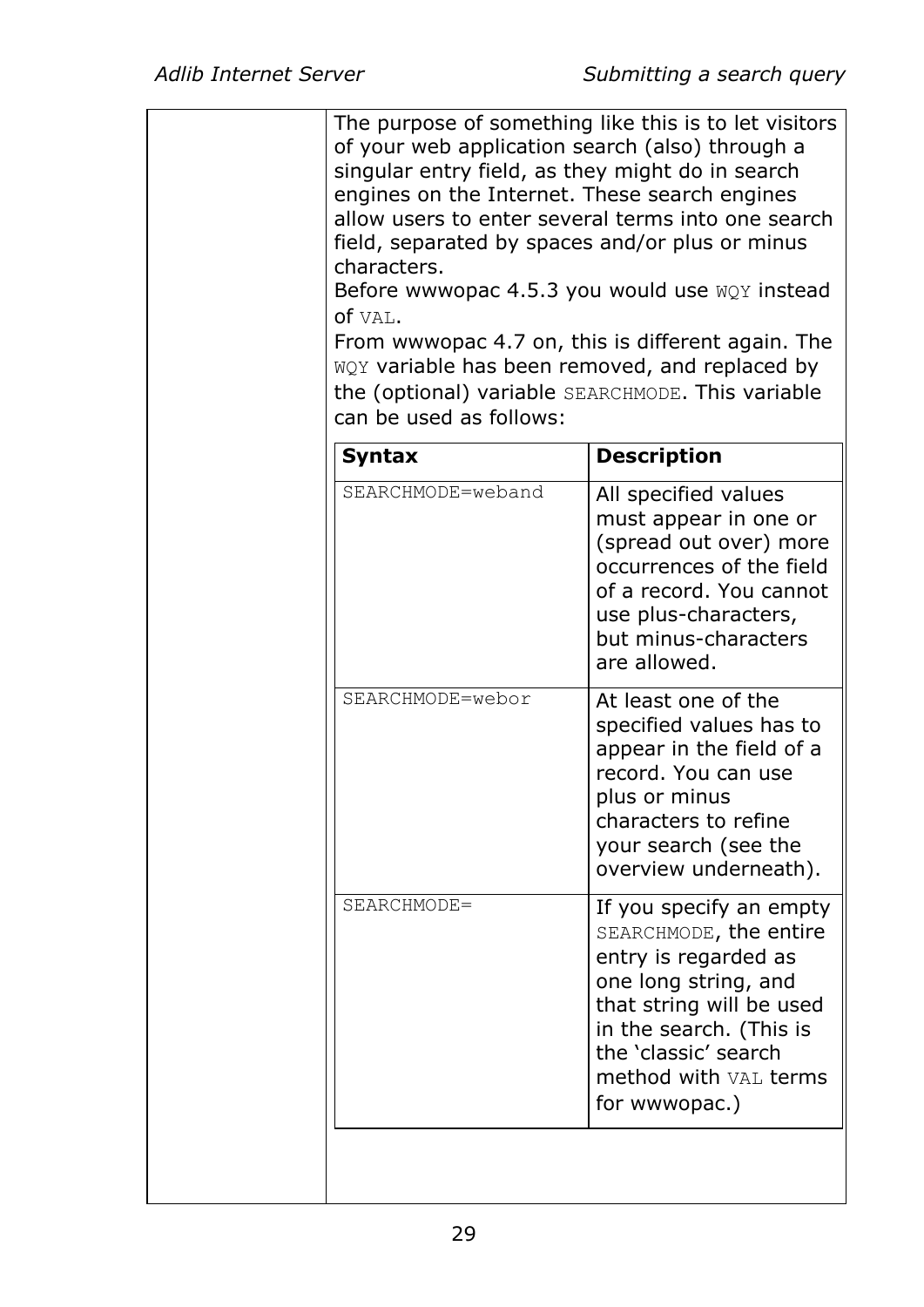| Chars in entry field                                                          | <b>Description</b>                                                                                                                                                                                        |
|-------------------------------------------------------------------------------|-----------------------------------------------------------------------------------------------------------------------------------------------------------------------------------------------------------|
| ÷                                                                             | The values before and<br>after + have to appear in<br>the search result<br>simultaneously. Those<br>values may be from one<br>or more occurrences.                                                        |
|                                                                               | The value after - must not<br>appear in the search<br>result.                                                                                                                                             |
| $<$ space>                                                                    | Use a space to separate<br>individual values.                                                                                                                                                             |
|                                                                               | Use single or double<br>quotation marks around a<br>value to find an exact text<br>containing spaces, such as<br>when a term consists of<br>several words, e.g.: "OAI<br>repository".                     |
| searches.                                                                     | You can use WEBAND and WEBOR, just as in 'classic'<br>searching, both for truncated and non-truncated                                                                                                     |
| this.                                                                         | If you want to set a different search mode for one<br>or some entry fields, use the MODEi variable for                                                                                                    |
| all name/value-pairs.                                                         | On your web site you may offer visitors the option<br>of selecting a search method with a web search<br>engine syntax, through SEARCHMODE and some<br>button or selection field. So SEARCHMODE applies to |
| and quotation marks in the CGI-string in the<br>browser entry field Address.) | (When searching multiple values in one field, you<br>have to apply the escape coding of $+$ , $-$ , spaces                                                                                                |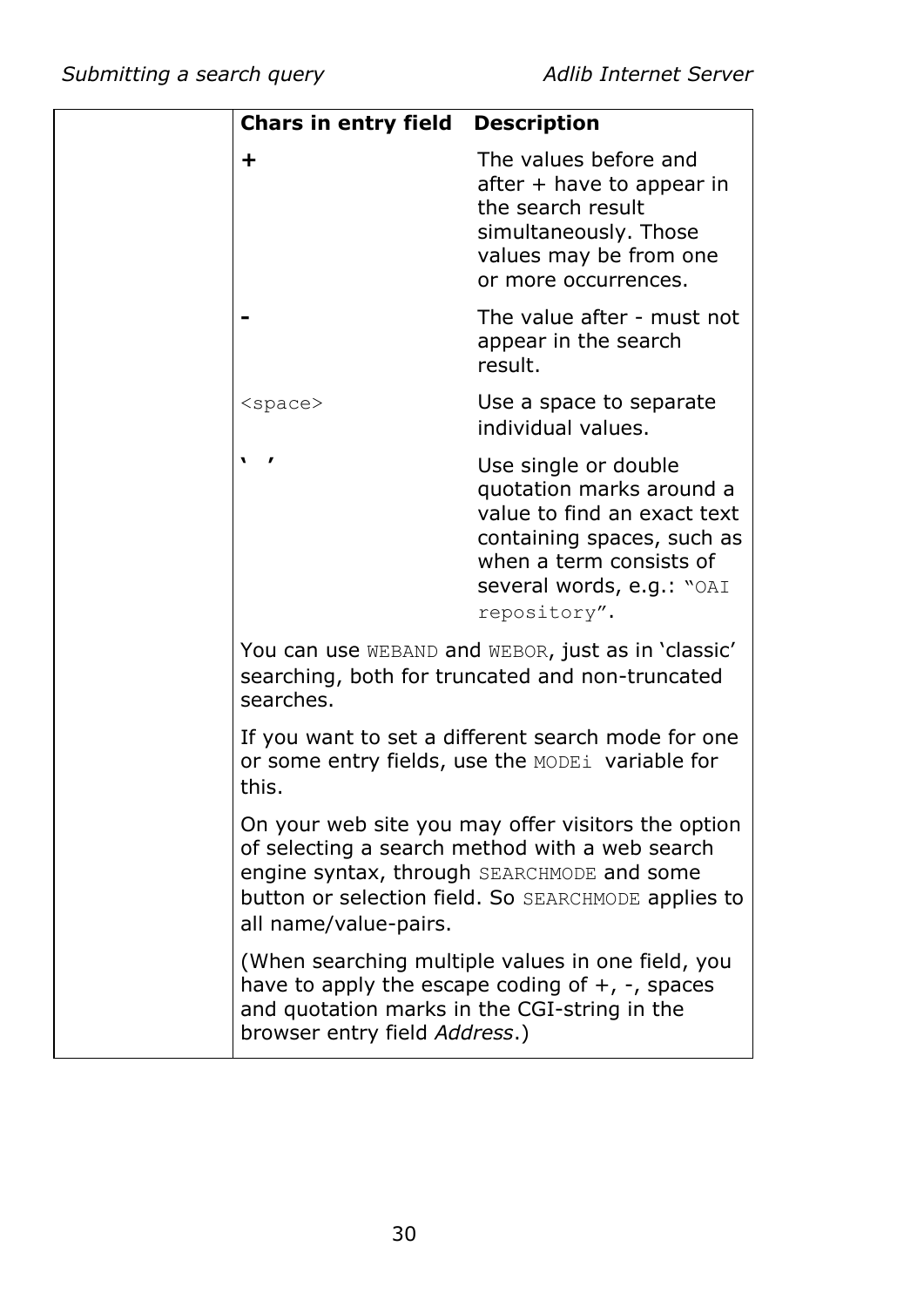| <b>SEQ</b> | The standard order of records is ascending. In a<br>search with name/value pairs, select the<br>alternative via SEQi=descending.<br>The index number here, is separate from FLD and<br>VAL index numbers. So, SEQ1 is not associated<br>with FLD1, for example. You do group SEQ, SRT<br>and TYP with this index number. With SRT you<br>could indicate that the search result must be<br>sorted on author, for instance, and then set the<br>order of the listing with SEQ.<br>SEQ cannot be used without specified SRT. |
|------------|---------------------------------------------------------------------------------------------------------------------------------------------------------------------------------------------------------------------------------------------------------------------------------------------------------------------------------------------------------------------------------------------------------------------------------------------------------------------------------------------------------------------------|
| <b>SRT</b> | In a search with name/value pairs, sort the search<br>results on a field name or tag via SRTi. Note that<br>sorting considerably slows down a search query!                                                                                                                                                                                                                                                                                                                                                               |
|            | The index number here, is separate from FLD and<br>VAL index numbers. So, SRT1 is not associated<br>with FLD1, for example. You do group SEQ, SRT<br>and TYP with this index number, although SRT can<br>also be used on its own. With SRT you could<br>indicate that the search result must be sorted on<br>author, for instance, and then set the order of the<br>listing with SEQ. For example:                                                                                                                        |
|            | /wwwopac.exe?database=ChoiceFullCatalogue&<br>FLD1=ti&VAL1=ko&TRC1=on&SRT0=author.name&<br>SEQ0=descending                                                                                                                                                                                                                                                                                                                                                                                                                |
|            | In the <diagnostic> of the XML search result,<br/>you'll find this search query indicated as follows:</diagnostic>                                                                                                                                                                                                                                                                                                                                                                                                        |
|            | <search>'ti' = "ko*"</search><br><sort>sort 'author.name' descending</sort>                                                                                                                                                                                                                                                                                                                                                                                                                                               |
|            | If you want to sort on more than one value, the<br>first SRT-variable could get index number '1', the<br>second the number '2', etc.                                                                                                                                                                                                                                                                                                                                                                                      |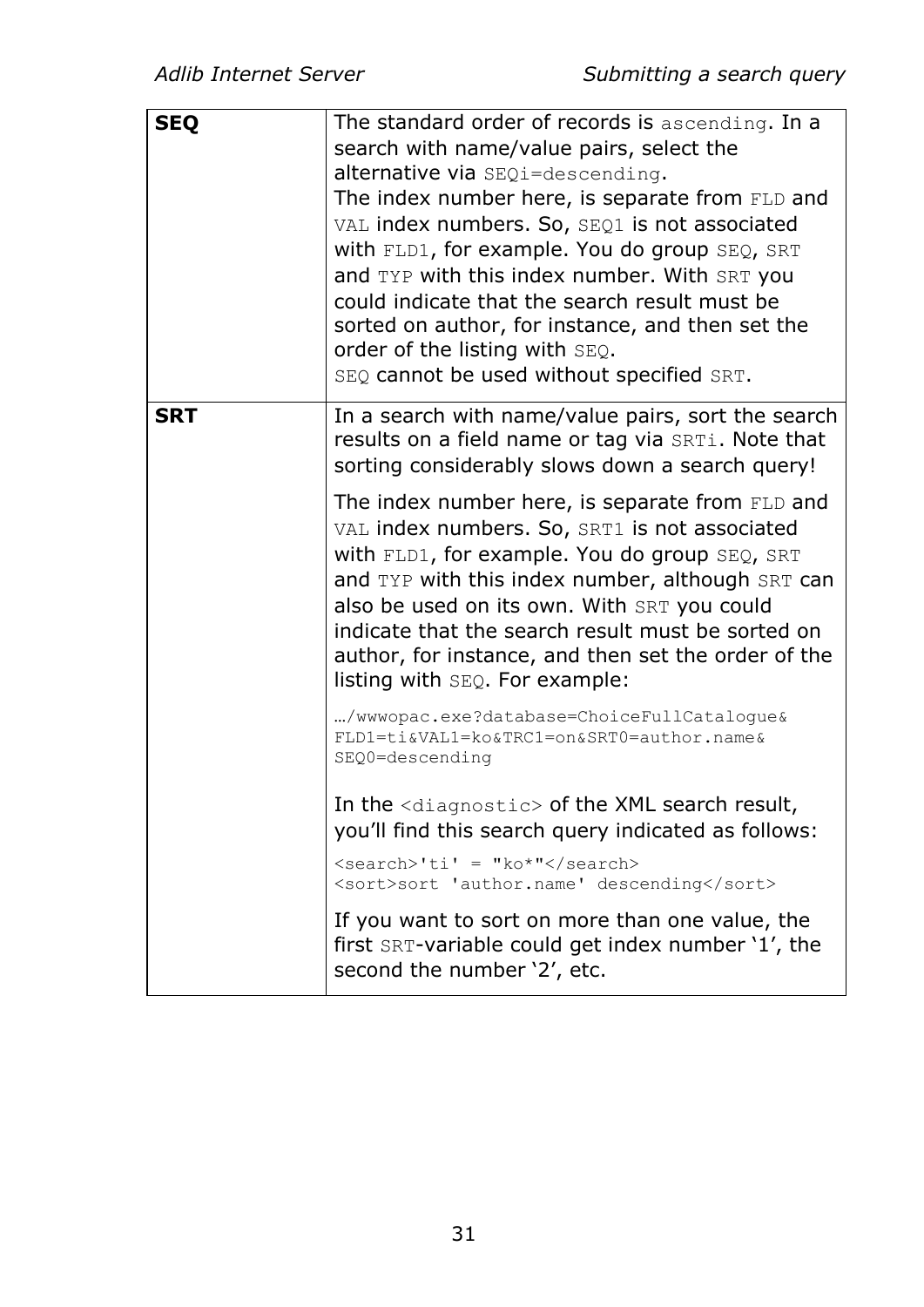| <b>STARTFROM</b> | In the web application, usually only a part of an<br>index is displayed. To retrieve the next or<br>previous part of the list, you should use<br>STARTFROM.<br>Specify the numerical value from which the search<br>should start, in which '1' is the first key after<br>searching on SCANVAL. You can search forwards<br>(STARTFROM = positive value) or backwards<br>(STARTFROM = negative value). Use the LIMIT-<br>value to calculate the STARTFROM-value for the<br>new page. |
|------------------|------------------------------------------------------------------------------------------------------------------------------------------------------------------------------------------------------------------------------------------------------------------------------------------------------------------------------------------------------------------------------------------------------------------------------------------------------------------------------------|
| <b>TRC</b>       | The default setting for right truncation is off.<br>Switch it on for name/value pair i via TRCi=on.<br>You can also truncate a value by placing an *<br>behind the (first part of a) word.                                                                                                                                                                                                                                                                                         |
|                  | The TRCi=all command, in combination with a<br>search for an empty VALi retrieves all records<br>from the database. TRCi=all only works for fields<br>with term indexes. So you should use e.g. the<br>following search query:                                                                                                                                                                                                                                                     |
|                  | FLD1=author&VAL1=&TRC1=all                                                                                                                                                                                                                                                                                                                                                                                                                                                         |
|                  | However, the following search query will not<br>retrieve any records at all:                                                                                                                                                                                                                                                                                                                                                                                                       |
|                  | FLD1=author&VAL1=&TRC1=on                                                                                                                                                                                                                                                                                                                                                                                                                                                          |
|                  | So TRCi=all or TRCi=on determines whether<br>users are allowed to access records in the<br>database through an empty search key.                                                                                                                                                                                                                                                                                                                                                   |
| <b>TYP</b>       | To be used next to SRT, to indicate the type of<br>sorting. Sort the search result alphabetically<br>(default), numerically, or on date (for a date field)<br>via TYPi=t, TYPi=n, or TYPi=d respectively.                                                                                                                                                                                                                                                                          |
|                  | The index number must match the one from the<br>intended SRT. This is not associated with the index<br>numbers for FLD and VAL.                                                                                                                                                                                                                                                                                                                                                    |
| VAL              | With VALi you specify the value you want to<br>search on, in the field FLDi. See the explanation<br>for FLD and TRC for more information.                                                                                                                                                                                                                                                                                                                                          |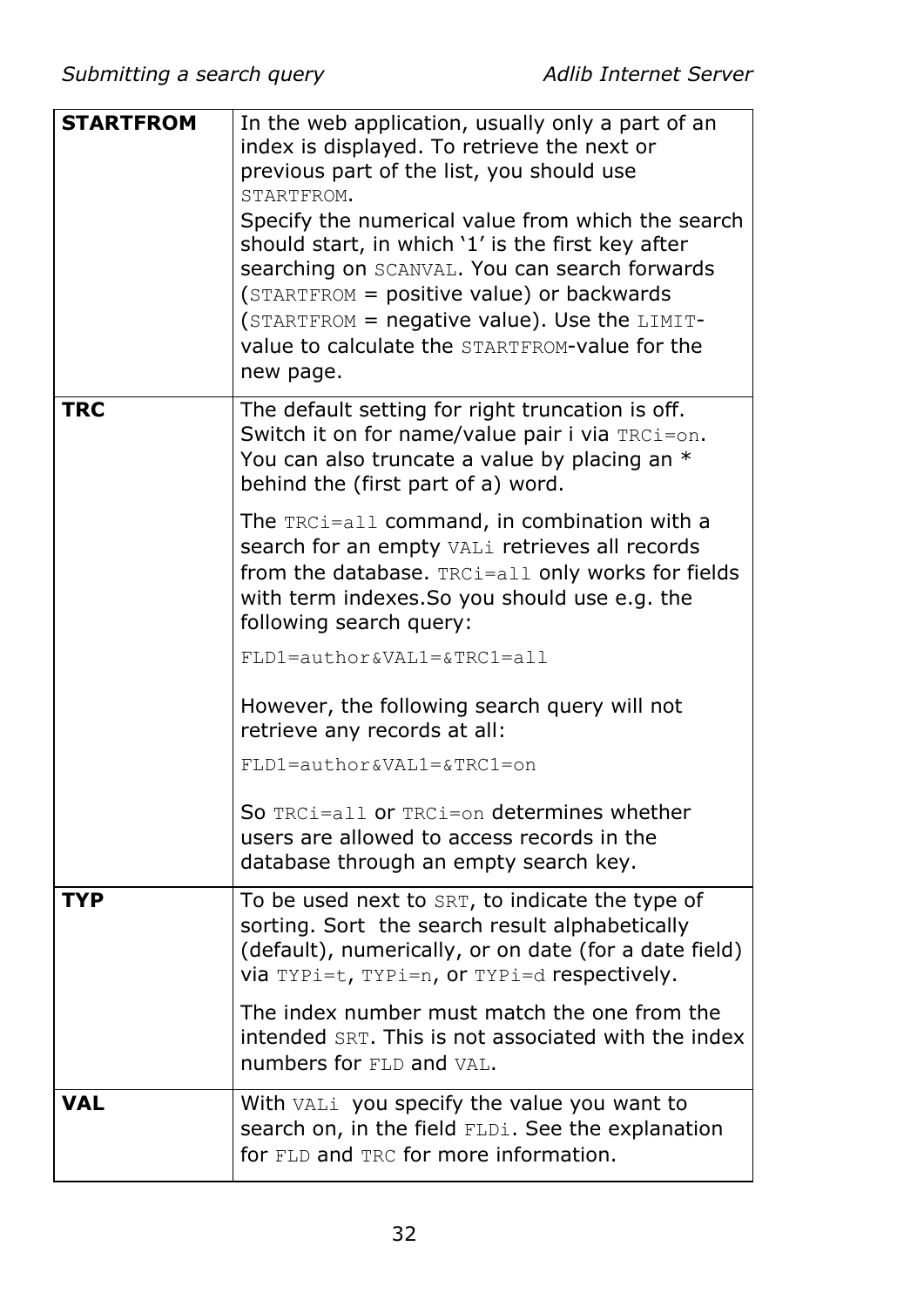Always enter reserved words in the search query in capitals, unless indicated otherwise. Apart from this, only the field names and tags are case-sensitive; copy these exactly as they appear in the database. For the other parameters and values the use of upper or lower case makes no difference.

| $<$ %HH>        | Reserved characters and punctuation marks (all<br>non-alphanumerical characters) in names and<br>values entered into a CGI-string must be replaced<br>(escaped) by a percentage sign with two<br>hexadecimal numbers; see the following<br>examples: |
|-----------------|------------------------------------------------------------------------------------------------------------------------------------------------------------------------------------------------------------------------------------------------------|
| <space></space> | Spaces in form and/or field names and values<br>have to be replaced by a +. But %20 instead of +<br>also works. Preferably, do not use spaces literally.                                                                                             |
| ١n              | In values with multiple lines of text, replace $\ln$ (CR<br>LF: hard return) by %0D%0A.                                                                                                                                                              |
| &               | The &-character (ampersand) in names and values<br>has to be replaced by %26                                                                                                                                                                         |
| ı               | Commas in names and values have to be replaced<br>by %2C.                                                                                                                                                                                            |
| $\frac{0}{0}$   | A %-character in text is encoded as %25. So the<br>Adlib tag for record number (%0) must be<br>encoded as %250: FLDi=%250. But you can also<br>use the field name: priref.                                                                           |
| ÷               | A plus sign (e.g. for use in SEARCHMODE-input) in a<br>CGI-string must be encoded as %2B.                                                                                                                                                            |
|                 | A minus sign (e.g. for use in SEARCHMODE-input) in<br>a CGI-string must be encoded as %2D.                                                                                                                                                           |
|                 | A single quote is encoded as %27.                                                                                                                                                                                                                    |
| w               | A double quote is encoded as %22.                                                                                                                                                                                                                    |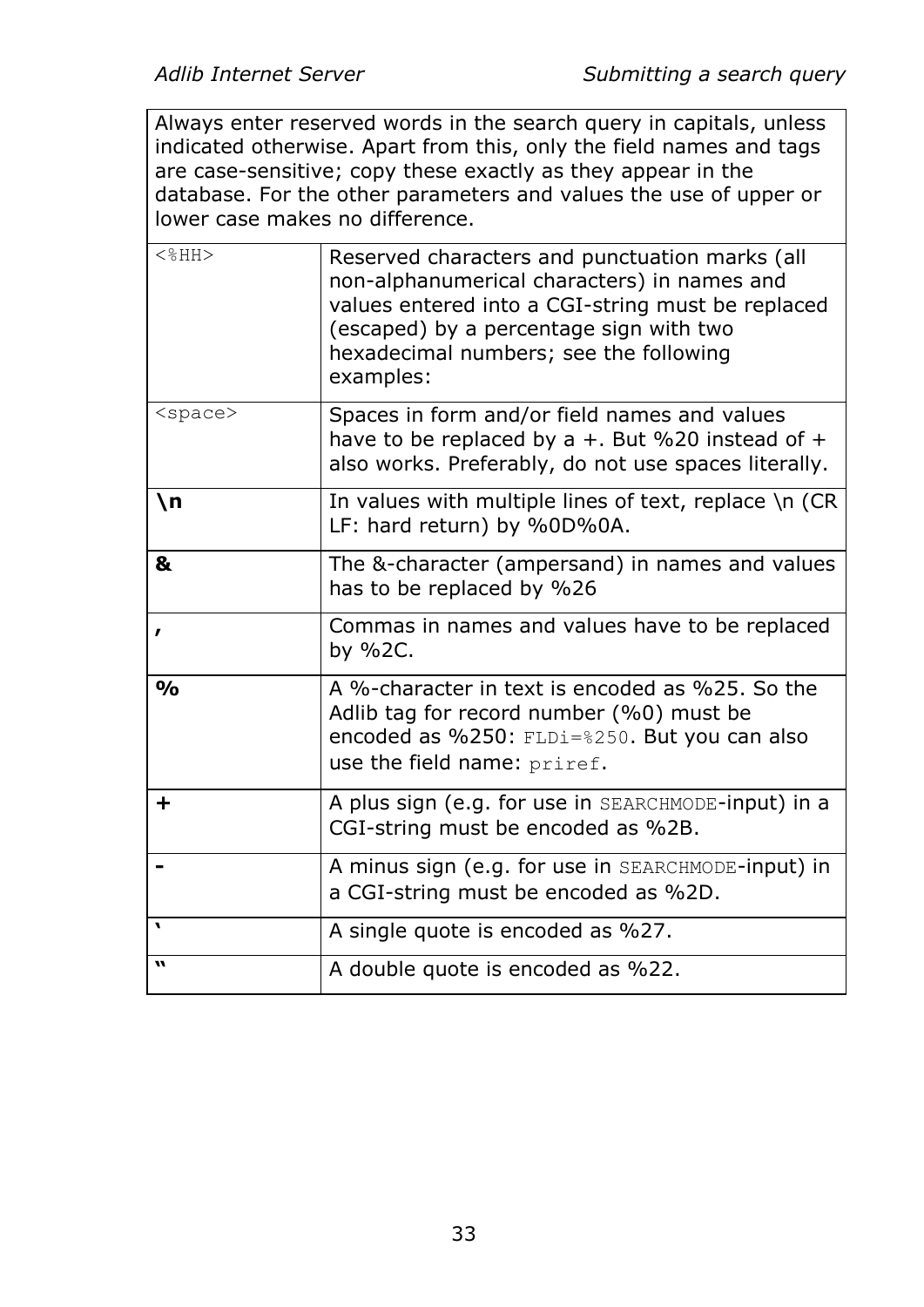### **\* SCAN-results**

The pre-defined tags and reserved variables in the temporary file created by the scan function are (for each field):

| &B[1]:         | the total number of records in the selection (after<br>any applied limit).<br>In XML-output this value is placed between the tags<br><hits display="" on=""> and </hits> .                                                                                                                                                                                                                                                                                                                                                                       |
|----------------|--------------------------------------------------------------------------------------------------------------------------------------------------------------------------------------------------------------------------------------------------------------------------------------------------------------------------------------------------------------------------------------------------------------------------------------------------------------------------------------------------------------------------------------------------|
| &B[2]:         | would normally give the total number of hits, but<br>because wwwopac stops searching when it reaches<br>the provided limit, this variable will always be equal<br>to the limit.<br>In the XML-output this value is placed between the<br>tags <hits> and </hits> .                                                                                                                                                                                                                                                                               |
| &B[3]:         | <b>contains the value from STARTFROM.</b><br>In XML-output this value is placed between the tags<br><first item=""> and </first> .                                                                                                                                                                                                                                                                                                                                                                                                               |
| &B[4]:         | answers the question "are there any values in the<br>list preceding the first value in this selection?" with 0<br>$(no)$ or $1$ (yes).<br>In XML-output this value is placed between the tags<br><backward> and </backward> .                                                                                                                                                                                                                                                                                                                    |
| &B[5]:         | answers the question "are there any values in the<br>list following the last value in this selection?" with 0<br>$(no)$ or $1$ (yes).<br>In XML-output this value is placed between the tags<br><forward> and </forward> .                                                                                                                                                                                                                                                                                                                       |
| <b>&amp;I:</b> | (&capital i) $\&I$ gets a sequential number for every<br>record retrieved in the selection (after the limit). For<br>the first retrieved record after find with $SCAN$ , $&I=1$ is<br>next &I=2, etc. When retrieving a new selection (via<br>e.g. the buttons Next or Previous), $\&I$ is assigned a<br>sequential number for the new records the same<br>way: so for the first retrieved record from the new<br>selection, &I will become 1 again.<br>In the XML-output of wwwopac 6.2 and higher this<br>sequential number no longer appears. |
| $<$ TE $>$ :   | TE contains a term or name that was retrieved<br>during a SCAN.                                                                                                                                                                                                                                                                                                                                                                                                                                                                                  |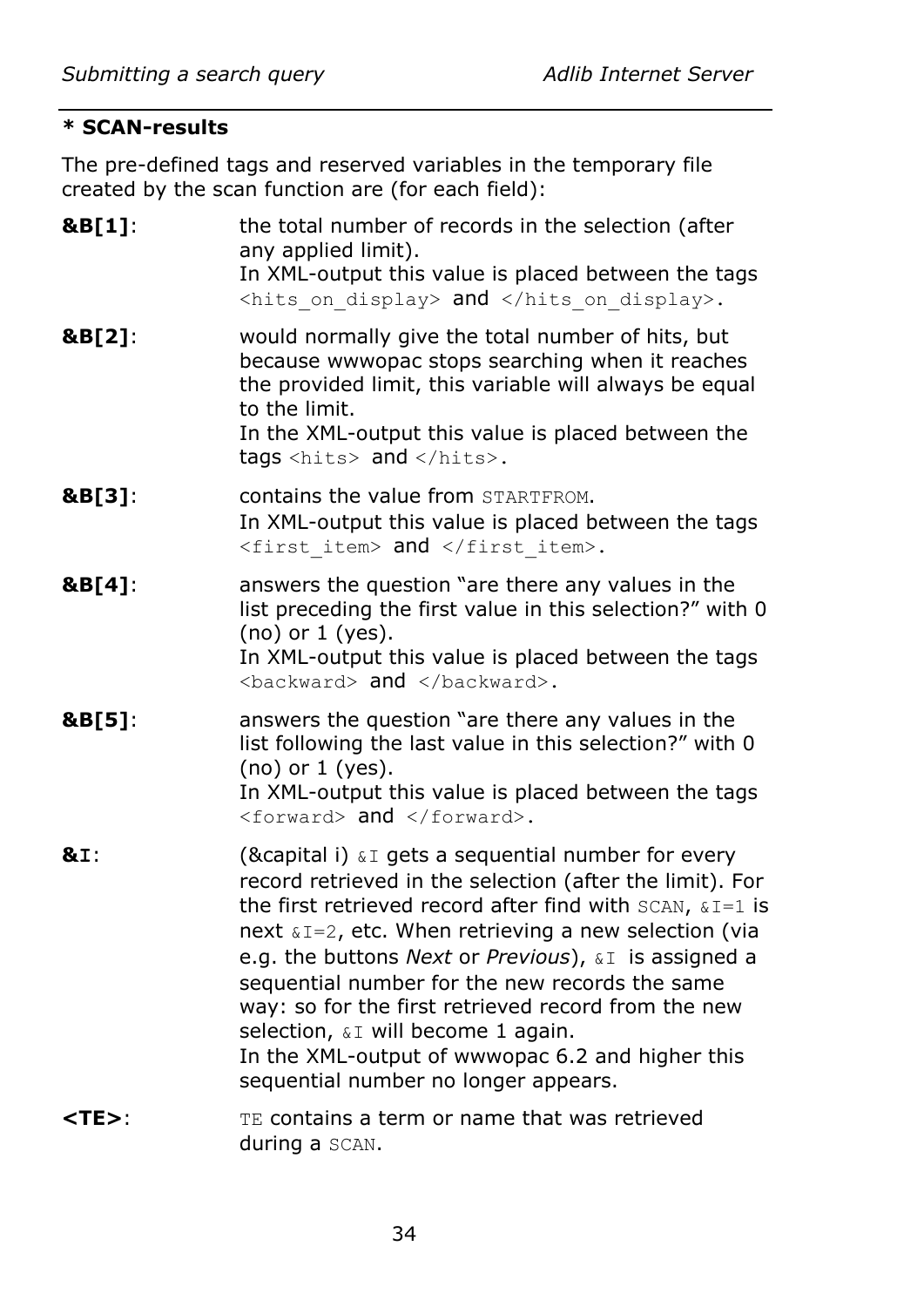| $<$ NT $>$ :       | narrower term, may contain multiple occurrences,<br>that can be approached through $NT[i]$ , in which i is<br>the number of the occurrence.       |
|--------------------|---------------------------------------------------------------------------------------------------------------------------------------------------|
| $<$ BT $>$ :       | broader term, may contain multiple occurrences,<br>that can be approached through $BT[i]$ , in which i is<br>the number of the occurrence.        |
| $<$ US $>$ :       | preferred term, may contain multiple occurrences,<br>that can be approached through $US[i]$ , in which i is<br>the number of the occurrence.      |
| $<$ UF $>$ :       | non-preferred term, may contain multiple<br>occurrences, that can be approached through UF[i],<br>in which $\pm$ is the number of the occurrence. |
| $<$ RT $>$ :       | related term, may contain multiple occurrences, that<br>can be approached through $RT[i]$ , in which i is the<br>number of the occurrence.        |
| <priref>:</priref> | contains the priref, the number of the term or name<br>record in the linked database, in which the retrieved<br>term can be found.                |

### **2.1.1 Three different syntaxes**

It does not matter for the coding of the complete URL whether the search query is entered into the *Address* field of a web browser, or if the query is composed out of user input, or if it is hard-coded in HTML. But you can choose from three different syntaxes:

1. As shown above, you can work with variable-pairs FLDi=name&VALi=value&… When this syntax is used (and the second one below), Boolean

operators are executed front to back; you cannot use brackets to indicate a different order.

- 2. You can also assign values directly to tags (not to field names): tag=value&… Tags are case sensitive. Syntax 1 and 2 can be mixed.
- 3. If you prefer to build up search queries the way they are constructed in the Adlib *Expert search system*, then that is also possible: precede the search logic with SEARCH=. E.g.: …/wwwopac.exe?DATABASE=mydb&SEARCH=all or e.g. …/wwwopac.exe?DATABASE=mydb&SEARCH=(author.name%20%3D%20 jones\*)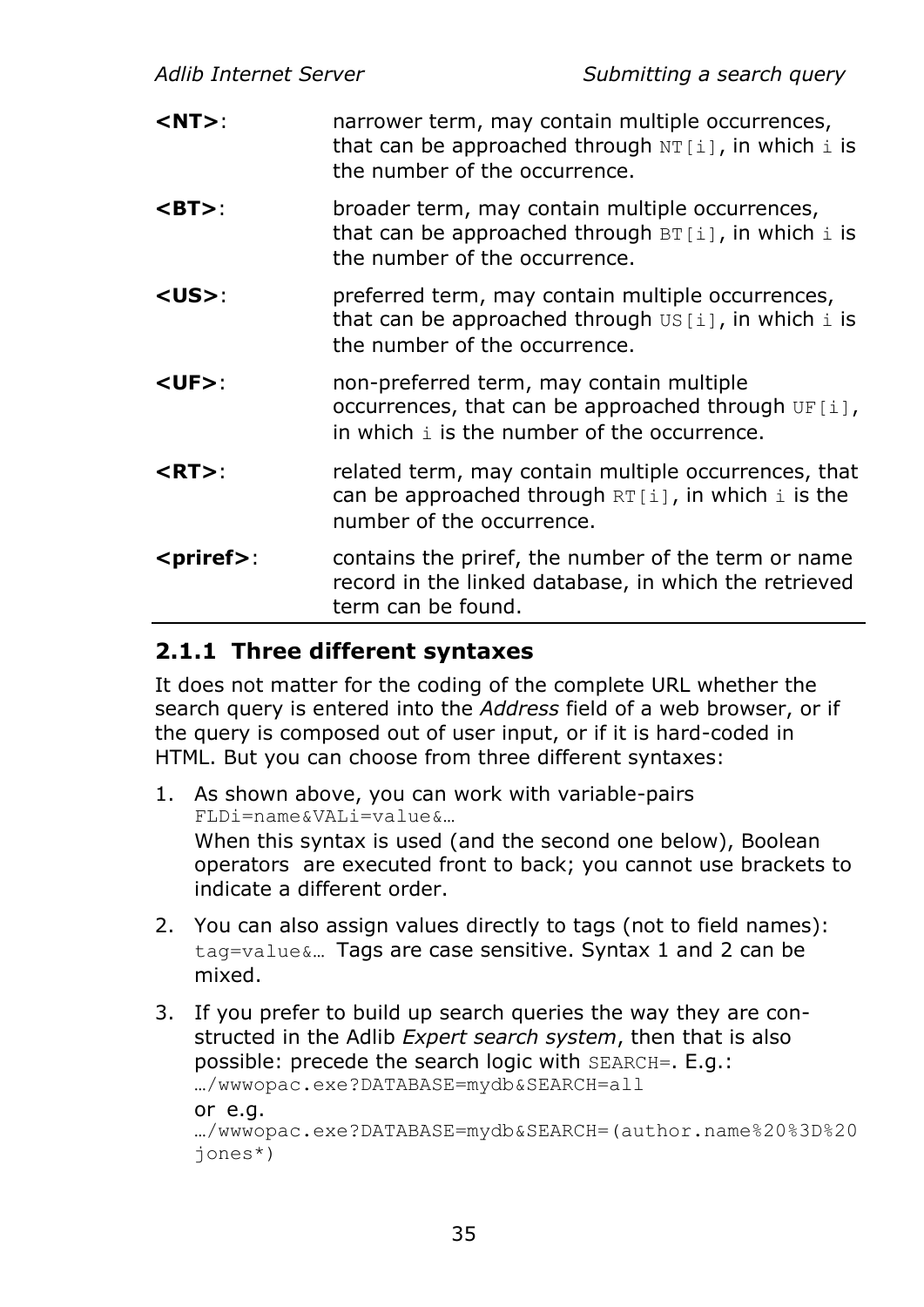You can also use brackets, open pointer files and nest Boolean operators and have them executed in the desired order. Do replace punctuation marks and reserved characters with their hexadecimal values preceded by a %-character.

So with the SEARCH-statement you can do anything you can also do in an Adlib-application, such as:

- creating combined selections;
- selections with brackets;
- selections with the \$today-variable;
- print (on the server);
- open pointer files.

Note again that some special search language syntax is accepted by *wwwopac.exe* but not by *dispatcher.aspx*. See the full text at the beginning of this chapter.

## **2.1.2 SEARCH and FLD/VAL pairs in one search query**

The three possible syntaxes of a search query can be mixed up. So you can use FLD/VAL pairs and a SEARCH= in one and the same query, separated normally by & characters.

To combine both parts, the SEARCHBOOL operator can be used. You can assign the values OR or AND NOT to this operator. AND is the default if both syntaxes appear, so then you don't have to provide a SEARCHBOOL.

When interpreting a query, Internet Server cannot distinguish the order in which the SEARCH part and FLD/VAL pairs are placed, if they have to be combined with AND NOT. Therefore, by default the assumption is made that the SEARCH part is located left in the equation. So that makes an FLD/VAL query AND NOT a SEARCH query impossible.

## **2.1.3 Pointer files**

You can also open pointer files through wwwopac. Pointer files are useful to present the visitor of your web site with a selection of records, in the form of a gallery, e.g. you can use a pointer file to regularly save a new selection (from within your own Adlibapplication). When you save the file under the same pointer file number, you do not even have to modify the hard-coded search query in the HTML or ASPX-page to show the new gallery.

For information about how to create pointer files, see the Adlib User Guide.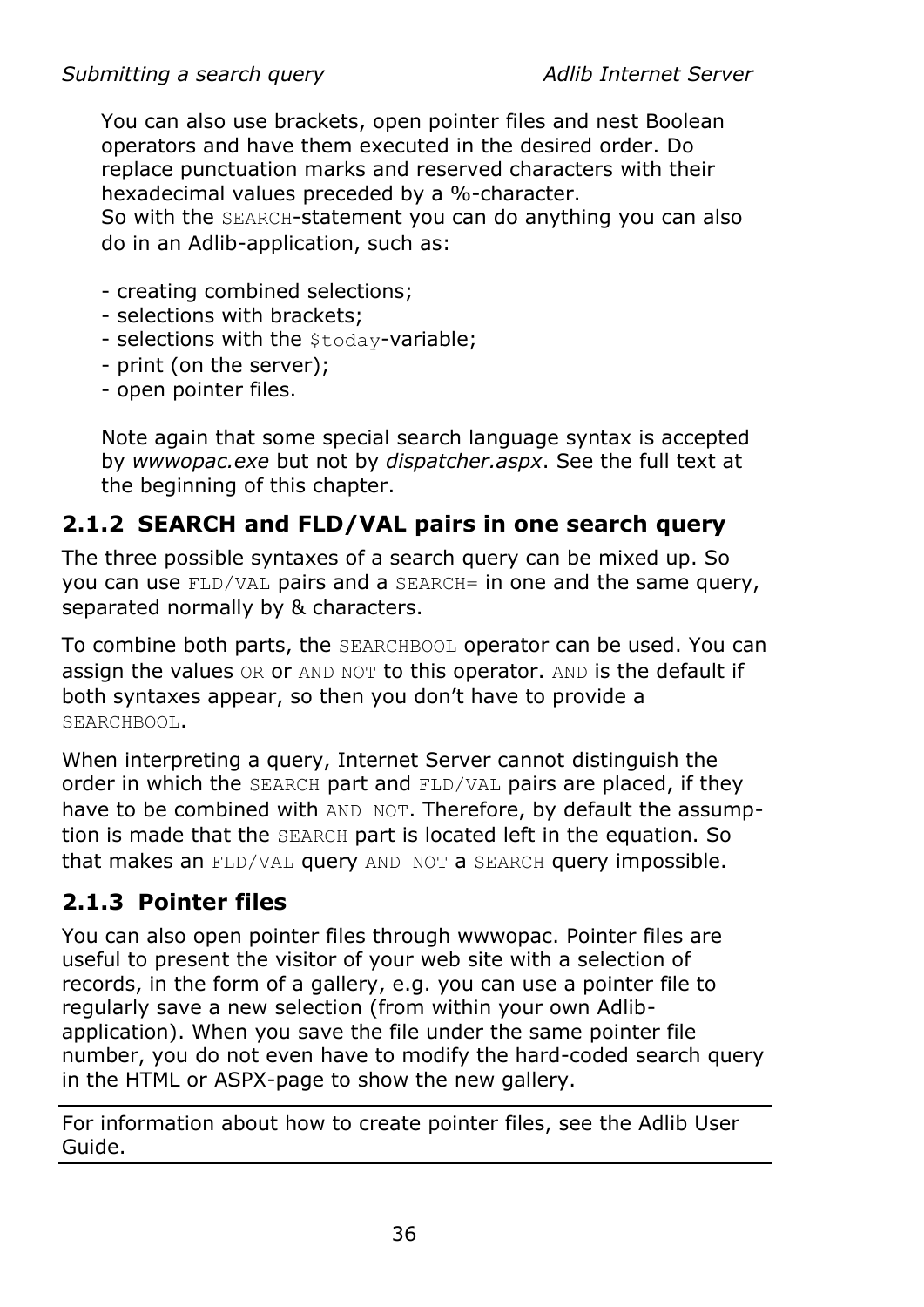In the search query for wwwopac simply use:

SEARCH=pointer%20#

For # enter the number of the desired pointer file (entering its name is not possible). %20 replaces the space in CGI-strings. Wwwopac searches for the pointer file in a subfolder reserved for pointer files (with the name of the database) in the \*data* folder of your application. You can save the pointer files for wwwopac somewhere else, but then you have to tell wwwopac where the pointer file can be found. Do this with the variable ADLIB PTR. Assign to this variable the path name to the pointer files, in the search query or in the web configuration file.

When, upon opening a pointer file, you encounter error code 135 then the pointer file cannot be opened. This may mean that the pointer file is currently in use, or that it does not exist.

## **2.1.4 isutf8=1**

If you insert the assignment  $i$ sutf8=1 as an argument in the CGIstring, then all text in that string will be encoded as UTF-8; without that assignment all text will be interpreted as WinLatin1. For *wwwopac.exe/adlibweb.dll* it is necessary that the CGI-string is presented in one particular encoding (UTF-8 or ASCII). But MS Internet Explorer is not quite consistent in encoding CGI-strings for making a GET or POST request, when characters from a different character set (e.g. Japanese) are inserted: the whole string will be encoded in UTF8, except for characters with accent-marks from the current character set – in western Europe this is WinLatin1 (ISO-8859-1) for example. (And technically these accentuated characters unfortunately cannot be distinguished from UTF-8 encoded characters.)

If you think that users will only enter western characters, then you can leave  $isutf8=1$  out, but reality can of course turn out differently and give problems.

If you want all possible characters to be accepted in the search string, then use  $isutf8=1$  to interpret the CGI string as UTF-8. In the Internet Server 3 model web application, this setting is inserted by default, and you cannot change that.

> To use this conversion in an older Internet Server application, you'll have to adjust it as follows:

In the HTML page after the  $\text{thm} > \text{tag}$ , insert the following code: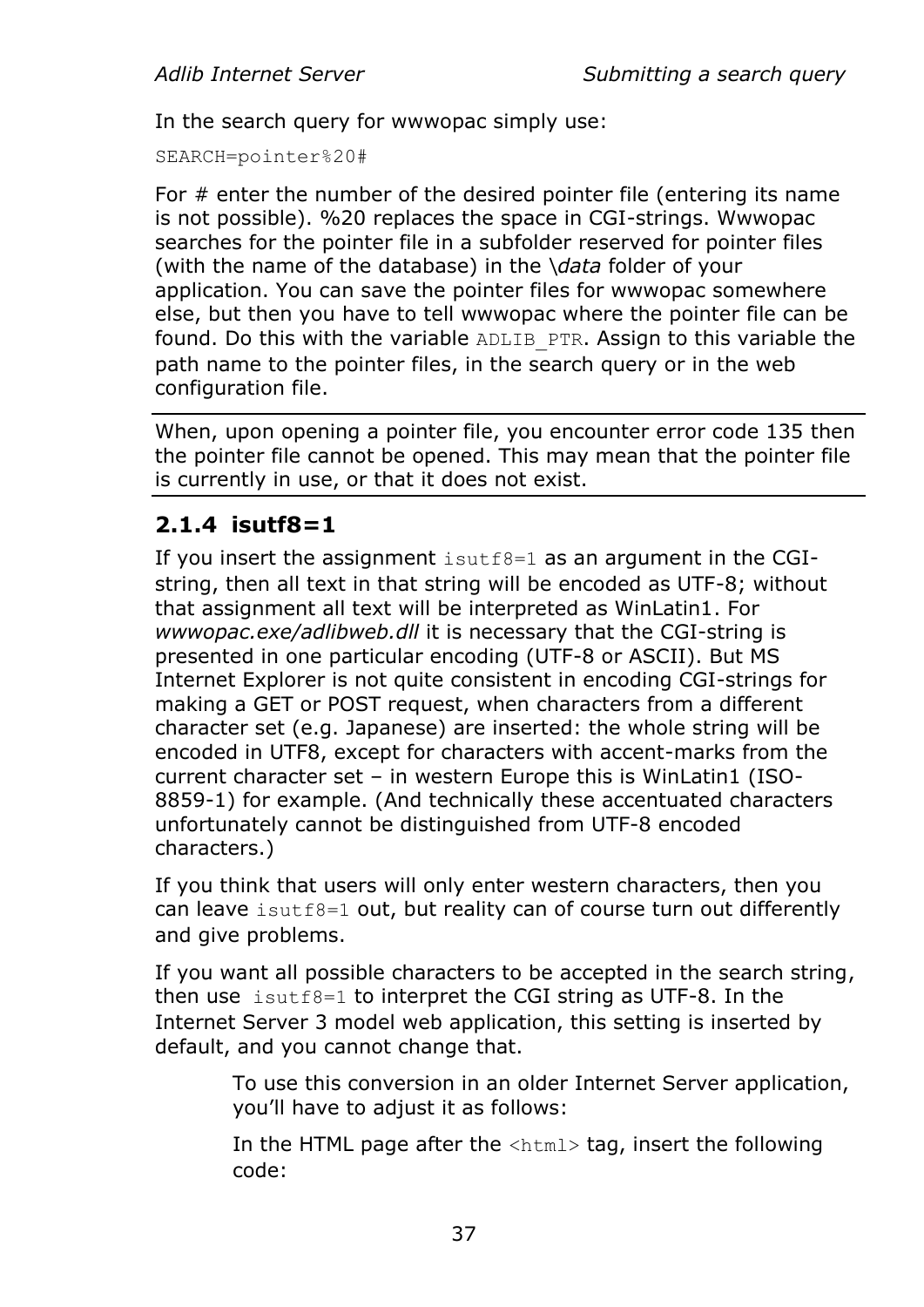```
<meta http-equiv="Content-Type" content="text/html; 
charset=us-ascii">
```
and in the search form put:

<input type="hidden" name="isutf8" value="1">

(If us-ascii results in problems, you might replace it with ISO-8859-1.)

For web applications written in C#, you will *have* to use isutf8=1, because C# functions always apply UTF-8 encoding.

## **2.2 Retrieving images**

## **2.2.1 Creating thumbnails dynamically**

You may want to show images of your collection items as thumbnails in the brief display. For this, it is not necessary to keep separate miniature images in your database. The wwwopac can dynamically decrease the size of the normal images in your database.

For this, you can instruct wwwopac by adding a specific command to the src attribute of an HTML image-tag. The Internet Server web application derives the name of the image which needs to be retrieved from the current search result. (In static HTML pages the src attribute is usually followed by the URL to an image.)

In the same command, you can also specify the dimensions of the thumbnail, and the output type of the miniature (this does not have to be the same type as the original image). The benefit is that the decreased image is sent to the client, and because it takes up less memory, a smaller amount of data is transferred via the internet and web pages are loaded faster.

An HTML command for retrieving an image with a known name and location, may look like this:

<Img src="http://localhost/mywebapp/wwwopac.exe? thumbnail=../../webimages/test.gif&outputtype= image/jpeg&xsize=10&ysize=20&dontkeepaspectratio=1">

The parameters for use in a thumbnail query are:  $XSTZF$   $XSTZF$  specifies the horizontal size of the resulting image. YSIZE is

|       | ASIZE Specifies the Horizontal Size of   |
|-------|------------------------------------------|
|       | the resulting image. YSIZE is            |
|       | determined automatically, in which       |
|       | the x/y aspect ratio is maintained.      |
| YSIZE | YSIZE specifies the vertical size of the |
|       | resulting image. XSIZE is determined     |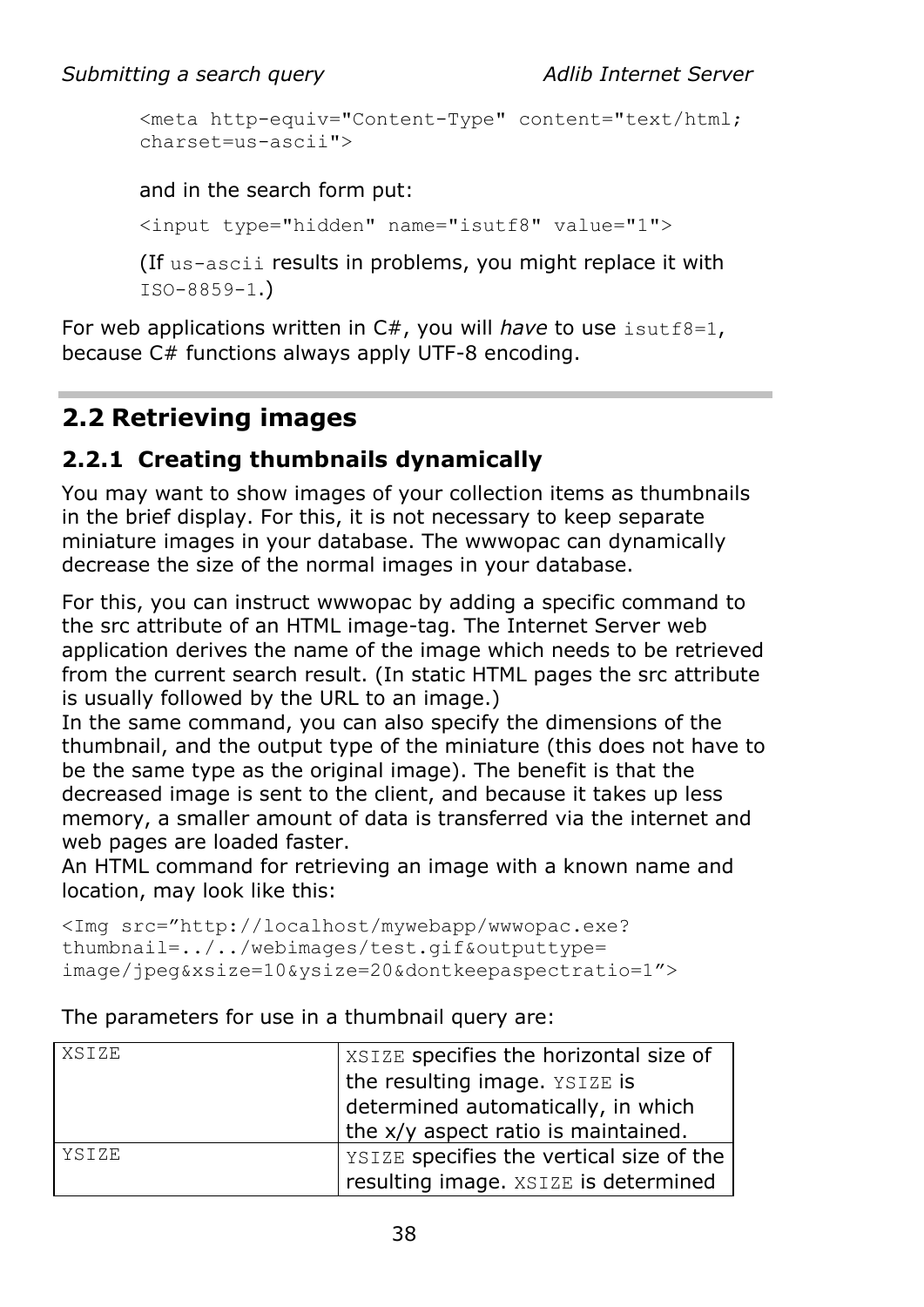|                     | automatically, in which the x/y aspect<br>ratio is maintained.                                                                                                                                                                                                                                                                                                                                                |
|---------------------|---------------------------------------------------------------------------------------------------------------------------------------------------------------------------------------------------------------------------------------------------------------------------------------------------------------------------------------------------------------------------------------------------------------|
| OUTPUTTYPE          | Specify the mime type of the<br>resulting image. This does not have<br>to be the same as the original. Valid<br>types include:                                                                                                                                                                                                                                                                                |
|                     | image/jpeg (factory setting)<br>image/gif<br>image/bmp                                                                                                                                                                                                                                                                                                                                                        |
| DONTKEEPASPECTRATIO | When you use this parameter and set<br>it to $1$ , the original $x/y$ ratio is not<br>maintained. Only use this parameter<br>when you specify both XSIZE and<br>YSIZE. The resulting thumbnail image<br>will always become YSIZE high and<br>XSIZE wide, probably stretched in<br>one of both dimensions.<br>If you only specify one dimension,<br>the original size will be used for the<br>other dimension. |

## **Maximum size for thumbnails**

From wwwopac 6.1.0 there is the possibility to specify both the maximum width and the maximum height for these thumbnail images and also maintain the original aspect ratio of the image. Simply provide both an XSIZE and YSIZE value for the thumbnail that you want to retrieve, and do not specify

DONTKEEPASPECTRATIO, or set DONTKEEPASPECTRATIO to zero. Then the aspect ratio will remain intact and the thumbnail image will always be limited in size by either the provided maximum width or the provided maximum height, or by both if YSIZE/XSIZE matches the height of the original image divided by the original width.

**Setting a background colour -** If you set a maximum size for image thumbnails, and the original image has a different aspect ratio, then next to, or above and beneath the thumbnail, empty space will become visible. This is the background for the thumbnail, and it is black by default.

When dynamically generating a thumbnail image, you can give it a different background colour though. You do this via the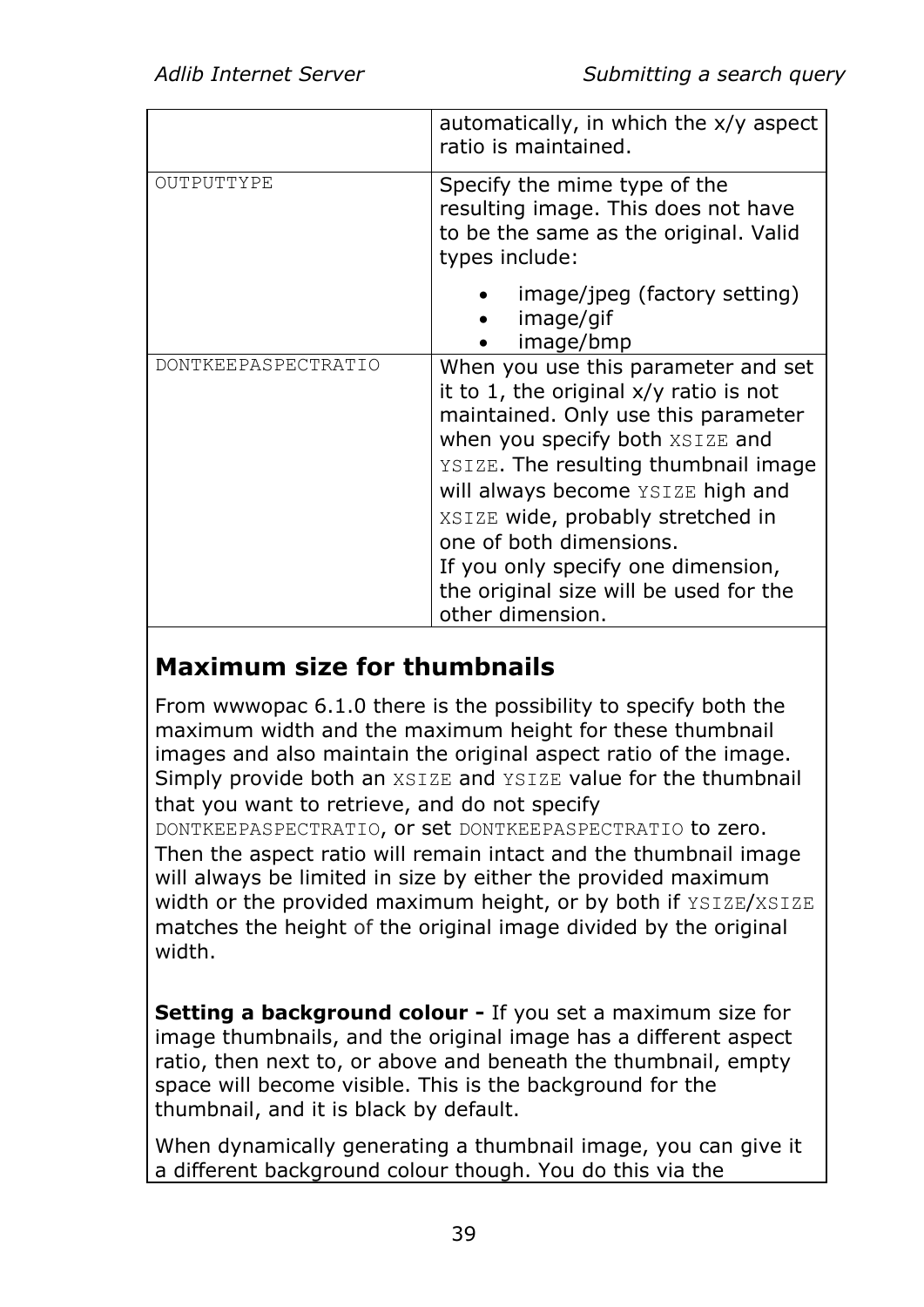THUMBNAILBACKCOLOR parameter. Behind it you provide a colour as a hexadecimal colour code (like in HTML), in the RRGGBB format (R=red, G=green, B=blue). In this colour model, each colour component can have a decimal value of 0 up to and including 255 (so there are 256 shades of red, 256 shades of green, etc.) The combination of three shades in these colours gives the resulting colour. The decimal numbers have to be converted to hexadecimal, per number, and concatenated. A decimal 00 stays 00 in hex, and 255 becomes FF. Examples: FF0000 is bright red, 00FF00 is bright green, 888888 is grey. (If necessary, use the Windows Calculator to convert decimal values to hexadecimal.)

So, in an Internet Server request this may become, e.g.: …&thumbnailbackcolor=222222…

In the Internet Server 3 web application, to be generated thumbnails are specified in the XSLT stylesheets for the different brief and detailed displays of museum objects, for example:

```
<xsl:template match="Reproduction/reproduction.identifier_URL">
<xsl:if test="position() = 1">
   <!-- Only show the first image --> 
   <img class="detailImage" border="0" src="{$dataUrl}?thumbnail=
   {@weburl}&outputtype=image/jpeg&xsize=80&dontkeepaspectratio=0&
   fullimage=1" alt="{../object_name}" /> 
\langle xs|:if\rangle</xsl:template>
```
You may adjust the thumbnail parameters to your desire, for instance to generate bigger or smaller thumbnails.

## **2.2.2 Retrieving images in high resolution**

You can send (reduced) images of items in your collection from the server to the client via the thumbnail command. But with this command, larger images are sometimes retrieved in a non-optimal resolution. That's why extra parameters are available for retrieving larger images in a good resolution (read: quality). With these parameters you may clip an image, if needed, and then reduce or enlarge it, before sending the result to the client. So the parameters are used with  $t$ humbnail= and are the following:

| FULLIMAGE | FULLIMAGE=1 uses the full image for clipping and |  |
|-----------|--------------------------------------------------|--|
|           | reducing or enlarging, and gives the best        |  |
|           | l resolution.                                    |  |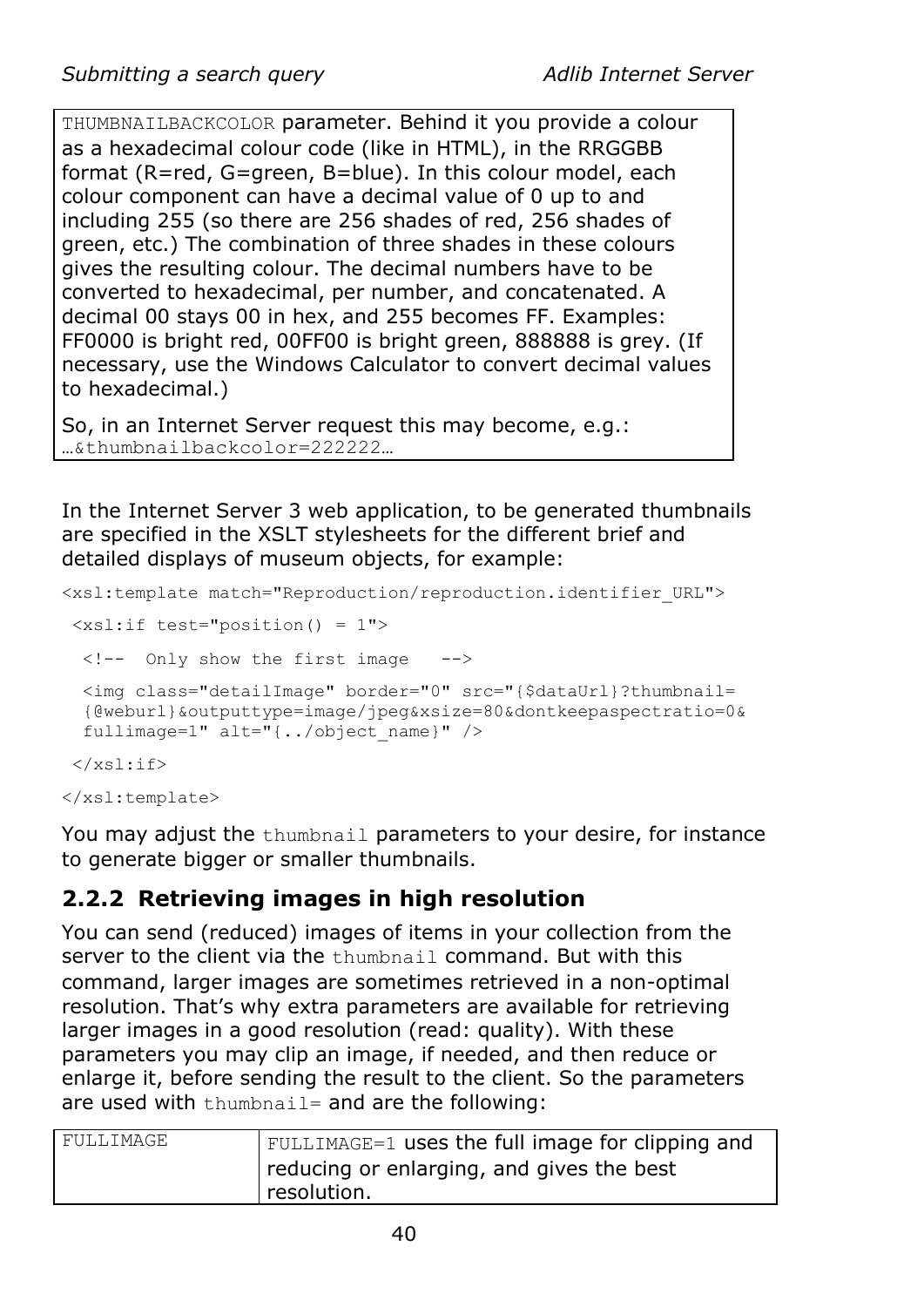|                                 | FULLIMAGE=0 (default) uses either the full image<br>or thumbnails that have been created<br>automatically by Windows for display in Explorer.<br>Use this setting when you wish to generate<br>thumbnail images.                                                                                       |
|---------------------------------|--------------------------------------------------------------------------------------------------------------------------------------------------------------------------------------------------------------------------------------------------------------------------------------------------------|
| CROPX, CROPY                    | These are the coordinates, measured from the left<br>upper corner of the image (x is horizontal), that<br>indicate the left upper corner of the section to be<br>clipped. The number to provide as a coordinate,<br>may be in pixels or a percentage of the<br>concerning dimension of the full image. |
| CROPWIDTH,<br><b>CROPHEIGHT</b> | These are the dimensions that the image to be<br>clipped must get, before reducing or enlarging via<br>XSIZE and YSIZE. The number you provide as the<br>width or height may be in pixels or a percentage<br>of the relevant dimension of the full image.                                              |
| CROPABSOLUTE                    | With CROPABSOLUTE=1 you indicate that the<br>numbers you provided for the other CROP<br>parameters are absolute (that means: in pixels).<br>CROPABSOLUTE=0 (default) indicates that the                                                                                                                |
|                                 | concerning numbers are percentages.                                                                                                                                                                                                                                                                    |
| XSIZE, YSIZE                    | The horizontal and vertical dimensions (in pixels)<br>of the resulting image. If you provide only one of<br>both parameters, the other will be calculated<br>automatically for a constant aspect ratio.                                                                                                |

An HTML command for retrieving an image of which the name and location are known, may look as follows:

```
<Img src="http://localhost/mywebapp/wwwopac.exe?
thumbnail=../../webimages/myimage.gif&outputtype= 
image/jpeg&xsize=200&dontkeepaspectratio=0&fullimage=1&crop
x=10&cropy=10&cropwidth=380&cropheight=280&cropabsolute=1">
```
Suppose *myimage.gif* in this example is 400x300 pixels in size. It is a photo of a painting that also shows the frame. What this query does is "clipping" a border of 10 pixels wide from the image, until this has the dimensions 380x280 (and the frame is no longer visible); then the image is reduced to 200x147 pixels (the y-coordinate will be calculated automatically, because the aspect ratio must remain constant in this example). This result will then be sent to the client. Of course the original image file *myimage.gif* will remain unchanged.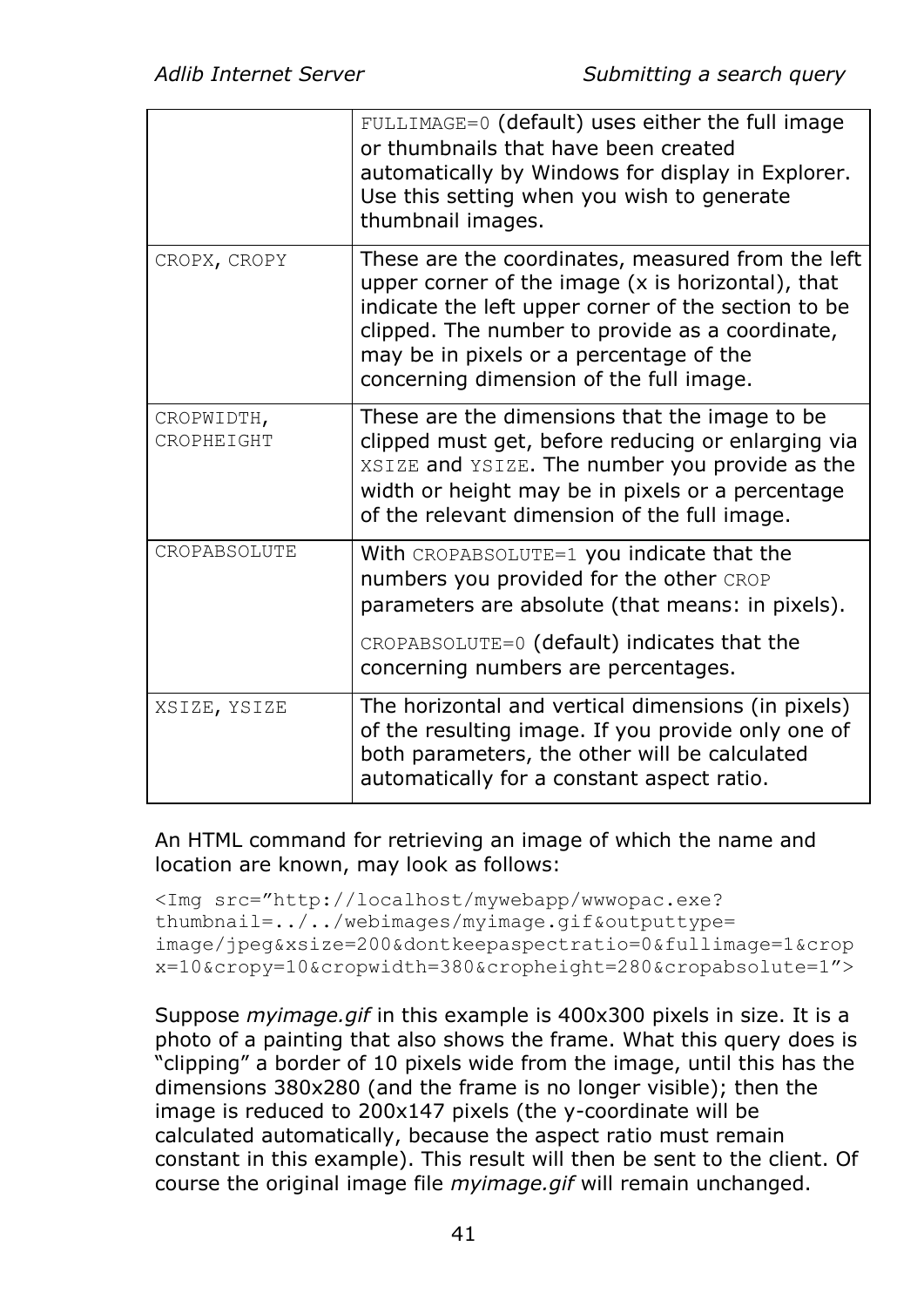## **2.2.3 Default thumbnail image**

If, for display of a search result, an image to be retrieved cannot be found, this error is normally indicated with a standard Windows icon displayed where the image should've been placed. But from wwwopac 5.0.3 you can specify a default thumbnail image in the *adlibweb.xml* web configuration file, to display that instead of a missing image. This way you can make a suitable image yourself, for instance one that doesn't make the impression of an error so much, or one that fits the design of your site better.

In *adlibweb.xml* you specify a default image through the setting: DEFAULTTHUMBNAIL=<image.ext>, so for example: <DEFAULTTHUMBNAIL>museumlogo.jpg</DEFAULTTHUMBNAIL>.

## **2.2.4 Watermark all displayed images automatically**

If images in the (detailed) presentation of records are displayed so large that it may become tempting for visitors of your website to copy the images and possibly reproduce them without taking the copyrights into account, it may be desirable to apply a watermark or copyright notice to all those images when they are displayed. Since you probably do not want to change the images themselves, from wwwopac 5.0.3 there is the possibility to have your images automatically watermarked on display in the web browser, by overlaying each image from a record with an image of a watermark or copyright notice, made more or less transparent and with a custom size and position relative to the underlying image from the record. The settings described below offer many possibilities. (The image of the watermark or the copyright notice is called an "overlay" here.) Note that these settings can only be made in *adlibweb.xml* and not in CGI strings (to prevent watermarking from being switched off through the command-line in the web browser).

#### **IMAGEOVERLAYFILE=<file name>**

Provide (the path and) the file name of the image that you want to use as the overlay. If you want to use a relative path, take the relative path with respect to your *\data* folder. Example:

<imageoverlayfile>..\imgs\copyright.jpg</imageoverlayfile>

#### **IMAGEOVERLAYBLEND=<1-100>**

Enter de extent of opacity of the overlay: with a percentage of 100 the overlay is completely opaque, while a low percentage makes the overlay almost completely transparent.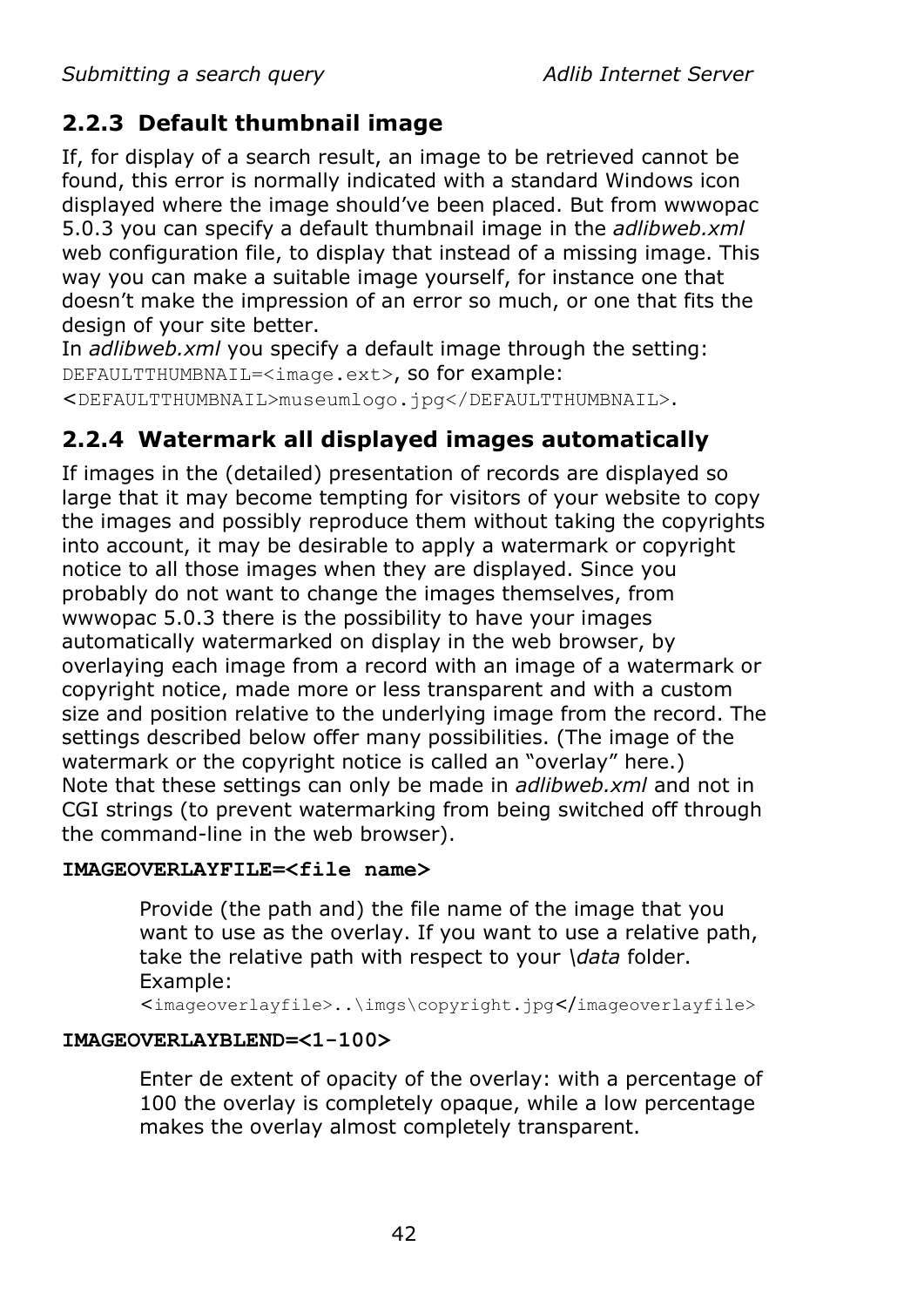#### **IMAGEOVERLAYPOSITION=<0-4>**

With the five possible values you determine the position of the overlay with respect to the underlying image (because the overlay might be smaller):  $0=$  top left,  $1=$  top right,  $2=$ bottom right,  $3 =$  bottom left, and  $4 =$  centered.

#### **IMAGEOVERLAYPERCENTAGE=0 or <1-100>**

With this option you determine the relative size of the overlay with respect to the underlying image. Choose 0 (the default value) if the overlay size must never be adjusted to the size of the underlying image. Choose a value (percentage) between 1 and 100 to have the overlay resized with respect to the size of the image to be displayed underneath. With 100 the overlay will get the same size as the image; with every lower value the overlay will be made proportionally smaller than that image.

#### **IMAGEOVERLAYMINPIXELSIZE=<number of pixels>**

If you only want to use the overlay for large images, not for small images or thumbnails, then through this setting you can provide the minimum size (in the total number of pixels) that an underlying image to be displayed must have, before an overlay will be applied. The original size of the image to be retrieved is not important, only the size in which that image will be displayed in the detailed or brief presentation. Provide the total number of pixels through an integer number. If you enter 0 (default value), the overlay will always be applied. Suppose you only want to use your overlay for images that are larger than the thumbnails of them in the brief presentations. If your thumbnails are 10x10 pixels, you'll have to provide a value of 101 for the currently described setting. To displayed images of for instance 5x75 or 250x200 pixels, the overlay will then be applied, but not to images of for example 8x9 or 10x10 pixels.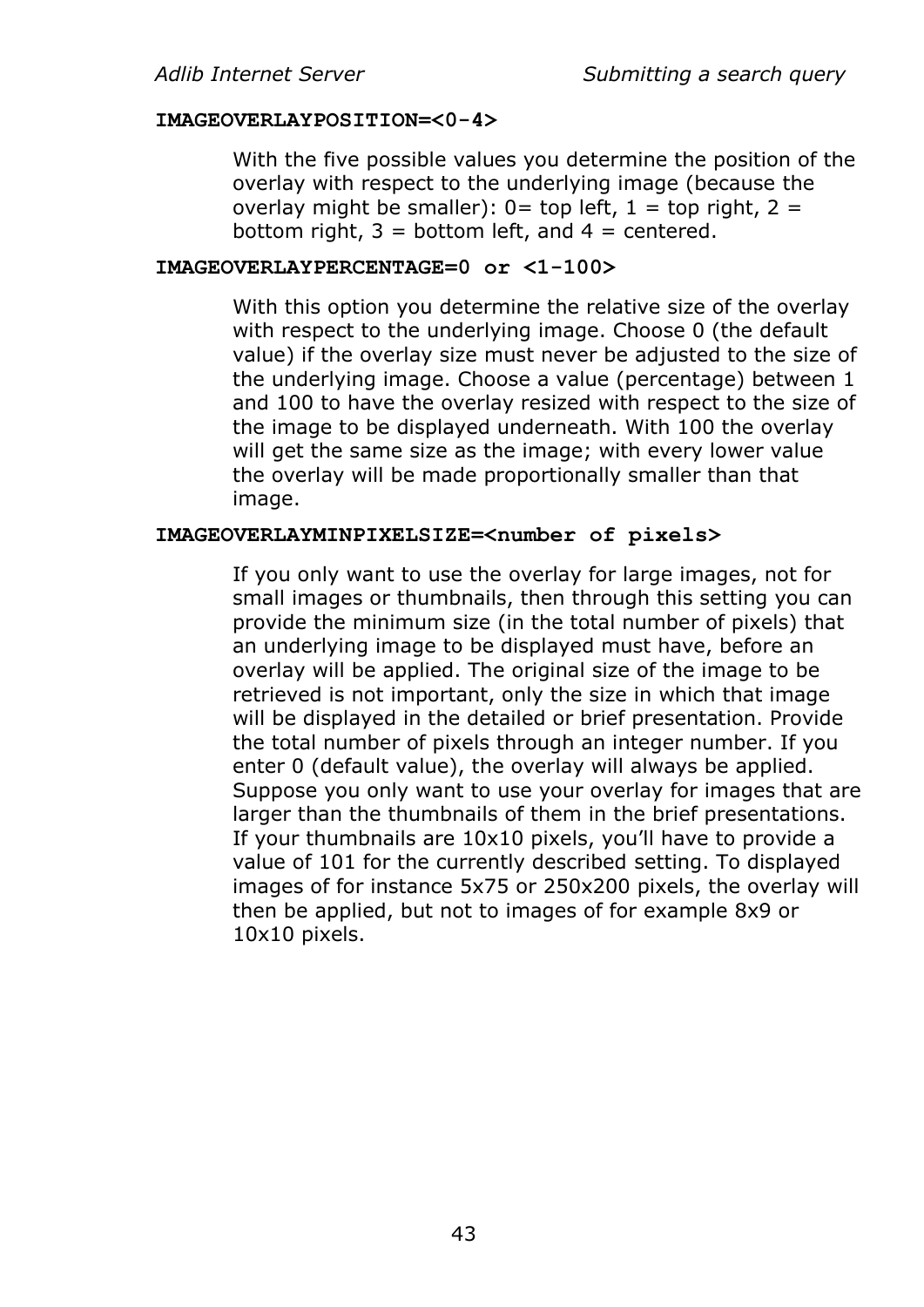## **2.3 Imagemetadata**

With the command imagemetadata=<file name of picture> you can request metadata of images. This means information such as the date on which the picture was stored and the file size, amongst others. For the file name it's best to enter a relative pathname (relative with respect to the main folder of the Internet Server). The path needn't be enclosed by quotes, and in the path you can use / as well as  $\backslash$ , for example:

…wwwopac.exe?imagemetadata=images/test.gif

or for multiple images at the same time:

```
…wwwopac.exe?imagemetadata=images/*.gif
```
The result for one found image will look something like the following:

```
<?xml version="1.0" encoding="UTF-8" ?> 
<imageMetaDataSet>
   <imageMetaData>
     <FILE>test.gif</FILE> 
     <SIZE>2150</SIZE> 
     <CREATIONDATE>27/03/2005</CREATIONDATE> 
     <CREATIONTIME>16:11:39</CREATIONTIME> 
     <WRITEDATE>24/01/2006</WRITEDATE> 
     <WRITETIME>11:45:38</WRITETIME> 
     <ACCESSDATE>07/06/2006</ACCESSDATE> 
     <ACCESSTIME>15:44:10</ACCESSTIME> 
     <PATH>D:\demo.adlibsoft.com\IS3\images\test.gif</PATH>
   </imageMetaData>
</imageMetaDataSet>
```
For more information about image metadata, see the Adlib Designer Help.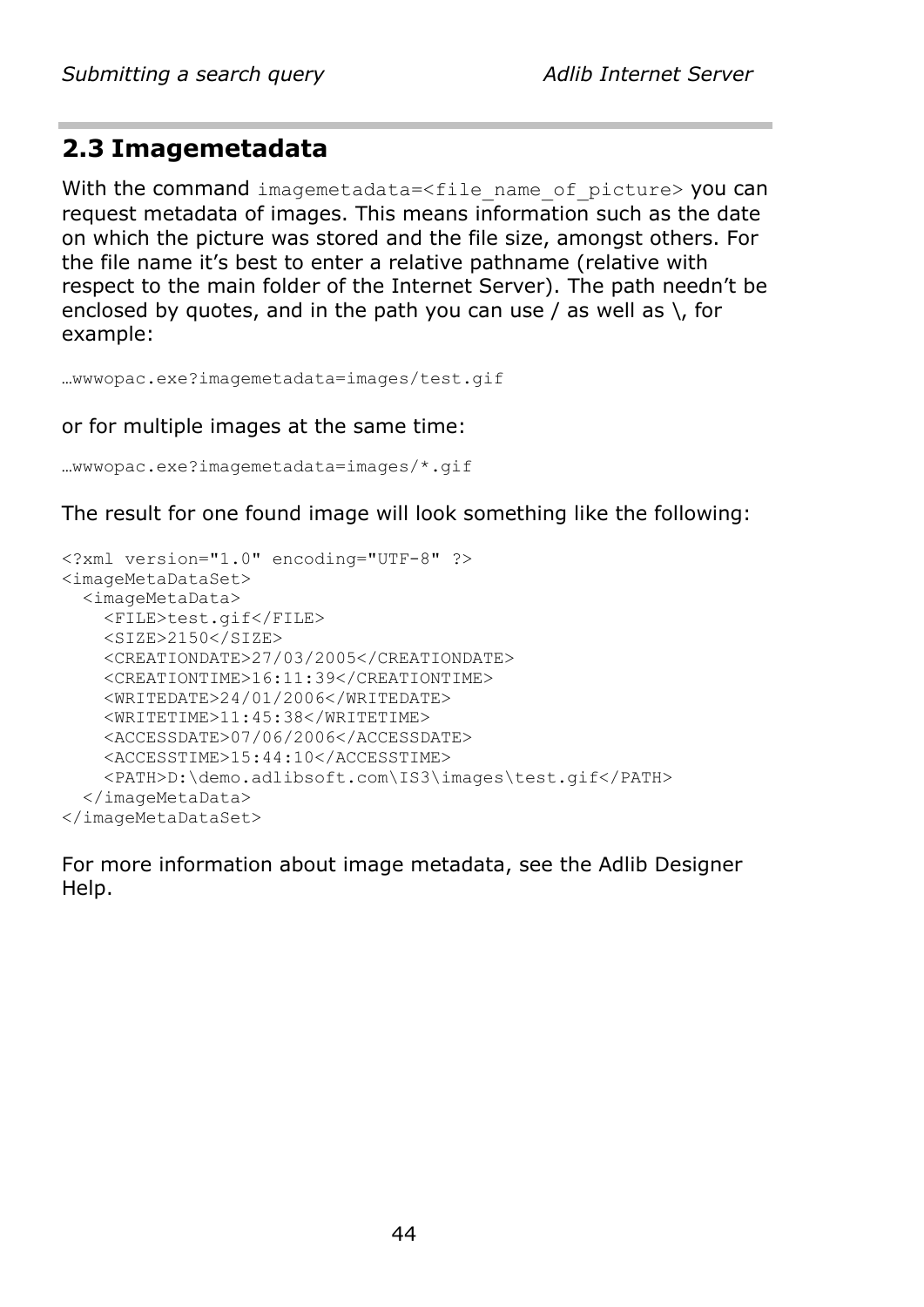# **3 OAI (Open Archives Initiative)**

The OAI-protocol, based on HTTP and XML, is a metadata harvesting protocol, intended to make the normally invisible contents of internet databases accessible and searchable by search engines through a submitted term.

The Adlib *wwwopac.exe* and *aoiserver.exe* support OAI-protocol 2.0. Through an OAI protocol request to a repository, a server on which e.g. wwwopac is configured for the OAI-protocol, (meta) data can be extracted from the database (Adlib databases as well), and be made available on the internet where it can be indexed by service providers such as search engines. A full description of the OAI-protocol can be found on [http://www.openarchives.org](http://www.openarchives.org/)

The difference between data and metadata in an Adlib database is a matter of agreement. Normally, we regard the information in the database as data, but the description of an object or book, can just as easily be seen as metadata because the contents of the book itself are not contained in the database. Adlib databases store information about other data or objects: this is metadata.

The metadata supplied by an OAI search query to an Adlib database, can comply to a number of specified standards. The Dublin Core metadata standard is the standard that is provided with the Adlib implementation of OAI. See

[http://www.openarchives.org/OAI/openarchivesprotocol.htm#dublinco](http://www.openarchives.org/OAI/openarchivesprotocol.htm#dublincore) [re](http://www.openarchives.org/OAI/openarchivesprotocol.htm#dublincore) for the XML.-schema, or

[http://dublincore.org/document/1999/07/02/dces/](http://dublincore.org/documents/1999/07/02/dces/) for a more readerfriendly specification of Dublin Core.

The standard consists of 15 elements (comparable to Adlib fields) in which the metadata is passed on. Since Adlib databases contain many more fields than Dublin Core has elements, a limited quantity of information is selected from a retrieved Adlib record. But you can define more than 15 elements. Dublin Core is really a narrow base that can be supported by anyone; this makes it easier to exchange information between differently structured data.

In principle, wwwopac or oaiserver returns all fields from an Adlib record (in Adlib XML format). But specially for OAI, wwwopac/oaiserver uses an XSLT stylesheet (with an Adlib field to Dublin Core element mapping) set in the web configuration file to transform that search result to the proper metadata format (also in XML), before sending it to the harvester. With this, the metadata search result is transformed to a so-called OAI record (one OAI-record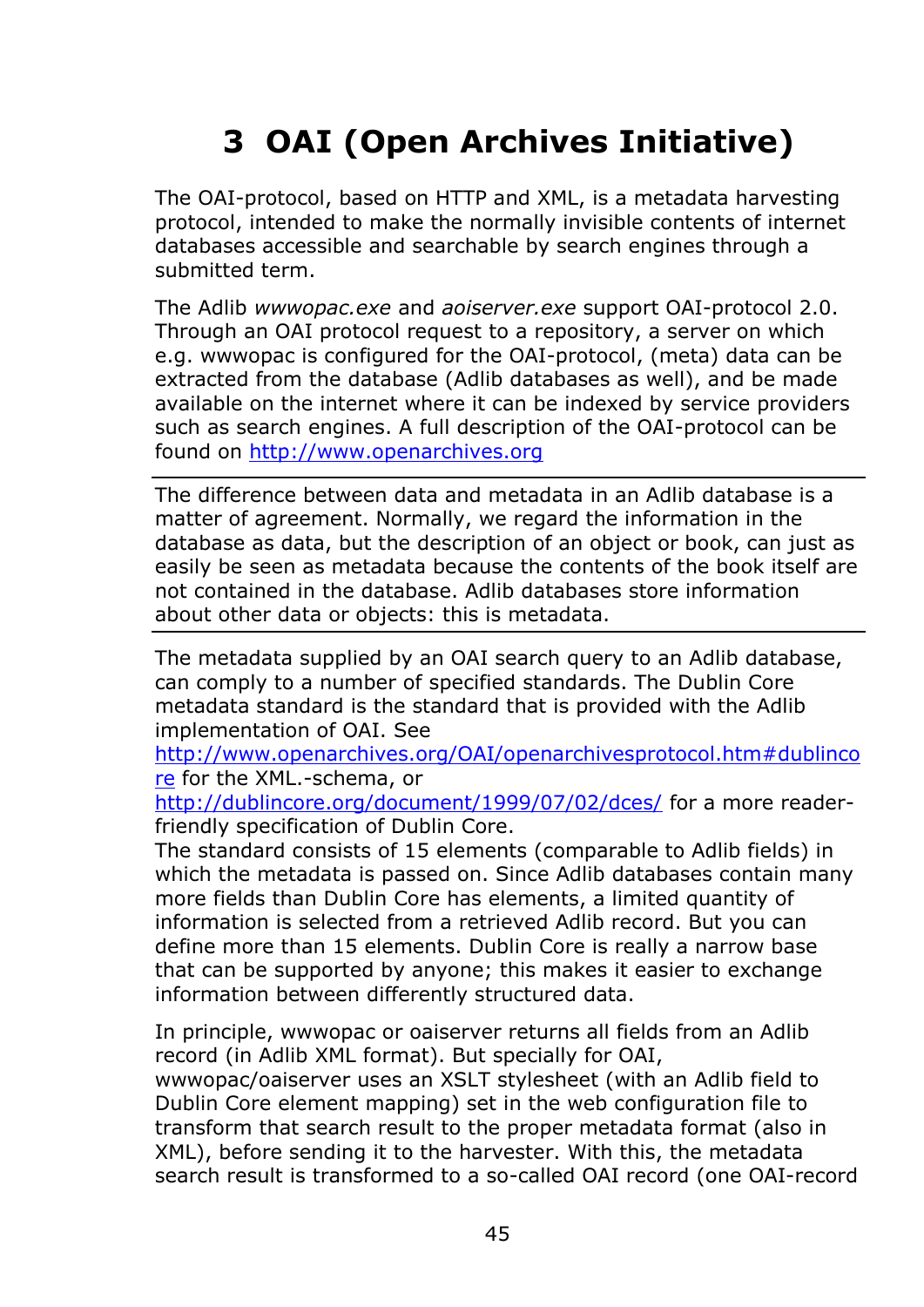per Adlib-record). Such a record primarily consists of a *header* and the *metadata*. The header consists of a unique identifier for the retrieved record, and of a date stamp that indicates when the record was last modified. The metadata is of course the retrieved data after transformation.

So the output format of an OAI search result is determined by an XSLT stylesheet on the server. Our standard Dublin Core stylesheet for this purpose is: *oai\_dc.xsl*. Possible other output formats can be based on this stylesheet.

## **3.1 Settings for the adlibweb.xml file**

The use of OAI must be configured in *adlibweb.xml* – you can no longer use the www file for this configuration. By default, there is no OAI configuration in *adlibweb.xm*l for *wwwopac.exe* with Internet Server 3; in *adlibweb.xml* for *oaiserver.exe* however, you'll only find an OAI configuration. So for the Internet Server web application you'll have to add this configuration. Adjust the example below (of a complete OAI configuration) to your own situation and add it to *adlibweb.xml*.

```
<OAIConfiguration>
<databasepath>..\..\data</databasepath>
<database>collect</database>
<OAI_REPOSITORY_NAME>My Museum</OAI_REPOSITORY_NAME>
<OAI_ADMIN_EMAIL>oai@mymuseum.uk</OAI_ADMIN_EMAIL>
<OAI ADMIN EMAIL>admin@mymuseum.uk</OAI ADMIN EMAIL>
<OAI_REPOSITORY_IDENTIFIER>myMuseum</OAI_REPOSITORY_IDENTIFIER>
<OAI_DELIMITER>:</OAI_DELIMITER> 
<OAI_MAX_RECORDS>5</OAI_MAX_RECORDS>
<OAI_MAX_IDENTIFIERS>10</OAI_MAX_IDENTIFIERS>
<OAI_DIR>..\oai</OAI_DIR> 
<OAI_SETS_DIR>..\oai\oai-sets</OAI_SETS_DIR>
<DM>dm</DM> 
<OAI_ID_DESCR>id-description.xml</OAI_ID_DESCR>
<OAI_ID_DESCR>eprins.xml</OAI_ID_DESCR>
<metadataFormats>
  <metadataFormat>
    <metadataPrefix>oai_dc</metadataPrefix>
     <schema>http://www.openarchives.org/OAI/2.0/oai_dc.xsd</schema>
     <metadataNamespace>http://www.openarchives.org/OAI/2.0/oai_dc/
                                                </metadataNamespace>
   </metadataFormat>
   <metadataFormat>
     <metadataPrefix>dc_culture</metadataPrefix>
     <schema>http://urltoschema</schema>
     <metadataNamespace>URI:DC.Culture/XMLSchema/1.0
                                                </metadataNamespace>
   </metadataFormat>
```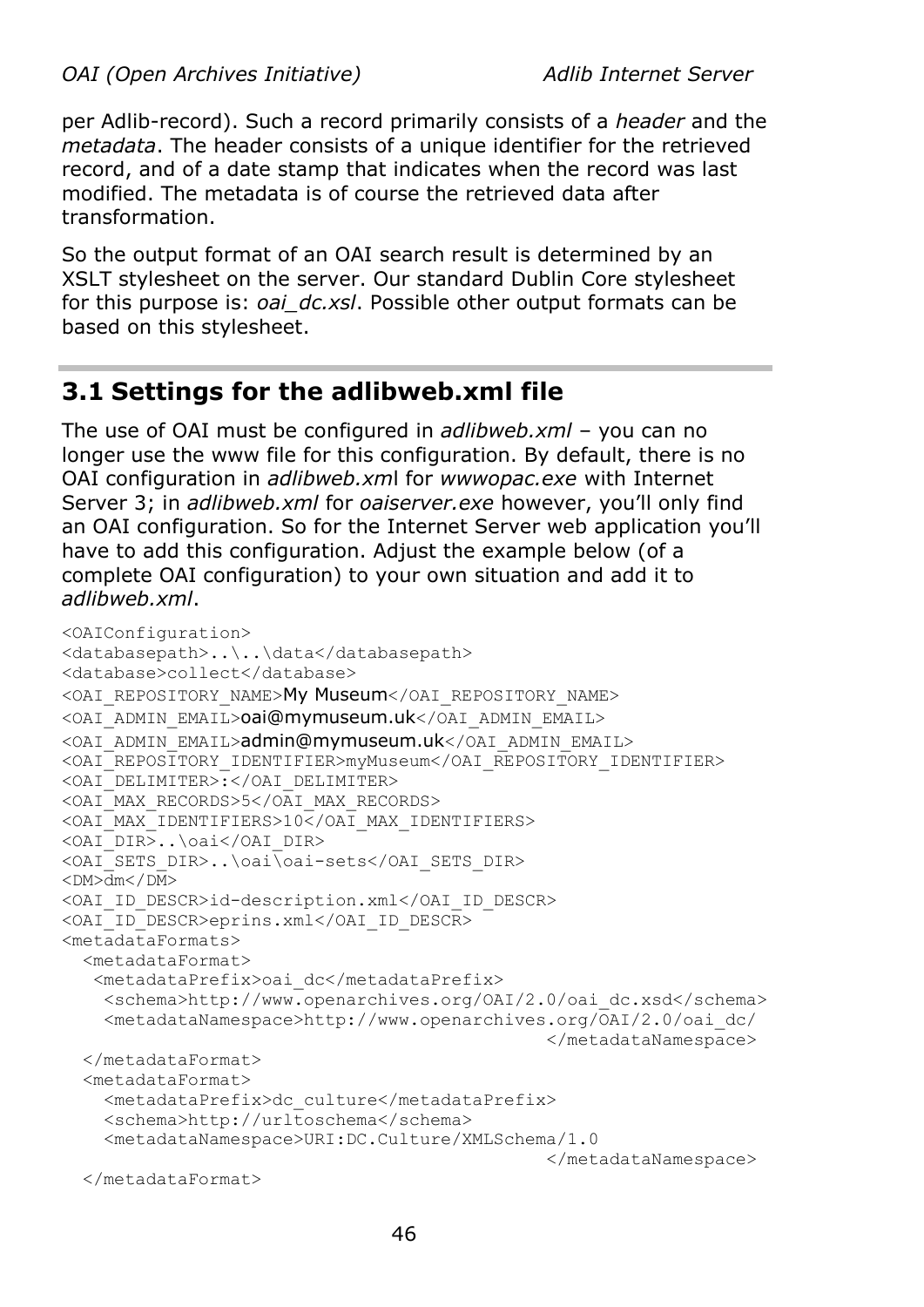```
</metadataFormats>
</OAIConfiguration>
```
#### **Explanation:**

Below, everything in between the XML tags, is a description of what you should fill in. New terminology will be explained later in this chapter.

```
<database>the Adlib database in which one can 
search</database>
```

```
<databasepath>disk station:\my Adlib 
folder\data</databasepath>
```

```
<DM>date tag</DM>
```
In a lot of databases, in a date-of-modification field the date on which a record was last edited, is stored. When you make your database available on the internet by means of the Open Archive Initiative, you can use the DM variable in the *adlibweb.xml* file to provide the tag of said field, so that search engines or other clients can only retrieve the records (or index them) that have been changed after a certain date, for instance after the previous visit to your OAI server. An OAI request with a date selection for a database in which no DM is specified, returns *all* records.

**<OAI\_ADMIN\_EMAIL>**administrator e-mail address**</OAI\_ADMIN\_EMAIL>**

**<OAI\_DELIMITER>**separator character**</OAI\_DELIMITER>**

Choose a separator (for instance a semicolon) to separate the URI values behind the identifier variable in an OAI request. If you do not include an < $OAI$  DELIMITER>, wwwopac/oaiserver assumes you want to use a colon.

**<OAI\_DIR>**path to a directory where the OAI resumption tokens and style sheets must be stored**</OAI\_DIR>**

> When you enter a relative path, this path must be relative to the path you set with <databasepath>.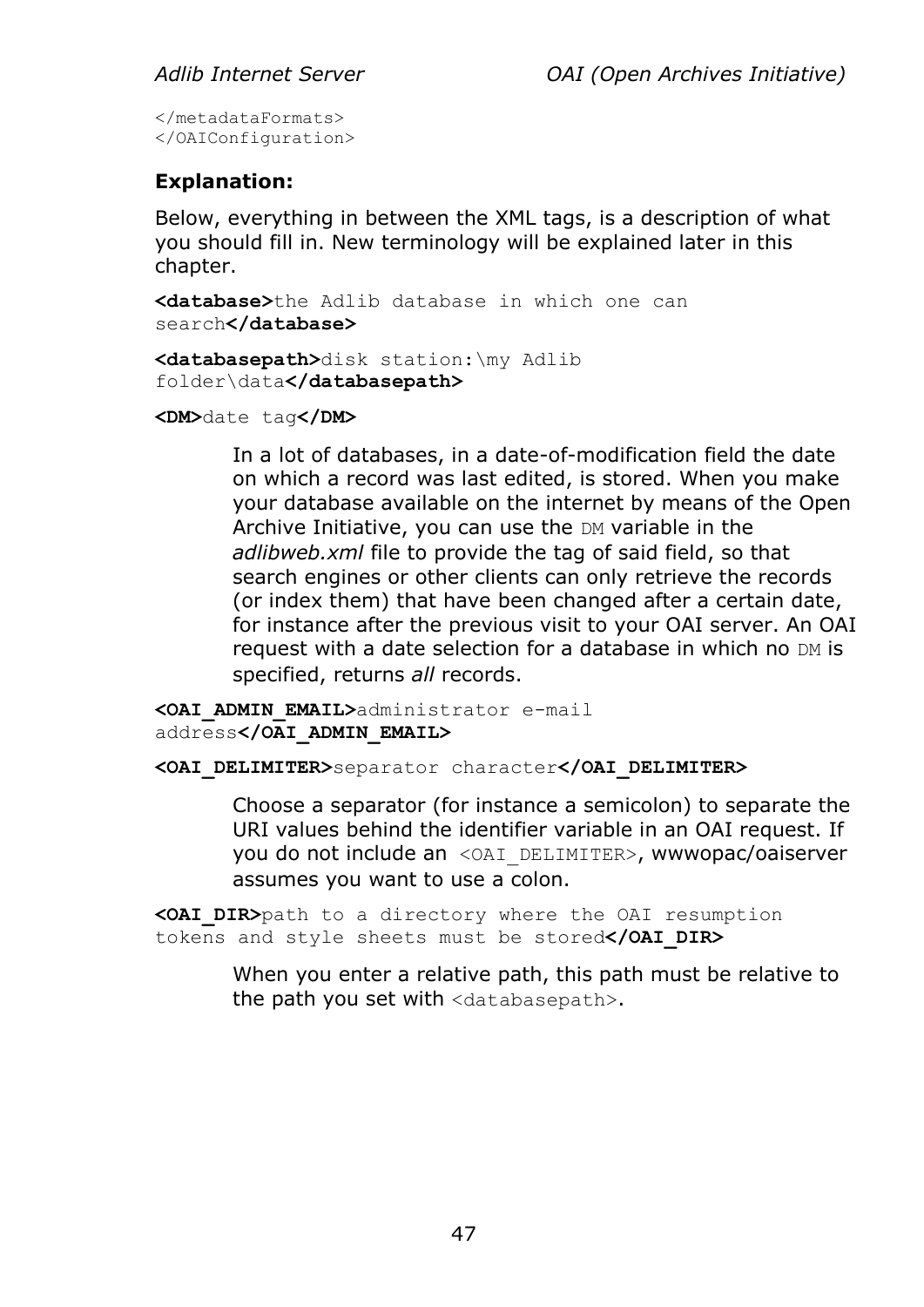#### **<OAIFIELDS>**fields or tags**</OAIFIELDS>**

Normally, at first all data dictionary fields are retrieved in the XML result of an OAI search. Only after retrieval, a selection from these might be made with a stylesheet. Through the optional <OAIFIELDS> though, you can indicate just which fields should be retrieved; this may result in faster performance.

Specify the desired tags or field names, each between <field> tags (also see paragraph 1.2.3 ).

#### **<OAI\_ID\_DESCR>**XML file with id-description**</OAI\_ID\_DESCR>**

The optional OAI\_ID\_DESCR variables in the *adlibweb.xml* file refer to XML files of which the contents is shown by the Identify request as description entities (extra metadata about the repository itself, that may be important especially within a certain community). The concerning files will be pasted underneath the XML search result, in between *<description>* tags.

Since these files won't be checked for accuracy during the inserting in the response, it's important to always check whether they are correct before they are inserted. An incorrect file will cause an Identify request to fail.

The XML files must be located in the data directory, in the directory in which wwwopac/oaiserver resides, or in the OAI DIR folder. The program first searches the data folder, then the OAI\_DIR folder, and last the wwwopac/oaiserver folder.

There may be zero or more OAI\_ID\_DESCRS.

**<OAI\_MAX\_IDENTIFIERS>**maximum number of identifiers**</OAI\_MAX\_IDENTIFIERS>**

**<OAI\_MAX\_RECORDS>**maximum number of retrievable records**</OAI\_MAX\_RECORDS>**

#### **<OAI\_REPOSITORY\_NAME>**name**</OAI\_REPOSITORY\_NAME>**

**<OAI\_REPOSITORY\_IDENTIFIER>**repository id**</OAI\_REPOSITORY\_IDENTIFIER>**

#### **<OAI\_SETS\_DIR>**path to sets directory**</OAI\_SETS\_DIR>**

The OAI\_SETS\_DIR variable contains the directory in which Adlib pointer files are stored in subfolders with the relevant database name, which will be used as sets by the OAI protocol.

When you enter a relative path, this path must be relative to the path you set with <databasepath>.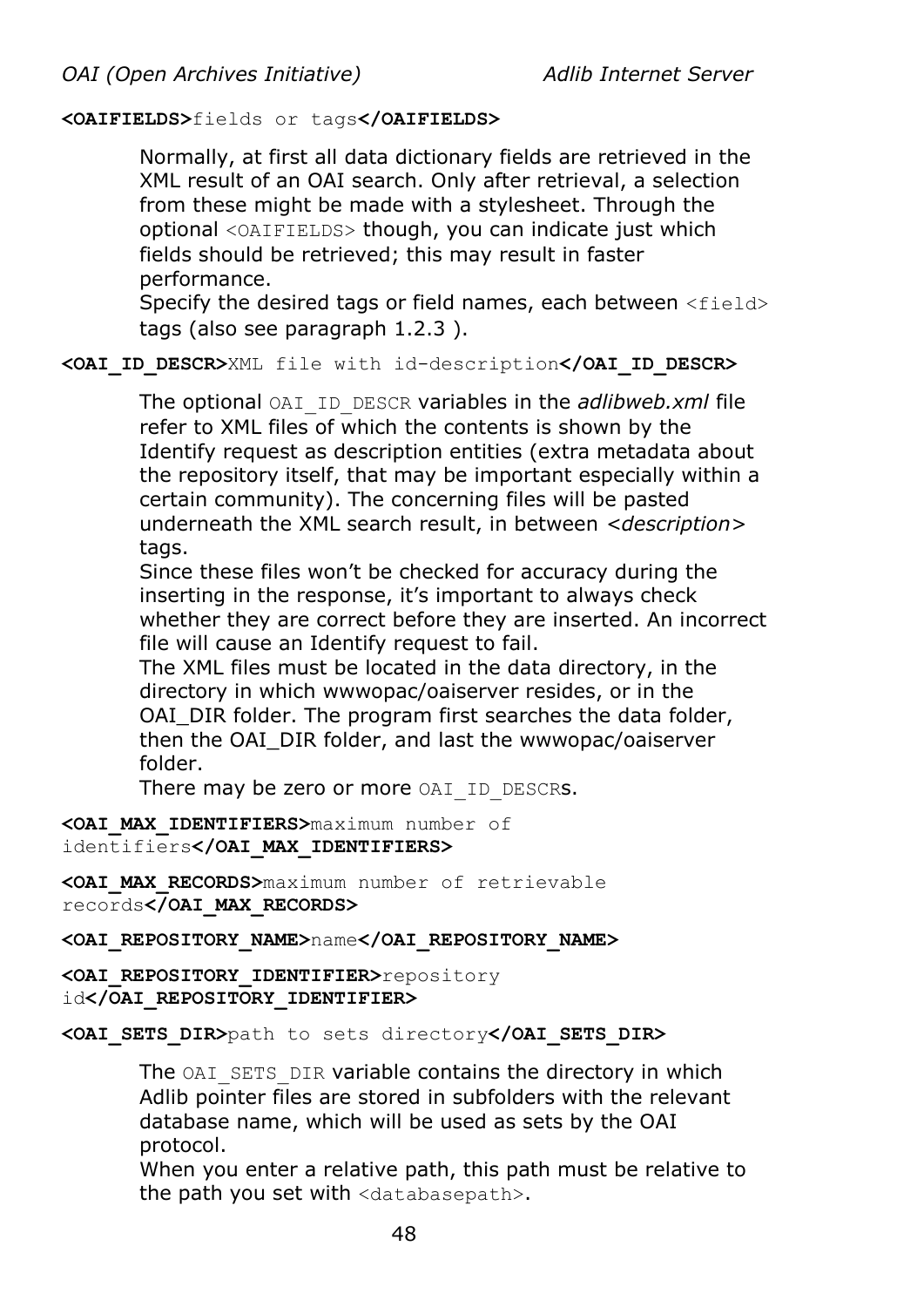If you do not specify a sets directory, the default pointer files folder will be used instead.

**<XMLTYPE>**STRUCTURED or UNSTRUCTURED**</XMLTYPE>**

With the optional <XMLTYPE> you may specify the XML structure of the search result. By default that is STRUCTURED, but you may also specify the result to be UNSTRUCTURED. For e.g. Dublin Core this won't make much of a difference, but it does for hierarchical data structures. (See page 12 for more information about these two XML structures.) You should use a different stylesheet for each XMLTYPE.

In the example you can also see that within the first  $<sub>metadatarormat</sub>$  tags the standard stylesheet is specified, of which</sub> the <metadataPrefix> indicates the name of the file. In the second section a fictitious (custom made) stylesheet named dc\_culture is declared. You can provide as many stylesheets as you want. In the OAI search query it is specified which of these stylesheets must be used.

The following variables have to be entered in the *adlibweb.xml* file for use by the OAI-protocol:

- OAI REPOSITORY NAME
- OAI\_ADMIN\_EMAIL
- OAI\_REPOSITORY\_IDENTIFIER
- OAI\_DELIMITER
- OAI\_DIR

The rest is optional.

## **3.1.1 AdlibXML**

By default, the wwwopac/oaiserver yields XML in the *adlibXML* format. If you wish to produce OAI search results in this format, and not have them transformed to "metadata" by a stylesheet, then you'll have to remove the <metadataFormat> section(s) and instead specify the *adlibXML* format to be used explicitly, in your OAI configuration with the <metadataFormats>. To apply this option, include the code below literally in your OAI configuration:

<metadataFormat>

```
 <!-- the built-in type 'adlibXML' 
--\sim <metadataPrefix>adlibXML</metadataPrefix>
```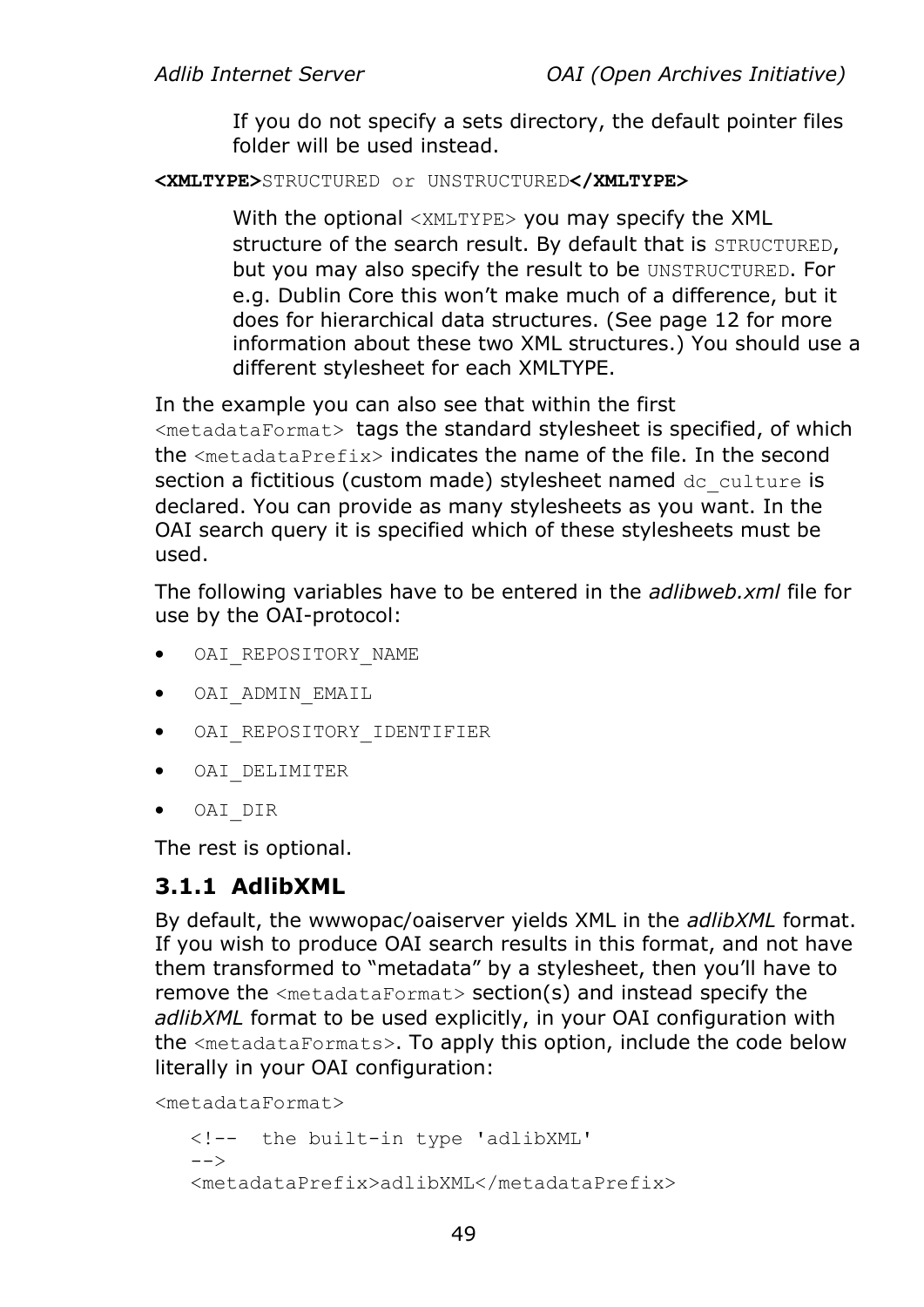```
 <schema>http://www.adlibsoft.com/adlibXML.xsd</schema> 
 <metadataNamespace>http://www.adlibsoft.com/adlibXML
 </metadataNamespace>
```
</metadataFormat>

You may specify the contents and structure of this XML format with <OAIFIELDS> and <XMLTYPE>.

Possible applications of this raw XML result are for synchronisation with XML databases, or for development purposes.

## **3.2 Use**

## ■ function call

When the keyword verb is entered in the function call of *wwwopac.exe* or *oaiserver.exe*, the server will process the search query as an OAIrequest.

In principle, the search result of an OAI-request is yielded as an XMLfile, and so the client has to convert it to an HTML-page first in order to show the result as a web page. Nevertheless, current browsers can also present an XML-file in code, which is sufficient for testing purposes. The syntax of a search query and the ways you can enter them are the same as for a normal search query for the wwwopac, be it that behind the question mark in the CGI-string a number of special variables has to be entered due to the OAI protocol.

To make for instance an Identify-request , use the following syntax:

```
…wwwopac.exe?verb=Identify
```
The Identify value provides information about the relevant repository which has been made available with the OAI-protocol, such as the repository-name (e.g. the name of your collection), the BASE-URL to address search queries to, the protocol version that is supported, the e-mail address of the repository system administrator, and any additional information.

Note that in this and the following examples wwwopac.exe can be replaced by  $\circ$ aiserver.exe, depending on which server you use.

A standard OAI-protocol request has at least one name/value pair to specify the request by the client. The above Identify-request is an example of this, but instead of Identify, each of the standard OAIprotocol requests can be used. The number and the nature of extra name/value pairs depend on the arguments for the specific protocol request, e.g.: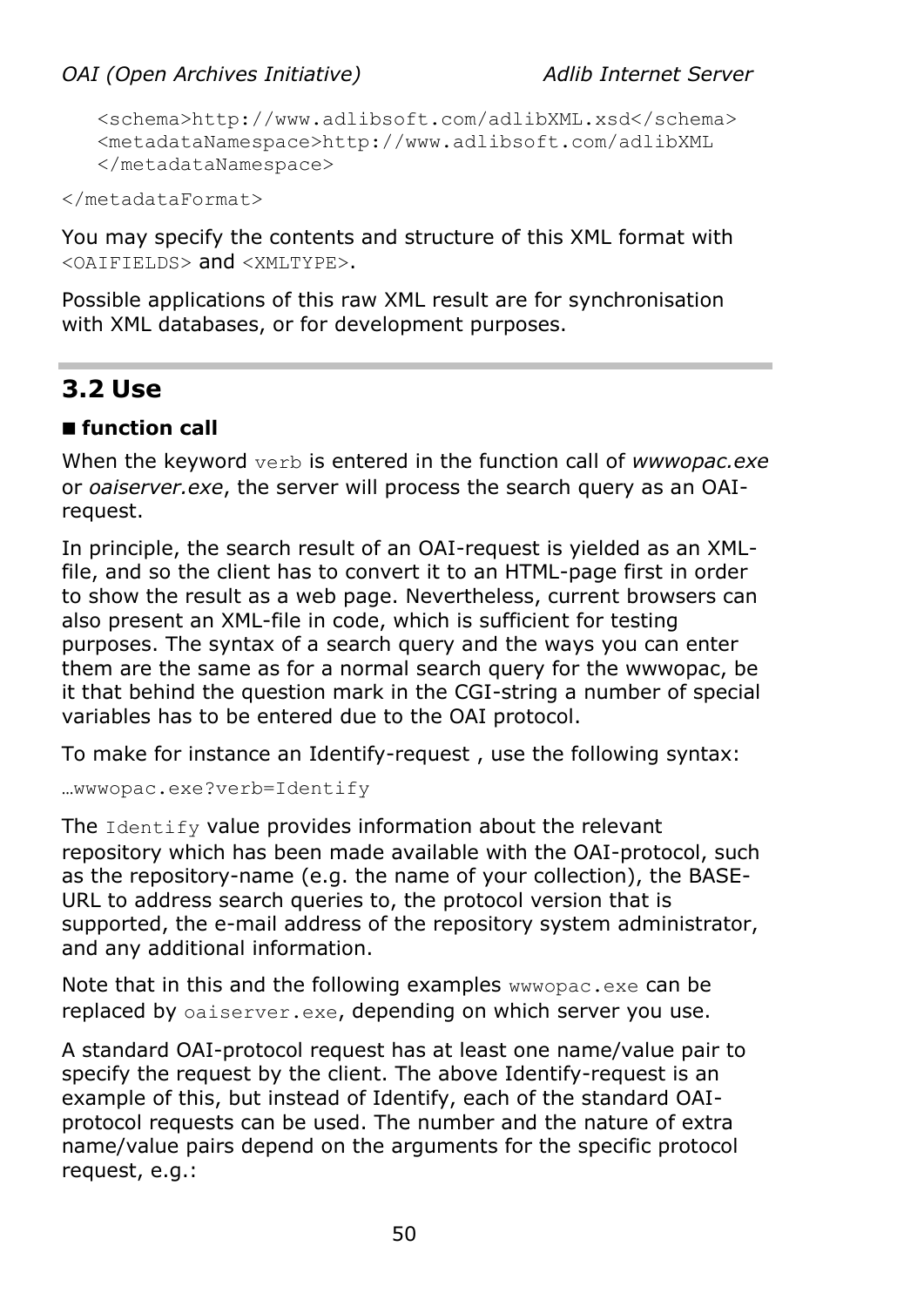…wwwopac.exe?verb=GetRecord&identifier=oai:MyMuseumORG:3&me tadataPrefix=oai\_dc

for a GetRecord-call of the record with identifier oai: MyMuseumORG: 3. But in a URI (the value-part in an OAI name/value pair) special characters have to be encoded as an escape-string, a percentage character with a hexadecimal value. So the valid request is:

```
…wwwopac.exe?verb=GetRecord&identifier=oai%3AMyMuseumORG%3A
3&metadataPrefix=oai_dc
```
The identifier value is preceded by  $\circ$ ai, the "schema" to be used. Next is the repository-identifier (case sensitive), and finally a local identifier that indicates the record number of an Adlib-record (the priref). These three parts are separated by the encoded delimiter (here %3A for a colon). The metadataPrefix oai dc specifies the use of the Dublin Core output format, as specified in the *adlibweb.xml* file.

> Also when you submit a ListIdentifiers or ListRecords request (see further in this chapter), then with the metadataPrefix parameter you specify (indirectly) which stylesheet should be used .

On the cd-rom of Adlib 5.# or higher you'll find the standard stylesheet for this purpose: *oai\_dc.xsl*. Place it in your own *InternetServer\OAI* directory (that you specify with <OAI\_DIR>). (Create this subfolder if it doesn't exist yet.) On the base of this stylesheet you can make you own stylesheet with another name, if you desire. Save it in the same directory; in here you also store the resumption tokens (see further on), and in a subfolder for OAI sets you store the pointer files that you want to make available as sets.

| <b>Character</b> | <b>URI-role</b>                          | <b>Escape-string</b> |
|------------------|------------------------------------------|----------------------|
|                  | path-component<br>separator              | 82F                  |
| ?                | query-component<br>separator             | 83F                  |
| #                | fragment identifier                      | 823                  |
| $=$              | name/value<br>separator                  | 83D                  |
| &                | argument separator<br>in query component | 826                  |

Reserved characters for use in URIs are: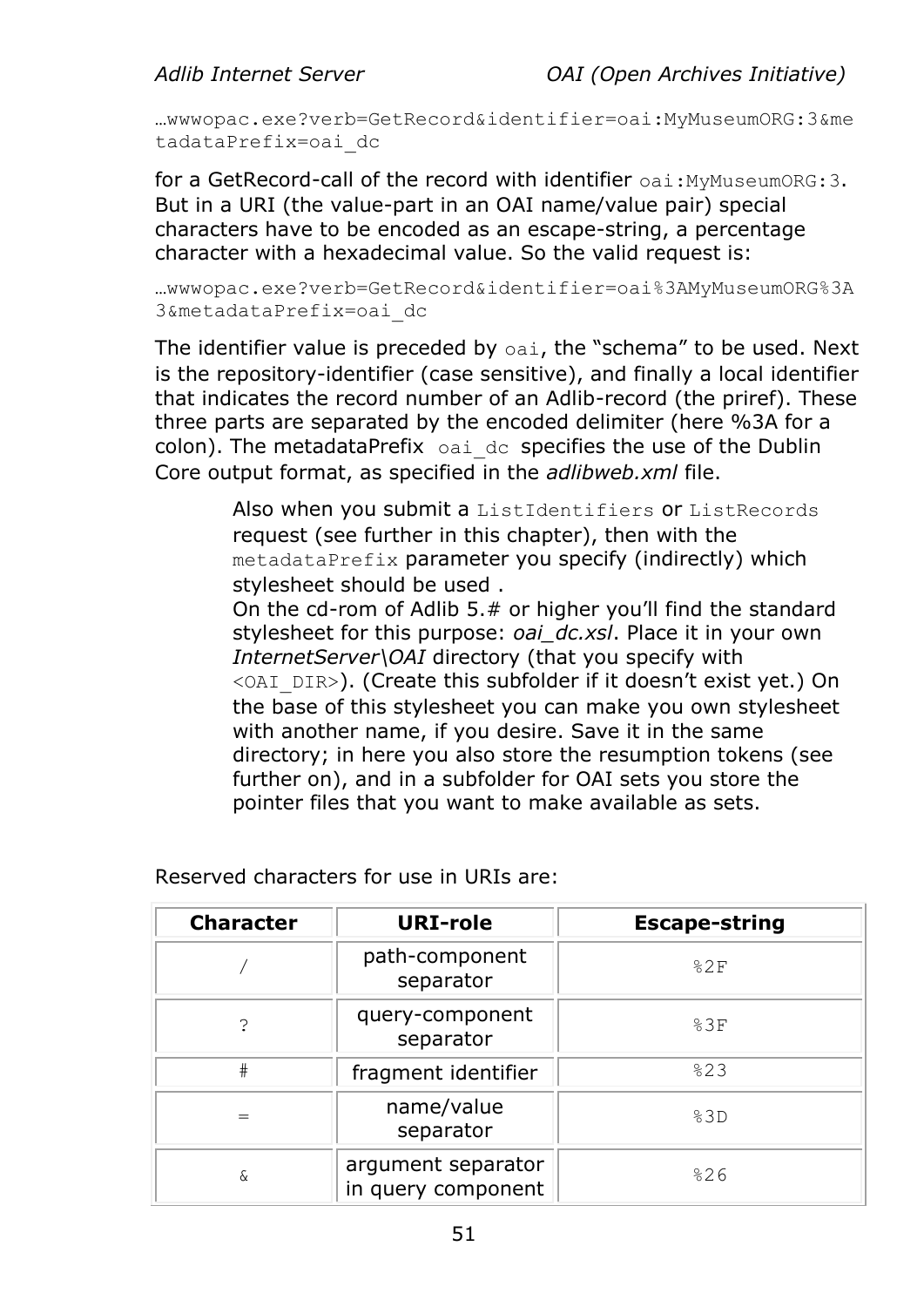|               | Host-port separator              | 83A  |
|---------------|----------------------------------|------|
|               | authority namespace<br>separator | 83B  |
|               | space                            | 820  |
| $\frac{0}{0}$ | escape indicator                 | 825  |
|               | escaped space                    | \$2B |

If the use of these characters does *not* correspond with their predestined URI-role, then they have to be represented by their escape string.

## **3.3 Protocol requests**

A client can submit various requests to a repository. Every request is the value of a verb, namely: verb=<request> and follows directly behind the question mark in a search query.

The most important requests are summed up underneath. Detailed information about their syntax and the responses they trigger can be found on

[http://www.openarchives.org/OAI/openarchivesprotocol.html.](http://www.openarchives.org/OAI/openarchivesprotocol.html) (Requests are case-sensitive.)

#### **GetRecord**

This verb is used to extract an individual metadata-record from a repository record. Mandatory arguments specify the identifier of the requested record, and the output format of the metadata (e.g. oai dc).

#### **Identify**

Identify gathers information about the repository. No arguments.

#### **ListIdentifiers**

This verb is used to gather the local identifiers (prirefs) of all records that are available in the repository. Optional arguments enable selective gathering, for instance based on the date they were last modified, or as a part of a set.

#### **ListRecords**

This verb is used to gather all\* the records available in the repository. Optional arguments enable selective gathering, for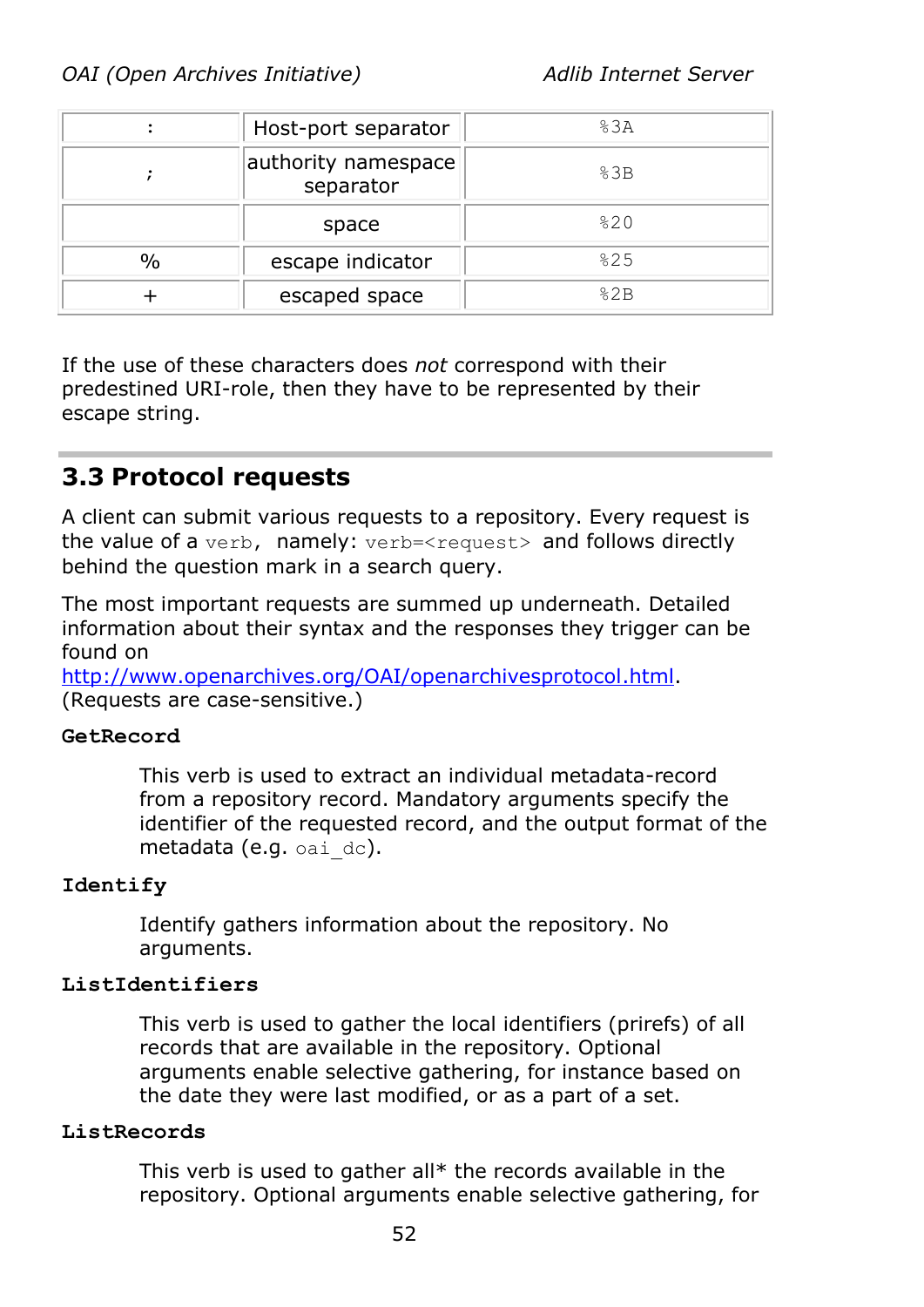instance based on the date they were last modified, or as a part of a set.

\* The *adlibweb.xml* OAI\_MAX\_RECORDS settings specifies the maximum number of records which can be retrieved per request. Subsequent partial lists of the same search result may be retrieved via so-called resumptiontokens (see paragraph 3.5).

## **3.4 OAI Sets in Adlib**

An OAI-search query can also access a set of records. Although the OAI set has more options, such sets are applied in Adlib by means of pointer files. One pointer file represents one set. In order to differentiate between pointer files for use in Adlib and those meant for OAI-requests, the *adlibweb.xml* file can be used to indicate where the sets are located. So the pointer files can be created with *adlwin.exe* and then copied to the correct directory.

In the directory that holds the OAI-sets, there should be the same sub-division (per used database) as in the data-directory. So when the pointer file comes from the *..\data\collect* directory and the OAI sets directory is called \*oai-sets*, then the pointer file must be placed in the *..\oai-sets\collect* directory.

If you do not make this subdivision, then wwwopac/oaiserver cannot find the pointer file (and the set will not be retrieved).

With the ListSets verb, a list of all pointer files can be retrieved, for example:

<http://demo.adlibsoft.com/wwwopac/oaiserver.exe?verb=ListSets>

The set structure of the repository will be returned. In the case of Adlib pointer files, this means that the first setSpec node contains the name of the database, to which the setSpecs listed below it (the numbers of the relevant pointer files) apply. In our example this yields pointer files 4 and 5 for the collect database.

The contents of a pointer file itself can be retrieved via other verbs, via ListRecords for instance. You'll have to provide the extra set argument in the request. You refer to the pointer file via the following format: set=pointer file number, for example:

[http://demo.adlibsoft.com/wwwopac/oaiserver.exe?verb=ListRecords](http://demo.adlibsoft.com/wwwopac/oaiserver.exe?verb=ListRecords&set=5&metadataPrefix=oai_dc) [&set=5&metadataPrefix=oai\\_dc](http://demo.adlibsoft.com/wwwopac/oaiserver.exe?verb=ListRecords&set=5&metadataPrefix=oai_dc)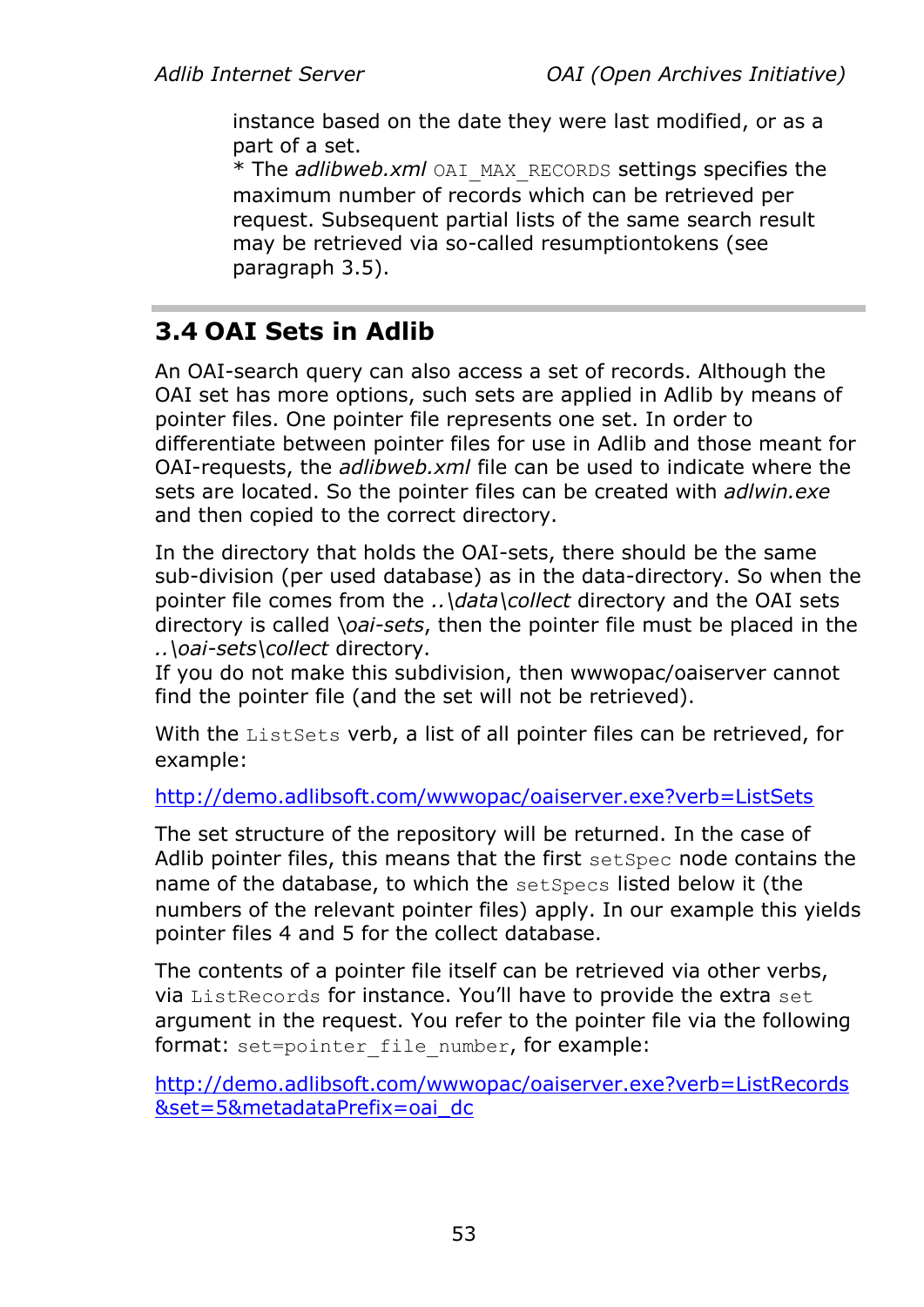## **3.5 ResumptionTokens**

When the search result is a very long list, a limited portion of it will be created and accompanied by a resumptionToken (at the bottom of the XML result). Such a resumptionToken is necessary to open the next part of the list, as an argument in an OAI-request. (But the argument must first be encoded as an escape-string, should that be necessary.) Note that if in a request you use a resumptionToken, you must not provide a metadataPrefix, nor any other argument: the last used arguments are automatically applied again.

Suppose you've entered a first ListRecords request, which resulted in a list with for instance ten records, and a resumptionToken "97EODx6A3phYxIY":

../oaiserver.exe?verb=ListRecords&metadataPrefix=oai\_dc

The next 10 records of the search result are now retrieved with:

../oaiserver.exe?verb=ListRecords&resumptionToken=97EODx6A3phYxIY

In the new list you'll find another resumptionToken if more records are available.

The resumptionTokens that are made by an OAI-response from wwwopac/oaiserver, are also stored together in one XML file on the server: *OAIResumptionTokens.xml.* Below, you can see an example:

```
<?xml version="1.0" ?>
<resumptionTokens>
 <resumptionToken>
 <name>z6LLHpGifhyW63KiUIOI</name>
 <fromDate />
 <untilDate />
 <metaDataPrefix>oai_dc</metaDataPrefix>
 <verb>ListIdentifiers</verb>
 <limit>25</limit>
 <hits>2066</hits>
 <startFrom>26</startFrom>
  <expires>1238657612</expires>
 </resumptionToken>
 <resumptionToken>
  <name>4NJeSGjY9XWXbL5RwK13</name>
 <fromDate />
 <untilDate />
 <metaDataPrefix>oai_dc</metaDataPrefix>
  <verb>ListIdentifiers</verb>
  <limit>25</limit>
 <hits>2066</hits>
```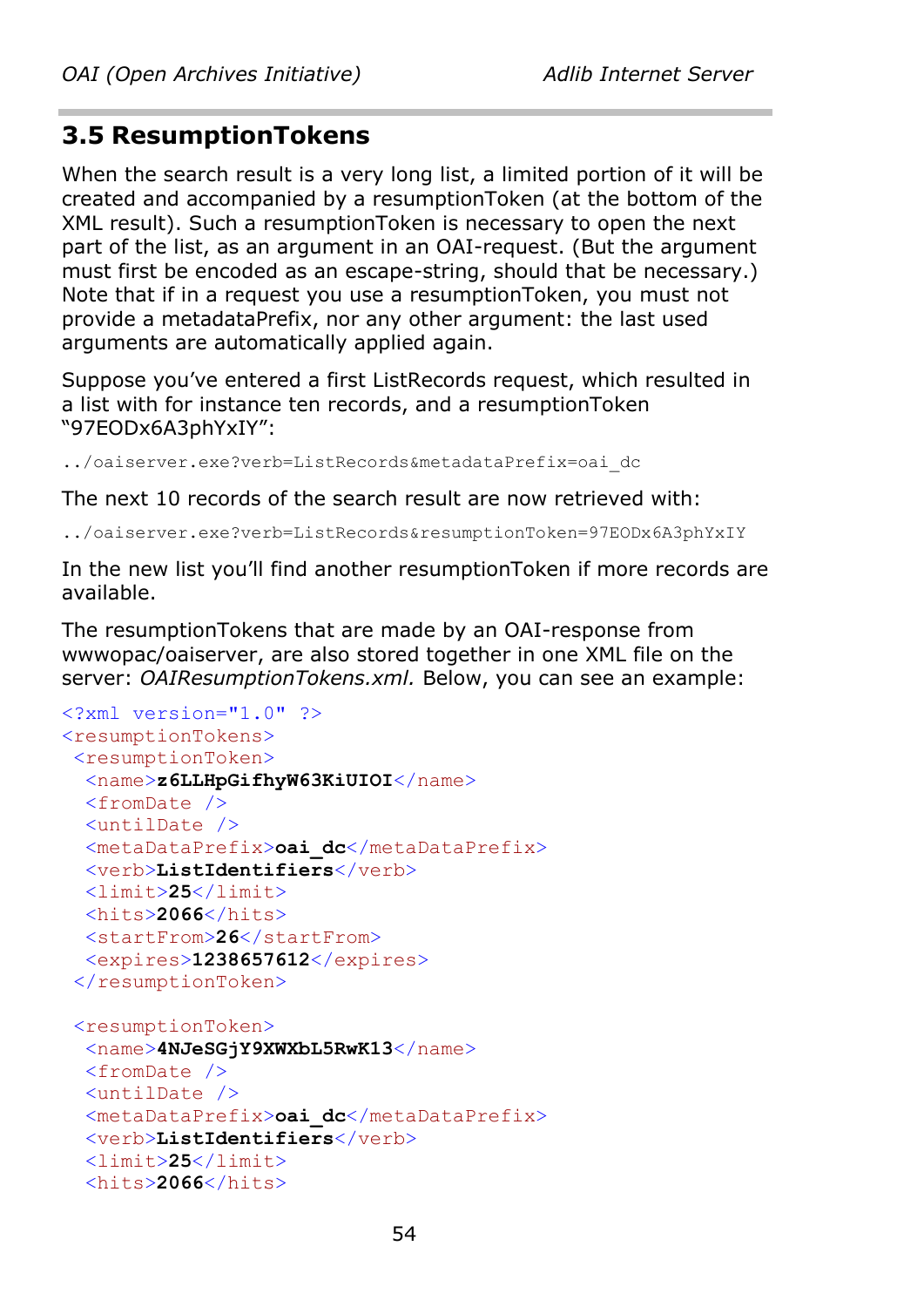```
<startFrom>26</startFrom>
  <expires>1238658375</expires>
</resumptionToken>
<resumptionToken>
 <name>49DVgIjnJeKbzYWeJwND</name>
 <fromDate />
 <untilDate />
 <metaDataPrefix>oai_dc</metaDataPrefix>
  <verb>ListIdentifiers</verb>
 <limit>25</limit>
 <hits>2066</hits>
 <startFrom>26</startFrom>
 <expires>1238658417</expires>
</resumptionToken>
</resumptionTokens>
```
With this information, the subsequent search query can be executed correctly. A token expires after 24 hours; this period is not configurable. However, there is a work-around to establish a longer period incidentally: date and time of expiry are saved per resumption-Token as the number of seconds from some historical date up to the expiry date and time. If you know up front that you want to keep certain resumptionTokens longer than 24 hours, then adjust the desired <expires> values in the XML file, by adding enough seconds to them (86400 per day of delay).

When a resumptionToken is made, and the file doesn't exist yet, it will be created. If it does exist, the resumptionToken is simply added. After the resumptionToken has been used, it'll be removed from the file. An empty *OAIResumptionTokens.xml* file will not be removed and needn't be.

## **3.6 Examples**

For instance, go to [http://re.cs.uct.ac.za/](http://oai.dlib.vt.edu/cgi-bin/Explorer/oai2.0/testoai) to test OAI in practice. Enter a URL for an Adlib repository to an Adlib wwwopac/oaiserver that supports the OAI-protocol – explicitly name oaiserver.exe or wwwopac.exe in the URL – or choose one of the archives from the list. Enter parameters in the appropriate fields, and choose a verb to extract metadata.

See also<http://oai.dlib.vt.edu/cgi-bin/Explorer/oai2.0/addarchive> for an automatic test of a new repository. When an error occurs during testing, and it is unclear what caused it, the user can enter the URL to oaiserver.exe or wwwopac.exe him- or herself, followed by ?verb=Identify. The output will then indicate what is wrong. Note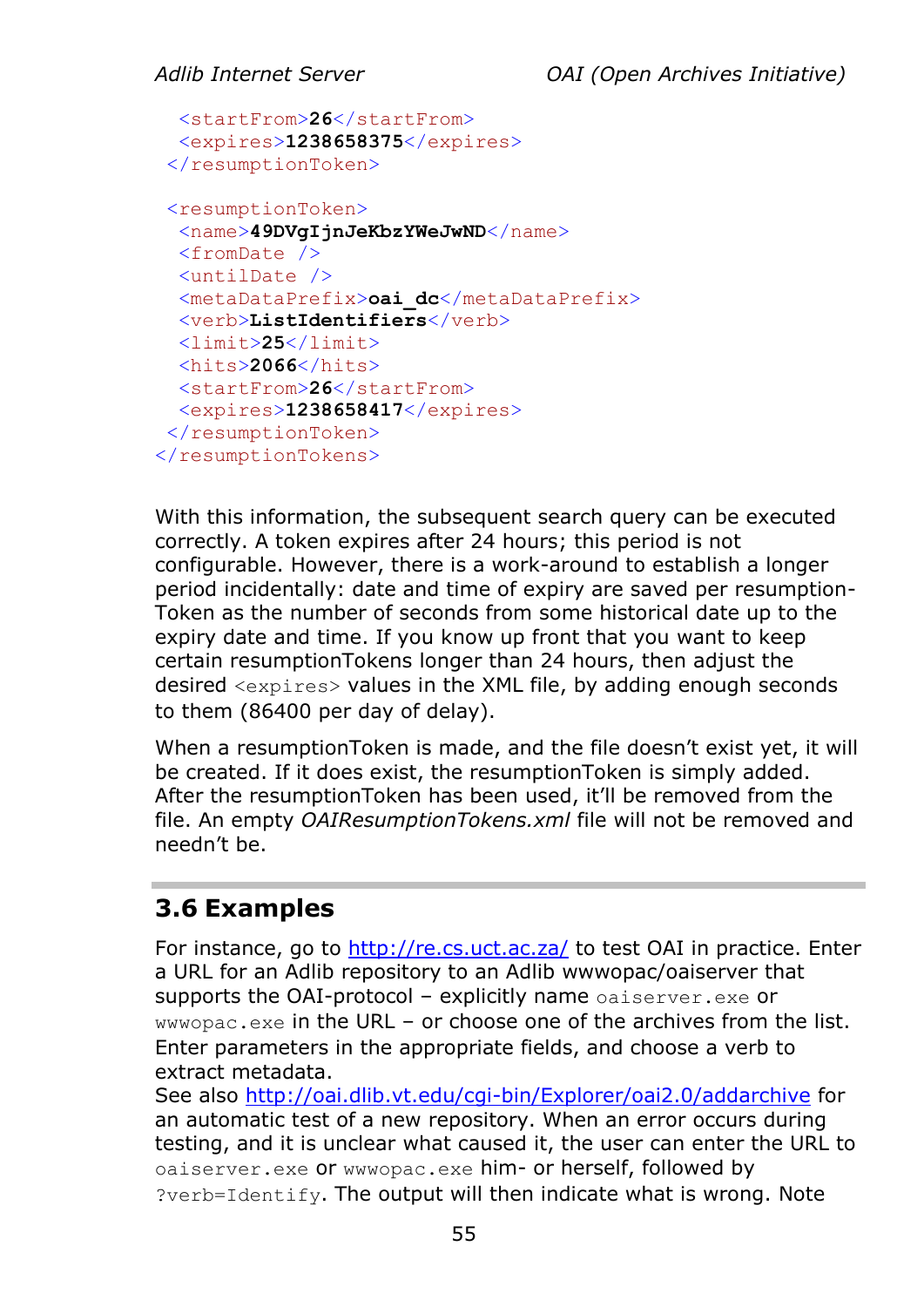that full validation is only possible with *oaiserver.exe* (version 6.4.0.579 or higher), not with *wwwopac.exe*, because the error handling is somewhat different.

## **3.7 OAI repositories and search engines**

Whether and how search engines like Yahoo and MSN search OAI repositories, differs per search engine, and usually the manner and extend of indexing is classified information. Any information on this topic must come from research. In 2000, an independent study was done [\(http://library.lanl.gov/cgi-bin/getfile?LA-UR-05-9158.pdf\)](http://library.lanl.gov/cgi-bin/getfile?LA-UR-05-9158.pdf) into the search engine coverage of the OAI corpus. It turned out that Yahoo had indexed 65%, Google 44% and MSN 7% of that corpus. 21% had not been indexed by any of these three search engines. (Note that things may have changed significantly since 2000.)

To increase the chances of having your OAI repository indexed as much as possible, there are a couple of things you have to do:

- 1. If you own a web site on which users can view in detail records coming from the same database(s) as the ones you open up through OAI, you must first ask yourself if you want internet search engines to be able to index those detail records. The advantage could be a complete indexing of your database records; the disadvantage is a higher web server load. Whether you open up your probably dynamically generated web pages to "crawling" by "spiders", is often set by a *robots.txt* file on your web server. And most search engines respect a so-called robots exclusion so that your web site won't be searched/indexed.
- 2. For a useful indexing of your OAI repository it is not necessary per se that your web site is indexed too. It *is* relevant that all URIs to the full resources, e.g. URLs for requesting detailed views of your database records, will be indexed. So you have to make sure that the URI to a resource is part of the relevant OAI record. For this purpose use the Dublin Core identifier element. In the Adlib example stylesheets with the field mapping to Dublin Core, the identifier tag is still filled with a record number or object number, but you can easily put in there the URL to the page on your web site where the detailed display of the full record can be viewed.

To this end, replace the *priref* template in *oai\_dc.xsl* by something like the following:

<xsl:template match="priref"> <xsl:element name="dc:identifier"> <xsl:text>http://our\_website/dispatcher.aspx?action=search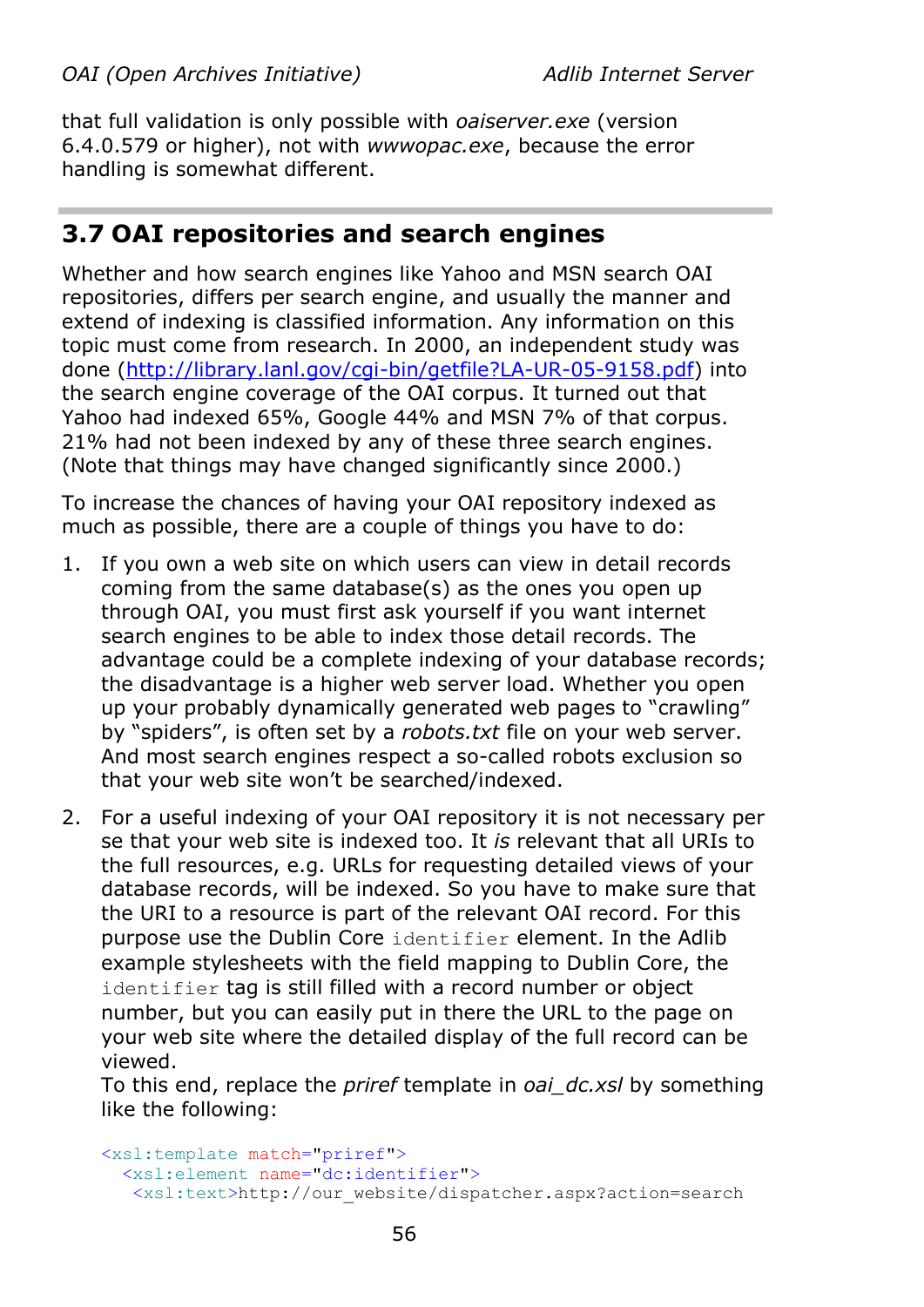```
\&amp;amp;j\&amp;database=ChoiceFullCatalogue\&amp;amp;issearch=pricef=</xsl:text> <xsl:value-of select="."/> 
   </xsl:element>
</xsl:template>
```
All this does is paste a URL in front of the record number. A comparable URL can be used in Adlib Internet Server 3 to retrieve detail records. Note that in a stylesheet, ampersand characters appearing in the URL must be escaped, meaning: replaced by  $\&$ , as can be seen in the example.

This way you achieve two goals at once: your web site does not need to be indexed because OAI records will already be indexed, and since all URLs to detailed views will be indexed too, users of internet search engines will still have access to the best presentation of your database records.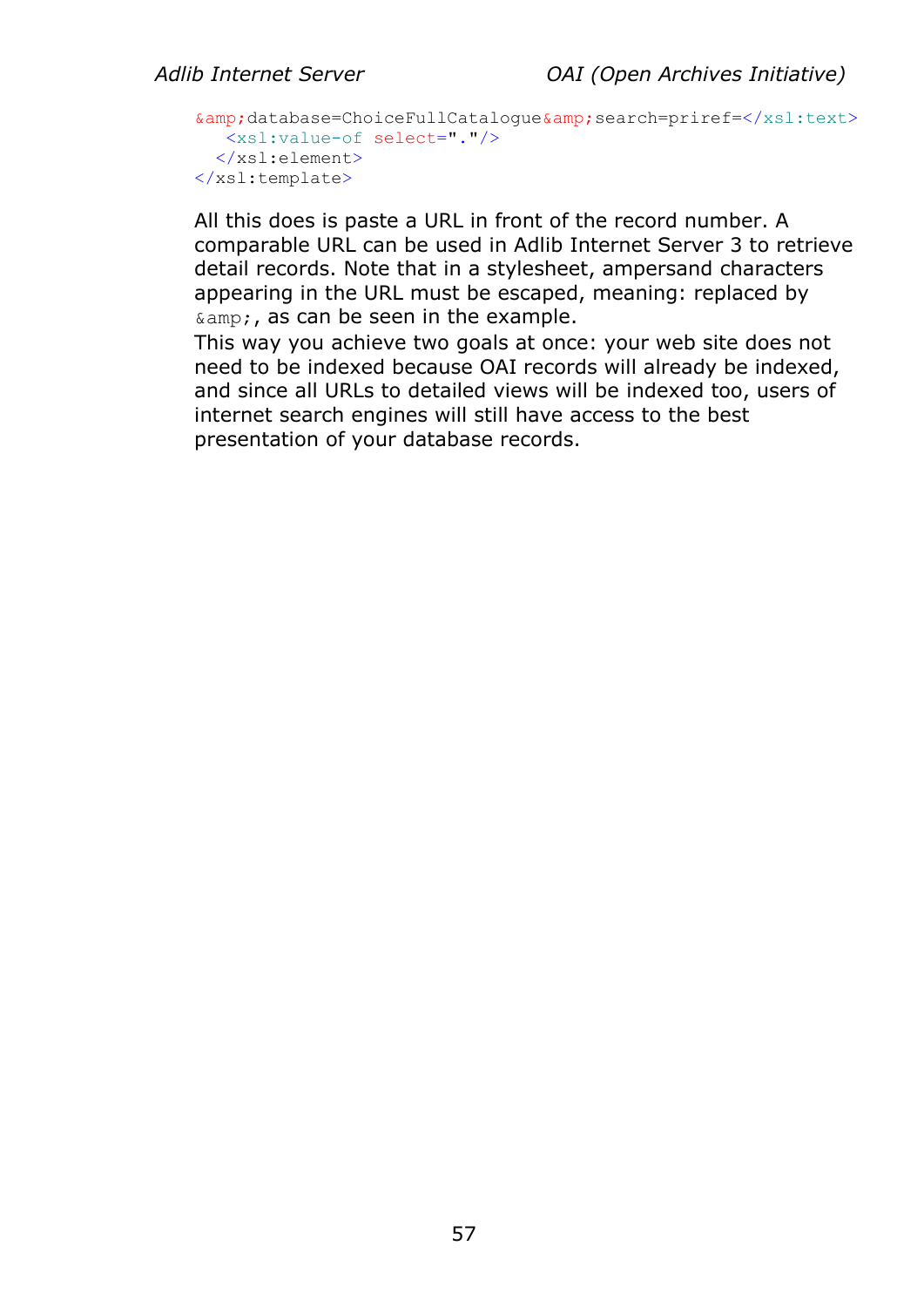3. Submit your OAI repository to OAI registers like that of openarchives:

[http://www.openarchives.org/data/registerasprovider.html .](http://www.openarchives.org/data/registerasprovider.html) The base URL that you need to submit here, is your repository URL, in principle up to and including *oaiserver.exe* or *wwwopac.exe* (although when using an HTTP handler, the executable name possibly no longer occurs in the URL).

4. On:<http://www.oaister.org/dataproviders.html> you may then submit your repository to OAIster, which starts harvesting your OAI data immediately. OAIster is a search engine created especially for OAI repositories, and with it you can even search individual Dublin Core elements for data: so, this search engine implements OAI-PMH (Open Archives Initiative Protocol for Metadata Harvesting) itself, contrary to the "normal" search engines which harvest indirectly. Yahoo for example, does this via OAIster. (As of May 2008, Google has unfortunately ended support of OAI-PMH feeds as sitemap.)

## **3.8 Excluding certain records from OAI search results**

With the Adlib OAI server you open up a database for OAI searches from the internet. However, it may be that not all records in that database should be publicly accessible. Luckily it's possible to exclude specific records from OAI search results.

Adlib *oaiserver.exe* runs under a certain account in IIS (Internet Information Services) – the name of this account is  $ISUR < server$ name> by default, to indicate the anonymous internet user – and this account name can be entered as user name in a field to be added to your application for this purpose, which has to be set as *Authorisation user field* with *Exclude* as *Authorisation type* in the database. Every record in which subsequently said account name is stored, is excluded from results of any OAI search from then on.

See the *Use the authorisation functionality* paragraph in the *User authentication and access rights* topic under the *General topics* chapter in the Designer Help for an explanation about setting up this type of access restriction.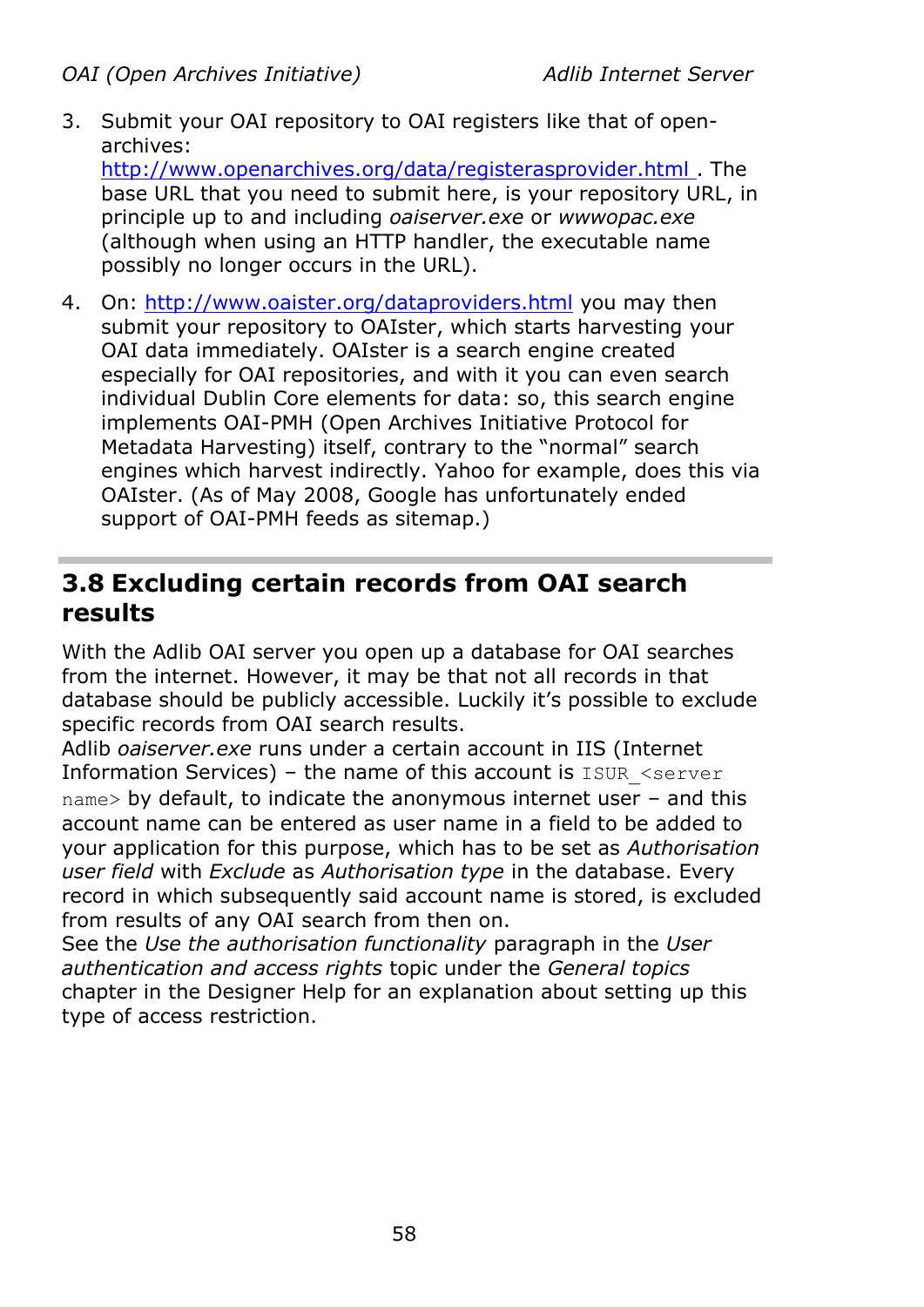# **4 SRW/SRU**

The successor of Z39.50 is SRW (Search/Retrieve Web service). SRW is an XML oriented protocol to perform search operations in a remote database with metadata and objects, and other information requests over the internet. It offers a standardized way to execute this functionality, contrary to the Adlib Internet Server web application which implements comparable functionality in an Adlib-specific (nonstandardized) way (with input via the Adlib expert search language and the result as AdlibXML output).

With the SRW web technology it becomes easier for information suppliers to make their databases accessible through a standard web service. Because of the standardized character of this web service, third parties can independently build their own web applications using standard technologies, which are able to search said databases and present the data in a custom interface to visitors from the internet. Database owners only need to configure Adlib *wwwopac.exe* for the SRW protocol via the *adlibweb.xml* file; they don't need their own Adlib Internet Server web application for this purpose. Note that SRW makes the databases set up for this goal, available (read-only of course) to the entire internet, and that everyone can use the information from the databases as they please. Normally, public databases will be most suited. If you want to sell data or wish to publicize your data only within its context via your own web application (maybe also because of copyright on certain data), then SRW is not suitable.

SRU (SearchRetrieve by URL) is an companion service for SRW: one of at least two ways to transport the SRW protocol, in this case as name/value parameters (not in XML format) in a URL (in principle an http GET request) – the other way is via SOAP, but that is not available in wwwopac. (By the way, the term "SRW" is gradually being superseded by the phrase "SRU over SOAP", indicating the same thing.) SRW and SRU requests and results are comparable, the difference being the way search queries and results are encapsulated. Moreover, SRU is complementary to OAI, the Open Archives Initiative, which is supported by Adlib as well. Whilst the main purpose of OAI is to allow harvesting of bulk (meta)data, SRU is well suited to retrieve only the records you are looking for by means of specific search queries. The main similarity between both protocols is that the XML format in which the search result is retrieved, can be chosen by the user (the client), up to a certain extent.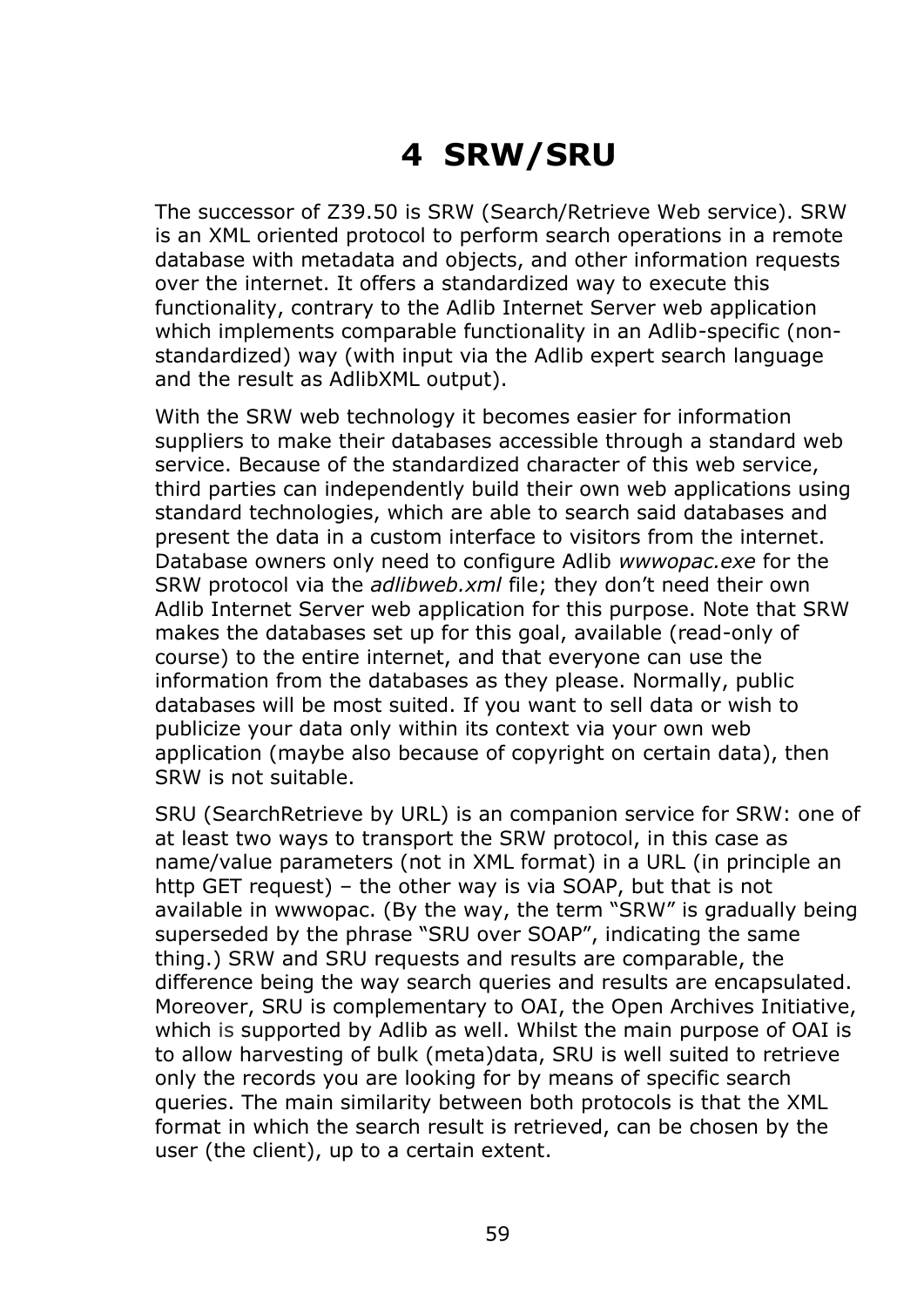CQL (Common Query Language) is the query language that is being used in SRW/SRU.

Adlib supports version 1.1 of the SRU search protocol and the query language CQL. *Wwwopac.exe* version 6.3 or higher is recommended.

## **4.1 How Adlib implements SRU**

Adlib wwwopac implements SRU/CQL version 1.1 and conforms to the so-called SRU Base Profile (see

[http://www.loc.gov/standards/sru/base-profile.html\)](http://www.loc.gov/standards/sru/base-profile.html) and the Adlib Base Profile (see appendix 2). The Adlib Base Profile can be supplied to third parties.

Base profiles are textual specifications, necessary in order to ensure interoperability between SRU servers and clients and are considered required for a client or server to be described as supporting the SRU protocol. The features described in such documents are considered to be the baseline implementation specifications, and if not implemented, the client or server will be unlikely to interoperate at all. The Adlib Base Profile extends the SRU Base Profile.

SRW/U and CQL are broad protocols, with a lot of optional and serverdependent options. For instance, the CQL context set describes a lot of features which are just possibilities. Some of these possibilities have been implemented differently in wwwopac. Also, not all of the optional features have been implemented, for instance: SRW (SRU through SOAP) is not implemented, nor is the *scan* operation. All of this is documented in the Adlib Base Profile.

The Adlib SRU server is implemented inside the existing Adlib wwwopac executable, but is not configured for actual use after installation, since that would be undesirable for most customers. Just like for OAI (the Open Archive Initiative), you must configure this subserver yourself in the *adlibweb.xml* web configuration file before it can be used.

Configuration is split up into three parts:

- adding settings to *adlibweb.xml*;
- creating or adjusting an XSLT stylesheet for the required record formats in the search result;
- creating an XSD schema to define the resulting record formats.

Also, probably a customized profile document needs to be created. If you want Adlib to make this configuration and documentation for you, please contact our sales or helpdesk departments for an offer.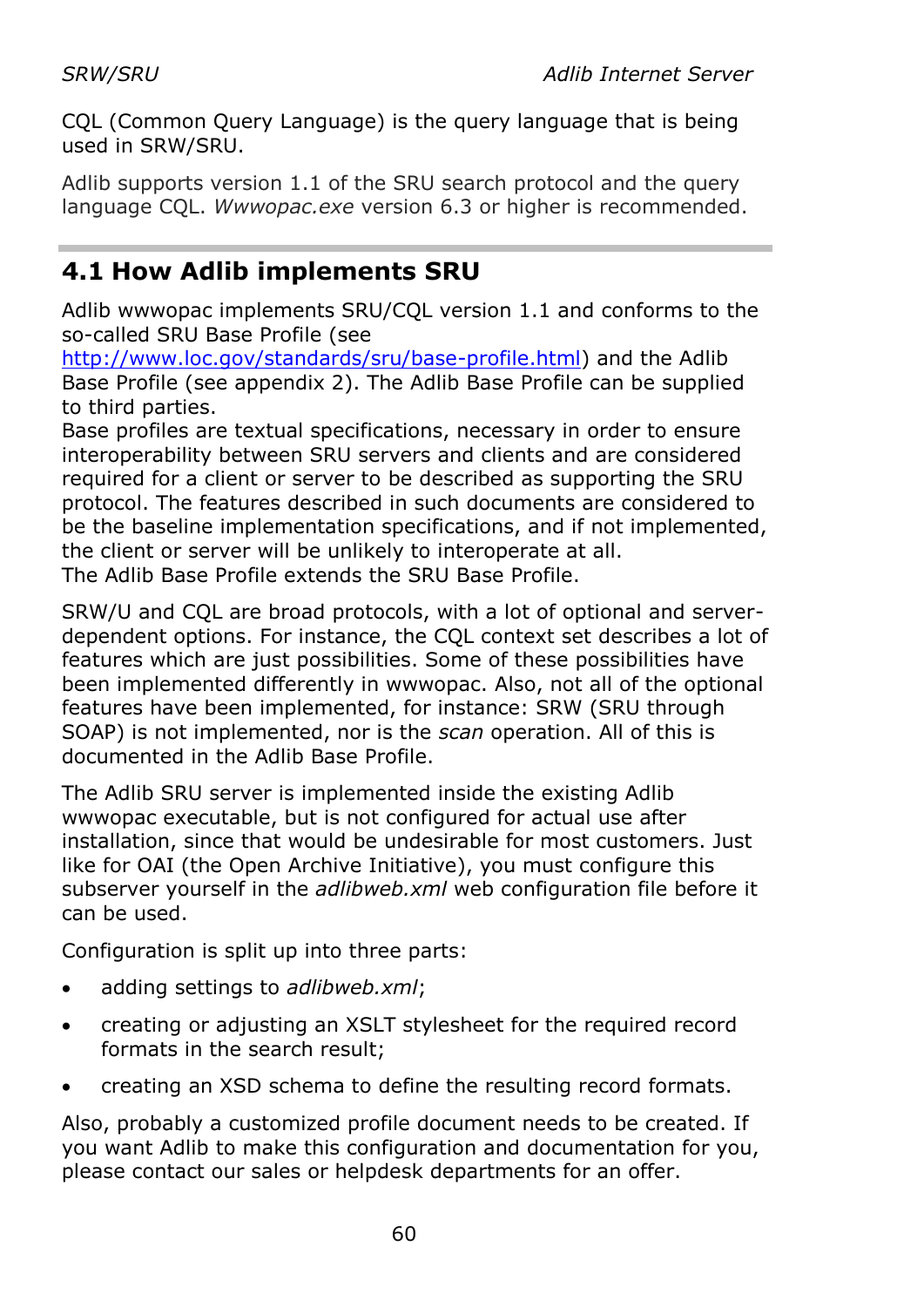## **4.1.1 Creating your own SRU Profile**

For SRU clients to be able to use your database, they need to know what indexes have been defined, what record formats are supported and how searches behave. This is defined in one or more so-called "context sets" and a "profile".

A context set is a list of indexes, relations, relation modifiers and their behaviour. The Adlib Base Profile (see appendix 2) already describes a/o the relations, relation modifiers and their behaviour, which cannot be changed by the configuration. So, the context set that you define yourself will only contain index descriptions.

A profile describes the context sets which are used, the record formats, and it specifies URIs.

It is encouraged to use pre-existing context sets if possible. For example, the Bath profile defines its own context set but also draws from the Dublin Core, CQL and Record Metadata context sets. Doing this promotes transparency and standardization. The same holds for usage of record schemas. The Bath profile for instance, uses the preexisting Dublin Core and MarcXML formats.

First configure wwwopac (see the next paragraph) to support the indexes and the record format that you would like to export using SRU. Then describe these indexes and record formats in your own profile document. Explicitly state for each index whether it is a word, term, date (either ISO or European/US) or numeric index. This is very important since clients have to use different CQL relations for word and term indexes. Also state the *sortpath* that clients should supply for sorting on the index.

Your profile document extends upon the Adlib Base Profile, so refer to that document in your own profile.

Create an XSD XML schema for each new record format you define, or re-use existing formats (like Dublin Core or MarcXML). This way, the client knows how the retrieved records are structured. This is relevant for the further processing of the records (a transformation to HTML via a custom XSLT stylesheet, for instance).

Assign URIs\* and (if applicable) short ids for:

- each record format:
- each context set, i.e. each set of indexes;
- your profile.

Add these URIs and ids to *adlibweb.xml* as well as your profile document. Examples of profile documents can be found on [http://zthes.z3950.org/srw/](http://zthes.z3950.org/srw/current.html) and [http://zing.z3950.org/srw/bath/2.0/.](http://zing.z3950.org/srw/bath/2.0/)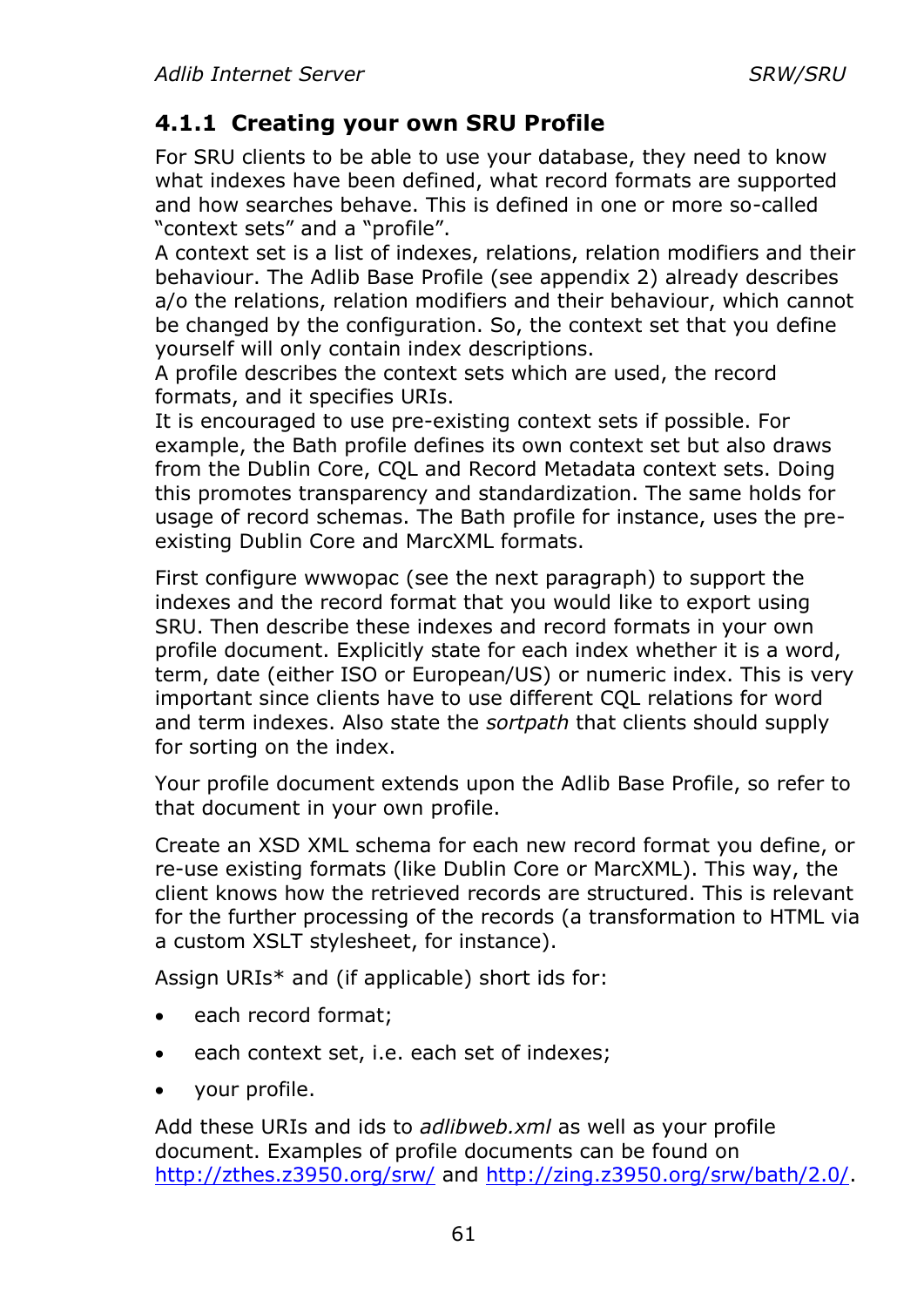\* A URI is an identifier that looks like a URL, but it does not need to point to a web address. For example, the URI for the SRU Base Profile is "*info:srw/profile/1/base-profile-v1.1*". By adding, e.g. the web address of your organization, a name and a version number, you can make sure this is a globally unique identifier, now and in the future.

Now you can publish the following information:

- the URL to your web server (up to and including '*wwwopac.exe*');
- your profile document;
- all XSDs that you defined.

This completes your SRU server description, so that anybody who wants to use it can do so.

It is possible to implement multiple profiles at once.

## **4.1.2 Configuring the Adlib SRU server (wwwopac)**

The *adlibweb.xml* file must be extended with a separate section, named <SRUConfiguration>. See below for an example of such a section. Inside this XML element you can find the following subsections:

- 1. database settings;
- 2. implemented custom profiles;
- 3. record retrieval settings;
- 4. textual information;
- 5. record schemas;
- 6. context sets.

## **1. Database settings**

Refer to the Adlib database which you want to make available on the internet via SRU, with:

• <databasepath>, <database>: the path to the data folder and the name of the Adlib database, for example: <databasepath>D:\demo.adlibsoft.com\IS3\data</databasepath> <database>document</database>

Note that the SRU protocol does not allow for the possibility to indicate in the CGI string the database to be searched: only the one database set in the *adlibweb.xml* file can be searched. if you wish to make more than one database available, you'll have to make a copy of the main folder (and thus of all its subfolders) of your Adlib Internet Server module – the data folder must not be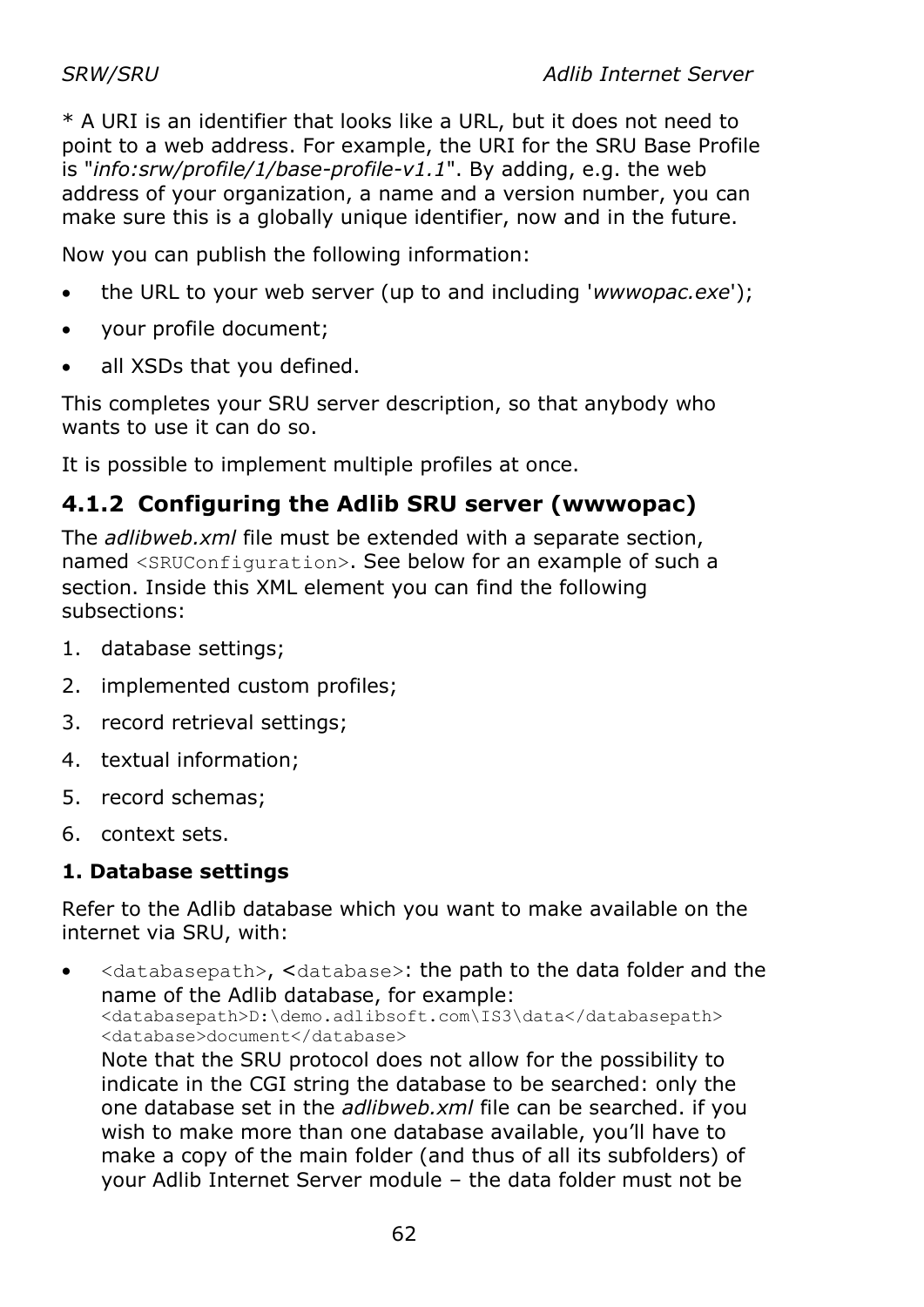copied – for each database you want make available, and place that copy in a different folder. Then create a different virtual folder for every copy, and in the *adlibweb.xml* file of each copy, change the name of the database to be searched (and check whether the path to the database is still correct). Other settings in every copy of this web configuration file probably have to be adjusted as well, because the other database has different fields. So, if you would like three searchable databases for example, you'll need two copies and the original of the Adlib Internet Server folders, and in it different *adlibweb.xml* files. So the base URL of each wwwopac/database, for use by the SRU client, will be different.

 $\langle$  sruFields $\rangle$  and  $\langle$ XMLType $\rangle$ : the fields (or tags) and xmltype (structured or unstructured) that are used to generate intermediate XML records. Using XSLT stylesheets, these records can subsequently be transformed to one of the record formats which your profile allows for.

In the *adlibweb.xml* file you use these settings for example as follows:

<XMLType>structured</XMLType> <sruFields><allDataDictionaryFields/></sruFields>

## **2. Implemented custom profiles**

Enter the URIs of your own profiles (which must be based on the SRU Base Profile and the Adlib Base Profile), via <sruProfile>. All URIs to custom profiles indicated here, plus the URIs to the two default profiles as hardcoded in wwwopac, will be present in the SRU *explain* record. This way, clients know which profiles you implement. In *adlibweb.xml* you could for instance write:

<sruProfile>extraProfile1-URI</sruProfile>

In an *explain* record this comes back as:

```
<zrx:supports type="profile">info:srw/profile/1/base-profile-
v1.1</zrx:supports>
<zrx:supports type="profile">info:srw/profile/6/1.0</zrx:supports>
<zrx:supports type="profile">extraProfile1-URI</zrx:supports>
```
Note that although the default URIs still have "srw" in the identification, they refer to profiles which are now denoted as SRU profile.

#### **3. Record retrieval settings**

The  $\langle$ limit> and  $\langle$ maxlimit> define respectively the default maximum number of records returned when the client submits no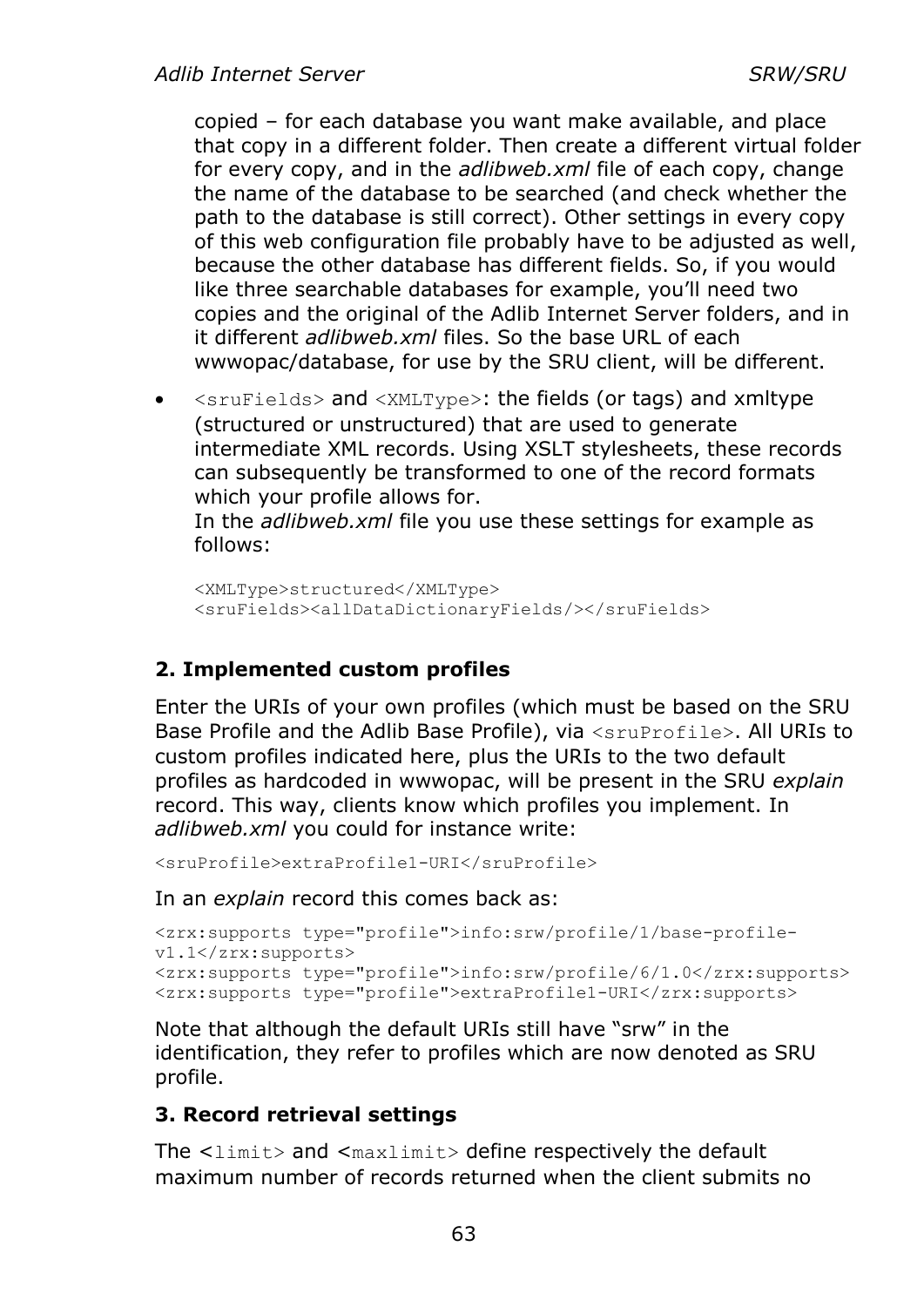maximumRecords argument, and the maximum number of records that can be returned regardless of the client's request. Both are optional. For example:

 $\langle$ limit $>$ 10 $\langle$ /limit $\rangle$ <maxlimit>100</maxlimit>

## **4. Textual information**

This relates to information for SRU clients to be shown to the user. The  $\leq$ sruTitle> is mandatory and the other settings are optional. If <sruLangUsage> is supplied, then <sruLangUsageCodes> must contain a space-separated list of RFC-1766 country codes (see [http://www.faqs.org/rfcs/rfc1766.html\)](http://www.faqs.org/rfcs/rfc1766.html), e.g. 'en nl'. The meaning of all of these fields is explained in the ZeeRex documentation on: [http://explain.z3950.org/.](http://explain.z3950.org/)

An example of the relevant *adlibweb.xml* section:

```
<sruTitle>Adlib document database</sruTitle>
<!-- optional -->
<sruContact>E-mail: info@adlibsoft.com Address: Postbox 1436 
Maarssen the Netherlands</sruContact>
<sruDescription>Our SRU database</sruDescription>
<sruExtent>Extent</sruExtent>
<sruDataAuthor>Adlib</sruDataAuthor>
<sruHistory>history</sruHistory>
<sruLangUsage>Database contains records in Dutch and 
English</sruLangUsage>
<sruLangUsageCodes>nl en</sruLangUsageCodes>
<sruRestrictions>There are no restrictions on the use of this 
data</sruRestrictions>
```
## **5. Record schemas**

At least one schema needs to be defined, and one of those must be the default. The following information is required:

- id: this is the short identifier to denote the schema in an SRU request; it is case-insensitive. Must contain no  $s > 8$ " characters.
- description: human readable description of the set.
- schemaXSD: full URL path to the XSD of the record schema.
- schemaURI: URI of the record schema. Must contain no  $s > 8$ " characters.

Optional is:

• stylesheet: the relative path to the location of a stylesheet which transforms the AdlibXML record to the desired record format. The location is relative to the location of *adlibweb.xml*. If no stylesheet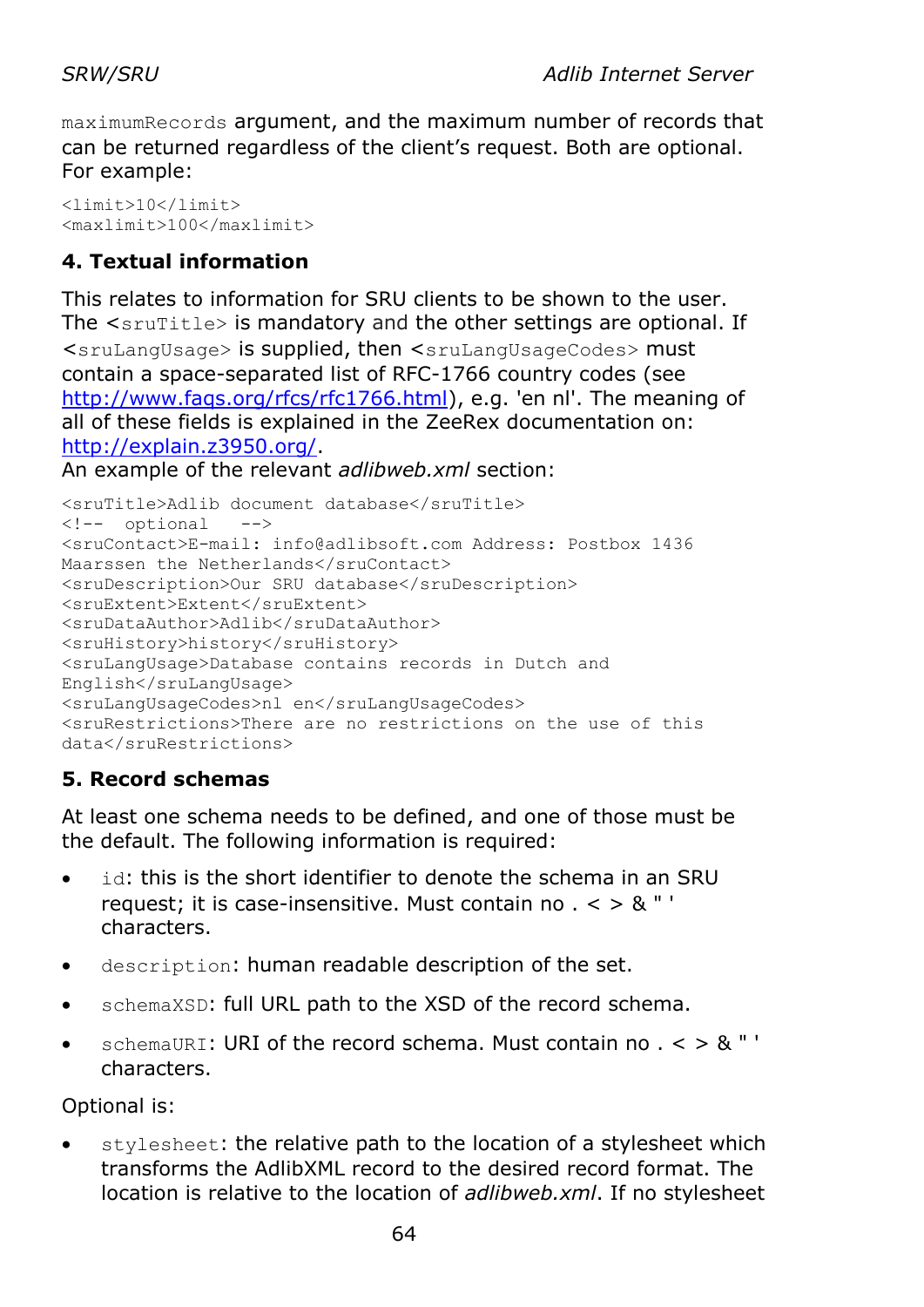is supplied, the AdlibXML record will be published. This then still needs an XSD describing the specific format of these records!

An example of record schema settings in *adlibweb.xml*:

```
<sruSchemas>
```

```
<sruSchema default="true">
 <id>dc</id>
 <description>Dublin Core</description>
 <schemaXSD>http://www.loc.gov/standards/sru/dc-schema.xsd
  </schemaXSD>
 <schemaURI>info:srw/schema/1/dc-v1.1</schemaURI>
 <stylesheet>..\sru\dc.xsl</stylesheet>
</sruSchema>
```
</sruSchemas>

#### **6. Context sets**

At least one context set needs to be defined, via <sruSet>, and one of those must be the default. Each context set needs to contain at least one index. One or none of the indexes can be the default; if no default index is specified, *cql.anywhere* will be the default.

For each context set, the following data is required:

```
id: the short identifier for this set (associated with a record
schema), is case insensitive. Must contain no s > 8 "
characters. 
'adlib' (without the quotes) is a special context set. In this case 
no contextURI or indexes may be specified. If this special id is 
specified, then just all indexes and linked fields will be added to 
the built-in 'adlib' context set.
```
- contextURI: URI of the context set. Must contain no  $s < 8$ "' characters.
- a list of indexes which you wish to make available. For each index, the following data is required:
	- field: Adlib field name or index tag (case-sensitive). It is strongly recommended to only use indexed fields! This XML element can be repeated if necessary, to search multiple Adlib indexes "simultaneously"; the split-up "parts" (for the separate indexes) of the search query – Adlib only searches one index at a time – will be combined using the Boolean OR.
	- name: name for this index for use in CQL (the search query in the SRU request), is case-insensitive. Must contain no  $s > 8$ " ' characters.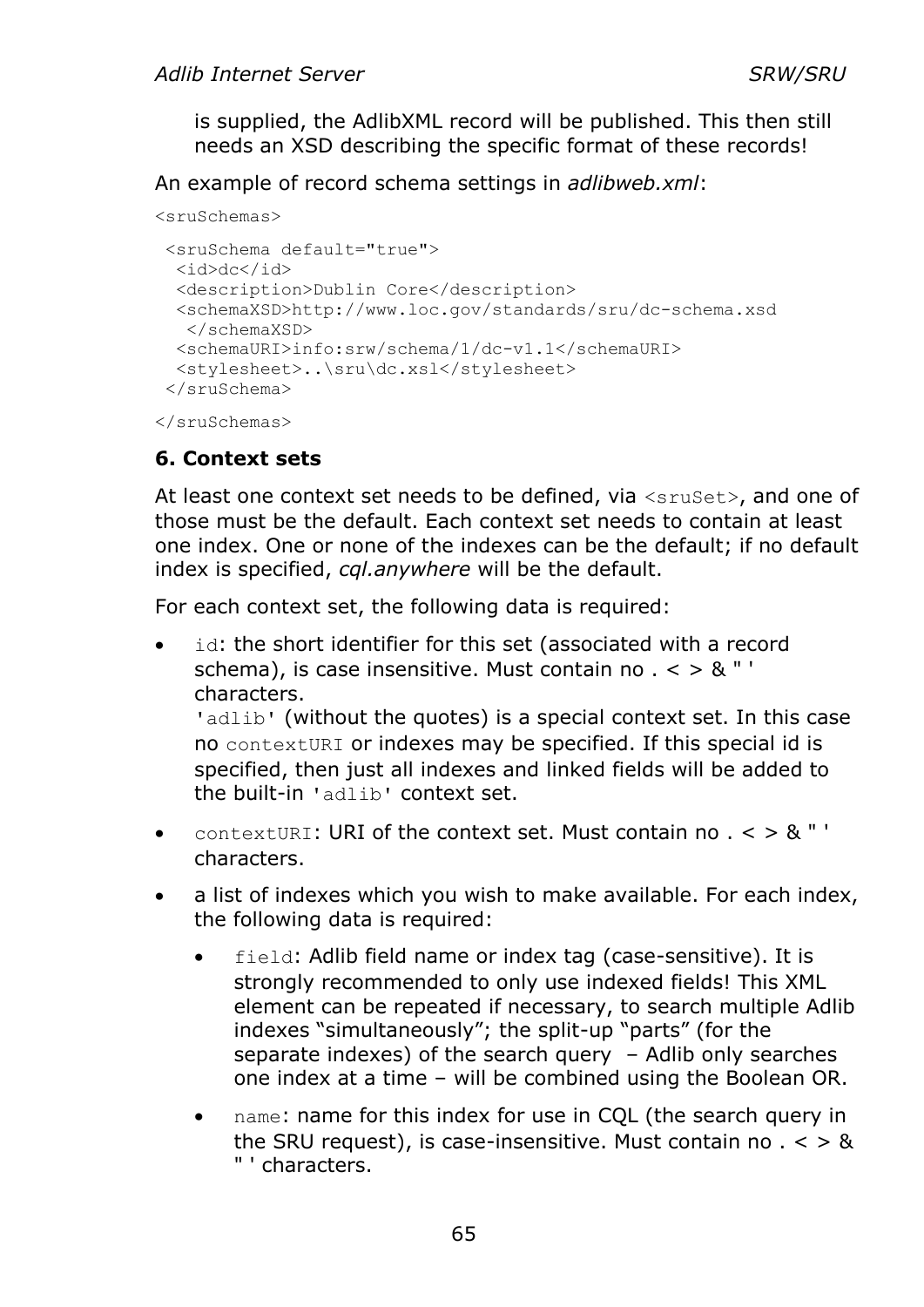description: human readable fieldname (in case the name is not clear enough yet).

#### Optional are:

- sortXPath: case-sensitive XML path to the contents of the indexed field in the retrieved XML search result, which can be used to sort on this index.
- sortAllOccurrences: set this to true if sorting has to be done on all occurrences of this field, instead of just on the first occurrence. False is the default. If it is true then records might be returned more than once if they contain more than one occurrence of the current field.
- sortField: if more than one field is defined in the current sruIndex, then by default the first field is used for sorting – sorting can't be executed on more than one index. To use another tag or field for sorting, specify it in this sortField element.

Below, you can see an example of an sruSet specification:

```
<sruSets>
   <sruSet default="true">
     <id>dc</id> 
     <contextURI>info:srw/cql-context-set/1/dc-v1.1</contextURI>
     <sruIndexes>
       <sruIndex default="true">
          <field>ti</field>
          <name>title</name>
          <description>Title</description>
          <sortXPath>/record/title</sortXPath>
          <sortAllOccurrences>false</sortAllOccurrences>
       </sruIndex>
       <sruIndex>
          <field>au</field>
          <name>author</name>
          <description>Author</description>
          <sortXPath>/record/author</sortXPath>
          <sortAllOccurrences>false</sortAllOccurrences>
       </sruIndex>
     </sruIndexes>
   </sruSet>
</sruSets>
```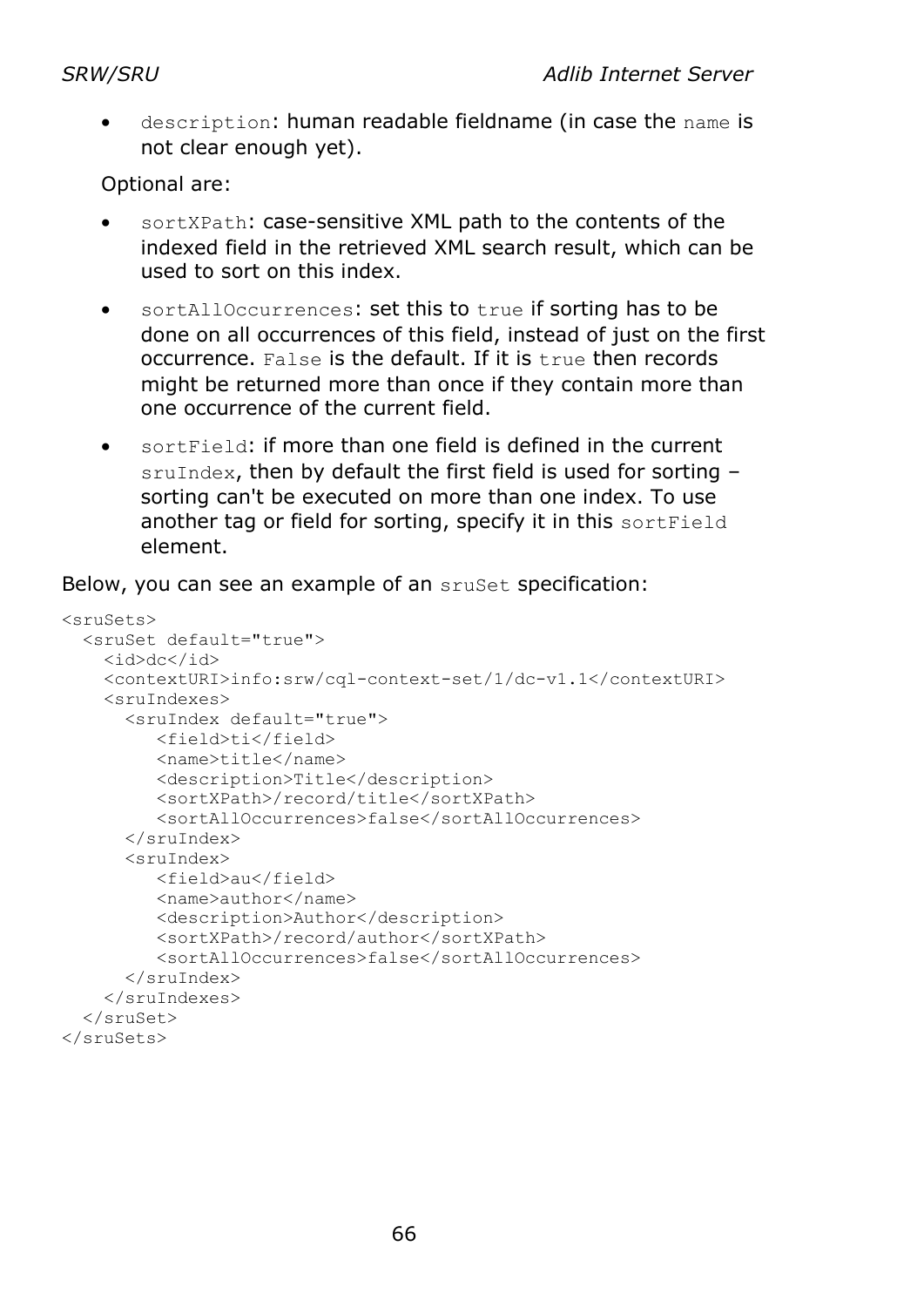#### **A complete SRU configuration**

#### The following is an example of a complete SRU configuration in the *adlibweb.xml* file:

```
<SRUConfiguration>
<!-- Adlib db settings --> 
<databasepath>D:\demo.adlibsoft.com\IS3\data</databasepath> 
<database>document</database> 
<XMLType>structured</XMLType> 
<sruFields>
   <allDataDictionaryFields /> 
</sruFields>
<!-- optional additional SRU profiles. Defaults: SRU Base Profile 
& Adlib Base Profile --> 
<sruProfile>extraProfile1-URI</sruProfile> 
<!-- SRU settings --> 
<limit>10</limit> 
<!-- defaultNumRecs --> 
<maxlimit>100</maxlimit> 
\langle!-- maxRecs -->
<!-- textual information --> 
<sruTitle>Adlib document database</sruTitle> 
<!-- optional --> 
<sruContact>Email: info@adlibsoft.com Address: Postbus 1436 
Maarssen</sruContact>
<sruDescription>My SRU database</sruDescription> 
<sruExtent>Extent</sruExtent> 
<sruDataAuthor>Adlib</sruDataAuthor> 
<sruHistory>history</sruHistory> 
<sruLangUsage>Database contains records in Dutch and English
 </sruLangUsage> 
<!-- if sruLangUsage is supplied: must contain space-separated 
list of RFC-1766 country codes --> 
<sruLangUsageCodes>nl en</sruLangUsageCodes> 
<sruRestrictions>There are no restrictions on the use of this 
data</sruRestrictions> 
<!-- record schemas --> 
<sruSchemas>
<!-- at least one schema required --> 
   <sruSchema default="true">
     <!-- must be filled. id and URI must be CQL-able and XML-able:
     no \sqrt{2} \sqrt{2} \sqrt{2} \sqrt{2} \sqrt{2} \sqrt{2} \sqrt{2} \sqrt{2} \sqrt{2} \sqrt{2} \sqrt{2} \sqrt{2} \sqrt{2} \sqrt{2} \sqrt{2} \sqrt{2} \sqrt{2} \sqrt{2} \sqrt{2} \sqrt{2} \sqrt{2} \sqrt{2} \sqrt{2} \sqrt{2} \sqrt{2} \sqrt{2} \sqrt{2} \ <id>dc</id> 
     <description>Dublin Core</description> 
     <schemaXSD>http://www.loc.gov/standards/sru/dc-schema.xsd
       </schemaXSD> 
     <!-- should be full URL path --> 
     <schemaURI>info:srw/schema/1/dc-v1.1</schemaURI> 
     <!-- optional -->
```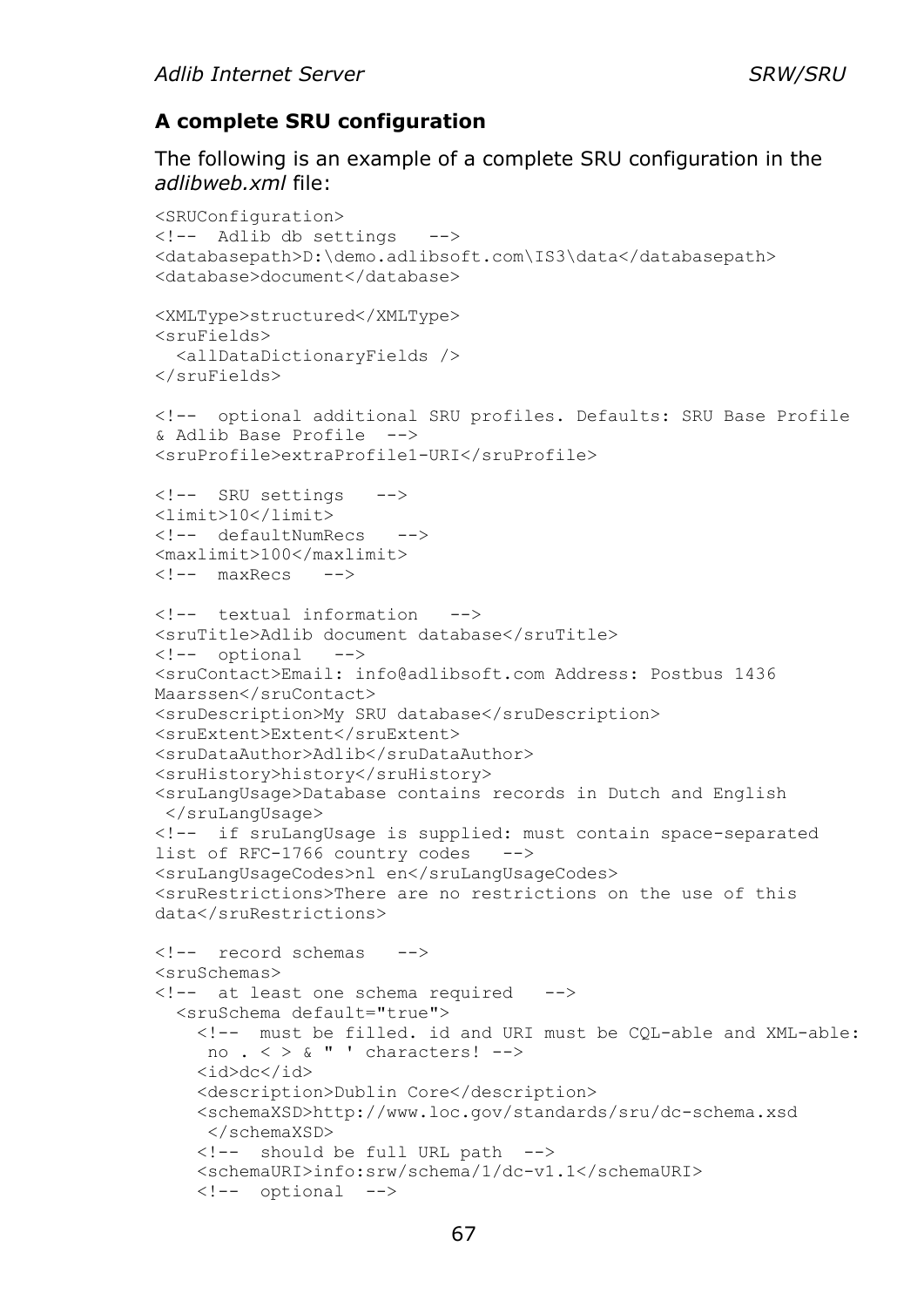```
 <stylesheet>..\sru\dc.xsl</stylesheet> 
     <!-- relative to localdir. if not available: adlibXML --> 
   </sruSchema>
</sruSchemas>
<!-- context sets --> 
<sruSets>
   <!-- at least one set required --> 
   <sruSet default="true">
     <!-- only one set can be default --> 
     <!-- must be filled. id, URI and sruIndex/name must be
     CQL-able and XML-able: no \cdot < > & " ' chars! -->
     <id>dc</id> 
     <contextURI>info:srw/cql-context-set/1/dc-v1.1</contextURI> 
     <sruIndexes>
       <!-- at least one index per set required --> 
       <sruIndex default="true">
         <!-- note: default-attr is only useful if set is default--> 
         <!-- must be filled -->
         <field>ti</field> 
         <!-- Adlib field or index tag. Case sensitive --> 
         <name>title</name> 
         <!-- CQL index. Case insensitive. Must contain no
         \therefore < > & " ' characters! -->
         <description>Title</description> 
         <!-- human readable field name --> 
         <!-- optional --> 
         <sortXPath>/record/title</sortXPath> 
         <!-- case sensitive --> 
         <sortAllOccurrences>false</sortAllOccurrences> 
         <!-- false is the default --> 
       </sruIndex>
       <sruIndex>
         <!-- default-attr is only useful if set is default --> 
        \langle!-- must be filled -->
         <field>au</field> 
         <!-- Adlib field or index tag. Case sensitive --> 
         <name>author</name> 
         <!-- CQL index. Case insensitive. Must contain no
         \cdot \leq > & " ' characters! -->
         <description>Author</description> 
         <!-- human readable fieldname --> 
         <!-- optional --> 
         <sortXPath>/record/author</sortXPath> 
         <!-- case sensitive --> 
         <sortAllOccurrences>false</sortAllOccurrences> 
        \langle!-- false is the default -->
       </sruIndex>
     </sruIndexes>
   </sruSet>
</sruSets>
</SRUConfiguration>
```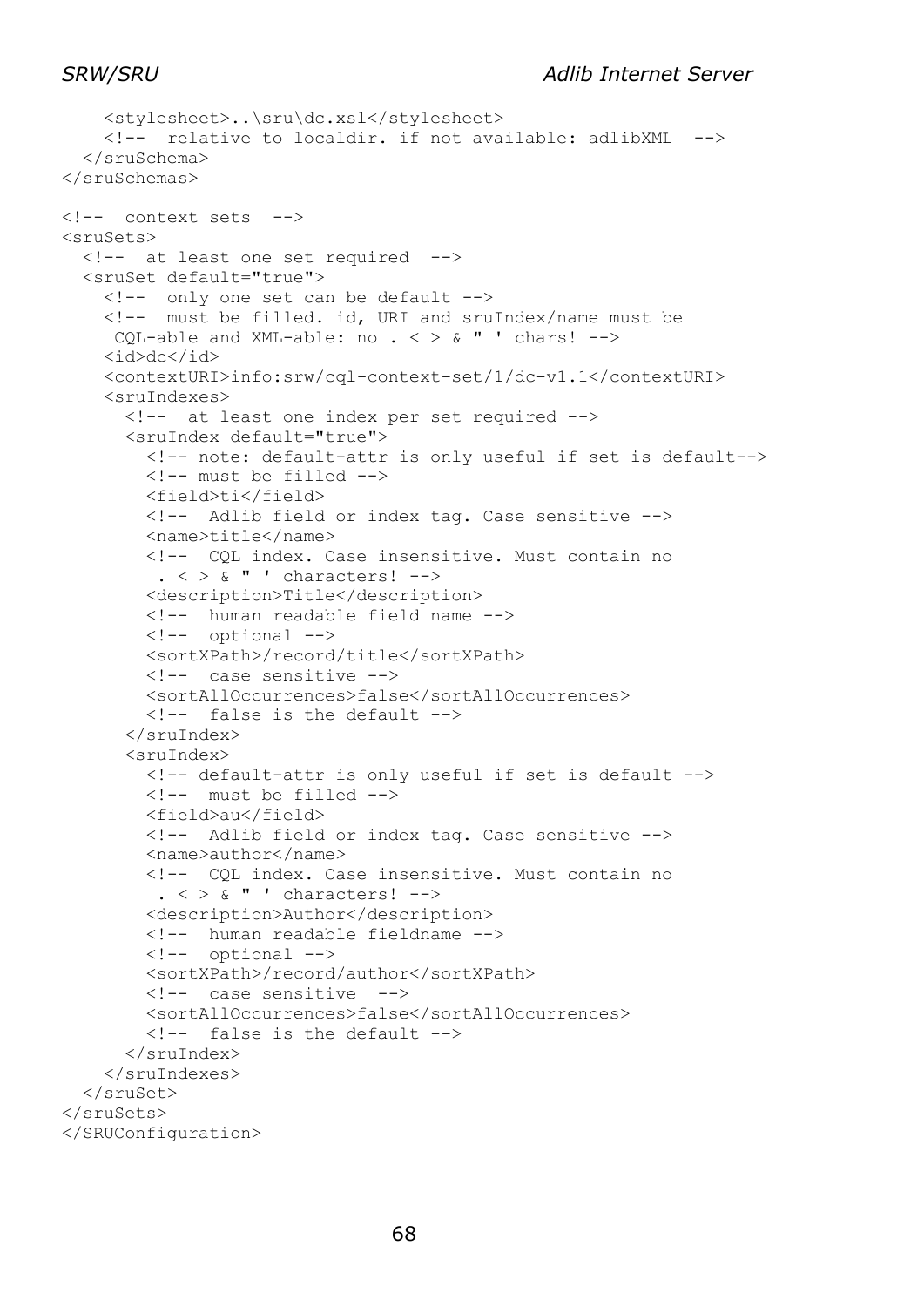# **4.2 Some characteristics of SRW/SRU requests**

Both protocols, SRW and SRU, define the following three operations:

- **searchRetrieve** Use a searchRetrieve operation to submit a search query to the database via CQL. These may be complex queries. Do note that the server doesn't have to implement every aspect of CQL. The client can have the result (records) produced in one of the formats specified by the database owner. This may be Dublin Core for instance, or MarcXML and such. You can try this out at our online demo of wwwopac, for instance with a truncated search for "na" in titles: http://demo.adlibsoft.com/internetserver3/wwwopac/wwwopa c.exe?version=1.1&operation=searchRetrieve& query=dc.title='na'\*&recordSchema=dc&startRecord=2&maxim umRecords=12
- **scan** A scan retrieves a list of index terms that complies with the request. (However, this operation has not been implemented in wwwopac.)
- **explain** An explain request retrieves information about the database, such as (at least) its location, what the database contains, and which features of the protocol are being supported by the server. The result is in the form of a ZeeRex record. You can try this out at our online demo of wwwopac: http://demo.adlibsoft.com/internetserver3/wwwopac/wwwopa c.exe?version=1.1&operation=explain

In any case, the searchRetrieve request must have the following parameters:

- *query* This parameter contains a CQL string as the search statement, and is necessary in a search request.
- *version* This is the other mandatory parameter in a request. It specifies the highest version of the SRW protocol that can be understood by the client.

Other (optional) parameters offer more control over the search result, among which: *maximumRecords, startRecord, recordSchema,* and *sortKeys*. For a complete list of parameters, and the specification of the syntax of an SRU request, see:

[http://www.loc.gov/standards/sru/sru-spec.html#parameters.](http://www.loc.gov/standards/sru/sru-spec.html#parameters)

See<http://www.loc.gov/standards/sru/> for more information about SRW/SRU and CQL.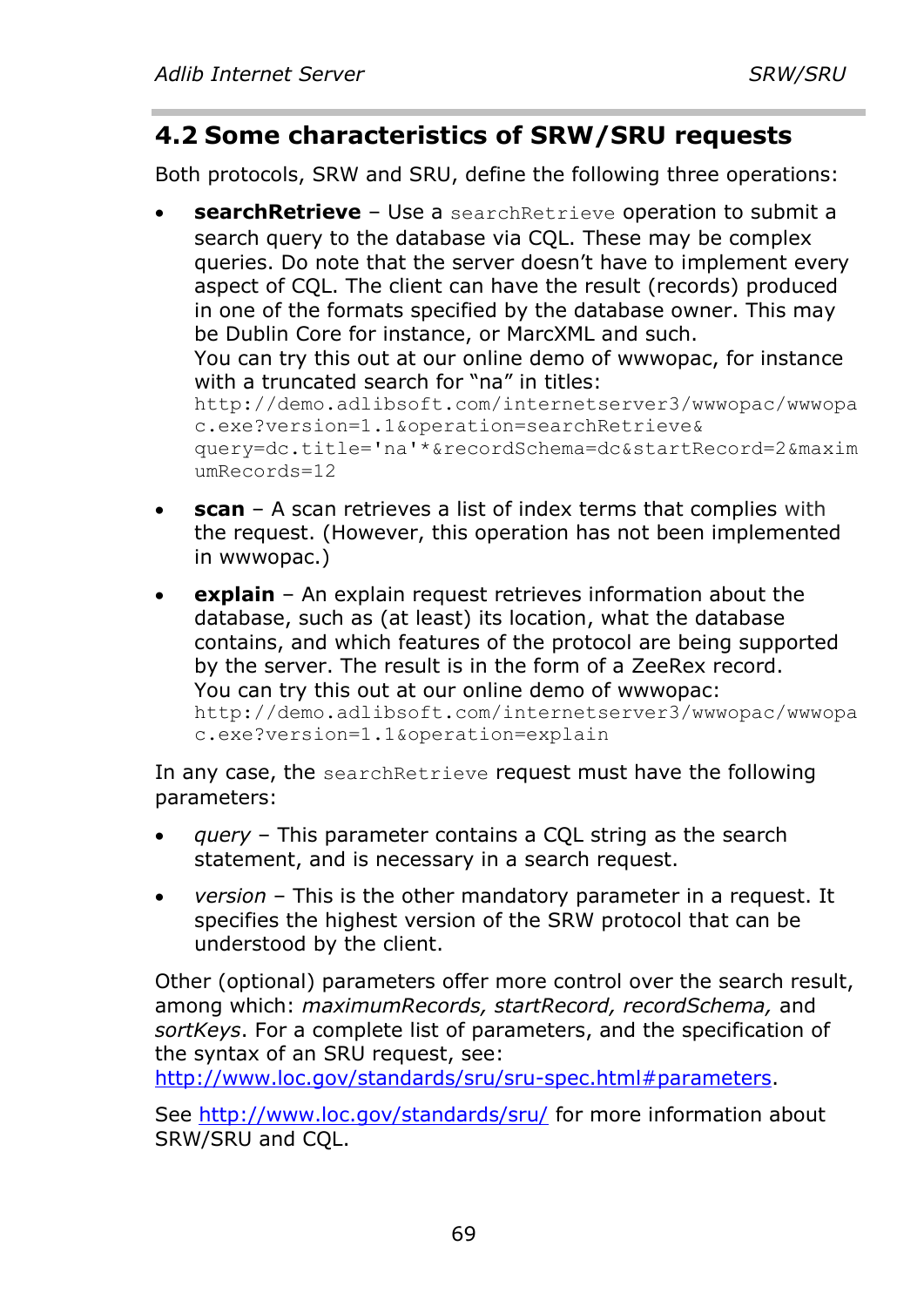# **4.3 Testing the SRU Server**

Rob Sanderson (azaroth@liv.ac.uk) has implemented a set of XSLT stylesheets that convert the XML output of any SRU server to browsable HTML. These stylesheets are released under GPL (General Public License) and have been modified slightly by Adlib to be a bit more usable. They are a very easy way of testing your SRU configuration. Please contact our helpdesk if you want to receive these stylesheets and information on how to use them. You will need a web browser capable of client-side XSL transformation; almost every modern browser has this capability.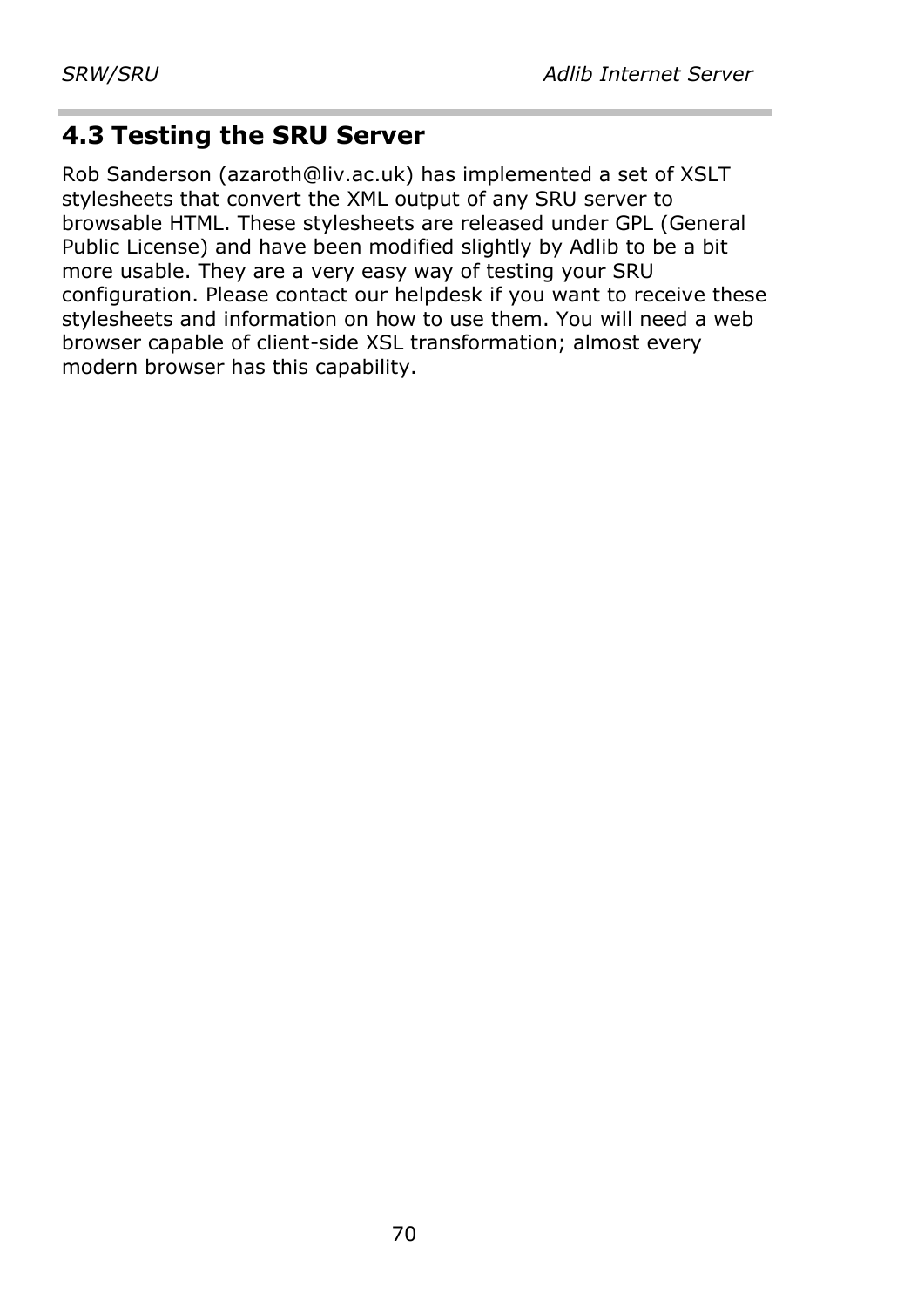# **5 Writing to a database, from the web**

You can allow users of your web site to write to one or more of your databases. Therefore you should place the assignment <write\_allowed>true</write\_allowed> in the web configuration file. If you do this at the top of that file, in the  $\langle q \rangle$  dobal Configuration  $\rangle$ , the assignment applies to all databases. If you just want to make specific databases writable, then enter the assignment just under the relevant headers, in a <databaseConfiguration> or in a <groupConfiguration>, not at the top.

To write data, you'll have to send a POST request from the website with DATABASE=name\_of\_targetdatabase&DATA=A\_CGI\_escaped\_UTF-8\_adlibXML\_document&isutf8=1.

> Since a GET request (URL+data) can only have a limited length – assume 1024 characters, although that is not set down exactly in the HTTP protocol – you can only use this when you are sure that very little data is being written. So it's safer to always use POST.

Note that this functionality has not been applied in the Adlib Internet Server 3 model web application.

# **5.1 CGI escaping**

An adlibXML document which you want to write to the database, first has to be encoded in UTF-8, in which letters with accents are represented in two bytes, and after that, escaped for CGI. The latter means that of each character the hexadecimal ASCII value should be taken, with a %-character in front of it, but scripting languages have functions for this. If there are characters in the data itself that can be confused with XML characters, such as  $\lt$ ,  $>$  en &, then those should be escaped according to the XML rules, before CGI escaping, namely to:  $k1t$ ;,  $k2t$ ; and  $k2m$ ; respectively.

The following (Dutch) record for example:

```
<record>
   <priref>10</priref>
   <author>tweeën</author>
</record>
```
#### will have to be send as:

```
data=%3crecord%3e%3cpriref%3e10%3c%2fpriref%3cauthor%3etwee
%c3%abn%3c%2fauthor%3e%3c%2frecord%3e
```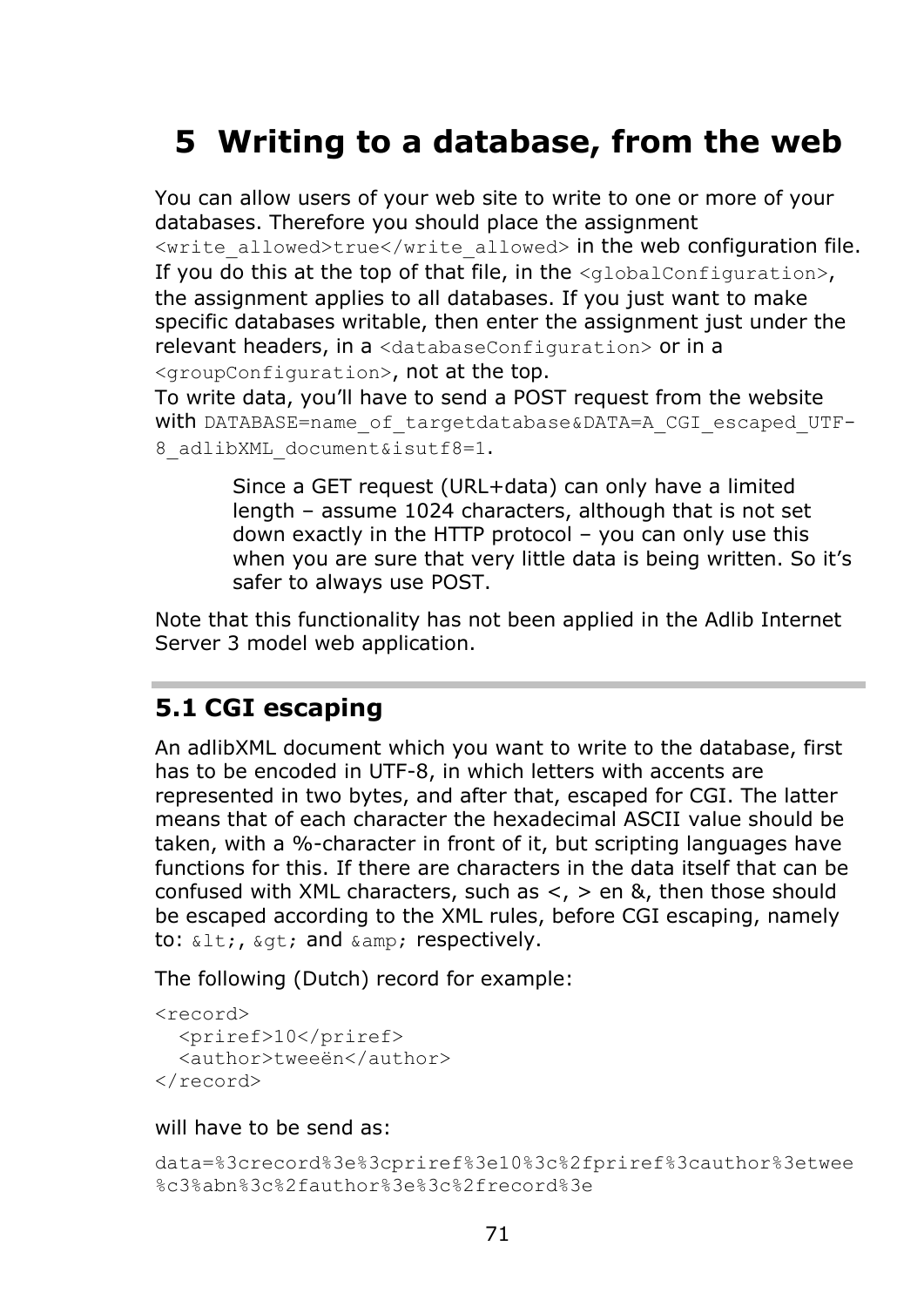Note that this is only a very brief example; in a real adlibXML document this record should be in between:

<adlibXML><recordList>..</recordList></adlibXML>

## **5.2 Writing, updating or deleting records**

The adlibXML document that you send to the database, can contain one or more records. Each record is treated separately and differently, dependent on the value of the priref in it:

If the priref is greater than 0, the record will be created if the record number did not yet exist, and filled with the provided data. If the record number does already exists, then that record will only be updated with the provided fields in the new data; all fields that are not mentioned in the new data remain as they are in the existing record. For instance, regard the following existing record in the database:

```
<record>
    <priref>10</priref>
    <author>Bert</author>
    <author>Hedzer</author>
    <title>A book</title>
   </record>
```
and the record you want to write is as follows:

```
<record>
    <priref>10</priref>
    <author>Hedzer</author>
    <price>100</price>
</record>
```
then in the database the following record results:

```
<record>
    <priref>10</priref>
    <author>Hedzer</author>
   <title>A book</title>
    <price>100</price>
</record>
```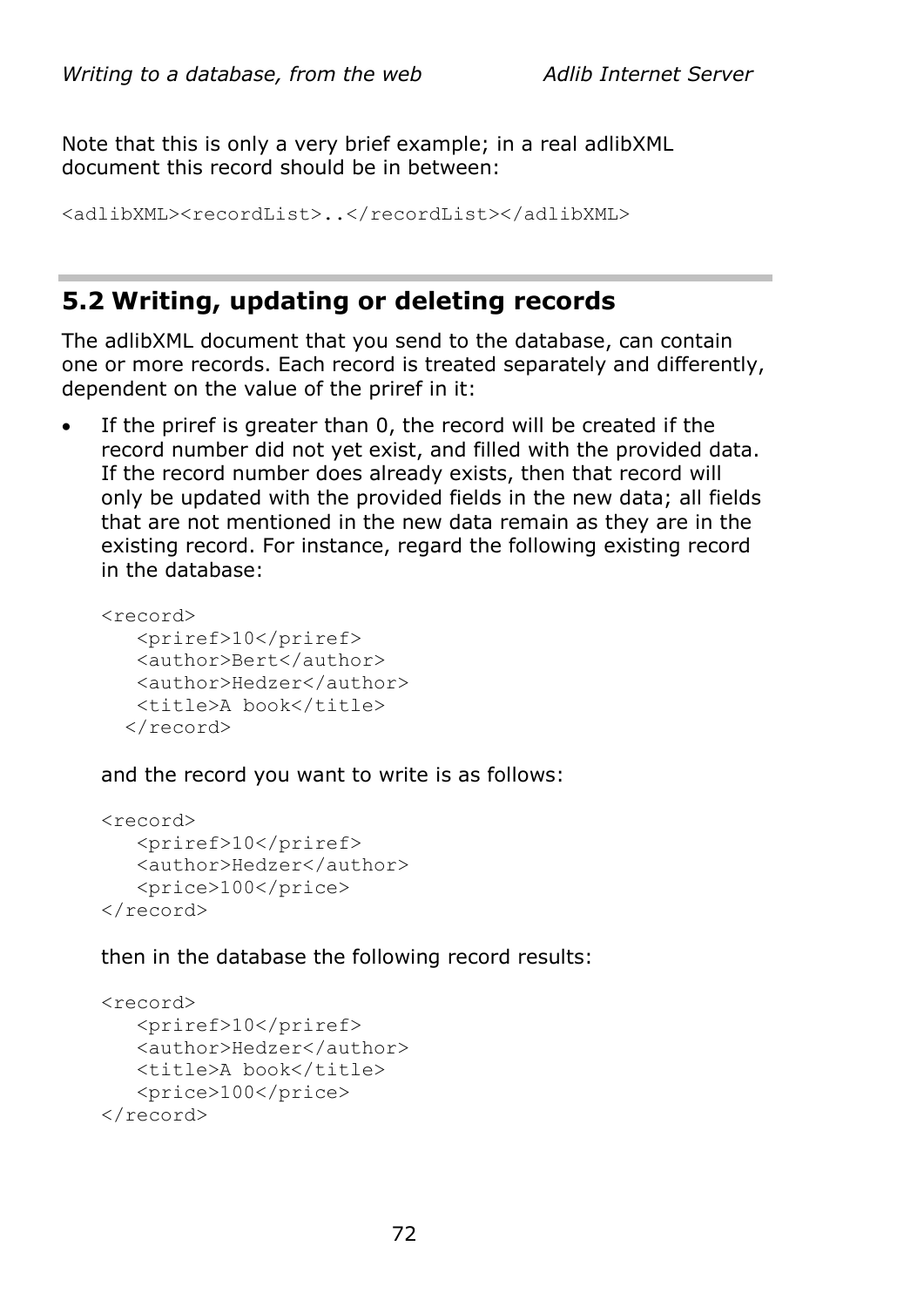- If the priref is 0 or missing, then a new record is a created; the priref of the resulting database record will automatically be determined.
- If the priref is smaller than 0, then the minus is removed and the record with the resulting priref will be removed from the database.

# **5.3 After writing a record**

After writing a record, wwwopac sends an adlibXML document back as a reply. Per processed record, the record as it has become in the database, will be returned (except when a record has been deleted, then the deleted record is returned), plus possibly an error code (the stat attribute), for example:

```
<record stat="34">
    <priref>10</priref>
    <author>Hedzer</author>
    <title>A book</title>
    <price>100</price>
</record>
```

| stat= | Cause                                                            | <b>How to handle this</b>                                                                                                                      |
|-------|------------------------------------------------------------------|------------------------------------------------------------------------------------------------------------------------------------------------|
| 0     | No errors; everything's<br>okay.                                 |                                                                                                                                                |
| 1     | A tag was not found.                                             | Check the assignment<br>DATARASE=                                                                                                              |
| 11    | Database is not open.                                            | Check the permissions and the<br>assignment<br>DATABASE=&DATABASEPATH=                                                                         |
| 19    | Dongle error.                                                    | Put <i>adlib.lic</i> in the proper folder.                                                                                                     |
| 31    | Priref has a value that<br>exceeds the limits of the<br>dataset. | Choose a different priref or adjust<br>the limits of the dataset.                                                                              |
| 34    | The record is (already)<br>locked.                               | Use the record lock manager in<br>Adlib Designer to remove the<br>lock, if you are sure that at the<br>moment no-one is editing the<br>record. |
| 145   | Useblock write error.                                            | Check whether IIS has permission<br>to write to the database.                                                                                  |
| 147   | A fieldname has not been<br>found.                               | Check the assignment<br>DATABASE=                                                                                                              |

In the following table you'll find frequently occurring errors: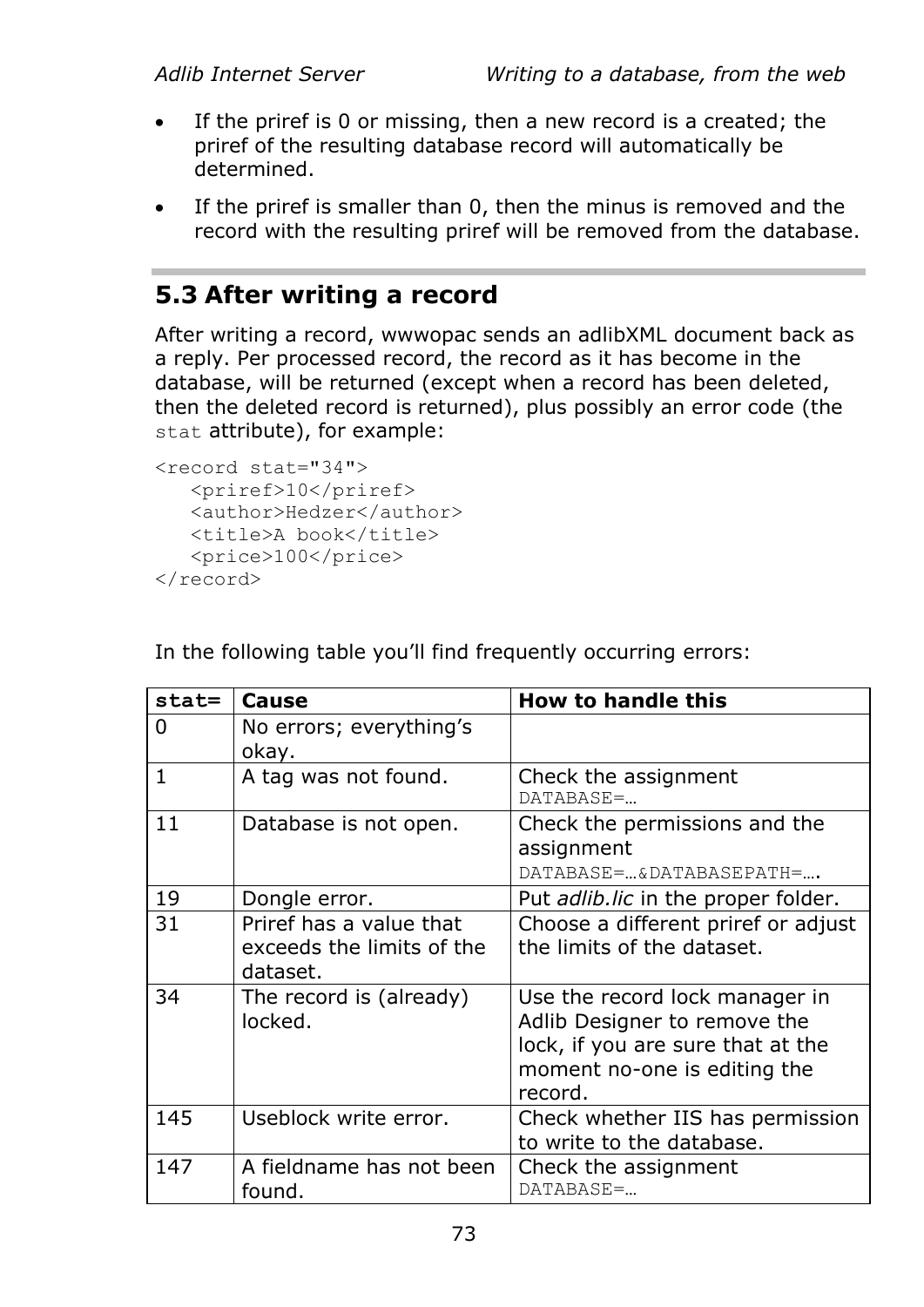| 157 | A duplicate term was<br>submitted.                                     | Check the thesaurus terms.                                                                                 |
|-----|------------------------------------------------------------------------|------------------------------------------------------------------------------------------------------------|
| 196 | Time-out; processing the<br>write action took too<br>long.             | Use a faster computer, or make a<br>bug report when it concerns faulty<br>syntax in the adlibXML document. |
| 301 | Parsing-error; there is a<br>syntax error in the<br>adlibXML document. | Make a bug report because it<br>concerns faulty syntax in the<br>adlibXML document.                        |
| 303 | MSXML error.                                                           | Check the installation of<br>MSXML4.0 and the XML syntax.                                                  |

If a record contains an error, the next record will be processed normally. So all record actions that yield *stat="0"* are successful. Apart from this status code per record, there can of course also occur a global error, which can be found in the diagnostics part of the adlibXML document (XPath: /adlibXML/diagnostics/error/code).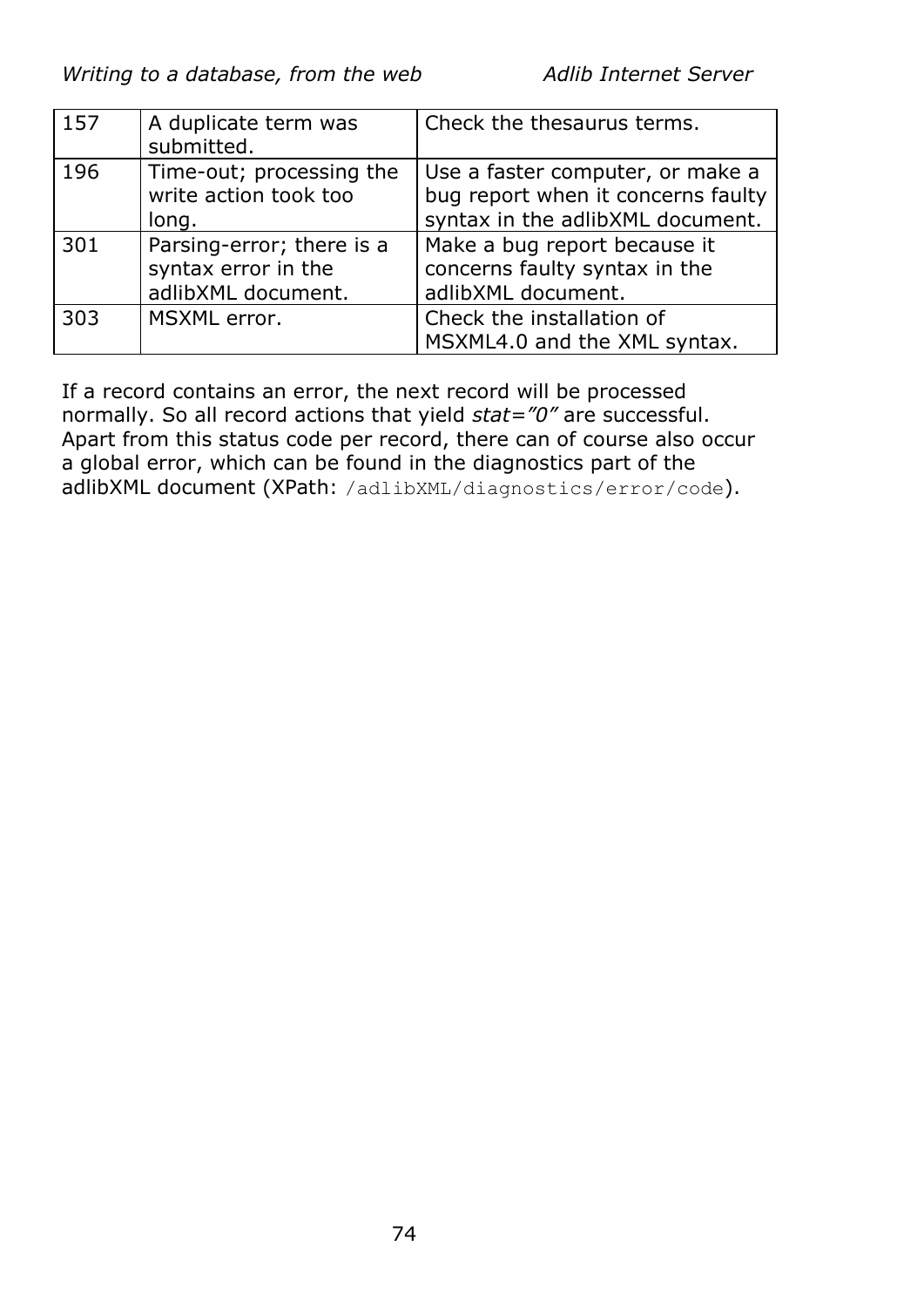# **6 Related issues**

# **6.1 Status**

Use the Status command to generate general information about the server; the result is an XML file.

### In CGI the call is:

http://mylocalhost.com/webdata/wwwopac.exe?Status=1

#### This results in something similar to the following:

```
<?xml version="1.0" encoding="UTF-8" ?> 
<status>
   <dllCreateDateTime>May 31 2005 20:59:13</dllCreateDateTime> 
   <build>Unicode</build> 
   <moduleName>D:\demo.adlibsoft.com\InternetServer3\demo\wwwopac\
   wwwopac.exe</moduleName> 
   <moduleBuildVersion>Version 6.1.0.100</moduleBuildVersion> 
   <buildVersion>Unified Version 6.1.0, build 100</buildVersion> 
   <operatingSystem>Windows 2003 server 5.2 (Build 3790) Service 
   Pack 1</operatingSystem>
   <clientName>ADLIB Internal use only</clientName> 
   <processID>2412</processID> 
   <threadID>3444</threadID> 
   <numberOfConnections>1</numberOfConnections> 
   <numberOfActiveConnections>1</numberOfActiveConnections> 
   <computerName>EUROPA</computerName> 
   <userName>IUSR_EUROPA</userName> 
   <protocolVersion>601</protocolVersion> 
   <runningTime>0.0</runningTime> 
   <totalRequestTime>0.0</totalRequestTime> 
   <load>0.000</load> 
   <availableDLLs>
   <dll name="adlibimg.dll">0x00e20000</dll> 
   <dll name="adapl.dll">0x00000000</dll> 
   <dll name="adaplU.dll">0x00000000</dll> 
   <dll name="gdiplus.dll">0x4dd60000</dll> 
   <dll name="unicows.dll">0x7f2d0000</dll> 
   <dll name="rtf2xml.dll">0x01710000</dll> 
   </availableDLLs>
   <localWebDirectory>D:\demo.adlibsoft.com\InternetServer3\demo\
   wwwopac</localWebDirectory> 
   <currentDirectory>D:\demo.adlibsoft.com\InternetServer3\demo
    </currentDirectory> 
   <loadedConfig>
   <localDirectory>D:\demo.adlibsoft.com\InternetServer3\demo\
   wwwopac</localDirectory> 
   <configFile timestamp="1150404402">D:\demo.adlibsoft.com\
    InternetServer3\demo\wwwopac\adlibweb.xml</configFile> 
   </loadedConfig>
```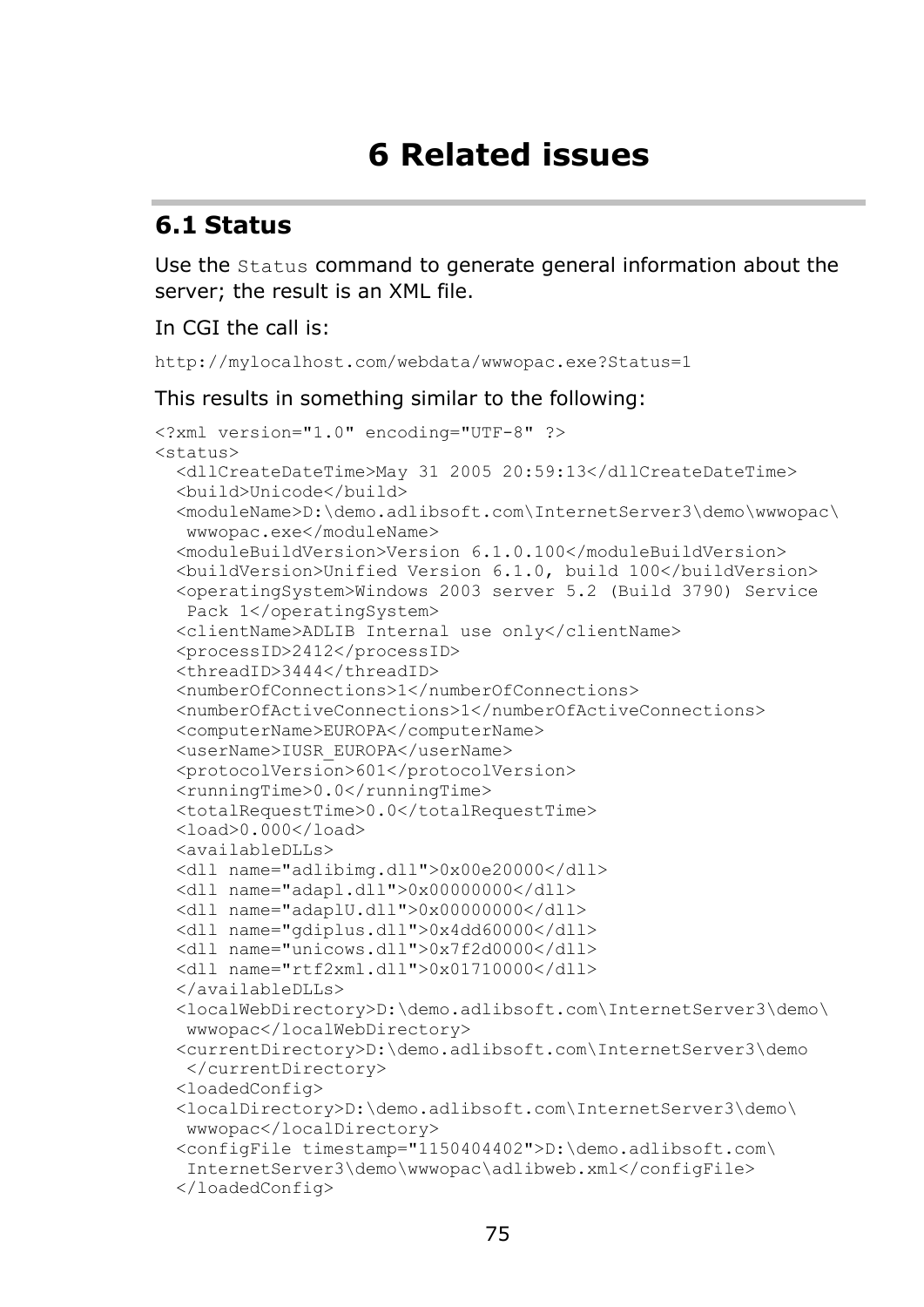```
 <connections>
   <connection>
   <handle>0x00d14008</handle> 
   <remoteAddress>10.1.1.155</remoteAddress> 
   <queryString>http://demo.adlibsoft.com:80/internetserver3/
   wwwopac/wwwopac.exe?Status=1</queryString> 
   <numberOfRequests>0</numberOfRequests> 
   <numberOfErrors>0</numberOfErrors> 
  <running>yes</running>
   <myself>yes</myself> 
   <global>yes</global> 
   <lockInfo>
   <locks /> 
   <lockStatistics>
   <maxWait>0</maxWait> 
   <totalWaits>0</totalWaits> 
   <numberOfLockCalls>0</numberOfLockCalls> 
   <numberOfUnlockCalls>0</numberOfUnlockCalls> 
   <maxNumberOfTicksLocked>0</maxNumberOfTicksLocked> 
   <numberOfLengthErrors>0</numberOfLengthErrors> 
   <numberOfUnlockErrors>0</numberOfUnlockErrors> 
   </lockStatistics>
   </lockInfo>
   </connection>
   </connections>
   <memory>
   <system>
   <commitTotal>271056</commitTotal> 
  <commitLimit>3057116</commitLimit>
   <commitPeak>307660</commitPeak> 
   <physicalTotal>1048008</physicalTotal> 
   <physicalAvailable>584360</physicalAvailable> 
   <cache>796300</cache> 
   <kernelTotal>125340</kernelTotal> 
   <kernelPaged>97192</kernelPaged> 
   <kernelNonPaged>28148</kernelNonPaged> 
   <handleCount>9796</handleCount> 
   <processCount>32</processCount> 
   <threadCount>469</threadCount> 
   </system>
   <process>
   <work>7675904</work> 
   <pageFaultCount>2111</pageFaultCount> 
   <peakWork>7712768</peakWork> 
   <quotaPeakPagedPoolUsage>37500</quotaPeakPagedPoolUsage> 
   <quotaPagedPoolUsage>37400</quotaPagedPoolUsage> 
   <quotaPeakNonPagedPoolUsage>7040</quotaPeakNonPagedPoolUsage> 
   <quotaNonPagedPoolUsage>5832</quotaNonPagedPoolUsage> 
   <pageFileUsage>4255744</pageFileUsage> 
   <peakPageFileUsage>4362240</peakPageFileUsage> 
   </process>
   </memory>
</status>
```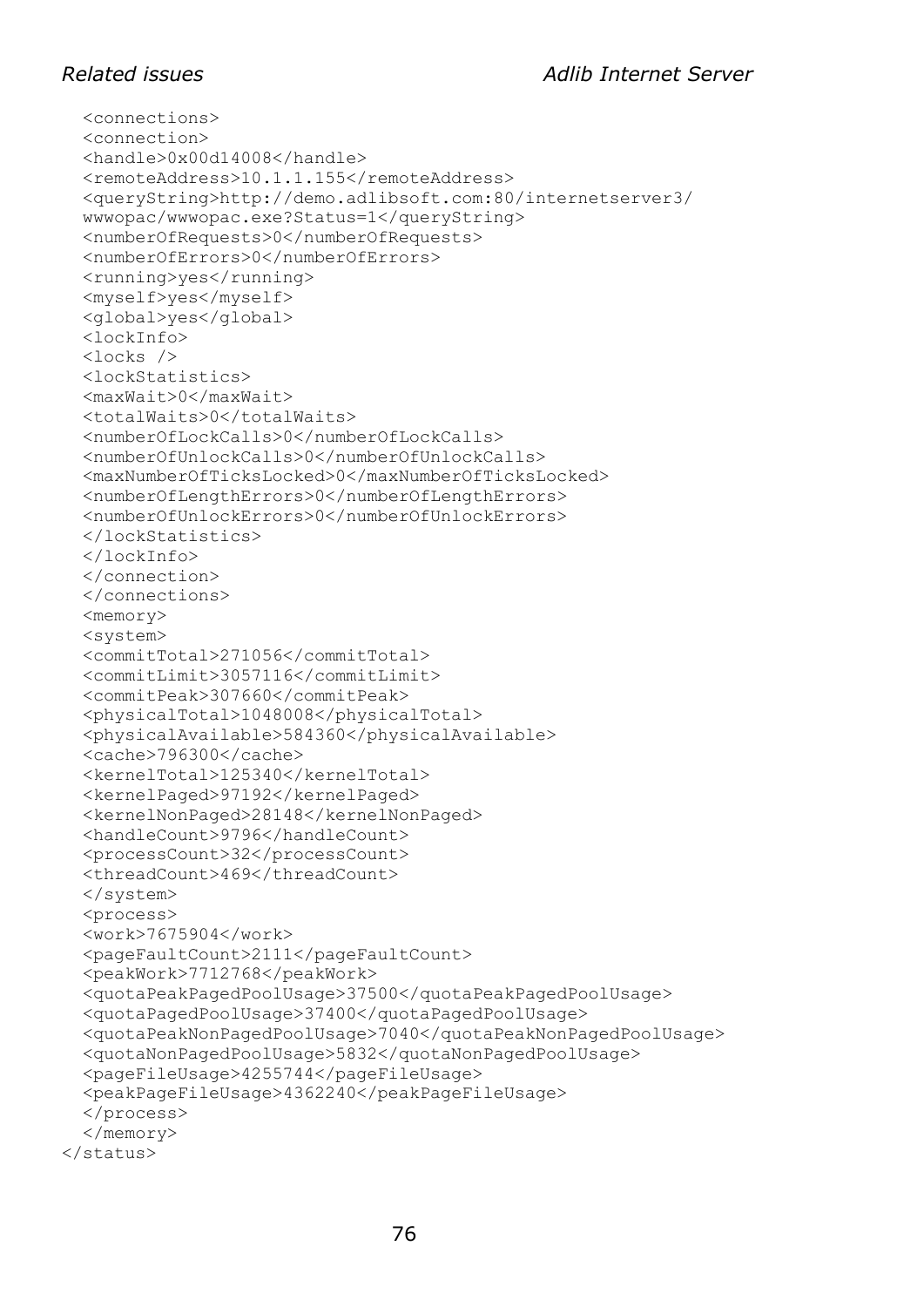# **6.2 Field names**

Do not use reserved words (from the expert search language) as field names in your Adlib databases, to prevent errors. These words are: adapl, adlibce, all, nd, as, ascending, contains, date, descending, diagnostic, end, equals, flat, from, generic, greater, key, limit, nand, narrower, not, numeric, occurrences, or, pointer, print, profile, raw, record, related, resolved, set, smaller, sort, startfrom, structured, style, text, to, transformed, tree, unstructured, when, xml. In field names, never use spaces or the & character. And preferably do not use the following characters either: **" ' @ = [ ] { } < > / ^** Preferably, only use letters and digits, and possibly the following three characters: **- \_ .**

# **6.3 Multi-lingual fields**

Fields can be multi-lingual in different ways. Dependent on the language in which a visitor/user opens the web application, data is always automatically searched in the right language and found records will be displayed in the same language; for multi-lingual fields which do not contain a value in the relevant language, but do in the socalled invariant language, the value *can*\* be displayed in the latter language in the record. Inside such an application, language preference is usually set by clicking a flag icon.

In a wwwopac search query, you can use the LANGUAGE= $\langle x \rangle$  parameter in two different ways:

- You can replace  $\langle x \rangle$  by an Adlib language number. This way you only specify the presentation language of retrieved records, which is required to be able to display the proper translation of an enumerative field for example. This way you do not set the search language: all languages of each multi-lingual field will be searched.
- You can replace  $\langle x \rangle$  by a standard language code, for instance [en-GB] for English or [nl-NL] for Dutch, to provide the language in which all multi-lingual fields must be searched. For Adlib, the first two letters of such a code specify the presentation language. This only works in an Adlib SQL or Oracle database.

\* Only if you include INVARIANT=true in the search query, then in the search result the empty field (in the active language) will be replaced by the contents of that field in the invariant language. If you do not specify a search language parameter in the search query, then all languages of each multi-lingual field will be searched,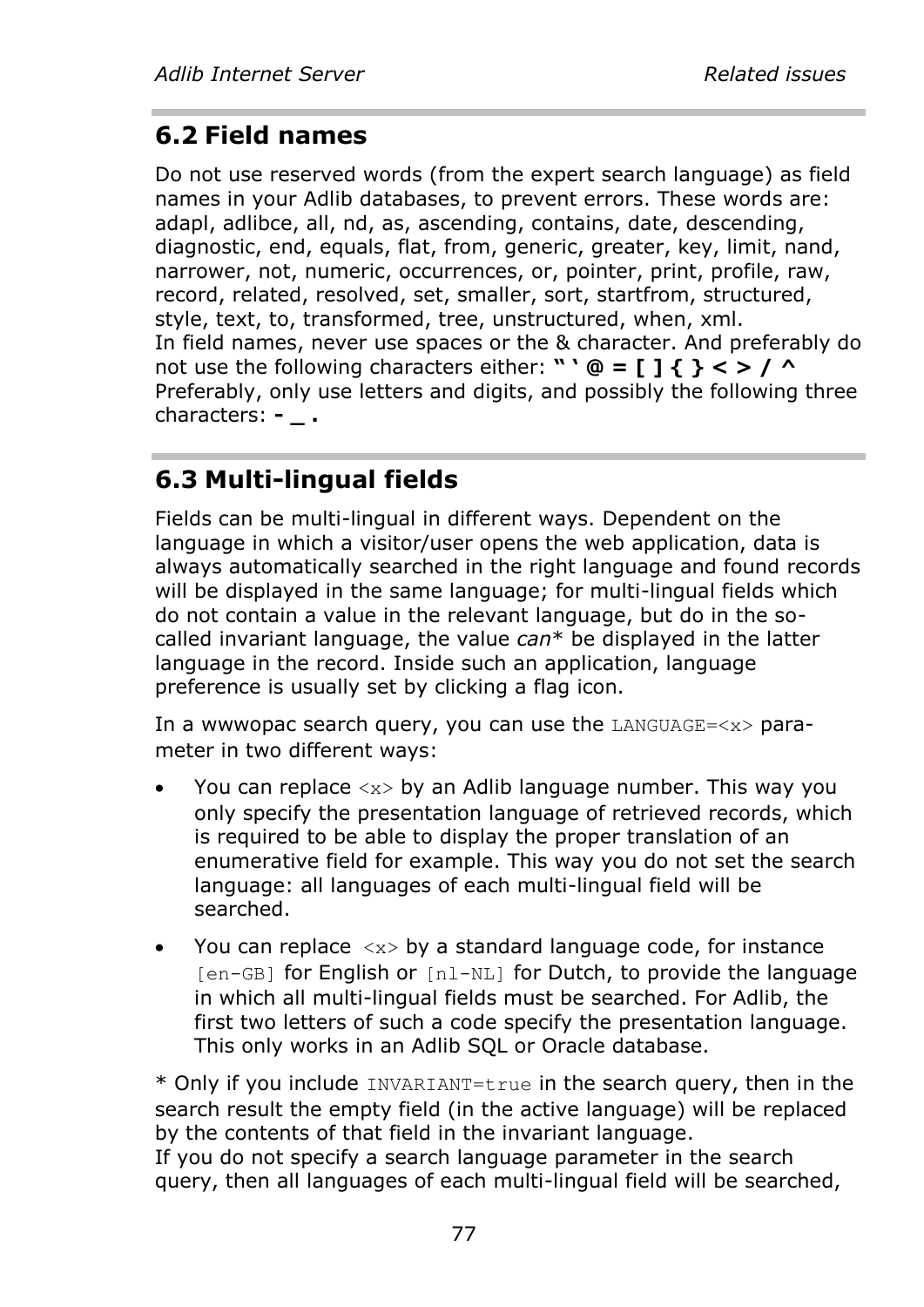yet of every multi-lingual field in found records only the value in the invariant language can be displayed if you include INVARIANT=true in the search query; if you do not specify a search language parameter nor include INVARIANT=true, then multi-lingual fields will be retrieved empty and of found records you will only see the contents of nonmulti-lingual fields. (The invariant language of a multi-lingual field in a record is nothing more than the language in which the first value in that field in that record was entered.)

In a wwwopac search on an Adlib SQL or Oracle database, you may also provide a language attribute per multi-lingual field, in the format: tag[language code]=value&…. A language attribute has priority over the LANGUAGE parameter. With a language attribute, the relevant field will only be searched in the indicated language. For every multi-lingual field in a search you may provide a (different) language attribute.

# **6.4 Dependencies**

With a normal installation of the Adlib Internet Server all necessary files will become available. But if by accident certain files are removed from your system, then the Internet Server/wwwopac can't function properly anymore. By analysing the occurring errors, you may be able to point to the missing file:

- For the processing of imagemetadata and thumbnail, Internet Server uses the Adlib file *adlibimg.dll* and the Windows extension *gdiplus.dll*. Without (one of) these files only said processing doesn't work.
- For the processing of SDI mail, wwwopac uses the familiar SMTP dll's, but it also works without them.
- When MSXML4.0 (or higher) is not installed, the Internet Server doesn't work because then it can't process XML operations.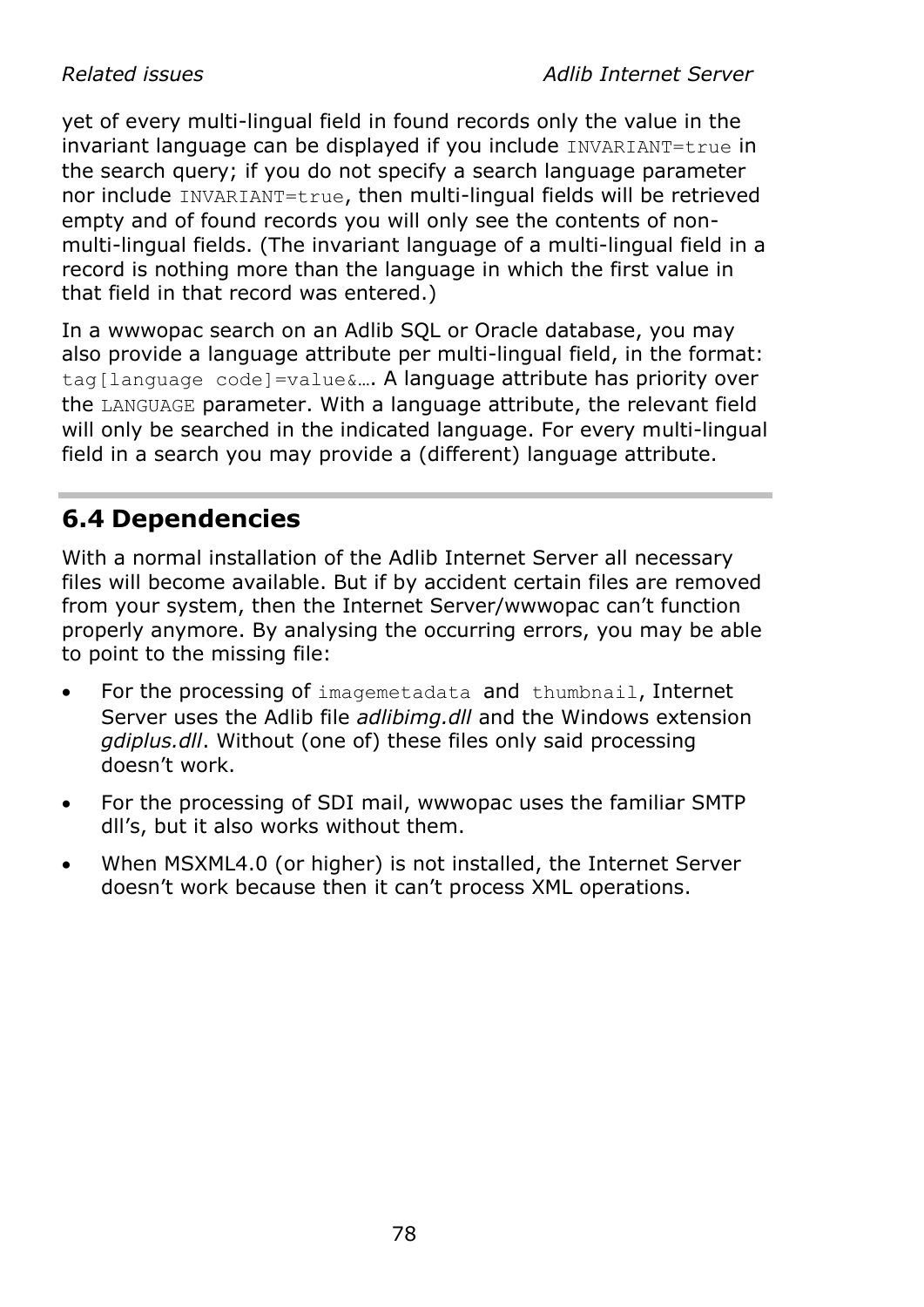# **7 Appendix 1: your own record format**

Search results are produced in an XML file that complies with the so called *adlibXML.xsd* (Extensible Schema Definition: a validation schema for our own XML-code) for Spectrum-XML.

From wwwopac 6.1 it is possible to define your own AdlibXML record format. This may be desirable if the standard STRUCTURED and UNSTRUCTURED record formats are not sufficient for your application.

You define such an XML schema in the *adlibweb.xml* configuration file for your wwwopac. (This functionality is not supported for .*www* configuration files, the predecessor of *adlibweb.xml*.) A handy way to define such a schema is by basing it on an existing XML schema.

By submitting a query to wwwopac directly as a CGI string in your browser, the search result will be presented in XML. Of course, you can indicate whether you want that result to be in STRUCTURED or UNSTRUCTURED format. The specification of the format itself can be requested at the same time, by submitting one of the options schema=template or schema=text in the CGI string as well:

- **schema=template** displays the specification of the used schema in the *<recordTemplate>* node, above the record list. Metadata is transported through attributes, as usual.
- schema=text shows the specification of the used schema (fields, links, types etc) in comment text in XML, above the record list.

Via the XML record schema displayed here, you'll also find out what the names of the current tag nodes are, and which tags might be retrieved in the search result. Select and copy the complete *<recordTemplate>* and paste it in your *adlibweb.xml* file as a child of a *<groupConfiguration>* node or *<databaseConfiguration>* node. (Do not forget to escape characters like "&", when doing so. And if you copy and paste from within the browser, then also remove the "-" signs which are there to fold nodes in and out.) Now you can edit the schema to your desire.

- The top node is always *<recordTemplate>*.
- The subnodes consist of a <*node*> with different possible attributes, namely:
	- $\circ$  tag the database tag to be retrieved;
	- $\circ$  type the field type, namely one of the following: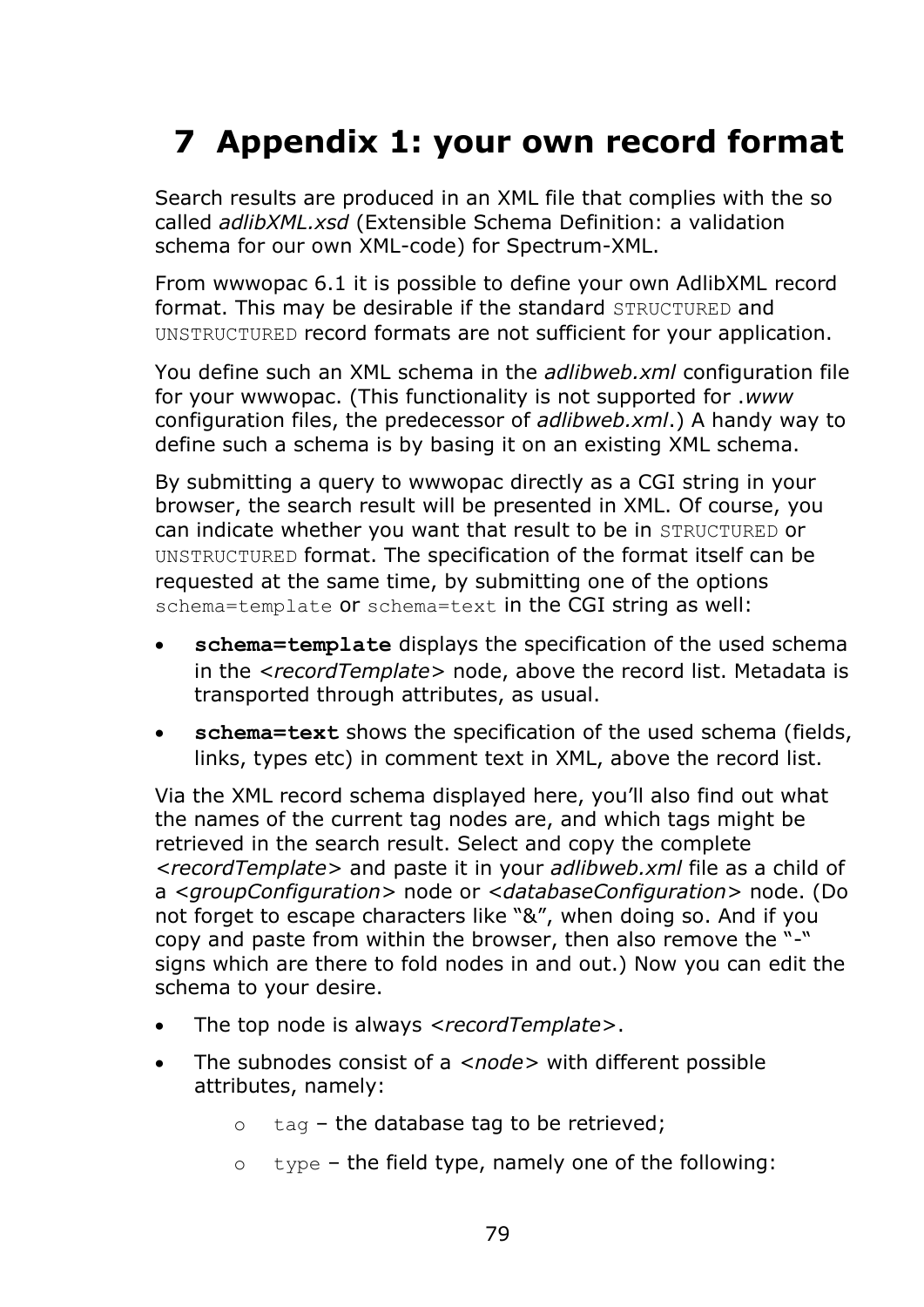#### *Appendix 1: your own record format Adlib Internet Server*

- normalField this is the default type;
- **•** group for fields to be grouped;
- richTextField converts line-breaks in this kind of fields to <br/>br/>
tags:
- RTF converts the contents of RichText fields to XML, via *rtf2xml.dll*;
- **•** referenceLink for linked fields;
- enumeratedField for enumerative fields;
- **•** reservedTag for including options;
- termLink;
- attribute for including attributes;
- occurrence:
- $\bullet$  text to include fixed text, no element;
- attributeText;
- expandedField for internal links, reads in the linked record and displays it recursively. Subnodes (like in the example below) will be ignored! All types of internal links can be expanded this way. However, there is no automatic check for circular links.
- o name the XML element to be used. If the name is not provided, the tag itself will be used; then, any percent sign in the tag will be escaped as "perc". The name has to be XML-compliant, so spaces cannot be used in it;
- o linkdb only necessary for referenceLink and termLink;
- o linktag only necessary for referenceLink and termLink;
- o lreftag only necessary for referenceLink;
- o text the text which must be used for the node types text and attributeText.
- Nodes of the group referenceLink and termLink type may have subnodes.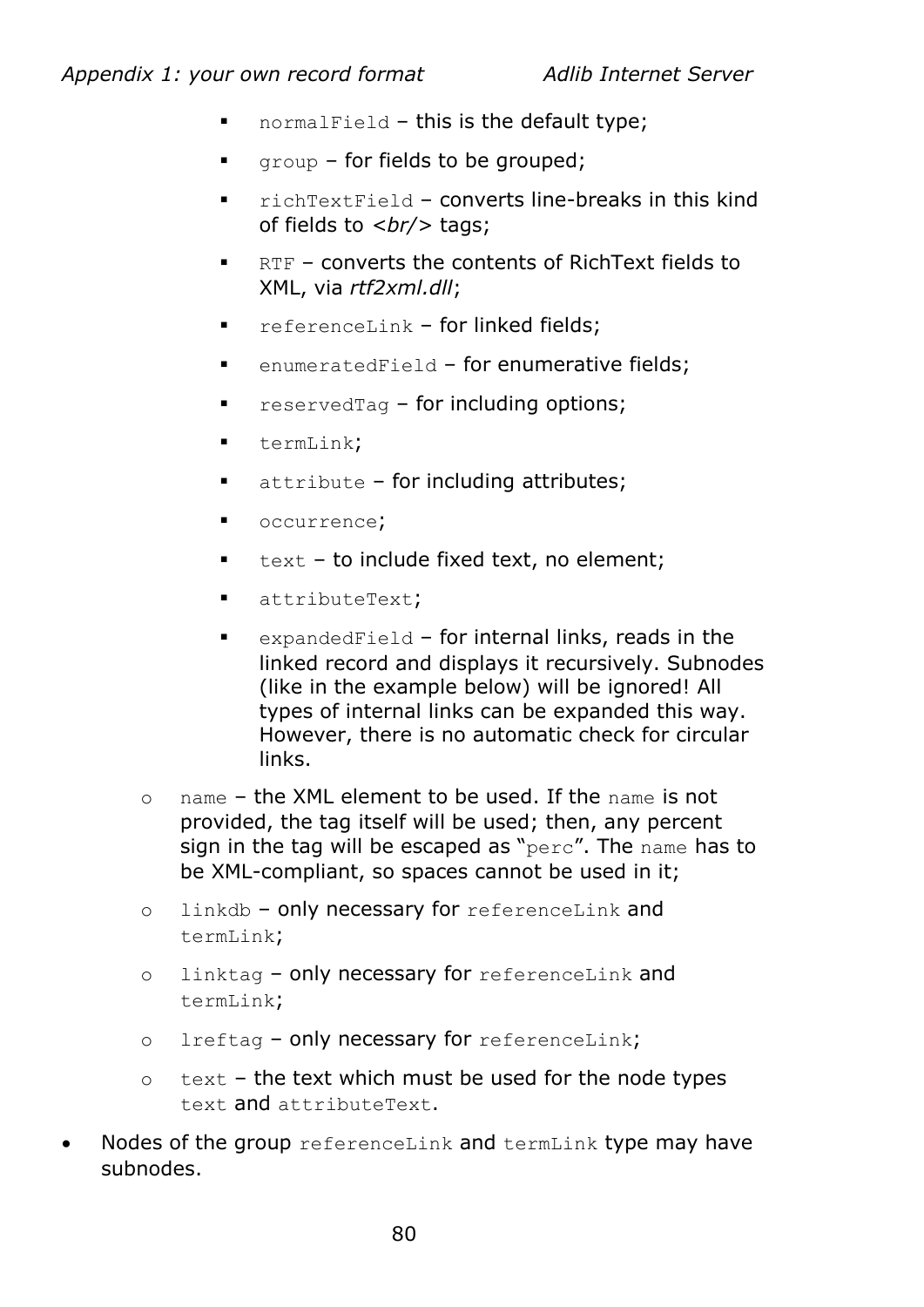• When a node attribute has subnodes, those will have to be included as the first subnodes. Attribute subnodes after the first "normal" subnode won't be displayed!

Below, you can see a fictive example, for test purposes:

```
<groupConfiguration group="template">
   <recordTemplate>
   <node tag="QQ">
     <node type="attributeText" name="staticAttr" text="xxx"/>
     <node name="occ" type="occurrence"/>
     <node type="text" text="drieën < 10"/>
     <!-- this text is not shown, see last remark in the syntax 
     description -->
     <node type="attributeText" name="notshown" text="yyy"/>
    <node tag="QQ" name="QQattr" type="attribute"/> 
    <node tag="WW" name="WWattr" type="attribute"/> 
    <node type="text" text="end"/>
    </node> 
    <node type="expandedField" tag="bt" name="part_of_reference" 
    termtag="IN">
   <node type="group" name="mygroup">
    <node type="richTextField" tag="WW" /> 
    <node tag="GG" /> 
    </node>
    <node tag="%0" name="priref" /> 
    <node type="referenceLink" tag="AA" name="thename" lreftag="l1" 
    linktag="BB" linkdb="d:\mydbA+yourdb">
    <node tag="AA" name="Oliver" /> 
    <node tag="D1" name="mergedfield" /> 
   </node>
    <node tag="AI" name="autoinc" /> 
    <node tag="DD" name="date" /> 
   <node type="element" name="extra">
    <node tag="DD" name="date" /> 
    <node type="text" name="fixed text"> 
    </node>
    <node type="enumeratedField" tag="EE" /> 
    <node tag="FF" /> 
    <node type="group" name="yourgroup">
    <node tag="H1" name="Heylang1" /> 
    <node tag="H2" name="Heylang2" /> 
    <node tag="H3" /> 
   </node>
   <node tag="ID" name="ISO_date" /> 
    <node tag="II" name="Integer" /> 
    <node tag="IS" /> 
   <node tag="LL" /> 
   <node type="termLink" tag="TI" linktag="ti" 
    linkdb="d:\mydbA+yourdb">
    <node tag="ss" name="tt" /> 
   </node>
   <node tag="TT" /> 
   <node tag="l1" name="linkref_info" /> 
  </recordTemplate>
```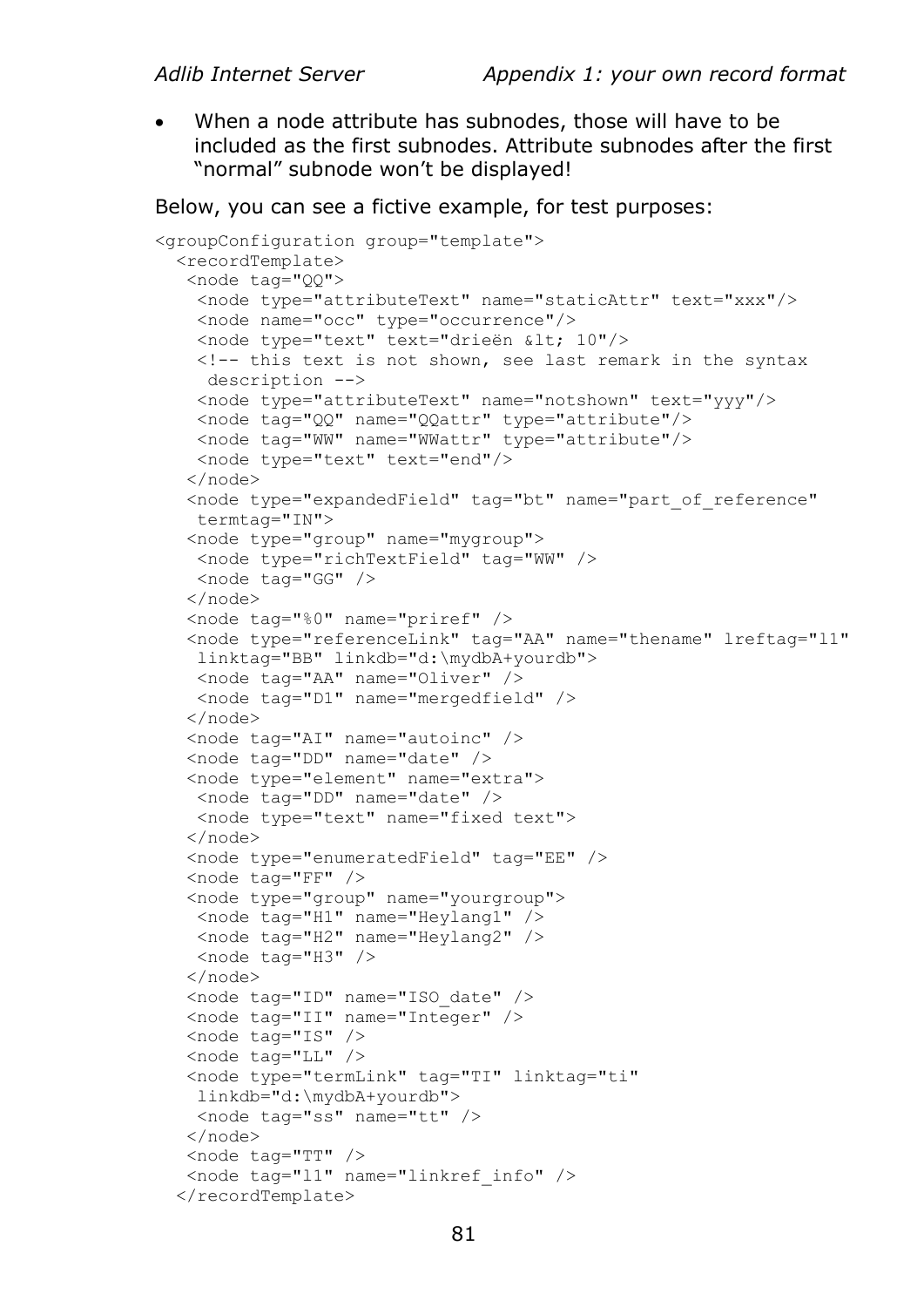```
</groupConfiguration>
<databaseConfiguration database="mydb" groups="template">
 <DATABASEpath>c:\something</DATABASEpath>
 <DATABASE>mydb</DATABASE>
</databaseConfiguration>
```
Save the changed *adlibweb.xml* file in Unicode UTF-8 encoding.

In principle, you can also submit your own schema through the CGI string, if you do not want to use a web configuration file. You do this behind an xmltemplate=..., in which the entire <recordTemplate> node (URL-encoded) must be inserted. Do check if the entire node has been pasted to the URL, since the length of a CGI string is limited.

Do note that if you have defined you own record schema, this new schema will always be used. You then no longer have the choice to sometimes use the standard STRUCTURED and UNSTRUCTURED formats too. It's also impossible to specify a difference between fields to be retrieved for a brief display and a detailed display. However, this feature may be implemented in the future.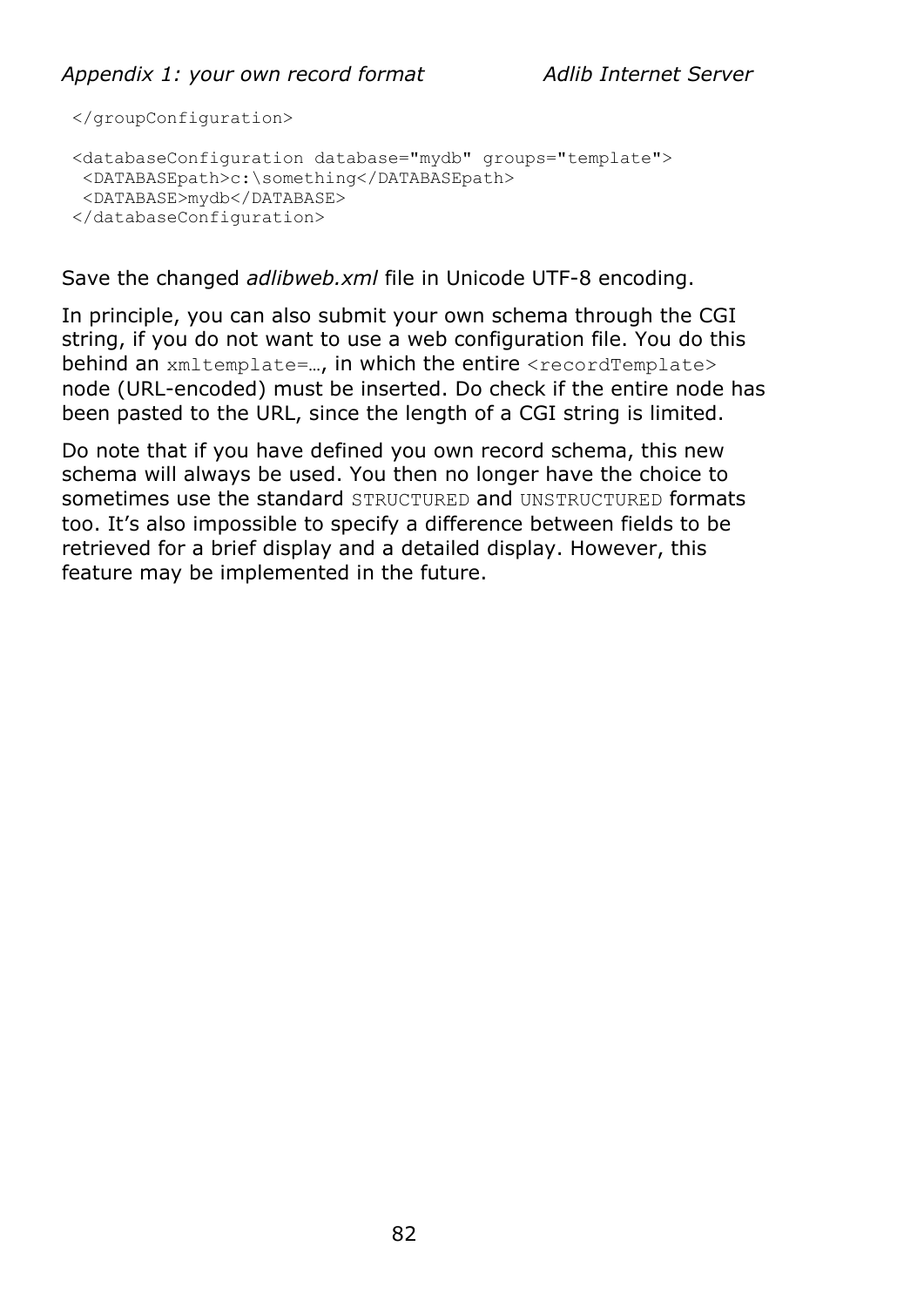# **8 Appendix 2: the Adlib Base Profile**

Adlib wwwopac implements SRU/CQL version 1.1 and conforms to the so-called SRU Base Profile (see [http://www.loc.gov/standards/sru/base-profile.html\)](http://www.loc.gov/standards/sru/base-profile.html) and the following Adlib Base Profile:

# **Adlib Base Profile (version 1.0)**

Beta-4

Initiated: Monday December 13th, 2004 Last updated: June 14th, 2006

Hedzer Westra, Erik Lange Adlib Information Systems http://www.adlibsoft.com

#### **Contents**

- Introduction
- URIs
- SRW, SRU and CQL
- SRW Requirements
- Optional and server-dependent features
- Configuration
- Implemented SRW/CQL features
- Unimplemented optional features
- Adlib server-specific implementations
	- Indexes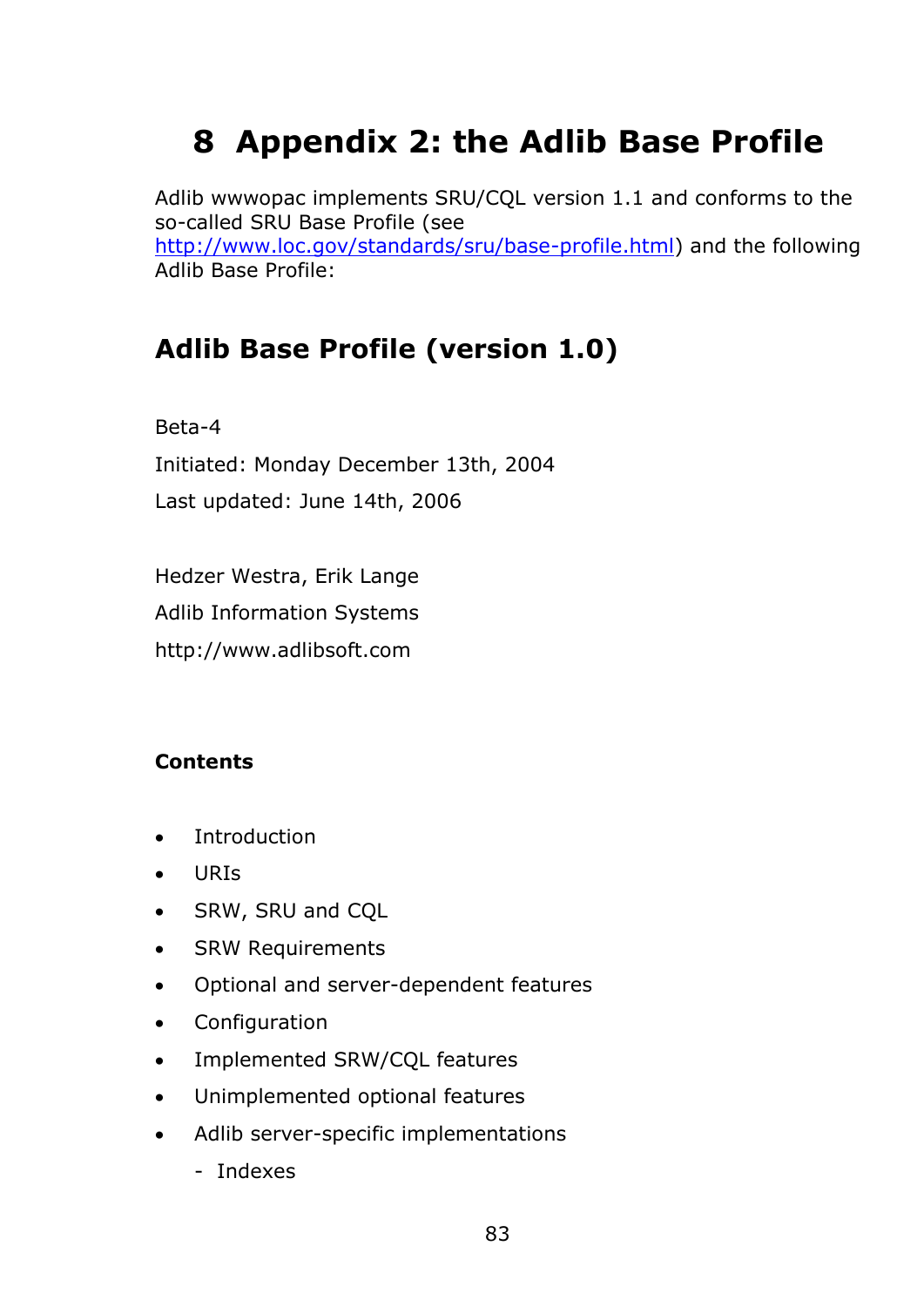- Relations
- Terms
- Modifiers
- Sorting
- The Adlib Context set
- CQL to Adlib bridging

-------------

### **Introduction**

This document describes the Adlib Base Profile 1.0 of the SRU server that is implemented by Adlib Information Systems in its wwwopac software. It is only a partial profile: it only describes the software capabilities. For each installation and configuration of this software a full profile document should be defined (by the client).

## **URIs**

The URI for the Adlib Base Profile is "info:srw/profile/6/1.0".

The Adlib context set is identified by the URI "info:srw/cql-contextset/6/1.0". The preferred identifier for this URI is 'adlib'.

These URIs are defined using the SRW 'info URI' convention, using the Adlib authority string "6", which was assigned by the ZING working group.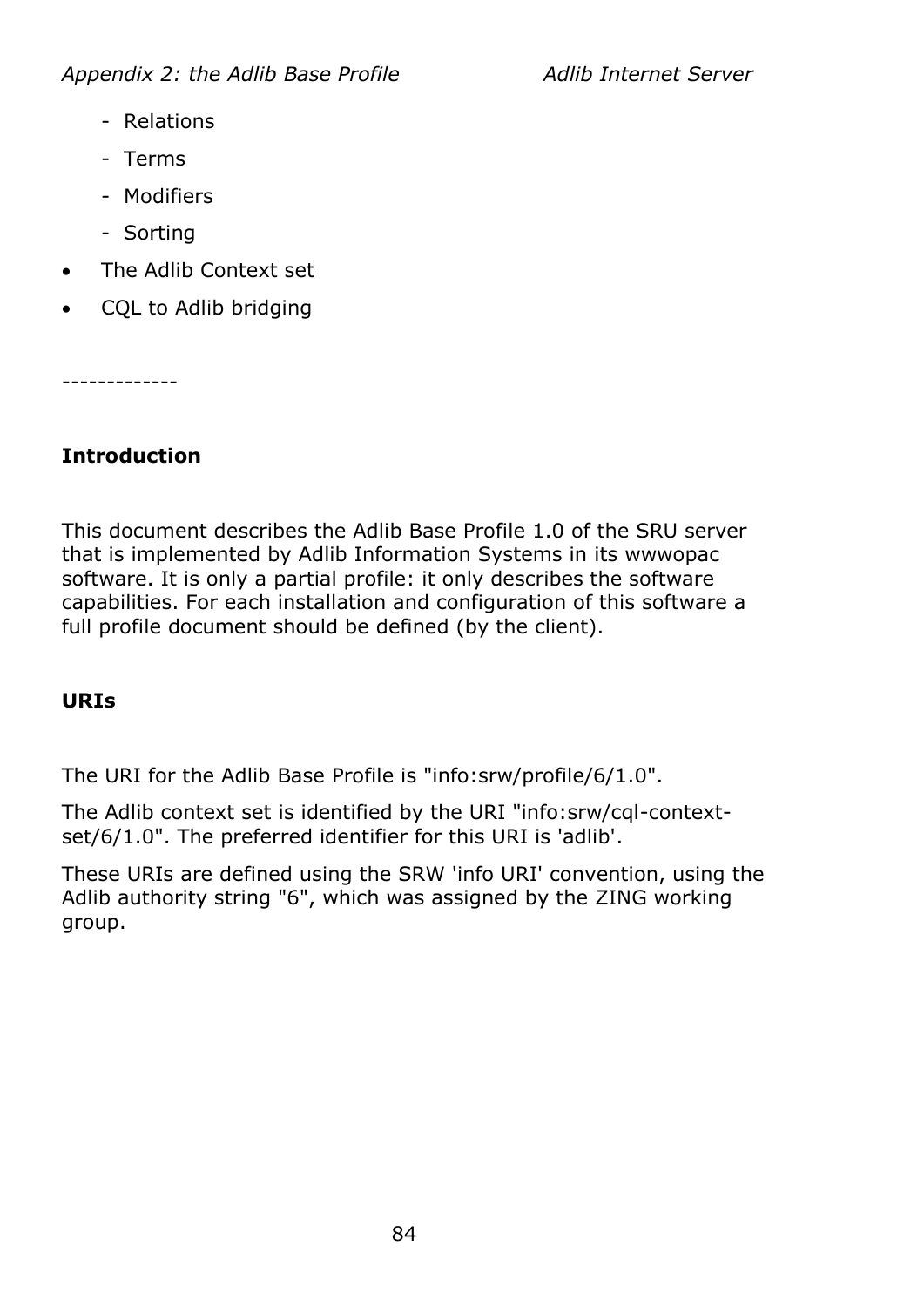#### **SRW, SRU and CQL**

The SRW and SRU protocols, and the CQL language, CQL context set and SRU Base Profile are all described on <http://www.loc.gov/standards/sru/> . Please refer there for information about this search & retrieval protocol.

#### **SRW Requirements**

The Adlib wwwopac.exe implements all features required by the SRU Base Profile, refer to [http://www.loc.gov/standards/sru/base](http://www.loc.gov/standards/sru/base-profile.html)[profile.html.](http://www.loc.gov/standards/sru/base-profile.html)

#### **Optional and server-dependent features**

SRW/U and CQL are quite broad protocols which allow for many optional and server-dependent features.

This document defines which optional and server-dependent features are implemented, and how these function.

#### **Configuration**

Adlib supplies a number of applications to its customers, who can make changes and additions to their applications. Therefore there is no single 'Adlib' context set or profile. Each customer can configure their wwwopac software (through settings in the *adlibweb.xml* file) to produce the SRU context sets and profiles that are required. For any such configuration a custom context set and profile document should be created - or existing ones should be adapted. This document describes the Adlib Base Profile and the Adlib Context Set, which must form the basis of such a customer-defined profile. Therefore, only meta-indexes are defined here. Metadata formats (like Dublin Core or MarcXML) are not defined here.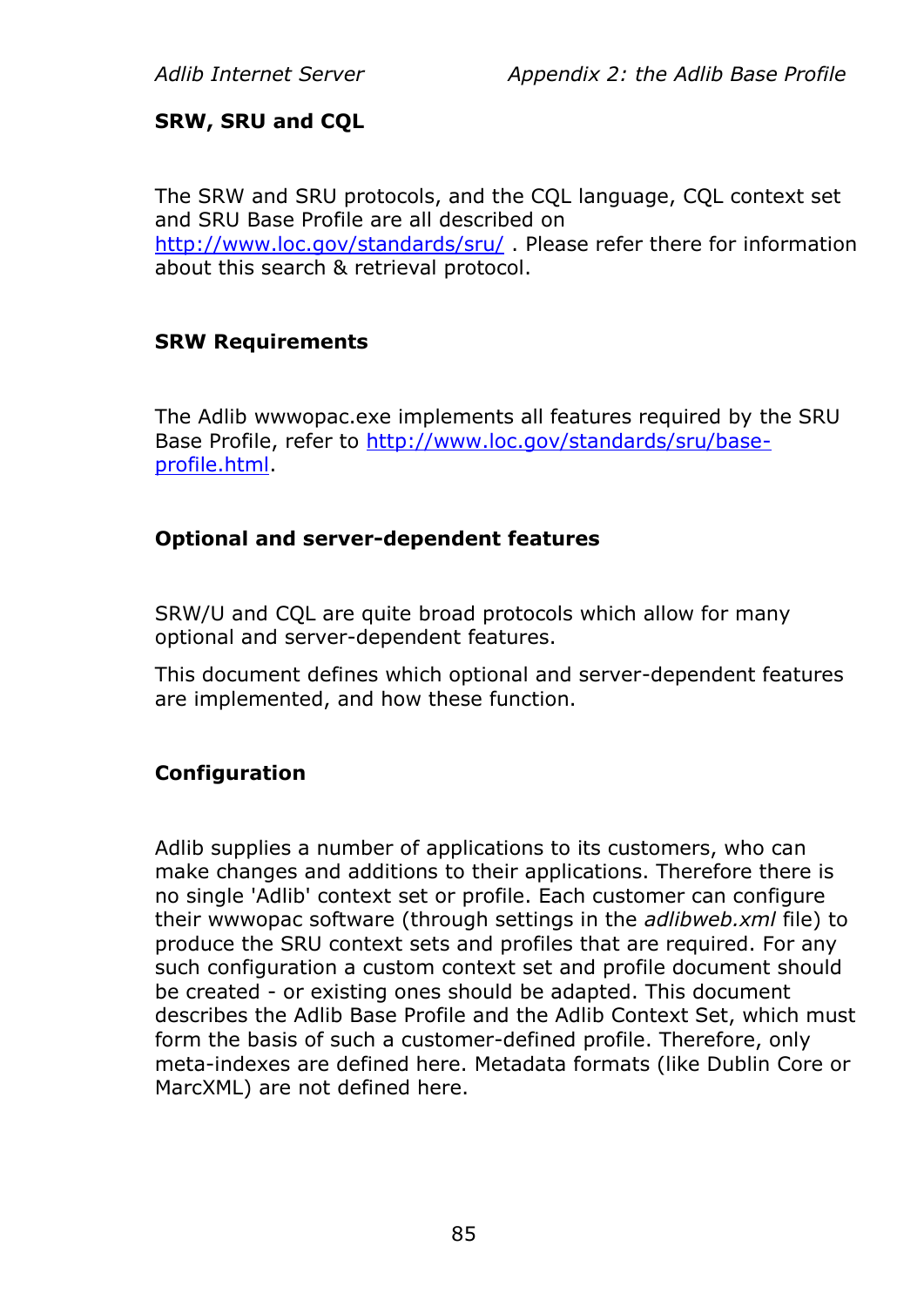#### **Implemented SRW/CQL features**

- protocol version 1.1
- the SRU protocol, i.e., HTTP GET/POST CGI requests. This is a slight extension of SRU, since the current documentation does not mention SRU POST.
- the explain operation
- the searchRetrieve operation
- CQL 1.1 parsing
- CQL 1.1 handling
- CQL context set as far as the Base Profile requests it, plus some extras:
	- and, or, not Booleans
	- $-$  =,  $>$ ,  $<$ ,  $<$  =,  $>$  =,  $<$  relations
	- exact, all, any, scr relations
	- the within relation
	- cql.anywhere, adlib.allIndexes and adlib.record meta-indexes
	- cql.serverChoice surrogate index
- sorting
- surrogate & non-surrogate diagnostics generation
- recordSchemas
- request echoing, xSortKeys and XCQL

#### **Unimplemented optional features**

- recordXPath handling
- result sets
- full proximity searches, i.e. the 'prox' boolean
- word anchoring  $(^{\wedge})$
- matching on a single character using '?'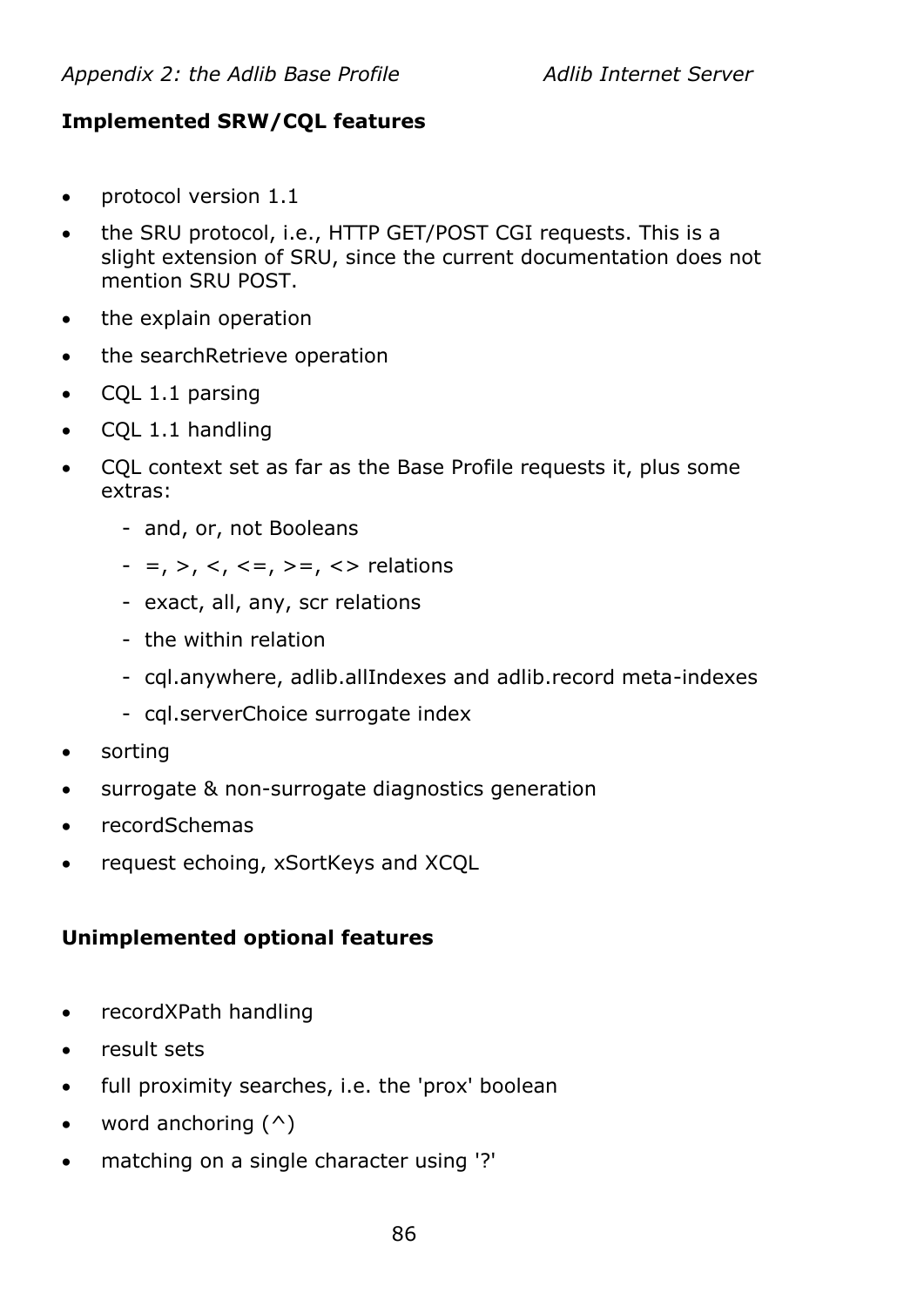- scan operation
- SRW (SOAP) as communication layer

#### **Adlib server-specific implementations**

#### *Indexes*

- The adlib.allIndexes meta-index searches all indexes defined in the Adlib database at once. This is different from cql.anywhere, which searches all indexes in all context sets.

- The adlib.record meta-index searches the whole record, so all of the fields in each record. This includes data that is not indexed (and possibly not even displayed in any record schema) and therefore not searchable using CQL indexes. The relation must be '='.

Note: In future versions, COL might support a cgl.record meta-index with the same semantics.

#### *Relations*

- cql.scr is always handled as '='.

- The 'within' relation is implemented using range searching. Exactly two words must be supplied, separated by a single space. The range search type can be selected by using an adlib.range modifier, with the following values:

leftexclusive

rightexclusive

exclusive

inclusive (default)

Example: date within/adlib.range=leftexclusive "2000 2004"

Note: the CQL context set always uses inclusive range searching; there is no range modifier.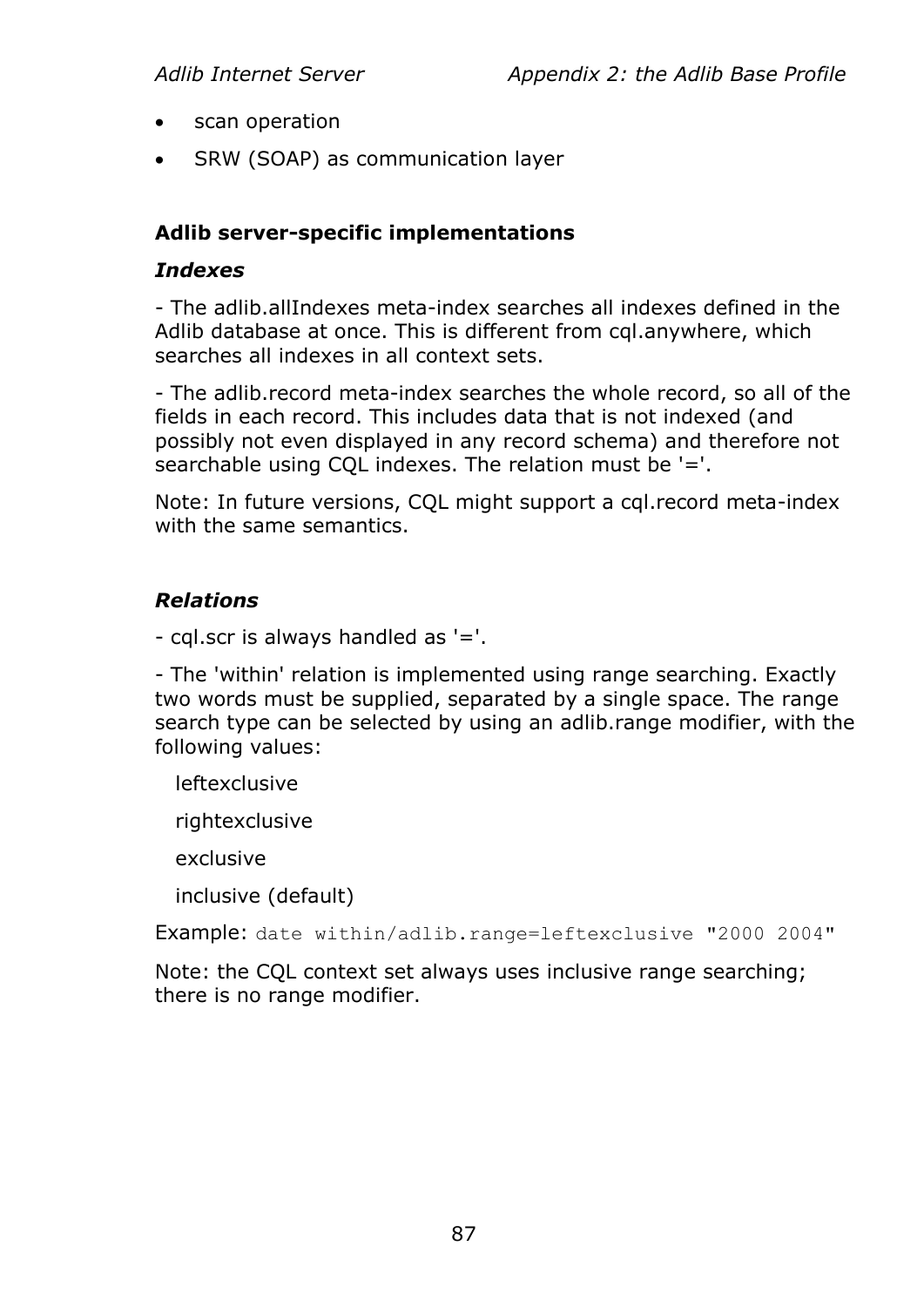#### *Terms*

- Empty term searches are not supported.

- \* for pattern matching is only usable at the beginning and/or end of a search term.

- A maximum of 250 characters per term is supported.

#### *Booleans*

- A maximum depth of 250 nested expressions is supported.

#### *Modifiers*

- The 'and' boolean accepts one of the modifiers 'adlib.when' and 'adlib.whennot'. See below for more information.

- Thesaurus-enabled searches can be executed by issuing an adlib.thesaurus modifier with one of the following values:

generic

broader

narrower

related

topterm

parents

These only work correctly on indexes with thesaurus links defined. Otherwise, they fall back on normal searching. The modifier is supported only for the 'exact' and '=' relations.

- There are two types of CQL context set modifiers: data type modifiers and pattern modifiers. The accepted data type modifiers are:

cql.string

cql.word

cql.isoDate

cql.number

Note: cql.uri is invalid in the Adlib Base Profile.

The accepted pattern modifiers are:

cql.masked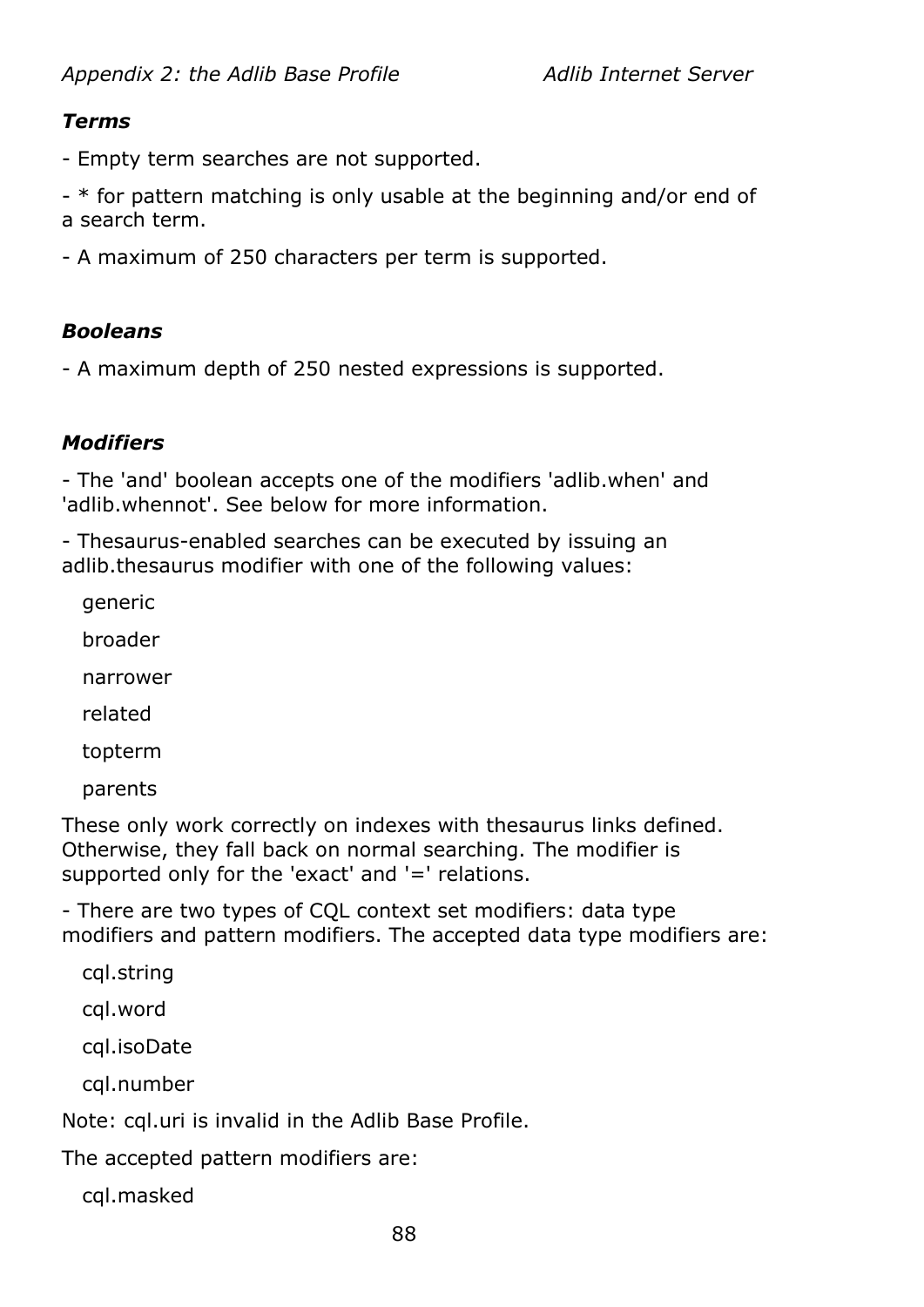cql.unmasked (not yet defined in CQL context set)

Of each modifier type only one can be active for each search clause. The combinations /cql.masked/cql.number and /cql.masked/cql.isoDate are invalid.

- Adlib interprets terms in the following manner:

If modifiers are sent in the query, those are used. If they are not, modifiers are implied according to the following rules:

1. pattern modifer: cql.masked is always assumed, unless cql.number or cql.isoDate are supplied or implied.

2. data type modifier, implied using the relation and sometimes the Adlib index type:

- 'exact': implied modifier is cql.string.

- '=': implied modifier is cql.word, cql.number or cql.isoDate, depending on the index type.

- 'any' and 'all': implied modifier is cql.word. Words are combined using OR (for 'any') or AND (for 'all').

- 'within': there is no implied data type modifier; there must be two words separated by a single space

Modifier cql.unmasked means: the CQL pattern match character \* has no special meaning; pattern matching is not possible using this modifier. The characters  $\wedge$ , ? and  $*$  do not have to be escaped.

Modifier cql.masked means: pattern matching on \* is possible. The characters  $\wedge$ , ?,  $*$  and \ must be escaped with \.

Modifier cql.word means: words are split and then re-combined using the Adlib separators and concatenators rule. Word adjacency is not used when searching. An error will be returned when searching with cql.word on a string index.

Separator characters are: [];,!@()|{}<>? carriagereturn newline space tab

Concatenator characters are:  $\div = \frac{1}{2}$  /~#\$%^& +:"'\*

Note: the CQL context set says nothing about how words are to be split but instead leaves that up to implementations to be specified.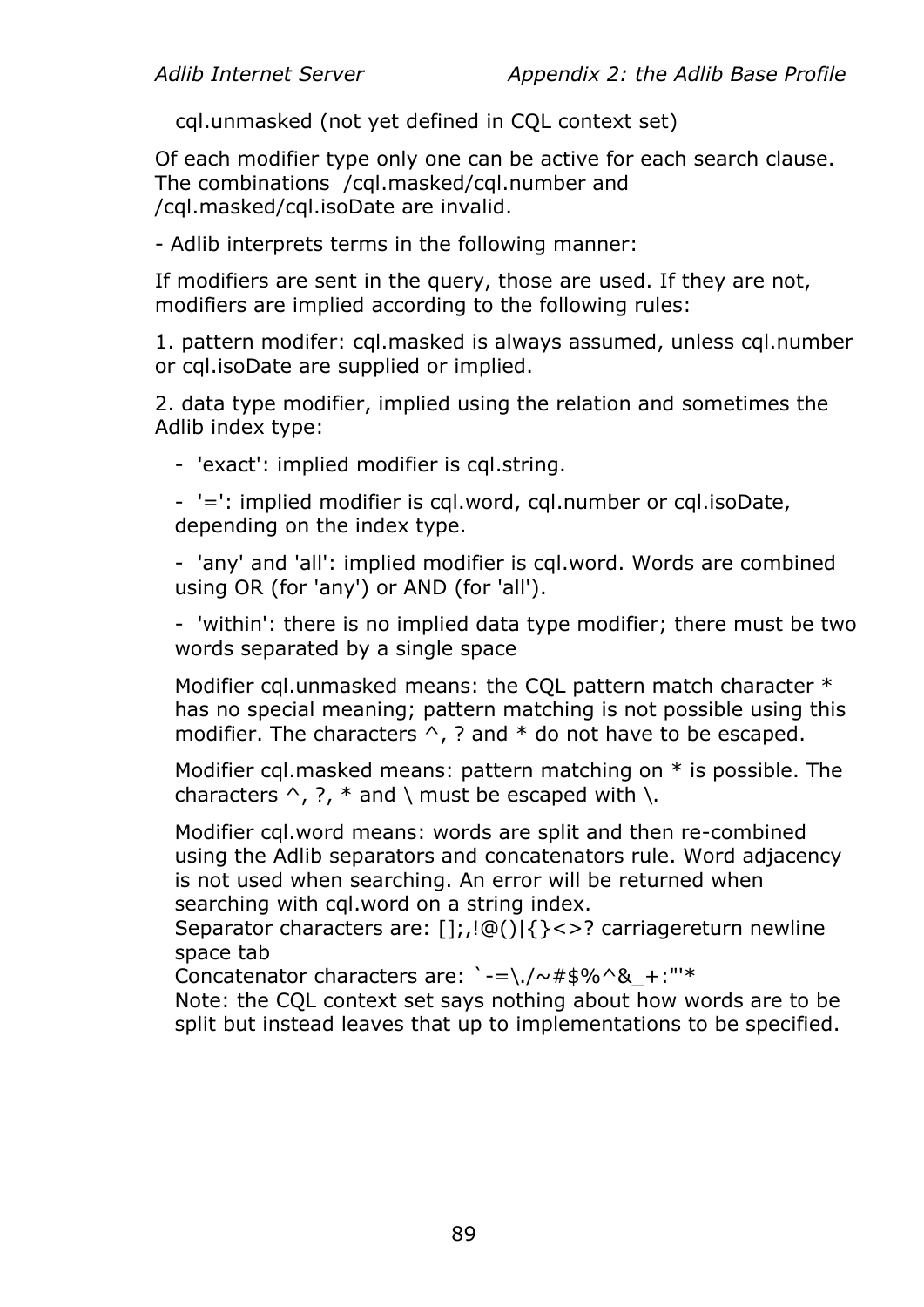Modifier cql.string means: terms are not inspected for separators or concatenators. An error will be returned when searching with cql.string on a word index.

Modifier cql.isoDate means: term is interpreted as a single ISO 8601 date. If the Adlib index type is European or US, the term will be translated before the actual search takes place.

Modifier cql.number means: term is interpreted as a single 32-bit signed integer.

The difference(s) between the CQL context set is/are the following:

- word adjacency, which should be used with the cql.word data type modifier, is a feature which the Adlib database engine currently does not implement.

#### *Sorting*

- sorting is only supported for hard-wired (case-sensitive) paths, not for full XPaths. The customer can define a path for each CQL index.

# **The Adlib Context set (version 1.0)**

The Adlib Context Set version 1.0 defines:

### **(meta-)indexes:**

- adlib.record (whether this will be added to the CQL context set is still unclear, so the prefix is adlib, not cql)

- adlib.allIndexes

### **modifiers:**

- adlib.thesaurus for the '=' and exact/cql.word relation with its six accepted values (generic, broader, etc.)

- adlib.range for the 'within' relation
- adlib.when and adlib.whennot for the 'and' boolean

- cql.unmasked (it is assumed this modifier will eventually be added to the CQL context set, hence the cql prefix)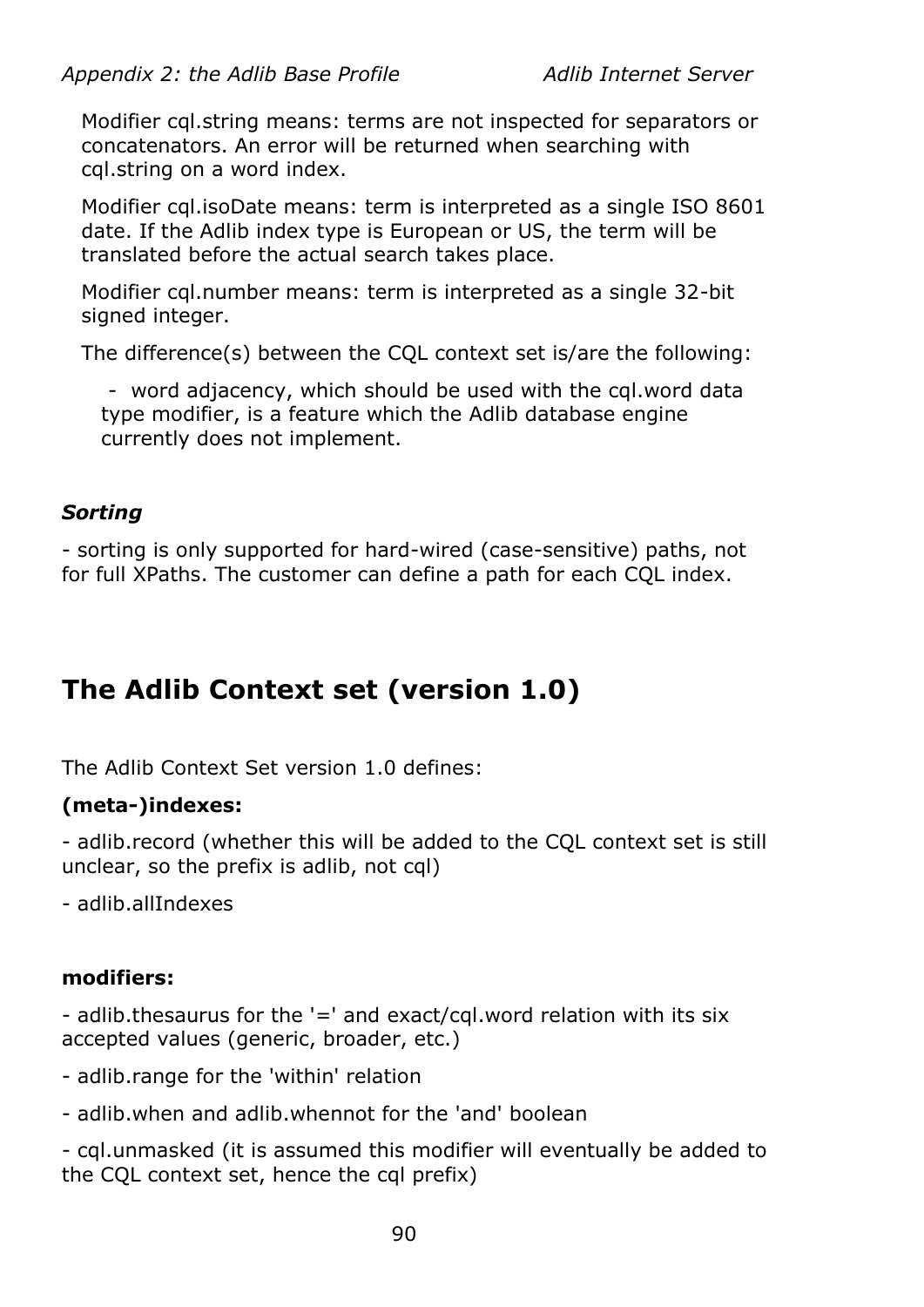# **CQL to Adlib bridging considerations**

#### *The 'and' boolean modifiers:*

The and-relation modifiers are implemented using the WHEN and WHEN NOT booleans in Adlib. In Adlib, the WHEN (NOT) booleans on two distinct indexes will first search records using the left operand index. For each record the right operand operator and value will be checked in the same occurrence. The Adlib-specific property of occurrences comes down to the following: each field can have 0 or more values (unless explicitly stated as non-repeatable), whereas conventional RDBMS's can only hold 0 or 1 values in a field. Indexes can be specified to index either the first or all occurrences. The WHEN operator explicitly checks matching occurrences. See the Adlib User Guide (available from http://www.adlibsoft.com/) for more information.

#### *'within':*

This relation is implemented using range searching, i.e. the Adlib WHEN boolean used on two identical indexes. Note that this is a very different operation from the WHEN boolean used on two distinct indexes.

#### *Performance:*

- The adlib.allIndexes and cql.anywhere meta-indexes might have slow search responses if there are a lot of indexes.

- The adlib.record meta-index cannot use any index and will always be slow.

- Searching on \*...\* is done using the Adlib 'contains' operator, which is slow since no index can be used.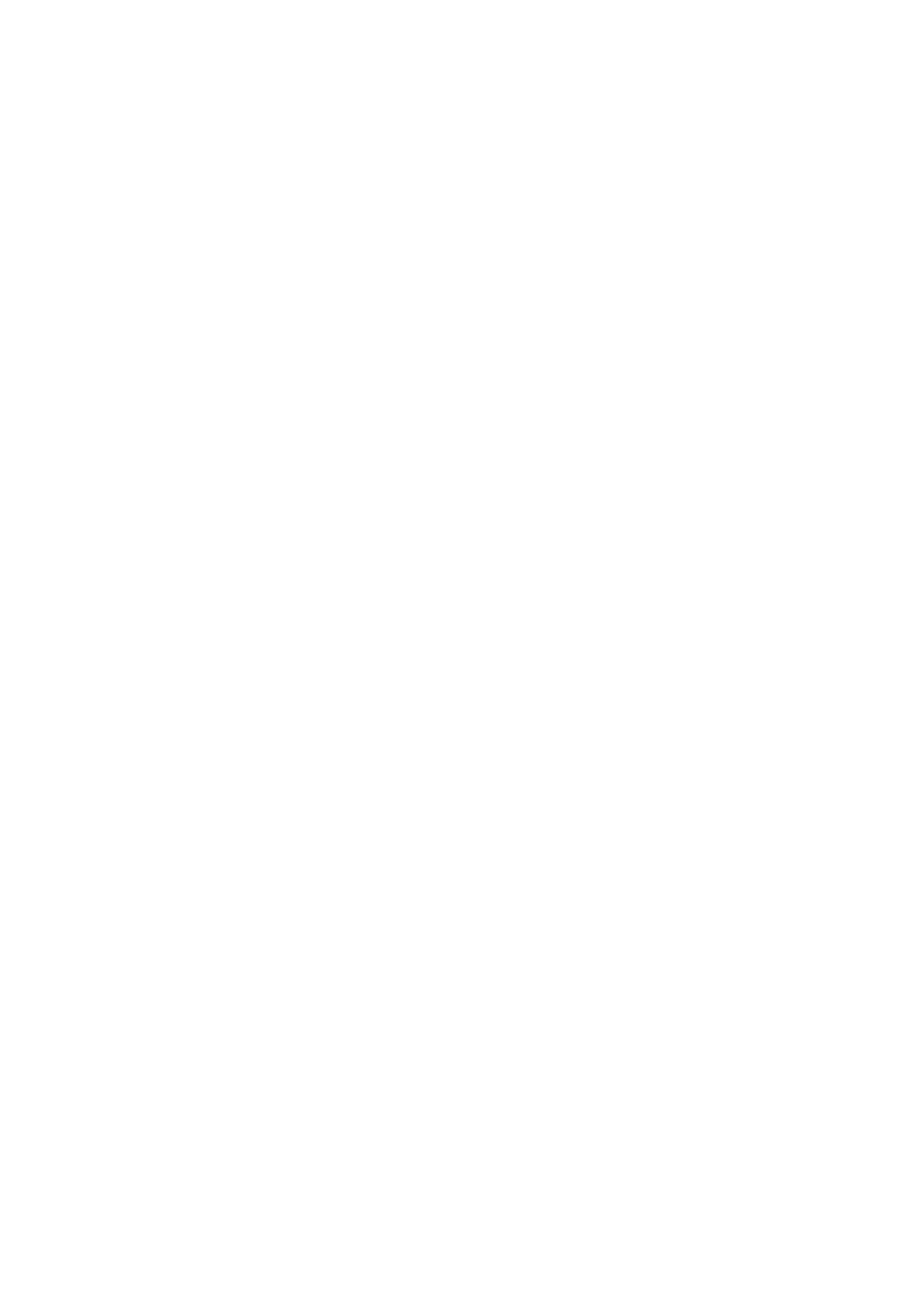# 9 Index

 $\overline{a}$ 

#### $\frac{0}{0}$

| $%0$ 14, 33, 35  |
|------------------|
| %0D%0A 33        |
|                  |
|                  |
|                  |
|                  |
|                  |
|                  |
|                  |
|                  |
|                  |
|                  |
|                  |
|                  |
|                  |
| $0/6$ Y and $11$ |

#### $\&$

| 8.  25, 33 |  |
|------------|--|
|            |  |
|            |  |
|            |  |
|            |  |
|            |  |
|            |  |
|            |  |
|            |  |
|            |  |

 $\cdots$  13, 32  $\ast$ 

| $+$ |
|-----|
|     |

 $\mathbf{r}$ 

#### $\,<$

| <alldatadictionaryfields></alldatadictionaryfields> 21 |
|--------------------------------------------------------|
|                                                        |
| <database>  47</database>                              |
| <databasepath>  47</databasepath>                      |
| <dm>  47</dm>                                          |
| <field>  21</field>                                    |
| <highlight> 9</highlight>                              |
| <oai admin="" email="">  47</oai>                      |
| <oai delimiter="">  47</oai>                           |
| <0AI DIR> 47                                           |
| <0AI ID DESCR>  48                                     |
| <oai identifiers="" max="">48</oai>                    |
| <oai max="" records="">  48</oai>                      |
| <oai repository_identifie<="" td=""></oai>             |
|                                                        |
| <oai name="" repository=""> 48</oai>                   |
| <0AI SETS_DIR> 48                                      |
| <0AIFIELDS>21,48                                       |
| <recordtemplate>  79</recordtemplate>                  |
| <xmltype>  49</xmltype>                                |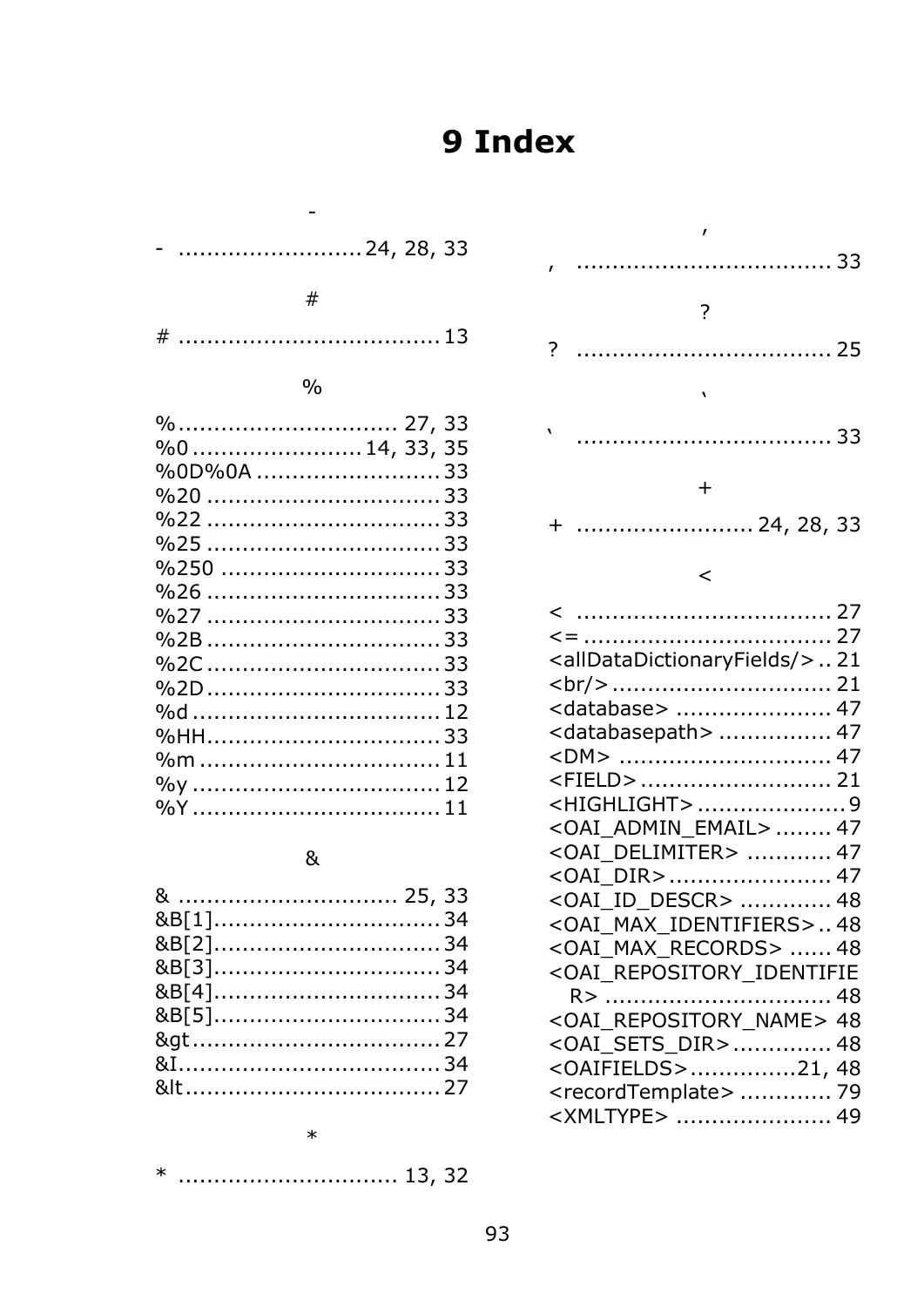### *Index Adlib Internet Server*

| > 27 |  |  |  |  |  |  |  |  |  |  |  |  |  |  |  |  |  |
|------|--|--|--|--|--|--|--|--|--|--|--|--|--|--|--|--|--|
|      |  |  |  |  |  |  |  |  |  |  |  |  |  |  |  |  |  |

#### A

| absolute path4        |  |
|-----------------------|--|
| absolute paths 4      |  |
|                       |  |
| adapl 12              |  |
| Address35             |  |
| Adlib Base Profile61  |  |
| Adlib Internet Server |  |
| commands7             |  |
| ADLIB DIRi 14         |  |
| ADLIB OUTPUT 14       |  |
| ADLIB PTR  7, 37      |  |
| adlibweb.xml 3        |  |
| adlibXML 49           |  |
| <b>IMXdilbA</b>       |  |
| customized 79         |  |
| adlibXML schema79     |  |
| adlibXML.xsd79        |  |
|                       |  |
|                       |  |
| allow18               |  |
| ALLOW ALL DBS=true 7  |  |
| ampersand 25, 33, 57  |  |
| AND 24, 25            |  |
| AND NOT24             |  |
|                       |  |

## B

| boolean functions 25 |  |
|----------------------|--|
| boolean operators35  |  |
| brackets 36          |  |
| BRIEFADAPL  14       |  |
| BRIEFFIELDS  7, 20   |  |
| BRIEFSTYLE17         |  |
| broader term 35      |  |

| browser 23 |  |  |
|------------|--|--|
|            |  |  |

#### C

| callerIP  11               |
|----------------------------|
| capitals  33               |
| case-sensitive  33         |
| catalogue 1                |
|                            |
| CGI escaping  71           |
| CGI-string  23, 33         |
| characters  24             |
| client-side  23            |
|                            |
|                            |
| commands 24                |
| commas  33                 |
| comments  13               |
| Common Gateway Interface 1 |
| contains  27               |
| CONTENT-TYPE  15           |
| copyright notice  42       |
|                            |
|                            |
| crawling  56               |
| CROPABSOLUTE  41           |
| CROPHEIGHT  41             |
| CROPWIDTH  41              |
| CROPX  41                  |
| CROPY  41                  |

#### D

| DATABASE 3, 8, 25            |
|------------------------------|
| database name 3              |
| database path3               |
| DATABASEPATH  3, 8           |
| date fields  27              |
| date-of-modification  46, 47 |
|                              |
| default thumbnail image 42   |
| default.www 4                |
| DEFAULTTHUMBNAIL  42         |
| DELETE ALLOWED  20           |
| descending 31                |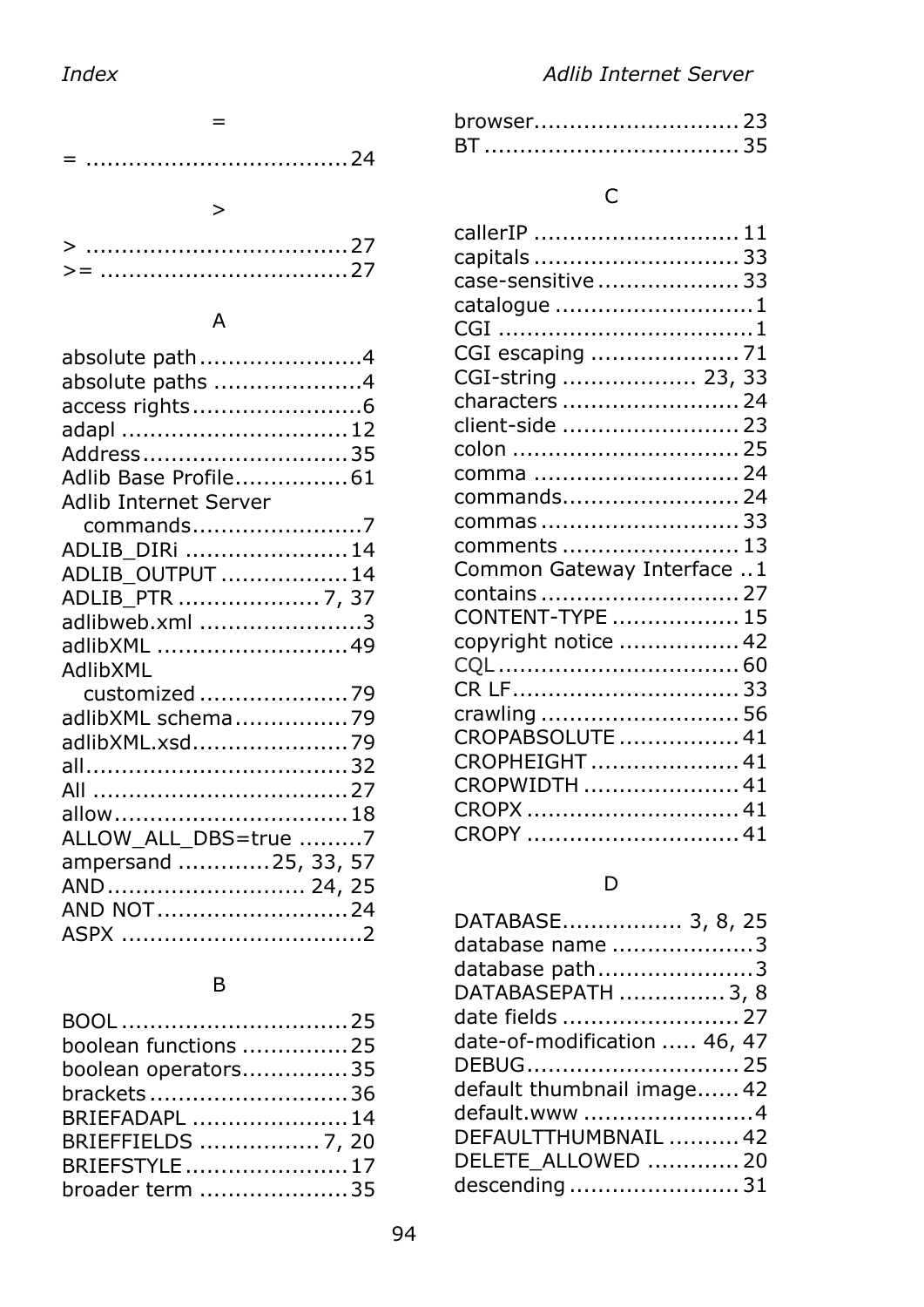| DETAILADAPL  15               |  |
|-------------------------------|--|
| DETAILFIELDS  9, 20           |  |
| DETAILSTYLE  15, 17           |  |
| DIAGNOSTIC  13                |  |
| disallow 18                   |  |
| dispatcher.aspx 24            |  |
|                               |  |
|                               |  |
| DONTKEEPASPECTRATIO39         |  |
| Dublin Core 56                |  |
| Dublin Core metadata-standard |  |
|                               |  |
|                               |  |

#### E

| error code 135 37         |
|---------------------------|
| error report files 14, 15 |
|                           |
|                           |
| Expert search system 24   |
| Expires 16                |
| explain                   |
| in SRW/SRU 69             |
|                           |

#### F

| FACS-name 8        |
|--------------------|
| field codes 26     |
| field name  26, 35 |
|                    |
|                    |
| FLD  24, 26        |
| FLD/VAL pairs  36  |
|                    |
| FULLIMAGE40        |
|                    |
|                    |

## G

| gallery  36       |  |
|-------------------|--|
| GetRecord  52     |  |
| GetRecord-call 51 |  |
|                   |  |

| hard return 33         |
|------------------------|
| hexadecimal numbers 33 |
| hexadecimal value 27   |
| hexadecimal values  36 |
|                        |
| HTML-forms 23          |
|                        |

# I

| identifier  56<br>Identify 52<br>Identify request  48<br>Identify-request 50<br>IIS 5 1, 6<br>image watermarking 42<br>imagemetadata44,78<br>IMAGEOVERLAYBLEND  42<br>IMAGEOVERLAYFILE  42 |  |
|--------------------------------------------------------------------------------------------------------------------------------------------------------------------------------------------|--|
| IMAGEOVERLAYMINPIXELSIZE                                                                                                                                                                   |  |
| IMAGEOVERLAYPERCENTAGE                                                                                                                                                                     |  |
| IMAGEOVERLAYPOSITION  43<br>images38, 40<br>index  25, 27, 28                                                                                                                              |  |
| index number  24<br>integer fields  27<br>intercepting Adlib error reports                                                                                                                 |  |
| Internet  1<br>Internetserver-commands. 4, 7<br>interpunction  33<br>Intranet  1<br>INVALIDFIELD  15                                                                                       |  |
| IP address 11<br>isutf8=1 37                                                                                                                                                               |  |

## L

| LANGUAGE  77     |  |
|------------------|--|
| LANGUAGE=1  15   |  |
| language=eng  16 |  |
| LIMIT26, 32      |  |
| LISTADAPL  16    |  |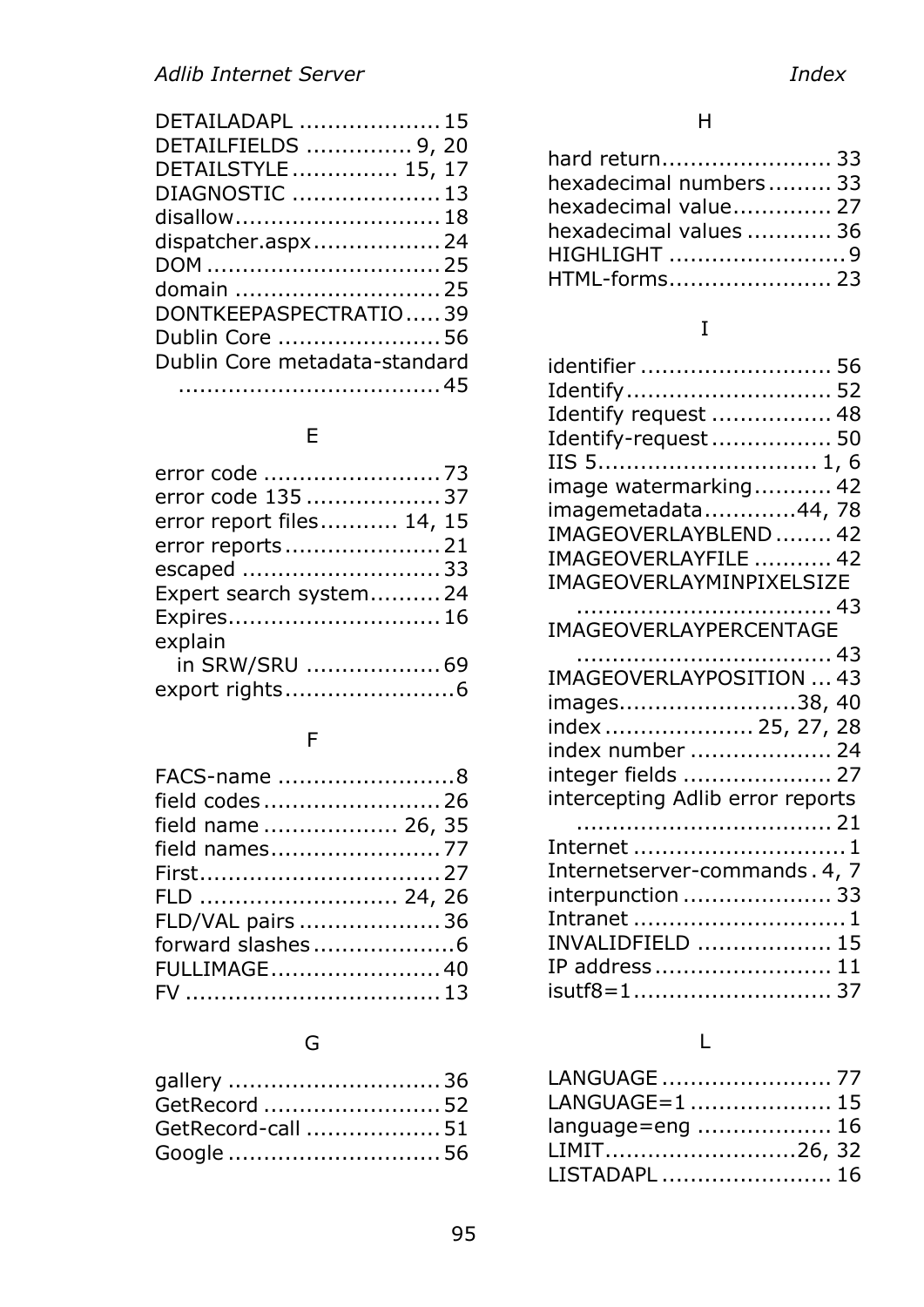| ListIdentifiers 51, 52  |  |
|-------------------------|--|
| ListRecords  51, 52, 53 |  |
|                         |  |
|                         |  |

### M

| media type 23<br>metadata45  |  |
|------------------------------|--|
|                              |  |
| metadata harvesting protocol |  |
|                              |  |
| metadataPrefix51             |  |
| MIME-type23                  |  |
| miniatures 38                |  |
| minus sign33                 |  |
| MODE 26                      |  |
| MODEI 26, 28                 |  |
| MSXML4.0 78                  |  |
|                              |  |

#### N

#### n 20

| name/value-pairs 24           |
|-------------------------------|
| NAND25                        |
| narrower term35               |
| nesting36                     |
|                               |
| NetScape 16                   |
| NOEXPIRES=TRUE16              |
| non-alphanumerical characters |
|                               |
|                               |
| non-preferred term35          |
| norecs14                      |
| NORECS  17                    |
|                               |
| norecs.html 17                |
|                               |
|                               |

### O

| OAI protocol request45 |  |
|------------------------|--|
| OAI registers 58       |  |
| OAI repositories 56    |  |
| OAI Sets53             |  |
| oai_dc51               |  |

| oai_dc.xsl…………… 46, 51, 56   |  |
|------------------------------|--|
| OAIFIELDS  20                |  |
| OAI-PMH 58                   |  |
| OAI-protocol  45             |  |
| OAI-record  45               |  |
| OAI-request 45, 50           |  |
| OAIResumptionTokens.xml54    |  |
| OAI-search query  45         |  |
| OAIster  58                  |  |
|                              |  |
| occurrences  27              |  |
| Open Archives Initiative  45 |  |
| operator 27                  |  |
| SEARCHBOOL  36               |  |
|                              |  |
| OR 24, 25                    |  |
| order  24, 31, 36            |  |
| OUTPUTTYPE  39               |  |
| overlay  42                  |  |
|                              |  |

### P

| plus sign  33           |  |
|-------------------------|--|
| pointer 37              |  |
| pointer files 7, 36, 53 |  |
| Pointer files  36       |  |
| preferred term  35      |  |
| priref  33              |  |
|                         |  |
| punctuation marks 36    |  |
|                         |  |

# Q

| query by form1   |  |
|------------------|--|
| question mark 25 |  |
| quotes  33       |  |

## R

| RAW  13                     |  |
|-----------------------------|--|
| read-only rights 6          |  |
| related term  35            |  |
| relative paths4             |  |
| repository 45               |  |
| request  52                 |  |
| reserved characters  33, 36 |  |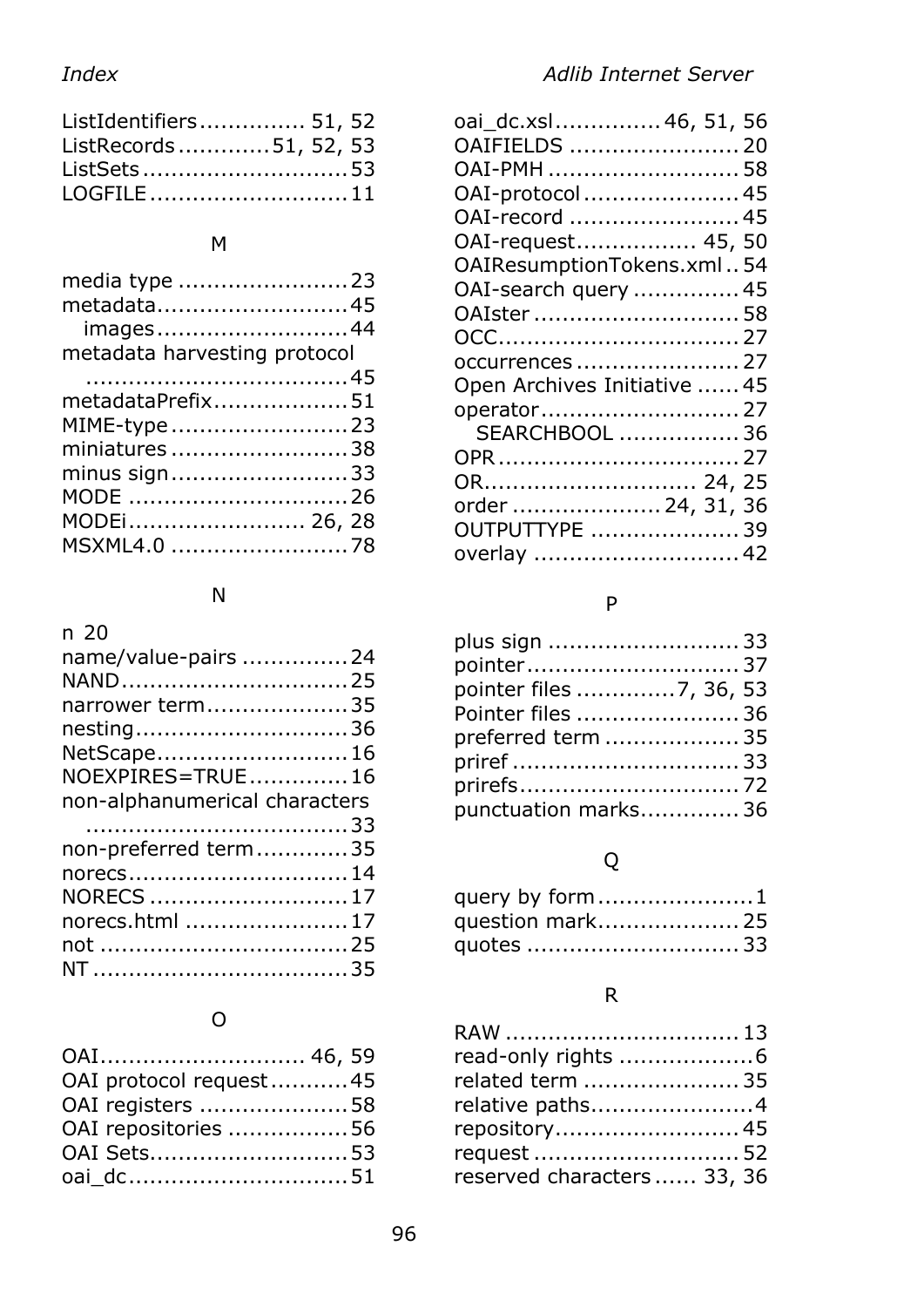#### *Adlib Internet Server Index*

| reserved words  24, 33, 77 |  |  |
|----------------------------|--|--|
| resumption Tokens 54       |  |  |
|                            |  |  |
|                            |  |  |
|                            |  |  |
| RUNADAPL 12                |  |  |
|                            |  |  |

#### S

| STRUCTURED 13, 79      |  |
|------------------------|--|
| STYLE 17, 18           |  |
| stylesheet  51         |  |
| SYNC ALLOWED  20       |  |
| syntax 24, 28          |  |
| syntax OAI-requests 52 |  |
| SYNTAXERROR 17         |  |
| syntaxes  35           |  |
|                        |  |

### $\mathsf T$

| tags 24, 26, 35             |  |
|-----------------------------|--|
|                             |  |
| term 34                     |  |
| thumbnail 78                |  |
| thumbnail image default  42 |  |
| THUMBNAILBACKCOLOR  39      |  |
| thumbnails  38              |  |
| background colour 39        |  |
| maximum size  39            |  |
| TIMEOUT 12                  |  |
| TRANSFORMED  18             |  |
|                             |  |
| truncation  32              |  |
|                             |  |
| type="richText"  20         |  |
|                             |  |

## U

| UF13, 35            |  |
|---------------------|--|
| UNSTRUCTURED 12, 79 |  |
| urlencoded  23      |  |
| URL-input 23        |  |
| US13, 35            |  |
| user interface  1   |  |
| UTF-8  37           |  |
| UTF-8 header 17     |  |

#### V

| VAL  24, 28, 32       |  |
|-----------------------|--|
| validation schema  79 |  |
| variable-pairs  35    |  |
| variables  24         |  |
| verb  52              |  |
| verb  50              |  |